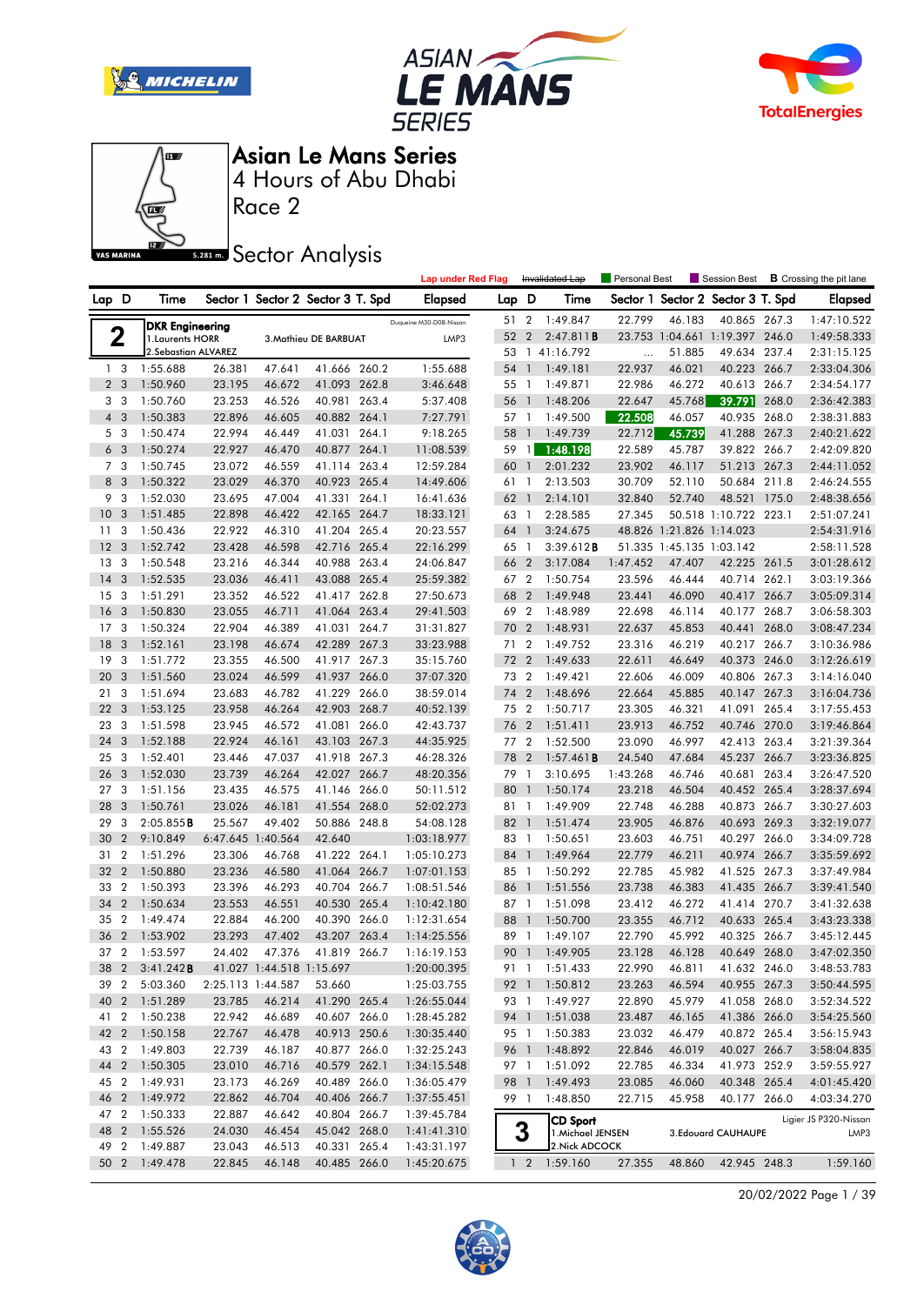







Race 2

**Sector Analysis** 

|                 |                |               |        |                            |                                   | <b>Lap under Red Flag</b> |       |                | Invalidated Lap | Personal Best |                          | Session Best                      |       | <b>B</b> Crossing the pit lane |
|-----------------|----------------|---------------|--------|----------------------------|-----------------------------------|---------------------------|-------|----------------|-----------------|---------------|--------------------------|-----------------------------------|-------|--------------------------------|
| Lap D           |                | Time          |        |                            | Sector 1 Sector 2 Sector 3 T. Spd | <b>Elapsed</b>            | Lap D |                | Time            |               |                          | Sector 1 Sector 2 Sector 3 T. Spd |       | <b>Elapsed</b>                 |
|                 |                | 2 2 1:55.649  | 24.465 | 48.078                     | 43.106 259.0                      | 3:54.809                  | 55 3  |                | 1:51.623        | 23.587        | 46.557                   | 41.479 262.8                      |       | 1:59:27.243                    |
|                 | 3 <sub>2</sub> | 1:54.925      | 23.953 | 47.636                     | 43.336 260.2                      | 5:49.734                  | 56 3  |                | 1:51.216        | 23.517        | 46.261                   | 41.438 265.4                      |       | 2:01:18.459                    |
| 4               | $\overline{2}$ | 1:55.744      | 24.471 | 47.691                     | 43.582 260.2                      | 7:45.478                  | 57 3  |                | 1:52.068        | 23.914        | 46.703                   | 41.451 268.0                      |       | 2:03:10.527                    |
|                 | 5 <sub>2</sub> | 1:54.853      | 24.315 | 47.969                     | 42.569 259.6                      | 9:40.331                  | 58    | -3             | 1:53.675        | 23.476        | 48.468                   | 41.731 259.0                      |       | 2:05:04.202                    |
|                 | 6 2            | 1:53.248      | 23.931 | 47.174                     | 42.143 263.4                      | 11:33.579                 | 59 3  |                | 1:50.993        | 23.295        | 46.230                   | 41.468 267.3                      |       | 2:06:55.195                    |
|                 | 7 <sub>2</sub> | 1:53.340      | 23.753 | 47.221                     | 42.366 264.1                      | 13:26.919                 | 60 3  |                | 1:50.151        | 23.048        | 46.197                   | 40.906 268.0                      |       | 2:08:45.346                    |
|                 | 8 2            | 1:53.873      | 24.463 | 47.363                     | 42.047 262.8                      | 15:20.792                 | 61    | 3              | 1:51.559        | 23.414        | 46.845                   | 41.300 268.0                      |       | 2:10:36.905                    |
|                 | 9 <sub>2</sub> | 1:52.498      | 23.726 | 47.009                     | 41.763 262.8                      | 17:13.290                 | 62 3  |                | 1:50.658        | 23.126        | 46.402                   | 41.130 268.0                      |       | 2:12:27.563                    |
| 10 <sub>2</sub> |                | 1:52.602      | 23.590 | 47.000                     | 42.012 263.4                      | 19:05.892                 | 63 3  |                | 1:51.633        | 23.827        | 46.354                   | 41.452 268.0                      |       | 2:14:19.196                    |
| 11              | $\overline{2}$ | 1:53.717      | 23.878 | 47.352                     | 42.487 262.8                      | 20:59.609                 | 64 3  |                | 1:51.458        | 23.483        | 46.438                   | 41.537 268.0                      |       | 2:16:10.654                    |
| 12              | $\overline{2}$ | 1:53.170      | 23.787 | 47.108                     | 42.275 262.8                      | 22:52.779                 | 65 3  |                | 1:51.341        | 23.348        | 46.458                   | 41.535 270.0                      |       | 2:18:01.995                    |
| 13              | $\overline{2}$ | 1:53.385      | 23.699 | 46.976                     | 42.710 262.1                      | 24:46.164                 | 66    | -3             | 1:50.688        | 23.235        | 46.213                   | 41.240 266.7                      |       | 2:19:52.683                    |
| 14              | $\overline{2}$ | 1:55.039      | 24.031 | 48.532                     | 42.476 262.8                      | 26:41.203                 | 67 3  |                | 2:01.260        | 23.209        | 46.200                   | 51.851 266.0                      |       | 2:21:53.943                    |
| 15              | $\overline{2}$ | 1:54.236      | 24.051 | 47.678                     | 42.507 264.1                      | 28:35.439                 | 68    | 3              | 3:53.619        |               | 53.285 1:44.597 1:15.737 |                                   |       | 2:25:47.562                    |
| 16              | $\overline{2}$ | 1:53.541      | 23.832 | 47.177                     | 42.532 264.1                      | 30:28.980                 | 69    | $\overline{3}$ | 3:50.576        |               | 53.324 1:44.588 1:12.664 |                                   |       | 2:29:38.138                    |
| 17              | $\overline{2}$ | 1:54.676      | 25.017 | 47.441                     | 42.218 263.4                      | 32:23.656                 | 70 3  |                | 1:53.984        | 24.302        | 47.355                   | 42.327 257.1                      |       | 2:31:32.122                    |
| 18              | $\overline{2}$ | 1:53.142      | 23.662 | 46.864                     | 42.616 266.0                      | 34:16.798                 | 71 3  |                | 1:51.756        | 23.515        | 46.462                   | 41.779 266.0                      |       | 2:33:23.878                    |
| 19              | $\overline{2}$ | 1:53.907      | 23.666 | 48.102                     | 42.139 262.1                      | 36:10.705                 | 72 3  |                | 1:51.777        | 23.525        | 46.619                   | 41.633 268.7                      |       | 2:35:15.655                    |
| 20              | $\overline{2}$ | 1:53.289      | 23.839 | 47.048                     | 42.402 262.8                      | 38:03.994                 | 73    | $\overline{3}$ | 1:50.671        | 23.329        | 46.134                   | 41.208 266.7                      |       | 2:37:06.326                    |
| 21              | $\overline{2}$ | 1:53.375      | 23.809 | 46.949                     | 42.617 265.4                      | 39:57.369                 | 74 3  |                | 1:52.256        | 23.333        | 45.943                   | 42.980 268.0                      |       | 2:38:58.582                    |
| 22 2            |                | 1:53.762      | 24.173 | 47.300                     | 42.289 260.9                      | 41:51.131                 | 75 3  |                | 1:52.317        | 23.663        | 46.550                   | 42.104 266.7                      |       | 2:40:50.899                    |
| 23              | $\overline{2}$ | 1:54.048      | 24.489 | 46.907                     | 42.652 266.0                      | 43:45.179                 | 76 3  |                | 1:51.030        | 23.252        | 46.379                   | 41.399                            | 268.0 | 2:42:41.929                    |
| 24              | $\overline{2}$ | 1:54.121      | 24.690 | 47.333                     | 42.098 264.1                      | 45:39.300                 | 77 3  |                | 1:57.626        | 23.784        | 46.359                   | 47.483 266.0                      |       | 2:44:39.555                    |
| 25              | $\overline{2}$ | 1:53.290      | 23.705 | 47.443                     | 42.142 264.1                      | 47:32.590                 | 78    | -3             | 2:47.163        |               |                          | 33.334 1:09.353 1:04.476 154.7    |       | 2:47:26.718                    |
| 26              | $\overline{2}$ | 1:52.104      | 23.617 | 46.588                     | 41.899 264.7                      | 49:24.694                 | 79 3  |                | 3:18.968        |               |                          | 41.311 1:21.133 1:16.524 142.7    |       | 2:50:45.686                    |
| 27              | $\overline{2}$ | 1:52.825      | 23.723 | 47.115                     | 41.987 262.8                      | 51:17.519                 | 80    | 3              | 2:36.106        |               | 48.685 1:03.546          | 43.875 210.5                      |       | 2:53:21.792                    |
| 28              | $\overline{2}$ | 1:53.723      | 24.394 | 47.009                     | 42.320 265.4                      | 53:11.242                 | 81    | 3              | 1:55.889        | 24.469        | 47.708                   | 43.712 225.5                      |       | 2:55:17.681                    |
| 29              | $\overline{2}$ | 2:20.152B     | 23.593 |                            | 47.145 1:09.414 266.7             | 55:31.394                 | 82 3  |                | 2:58.879B       |               | 24.563 1:33.238 1:01.078 |                                   |       | 2:58:16.560                    |
| 30              | $\overline{1}$ | 5:29.933      |        | 2:27.448 1:45.766 1:16.719 |                                   | 1:01:01.327               | 83 3  |                | 3:39.665        | 2:11.336      | 47.049                   | 41.280 262.8                      |       | 3:01:56.225                    |
| 31              | $\overline{1}$ | 2:50.135      |        | 53.268 1:11.027            | 45.840 209.3                      | 1:03:51.462               | 84 3  |                | 1:50.341        | 23.105        | 46.292                   | 40.944 266.0                      |       | 3:03:46.566                    |
| 32              | $\overline{1}$ | 1:56.352      | 24.600 | 48.266                     | 43.486 235.8                      | 1:05:47.814               | 85 3  |                | 1:51.293        | 23.306        | 46.899                   | 41.088 264.1                      |       | 3:05:37.859                    |
| 33              | $\overline{1}$ | 1:54.885      | 24.127 | 47.740                     | 43.018 259.0                      | 1:07:42.699               | 86 3  |                | 1:50.399        | 23.120        | 46.163                   | 41.116 266.0                      |       | 3:07:28.258                    |
| 34              | $\overline{1}$ | 1:54.891      | 24.067 | 47.659                     | 43.165 256.5                      | 1:09:37.590               | 87 3  |                | 1:50.973        | 23.783        | 46.122                   | 41.068 266.7                      |       | 3:09:19.231                    |
| 35              | $\overline{1}$ | 1:54.337      | 23.984 | 47.651                     | 42.702 254.1                      | 1:11:31.927               | 88 3  |                | 1:50.829        | 23.207        | 46.460                   | 41.162 267.3                      |       | 3:11:10.060                    |
| 36              | $\overline{1}$ | 1:55.309      | 24.208 | 48.218                     | 42.883 250.0                      | 1:13:27.236               | 89    | 3              | 1:51.071        | 22.883        | 46.442                   | 41.746 270.0                      |       | 3:13:01.131                    |
| 37              | $\overline{1}$ | 2:15.933      |        | 24.379 1:08.058            | 43.496 244.9                      | 1:15:43.169               | 90 3  |                | 1:52.537        | 23.129        | 46.655                   | 42.753 254.7                      |       | 3:14:53.668                    |
| 38              | $\overline{1}$ | 3:05.419B     |        | 23.854 1:24.437 1:17.128   |                                   | 1:18:48.588               | 91    | 3              | 1:50.403        | 23.209        | 46.129                   | 41.065 266.7                      |       | 3:16:44.071                    |
| 39              | $\mathbf{1}$   | 5:28.713      |        | 2:27.098 1:45.534 1:16.081 |                                   | 1:24:17.301               | 92 3  |                | 1:50.924        | 23.774        | 46.410                   | 40.740 265.4                      |       | 3:18:34.995                    |
| 40              | $\mathbf{1}$   | 2:05.098      | 33.731 | 48.748                     | 42.619 245.5                      | 1:26:22.399               | 93    | 3              | 1:49.790        | 22.822        | 46.195                   | 40.773 266.7                      |       | 3:20:24.785                    |
|                 |                | 41 1 1:53.505 | 24.084 | 47.389                     | 42.032 254.7                      | 1:28:15.904               | 94 3  |                | 1:50.134        | 23.336        | 46.141                   | 40.657 265.4                      |       | 3:22:14.919                    |
|                 |                | 42 1 1:54.335 | 23.600 | 47.347                     | 43.388 259.0                      | 1:30:10.239               |       |                | 95 3 1:49.855   | 23.021        | 46.074                   | 40.760 266.7                      |       | 3:24:04.774                    |
|                 |                | 43 1 1:53.336 | 23.913 | 47.177                     | 42.246 258.4                      | 1:32:03.575               |       |                | 96 3 1:51.764   | 23.027        | 46.840                   | 41.897 268.0                      |       | 3:25:56.538                    |
|                 |                | 44 1 1:52.830 | 23.560 | 47.070                     | 42.200 262.1                      | 1:33:56.405               | 97 3  |                | 1:50.274        | 23.346        | 46.275                   | 40.653 266.7                      |       | 3:27:46.812                    |
|                 |                | 45 1 1:53.820 | 23.768 | 47.649                     | 42.403 254.1                      | 1:35:50.225               |       |                | 98 3 1:50.423   | 23.121        | 46.338                   | 40.964 266.0                      |       | 3:29:37.235                    |
|                 |                | 46 1 1:54.886 | 24.959 | 47.169                     | 42.758 262.1                      | 1:37:45.111               |       |                | 99 3 1:51.698   | 23.354        | 46.478                   | 41.866 269.3                      |       | 3:31:28.933                    |
|                 |                | 47 1 1:54.311 | 23.825 | 47.932                     | 42.554 262.8                      | 1:39:39.422               | 1003  |                | 1:51.440        | 23.743        | 46.286                   | 41.411 266.0                      |       | 3:33:20.373                    |
|                 |                | 48 1 1:52.876 | 23.613 | 47.224                     | 42.039 263.4                      | 1:41:32.298               |       |                | 101 3 1:50.509  | 22.956        | 46.270                   | 41.283 264.1                      |       | 3:35:10.882                    |
|                 |                | 49 1 1:52.592 | 23.571 | 46.855                     | 42.166 265.4                      | 1:43:24.890               |       |                | 102 3 1:50.191  | 23.003        | 46.243                   | 40.945 265.4                      |       | 3:37:01.073                    |
|                 |                | 50 1 1:52.522 | 23.501 | 46.875                     | 42.146 265.4                      | 1:45:17.412               |       |                | 103 3 1:49.947  | 22.878        | 46.059                   | 41.010 266.7                      |       | 3:38:51.020                    |
| $51 \quad 1$    |                | 1:52.185      | 23.437 | 46.768                     | 41.980 265.4                      | 1:47:09.597               |       |                | 104 3 1:50.007  | 23.199        | 45.978                   | 40.830 268.0                      |       | 3:40:41.027                    |
|                 | 52 1           | 2:23.377B     | 23.395 |                            | 47.443 1:12.539 266.0             | 1:49:32.974               |       |                | 105 3 1:50.237  | 23.387        | 46.125                   | 40.725 266.0                      |       | 3:42:31.264                    |
| 53 3            |                | 5:04.153      |        | 2:01.297 1:45.195 1:17.661 |                                   | 1:54:37.127               |       |                | 106 3 1:49.715  | 23.083        | 45.919                   | 40.713 266.7                      |       | 3:44:20.979                    |
|                 | 54 3           | 2:58.493      |        | 53.457 1:22.831            | 42.205                            | 1:57:35.620               |       |                | 107 3 1:49.943  | 22.956        | 46.027                   | 40.960 266.7                      |       | 3:46:10.922                    |
|                 |                |               |        |                            |                                   |                           |       |                |                 |               |                          |                                   |       |                                |

20/02/2022 Page 2 / 39

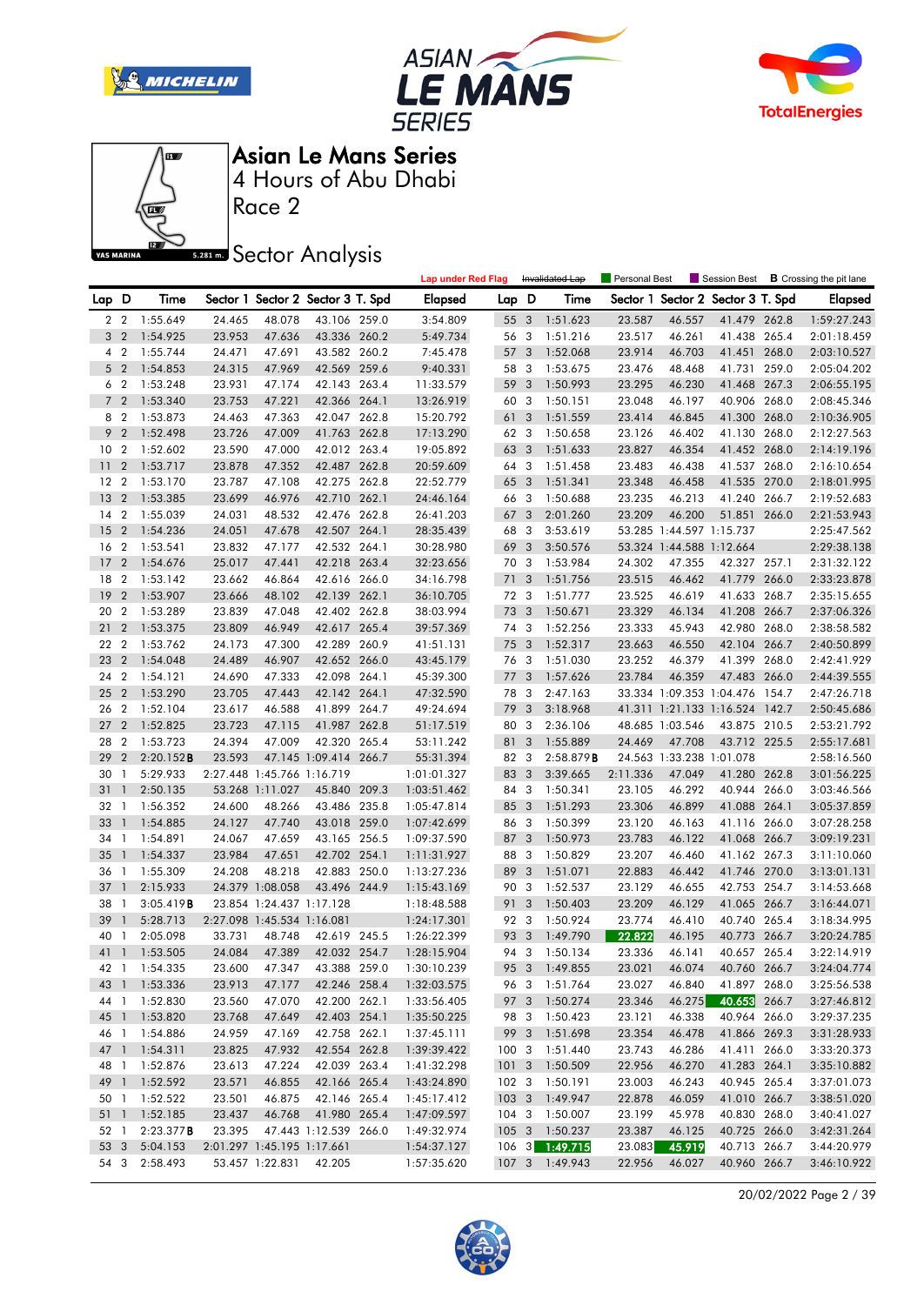







Race 2

### **Sector Analysis**

|                 |                         |                                           |                  |                            |                                   |       | <b>Lap under Red Flag</b> |       |                | Invalidated Lap                | Personal Best |                            | Session Best                      |       | <b>B</b> Crossing the pit lane |
|-----------------|-------------------------|-------------------------------------------|------------------|----------------------------|-----------------------------------|-------|---------------------------|-------|----------------|--------------------------------|---------------|----------------------------|-----------------------------------|-------|--------------------------------|
| Lap D           |                         | Time                                      |                  |                            | Sector 1 Sector 2 Sector 3 T. Spd |       | <b>Elapsed</b>            | Lap D |                | Time                           |               |                            | Sector 1 Sector 2 Sector 3 T. Spd |       | <b>Elapsed</b>                 |
| 108 3           |                         | 1:51.517                                  | 23.118           | 46.313                     | 42.086 268.0                      |       | 3:48:02.439               | 41 2  |                | 3:54.274                       |               | 53.451 1:44.727 1:16.096   |                                   |       | 1:22:20.763                    |
| 109             | $\mathbf{3}$            | 1:51.301                                  | 23.055           | 46.451                     | 41.795 267.3                      |       | 3:49:53.740               | 42 2  |                | 3:01.796                       |               | 53.633 1:27.817            | 40.346                            |       | 1:25:22.559                    |
| 110             | 3                       | 1:50.120                                  | 23.208           | 46.135                     | 40.777 269.3                      |       | 3:51:43.860               | 43 2  |                | 1:46.623                       | 21.834        | 44.150                     | 40.639 272.0                      |       | 1:27:09.182                    |
| 111             | 3                       | 1:51.003                                  | 23.205           | 46.354                     | 41.444 264.1                      |       | 3:53:34.863               | 44    | $\overline{2}$ | 1:46.143                       | 22.920        | 44.263                     | 38.960 274.1                      |       | 1:28:55.325                    |
| 112             | -3                      | 1:51.892                                  | 23.769           | 46.084                     | 42.039 267.3                      |       | 3:55:26.755               | 45 2  |                | 1:46.813                       | 22.442        | 43.848                     | 40.523 279.1                      |       | 1:30:42.138                    |
| 113             | $\mathbf{3}$            | 1:52.491                                  | 23.146           | 46.498                     | 42.847                            | 266.0 | 3:57:19.246               | 46 2  |                | 1:43.199                       | 21.351        | 43.713                     | 38.135 279.1                      |       | 1:32:25.337                    |
| 114             | 3                       | 1:50.938                                  | 23.322           | 46.309                     | 41.307 254.7                      |       | 3:59:10.184               | 47 2  |                | 1:43.718                       | 21.377        | 43.916                     | 38.425 279.8                      |       | 1:34:09.055                    |
| 115             | $\overline{\mathbf{3}}$ | 1:53.354                                  | 23.566           | 47.135                     | 42.653 251.2                      |       | 4:01:03.538               | 48    | $\overline{2}$ | 1:42.969                       | 21.273        | 43.872                     | 37.824 280.5                      |       | 1:35:52.024                    |
| 116             | - 3                     | 1:51.265                                  | 23.538           | 46.393                     | 41.334 260.9                      |       | 4:02:54.803               | 49 2  |                | 1:44.666                       | 22.686        | 43.804                     | 38.176 279.8                      |       | 1:37:36.690                    |
| 117             | $\overline{3}$          | 1:53.364                                  | 23.360           | 46.393                     | 43.611 266.0                      |       | 4:04:48.167               | 50 2  |                | 1:44.138                       | 21.297        | 44.708                     | 38.133 269.3                      |       | 1:39:20.828                    |
|                 |                         |                                           |                  |                            |                                   |       | Oreca 07-Gibson           | 51 2  |                | 1:43.469                       | 21.194        | 43.721                     | 38.554 272.7                      |       | 1:41:04.297                    |
|                 | 4                       | <b>Nielsen Racing</b><br>1. Rodrigo SALES |                  | 3.Ben HANLEY               |                                   |       | LMP <sub>2</sub>          | 52    | $\overline{2}$ | 1:43.306                       | 21.216        | 43.856                     | 38.234 274.8                      |       | 1:42:47.603                    |
|                 |                         | 2. Matt BELL                              |                  |                            |                                   |       |                           | 53 2  |                | 1:44.587                       | 21.771        | 44.354                     | 38.462 273.4                      |       | 1:44:32.190                    |
|                 | $1\quad$                | 1:48.430                                  | 23.713           | 45.273                     | 39.444 263.4                      |       | 1:48.430                  | 54    | $\overline{2}$ | 1:46.312                       | 22.200        | 44.067                     | 40.045 274.1                      |       | 1:46:18.502                    |
| 2 <sub>1</sub>  |                         | 1:46.252                                  | 21.887           | 44.691                     | 39.674 276.9                      |       | 3:34.682                  | 55 2  |                | 1:43.982                       | 21.087        | 43.779                     | 39.116 274.1                      |       | 1:48:02.484                    |
|                 | 3 1                     | 1:45.699                                  | 21.695           | 44.648                     | 39.356 277.6                      |       | 5:20.381                  | 56    | $\overline{2}$ | 3:15.251B                      |               | 21.306 1:38.099 1:15.846   |                                   |       | 1:51:17.735                    |
| 4 <sup>1</sup>  |                         | 1:45.567                                  | 21.732           | 44.663                     | 39.172 276.9                      |       | 7:05.948                  | 57 2  |                | 4:55.555                       |               | 1:54.686 1:44.889 1:15.980 |                                   |       | 1:56:13.290                    |
|                 | 5 1                     | 1:46.625                                  | 22.048           | 45.078                     | 39.499 275.5                      |       | 8:52.573                  | 58    | $\overline{2}$ | 1:58.267                       | 32.905        | 44.867                     | 40.495 256.5                      |       | 1:58:11.557                    |
| 6 <sup>1</sup>  |                         | 1:45.593                                  | 21.533           | 44.670                     | 39.390 279.1                      |       | 10:38.166                 | 59 2  |                | 1:45.147                       | 21.800        | 44.554                     | 38.793 273.4                      |       | 1:59:56.704                    |
|                 | 7 1                     | 1:47.720                                  | 23.215           | 44.726                     | 39.779 279.1                      |       | 12:25.886                 | 60    | $\overline{2}$ | 1:43.108                       | 21.318        | 43.972                     | 37.818 277.6                      |       | 2:01:39.812                    |
| $8-1$           |                         | 1:46.931                                  | 22.886           | 44.626                     | 39.419 279.8                      |       | 14:12.817                 | 61 2  |                | 1:44.155                       | 21.324        | 44.464                     | 38.367 278.4                      |       | 2:03:23.967                    |
|                 | 9 1                     | 1:45.851                                  | 21.887           | 44.795                     | 39.169 279.8                      |       | 15:58.668                 | 62 2  |                | 1:45.698                       | 21.857        | 44.079                     | 39.762 274.8                      |       | 2:05:09.665                    |
| 10              | $\mathbf{1}$            | 1:47.548                                  | 21.780           | 44.552                     | 41.216 276.9                      |       | 17:46.216                 | 63 2  |                | 1:44.324                       | 21.202        | 44.200                     | 38.922 277.6                      |       | 2:06:53.989                    |
| $11-1$          |                         | 1:47.557                                  | 21.483           | 44.205                     | 41.869 279.1                      |       | 19:33.773                 | 64    | $\overline{2}$ | 1:42.538                       | 21.127        | 43.831                     | 37.580 280.5                      |       | 2:08:36.527                    |
| 12              | $\overline{1}$          | 1:47.789                                  | 22.129           | 45.080                     | 40.580 274.1                      |       | 21:21.562                 | 65 2  |                | 1:44.740                       | 21.916        | 44.318                     | 38.506 271.4                      |       | 2:10:21.267                    |
| 13              | $\overline{1}$          | 1:48.111                                  | 22.967           | 44.369                     | 40.775 281.2                      |       | 23:09.673                 | 66 2  |                | 1:44.010                       | 22.095        | 44.292                     | 37.623 281.2                      |       | 2:12:05.277                    |
| 14              | $\mathbf{1}$            | 1:47.009                                  | 21.877           | 44.785                     | 40.347 278.4                      |       | 24:56.682                 | 67 2  |                | 1:43.592                       | 21.104        | 44.120                     | 38.368 277.6                      |       | 2:13:48.869                    |
| 15              | $\overline{1}$          | 1:46.123                                  | 22.002           | 44.859                     | 39.262 277.6                      |       | 26:42.805                 | 68    | $\overline{2}$ | 1:43.456                       | 21.379        | 43.767                     | 38.310 279.1                      |       | 2:15:32.325                    |
| 16              | $\overline{1}$          | 1:46.251                                  | 22.232           | 44.658                     | 39.361 278.4                      |       | 28:29.056                 | 69 2  |                | 1:46.578                       | 21.823        | 44.138                     | 40.617 277.6                      |       | 2:17:18.903                    |
| 17              | $\overline{1}$          | 1:49.538                                  | 21.973           | 46.702                     | 40.863 276.9                      |       | 30:18.594                 | 70    | $\overline{2}$ | 1:44.077                       | 22.419        | 43.858                     | 37.800                            | 281.2 | 2:19:02.980                    |
| 18              | $\mathbf{1}$            | 1:48.230                                  | 22.256           | 45.097                     | 40.877 282.7                      |       | 32:06.824                 | 71 2  |                | 1:44.285                       | 21.245        | 44.637                     | 38.403 280.5                      |       | 2:20:47.265                    |
| 19              | $\overline{1}$          | 1:46.108                                  | 21.758           | 44.704                     | 39.646 276.9                      |       | 33:52.932                 | 72 2  |                | 2:49.497B                      |               |                            | 22.694 1:11.037 1:15.766 134.8    |       | 2:23:36.762                    |
| 20              | $\mathbf{1}$            | 1:47.005                                  | 23.370           | 44.534                     | 39.101                            | 281.2 | 35:39.937                 | 73 2  |                | 4:46.640                       |               | 1:45.729 1:44.867 1:16.044 |                                   |       | 2:28:23.402                    |
| 21              | $\mathbf{1}$            | 1:45.803                                  | 22.999           | 43.988                     | 38.816 280.5                      |       | 37:25.740                 | 74    | $\overline{2}$ | 2:27.904                       | 53.953        | 52.227                     | 41.724 251.7                      |       | 2:30:51.306                    |
| 22              | -1                      | 1:48.635                                  | 21.335           | 45.999                     | 41.301 256.5                      |       | 39:14.375                 | 75 2  |                | 1:43.556                       | 21.522        | 44.162                     | 37.872 277.6                      |       | 2:32:34.862                    |
| 23              | - 1                     | 1:51.425B                                 | 21.898           | 44.600                     | 44.927 281.2                      |       | 41:05.800                 | 76 2  |                | 1:44.390                       | 22.356        | 44.183                     | 37.851 280.5                      |       | 2:34:19.252                    |
| 24              | $\overline{1}$          | 3:11.326                                  | 1:46.479         | 44.931                     | 39.916 276.9                      |       | 44:17.126                 | 77 2  |                | 1:43.398                       | 21.659        | 44.167                     | 37.572 280.5                      |       | 2:36:02.650                    |
| 25              | $\overline{1}$          | 1:46.481                                  | 22.653           | 44.528                     | 39.300 278.4                      |       | 46:03.607                 | 78    | $\overline{2}$ | 1:45.432                       | 21.975        | 44.097                     | 39.360 283.5                      |       | 2:37:48.082                    |
| 26              | $\mathbf{1}$            | 1:46.472                                  | 22.414           | 44.414                     | 39.644 281.2                      |       | 47:50.079                 | 79 2  |                | 1:46.222                       | 22.185        | 45.358                     | 38.679 273.4                      |       | 2:39:34.304                    |
| 27 <sub>1</sub> |                         | 1:46.905                                  | 22.222           | 44.608                     | 40.075 279.1                      |       | 49:36.984                 |       |                | 80 2 1:44.507                  | 21.644        | 44.069                     | 38.794 279.8                      |       | 2:41:18.811                    |
|                 |                         | 28 1 1:45.562                             |                  | 21.909 44.402              | 39.251 281.2                      |       | 51:22.546                 |       |                | 81 2 1:45.189                  |               |                            | 21.210 43.763 40.216 282.0        |       | 2:43:04.000                    |
|                 |                         | 29 1 1:45.956                             | 21.971           | 44.401                     | 39.584 281.2                      |       | 53:08.502                 |       |                | 82 2 1:58.304                  | 21.555        |                            | 49.266 47.483 178.8               |       | 2:45:02.304                    |
|                 | 30 1                    | 2:07.716B                                 | 22.087           |                            | 44.693 1:00.936 282.0             |       | 55:16.218                 |       |                | 83 2 2:27.905                  | 27.422        |                            | 56.542 1:03.941 199.6             |       | 2:47:30.209                    |
|                 |                         | 31 2 5:18.625                             |                  | 2:14.569 1:47.202 1:16.854 |                                   |       | 1:00:34.843               |       |                | 84 2 3:19.432                  |               |                            | 41.435 1:21.004 1:16.993 159.1    |       | 2:50:49.641                    |
|                 |                         | 32 2 2:56.215                             |                  | 54.172 1:23.287            | 38.756                            |       |                           |       |                | 85 2 3:35.420                  |               | 48.486 1:32.695 1:14.239   |                                   |       |                                |
|                 |                         | 33 2 1:43.854                             |                  |                            |                                   |       | 1:03:31.058               |       |                |                                |               | 49.996 1:45.373 1:01.776   |                                   |       | 2:54:25.061                    |
|                 |                         | 34 2 1:46.382                             | 21.560<br>22.405 | 44.048                     | 38.246 276.9                      |       | 1:05:14.912               |       |                | 86 2 3:37.145<br>87 2 2:39.811 |               |                            |                                   |       | 2:58:02.206                    |
|                 |                         | 35 2 1:43.755                             | 21.711           | 44.359                     | 39.618 272.7<br>37.841 264.7      |       | 1:07:01.294               |       |                | 88 2 1:46.376                  | 22.341        |                            | 34.738 1:01.818 1:03.255 194.9    |       | 3:00:42.017                    |
|                 |                         |                                           |                  | 44.203<br>43.791           |                                   |       | 1:08:45.049               |       |                |                                |               | 44.919                     | 39.116 272.0                      |       | 3:02:28.393                    |
|                 |                         | 36 2 1:43.805<br>37 2 1:44.718            | 21.096           |                            | 38.918 280.5                      |       | 1:10:28.854               |       |                | 89 2 1:43.358                  | 21.643        | 43.895                     | 37.820 277.6                      |       | 3:04:11.751                    |
|                 |                         |                                           | 23.130           | 43.942                     | 37.646 279.8                      |       | 1:12:13.572               |       |                | 90 2 1:42.423<br>91 2 1:42.260 | 21.201        | 43.733                     | 37.489 279.8                      |       | 3:05:54.174                    |
|                 |                         | 38 2 1:43.015                             | 21.463           | 43.768                     | 37.784 282.0                      |       | 1:13:56.587               |       |                |                                | 20.971        | 43.642                     | 37.647 279.8                      |       | 3:07:36.434                    |
|                 |                         | 39 2 1:44.842                             | 21.787           | 44.602                     | 38.453 278.4                      |       | 1:15:41.429               |       |                | 92 2 1:42.811                  | 21.220        | 43.559                     | 38.032 282.0                      |       | 3:09:19.245                    |
|                 |                         | 40 2 2:45.060                             |                  |                            | 21.080 1:08.041 1:15.939 272.7    |       | 1:18:26.489               |       |                | 93 2 1:44.359                  | 20.969        | 43.766                     | 39.624 282.7                      |       | 3:11:03.604                    |

20/02/2022 Page 3 / 39

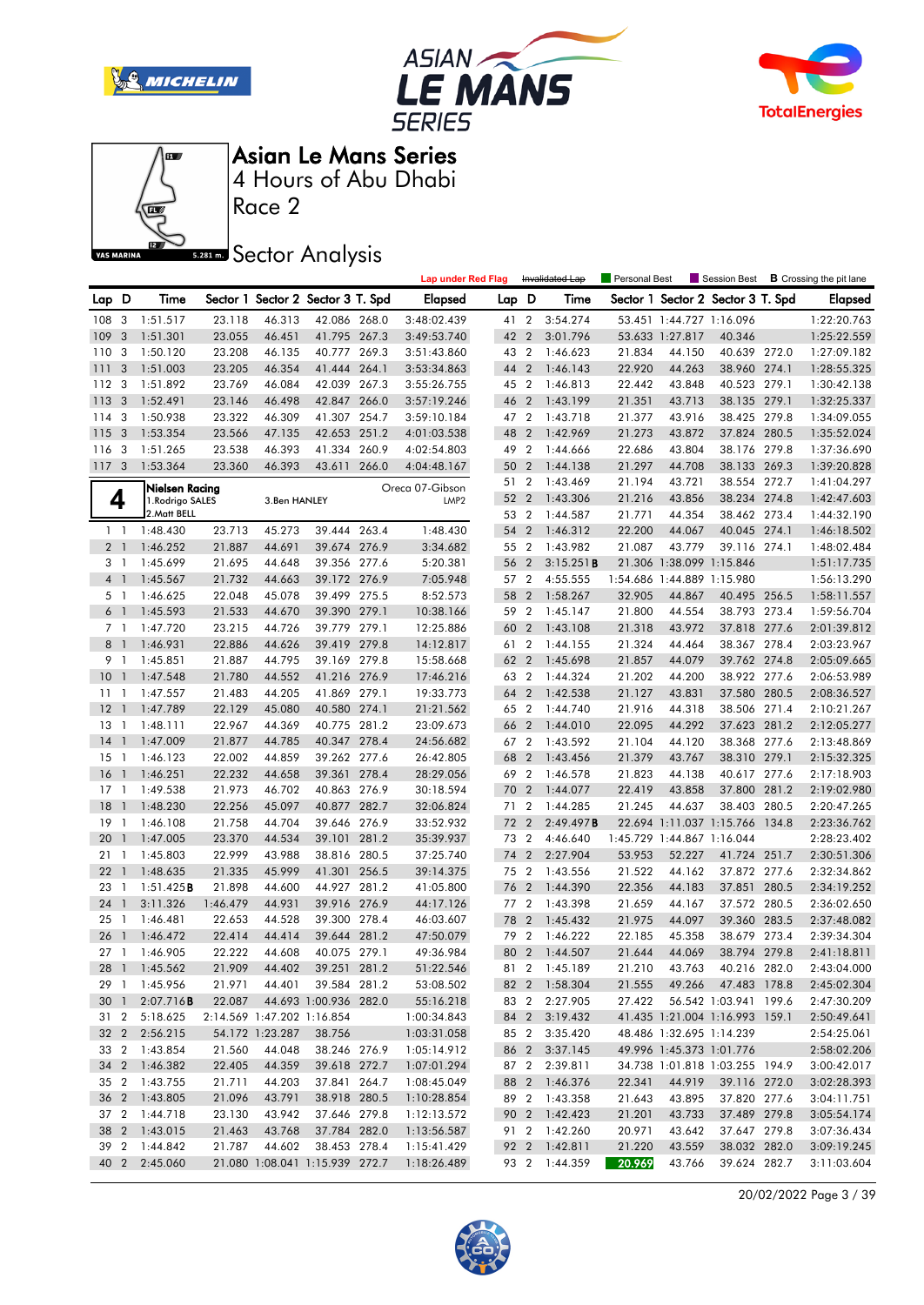







Race 2

**Sector Analysis** 

|                 |                  |                   |          |                |                                   |       | <b>Lap under Red Flag</b> |       |                          | Invalidated Lap     | Personal Best              |                          | Session Best                      |       | <b>B</b> Crossing the pit lane |
|-----------------|------------------|-------------------|----------|----------------|-----------------------------------|-------|---------------------------|-------|--------------------------|---------------------|----------------------------|--------------------------|-----------------------------------|-------|--------------------------------|
| Lap D           |                  | Time              |          |                | Sector 1 Sector 2 Sector 3 T. Spd |       | <b>Elapsed</b>            | Lap D |                          | Time                |                            |                          | Sector 1 Sector 2 Sector 3 T. Spd |       | <b>Elapsed</b>                 |
| 94              | 2                | 1:45.315          | 22.028   | 44.230         | 39.057 282.0                      |       | 3:12:48.919               | 22    | $\overline{1}$           | 1:55.162            | 24.445                     | 47.569                   | 43.148 259.0                      |       | 42:27.039                      |
| 95              | 2                | 1:42.723          | 21.369   | 43.926         | 37.428                            | 282.7 | 3:14:31.642               | 23    | $\mathbf{1}$             | 1:54.955            | 24.407                     | 47.506                   | 43.042 260.9                      |       | 44:21.994                      |
| 96              | $\overline{2}$   | 1:43.142          | 21.192   | 43.932         | 38.018 282.0                      |       | 3:16:14.784               | 24    | $\overline{1}$           | 1:54.885            | 24.380                     | 47.388                   | 43.117 259.0                      |       | 46:16.879                      |
| 97              | $\overline{2}$   | 1:42.813          | 21.135   | 43.940         | 37.738 282.7                      |       | 3:17:57.597               | 25    | $\overline{1}$           | 1:54.762            | 24.261                     | 47.422                   | 43.079 259.6                      |       | 48:11.641                      |
| 98              | $\overline{2}$   | 1:46.159          | 21.839   | 44.093         | 40.227                            | 282.7 | 3:19:43.756               | 26    | $\overline{\phantom{a}}$ | 1:55.205            | 24.350                     | 47.383                   | 43.472 260.2                      |       | 50:06.846                      |
| 99              | $\boldsymbol{2}$ | 1:46.315B         | 21.653   | 43.779         | 40.883 282.0                      |       | 3:21:30.071               | 27    | $\overline{1}$           | 1:55.245            | 24.355                     | 47.685                   | 43.205 259.6                      |       | 52:02.091                      |
| 100             | 3                | 3:16.453          | 1:54.298 | 44.180         | 37.975 268.0                      |       | 3:24:46.524               | 28    | - 1                      | 1:57.566            | 25.946                     | 48.434                   | 43.186 259.0                      |       | 53:59.657                      |
| 101             | 3                | 1:42.075          | 21.113   | 43.530         | 37.432 279.8                      |       | 3:26:28.599               | 29    | $\mathbf{1}$             | $3:19.568$ <b>B</b> |                            | 24.478 1:39.251 1:15.839 |                                   |       | 57:19.225                      |
| 102             | 3                | 1:44.756          | 22.248   | 43.701         | 38.807 280.5                      |       | 3:28:13.355               | 30    | $\overline{2}$           | 5:22.453            | 2:26.825 1:45.205 1:10.423 |                          |                                   |       | 1:02:41.678                    |
| 103             | 3                | 1:42.942          | 21.340   | 43.777         | 37.825 279.8                      |       | 3:29:56.297               | 31    | $\overline{2}$           | 1:55.869            | 25.055                     | 47.544                   | 43.270 257.1                      |       | 1:04:37.547                    |
| 104             | 3                | 1:43.557          | 21.103   | 43.718         | 38.736 279.8                      |       | 3:31:39.854               | 32    | $\overline{2}$           | 1:56.558            | 24.690                     | 47.986                   | 43.882 257.8                      |       | 1:06:34.105                    |
| 105             | 3                | 1:43.829          | 21.752   | 43.682         | 38.395 281.2                      |       | 3:33:23.683               | 33    | $\overline{2}$           | 1:57.028            | 25.004                     | 48.572                   | 43.452 257.8                      |       | 1:08:31.133                    |
| 106             | 3                | 1:44.659          | 22.058   | 44.284         | 38.317 278.4                      |       | 3:35:08.342               | 34    | $\overline{2}$           | 1:54.828            | 24.387                     | 47.781                   | 42.660 257.8                      |       | 1:10:25.961                    |
| 107             | 3                | 1:43.648          | 21.080   | 43.589         | 38.979 280.5                      |       | 3:36:51.990               | 35    | $\overline{2}$           | 1:54.382            | 24.244                     | 47.403                   | 42.735 258.4                      |       | 1:12:20.343                    |
| 108             | 3                | 1:43.742          | 22.022   | 43.570         | 38.150 282.0                      |       | 3:38:35.732               | 36    | $\overline{2}$           | 1:54.501            | 24.153                     | 47.479                   | 42.869                            | 257.1 | 1:14:14.844                    |
| 109             | 3                | 1:42.664          | 21.045   | 43.567         | 38.052 282.7                      |       | 3:40:18.396               | 37    | $\overline{2}$           | 1:55.566            | 24.246                     | 47.760                   | 43.560 258.4                      |       | 1:16:10.410                    |
| 110             | 3                | 1:43.016          | 21.121   | 43.936         | 37.959 280.5                      |       | 3:42:01.412               | 38    | $\overline{2}$           | 3:32.268B           |                            | 32.245 1:44.721 1:15.302 |                                   |       | 1:19:42.678                    |
| 111             | 3                | 1:44.433          | 22.256   | 44.225         | 37.952 281.2                      |       | 3:43:45.845               | 39    | $\overline{2}$           | 5:11.335            | 2:24.656 1:45.436 1:01.243 |                          |                                   |       | 1:24:54.013                    |
| 112             | 3                | 1:43.496          | 21.242   | 44.391         | 37.863 277.6                      |       | 3:45:29.341               | 40    | $\overline{2}$           | 1:54.488            | 24.485                     | 47.484                   | 42.519 256.5                      |       | 1:26:48.501                    |
| 113             | 3                | 1:44.017          | 21.307   | 43.781         | 38.929 281.2                      |       | 3:47:13.358               | 41    | $\overline{2}$           | 1:54.514            | 24.040                     | 47.844                   | 42.630 258.4                      |       | 1:28:43.015                    |
| 114             | 3                | 1:42.483          | 21.221   | 43.479         | 37.783 282.7                      |       | 3:48:55.841               | 42    | $\overline{2}$           | 1:54.198            | 24.279                     | 47.290                   | 42.629 257.8                      |       | 1:30:37.213                    |
| 115 3           |                  | 1:44.942          | 22.095   | 44.005         | 38.842 281.2                      |       | 3:50:40.783               | 43 2  |                          | 1:54.336            | 24.127                     | 47.683                   | 42.526 257.1                      |       | 1:32:31.549                    |
| 116             | 3                | 1:43.958          | 22.043   | 43.876         | 38.039 281.2                      |       | 3:52:24.741               | 44    | $\overline{2}$           | $1:58.958$ B        | 24.182                     | 47.930                   | 46.846 260.2                      |       | 1:34:30.507                    |
| 117             | 3                | 1:44.124          | 21.414   | 44.470         | 38.240 268.7                      |       | 3:54:08.865               | 45    | $\overline{2}$           | 2:27.035            | 56.578                     | 47.635                   | 42.822 257.8                      |       | 1:36:57.542                    |
| 118             | 3                | 1:44.519          | 22.154   | 43.942         | 38.423 268.0                      |       | 3:55:53.384               | 46    | $\overline{2}$           | 1:55.267            | 24.244                     | 47.660                   | 43.363 260.2                      |       | 1:38:52.809                    |
| 119             | 3                | 1:44.460          | 21.448   | 43.931         | 39.081 274.8                      |       | 3:57:37.844               | 47 2  |                          | 1:54.544            | 24.654                     | 47.452                   | 42.438 259.6                      |       | 1:40:47.353                    |
| 120             | 3                | 1:45.431          | 22.050   | 44.293         | 39.088 268.0                      |       | 3:59:23.275               | 48    | $\overline{2}$           | 1:53.908            | 24.196                     | 47.285                   | 42.427 259.6                      |       | 1:42:41.261                    |
| 121             | 3                | 1:50.567          | 23.911   | 45.196         | 41.460 269.3                      |       | 4:01:13.842               | 49    | $\overline{2}$           | 1:55.092            | 24.133                     | 47.306                   | 43.653 259.0                      |       | 1:44:36.353                    |
| 1223            |                  | 2:03.564          | 24.736   | 54.334         | 44.494 184.3                      |       | 4:03:17.406               | 50    | $\overline{2}$           | 1:54.650            | 24.572                     | 47.406                   | 42.672 260.2                      |       | 1:46:31.003                    |
|                 |                  | Haupt Racing Team |          |                |                                   |       | Mercedes AMG GT3          | 51 2  |                          | 1:53.849            | 24.072                     | 47.335                   | 42.442 260.2                      |       | 1:48:24.852                    |
| 6               |                  | 1.Hubert HAUPT    |          | 3. Arjun MAINI |                                   |       | GT                        | 52    | $\overline{2}$           | 3:44.352            |                            | 44.760 1:44.593 1:14.999 |                                   |       | 1:52:09.204                    |
|                 |                  | 2. Rory PENTTINEN |          |                |                                   |       |                           | 53    | $\overline{2}$           | 3:53.145B           |                            | 52.867 1:44.709 1:15.569 |                                   |       | 1:56:02.349                    |
| $1\quad$        |                  | 2:01.927          | 29.106   | 48.935         | 43.886 251.7                      |       | 2:01.927                  | 54    | 3                        | 3:41.505            | 2:10.581                   | 48.556                   | 42.368 256.5                      |       | 1:59:43.854                    |
| 2 <sub>1</sub>  |                  | 1:56.726          | 24.766   | 47.839         | 44.121 257.8                      |       | 3:58.653                  | 55    | $3^{\circ}$              | 1:52.818            | 23.955                     | 46.978                   | 41.885                            | 259.0 | 2:01:36.672                    |
| 3               | -1               | 1:55.355          | 24.454   | 48.013         | 42.888 257.1                      |       | 5:54.008                  | 56    | 3                        | 1:53.122            | 23.882                     | 47.355                   | 41.885                            | 260.9 | 2:03:29.794                    |
| 4 <sup>1</sup>  |                  | 1:55.231          | 24.519   | 47.801         | 42.911                            | 256.5 | 7:49.239                  | 57    | 3                        | 1:52.825            | 23.782                     | 47.084                   | 41.959                            | 259.0 | 2:05:22.619                    |
| 5 <sub>1</sub>  |                  | 1:55.052          | 24.388   | 47.795         | 42.869 257.1                      |       | 9:44.291                  | 58    | $\overline{3}$           | 1:53.151            | 23.908                     | 47.199                   | 42.044 259.6                      |       | 2:07:15.770                    |
| 6 <sup>1</sup>  |                  | 1:55.039          | 24.425   | 47.736         | 42.878 257.8                      |       | 11:39.330                 | 59    | $\overline{\mathbf{3}}$  | 1:54.387            | 23.857                     | 47.095                   | 43.435 260.9                      |       | 2:09:10.157                    |
| 7 1             |                  | 1:55.763          | 24.596   | 47.923         | 43.244 257.1                      |       | 13:35.093                 | 60    | 3                        | 1:54.090            | 24.529                     | 47.485                   | 42.076                            | 258.4 | 2:11:04.247                    |
| 8 <sup>1</sup>  |                  | 1:55.223          | 24.586   | 47.667         | 42.970 257.1                      |       | 15:30.316                 | 61    | $\mathbf{3}$             | 1:53.147            | 23.844                     | 47.248                   | 42.055 260.2                      |       | 2:12:57.394                    |
|                 | 9 <sub>1</sub>   | 1:55.113          | 24.291   | 47.674         | 43.148 256.5                      |       | 17:25.429                 |       |                          | 62 3 1:52.970       | 23.819                     | 46.979                   | 42.172 260.9                      |       | 2:14:50.364                    |
|                 |                  | 10 1 1:55.154     | 24.423   | 47.791         | 42.940 255.9                      |       | 19:20.583                 |       |                          | 63 3 1:54.195       | 24.825                     | 47.186                   | 42.184 260.9                      |       | 2:16:44.559                    |
|                 |                  | 11 1:54.782       | 24.296   | 47.694         | 42.792 255.9                      |       | 21:15.365                 |       |                          | 64 3 1:53.807       | 23.882                     | 46.984                   | 42.941 260.9                      |       | 2:18:38.366                    |
|                 |                  | 12 1 1:55.788     | 24.375   | 47.818         | 43.595 255.9                      |       | 23:11.153                 |       |                          | 65 3 1:53.769       | 23.974                     | 47.128                   | 42.667 260.2                      |       | 2:20:32.135                    |
| 13 1            |                  | 1:55.525          | 24.519   | 47.691         | 43.315 255.3                      |       | 25:06.678                 |       | 66 3                     | 2:46.866            |                            |                          | 23.969 1:06.731 1:16.166 259.6    |       | 2:23:19.001                    |
|                 |                  | 14 1 1:57.974     | 25.091   | 49.489         | 43.394 256.5                      |       | 27:04.652                 |       | 673                      | 3:53.580            |                            |                          | 53.111 1:44.763 1:15.706          |       | 2:27:12.581                    |
| $15-1$          |                  | 1:55.285          | 24.470   | 47.748         | 43.067 256.5                      |       | 28:59.937                 | 68 3  |                          | 3:13.109            |                            | 53.335 1:35.180          | 44.594                            |       | 2:30:25.690                    |
| 16 <sub>1</sub> |                  | 1:55.326          | 24.596   | 47.833         | 42.897 258.4                      |       | 30:55.263                 |       |                          | 69 3 1:56.796       | 25.094                     | 48.133                   | 43.569 256.5                      |       | 2:32:22.486                    |
| 17 <sub>1</sub> |                  | 1:55.123          | 24.352   | 47.620         | 43.151 258.4                      |       | 32:50.386                 |       |                          | 70 3 1:54.051       | 24.302                     | 47.484                   | 42.265 258.4                      |       | 2:34:16.537                    |
| $18-1$          |                  | 1:54.680          | 24.347   | 47.458         | 42.875 257.8                      |       | 34:45.066                 |       |                          | 71 3 1:53.031       | 23.893                     | 47.011                   | 42.127 261.5                      |       | 2:36:09.568                    |
| 19 1            |                  | 1:54.885          | 24.299   | 47.573         | 43.013 258.4                      |       | 36:39.951                 |       |                          | 72 3 1:53.084       | 23.845                     | 47.029                   | 42.210 260.2                      |       | 2:38:02.652                    |
| 20 1            |                  | 1:55.506          | 24.456   | 47.985         | 43.065 259.0                      |       | 38:35.457                 |       |                          | 73 3 1:53.505       | 23.983                     | 47.137                   | 42.385 259.0                      |       | 2:39:56.157                    |
|                 |                  | 21 1 1:56.420     | 24.285   | 48.012         | 44.123 258.4                      |       | 40:31.877                 |       |                          | 74 3 1:54.236       | 23.898                     | 47.871                   | 42.467 256.5                      |       | 2:41:50.393                    |

20/02/2022 Page 4 / 39

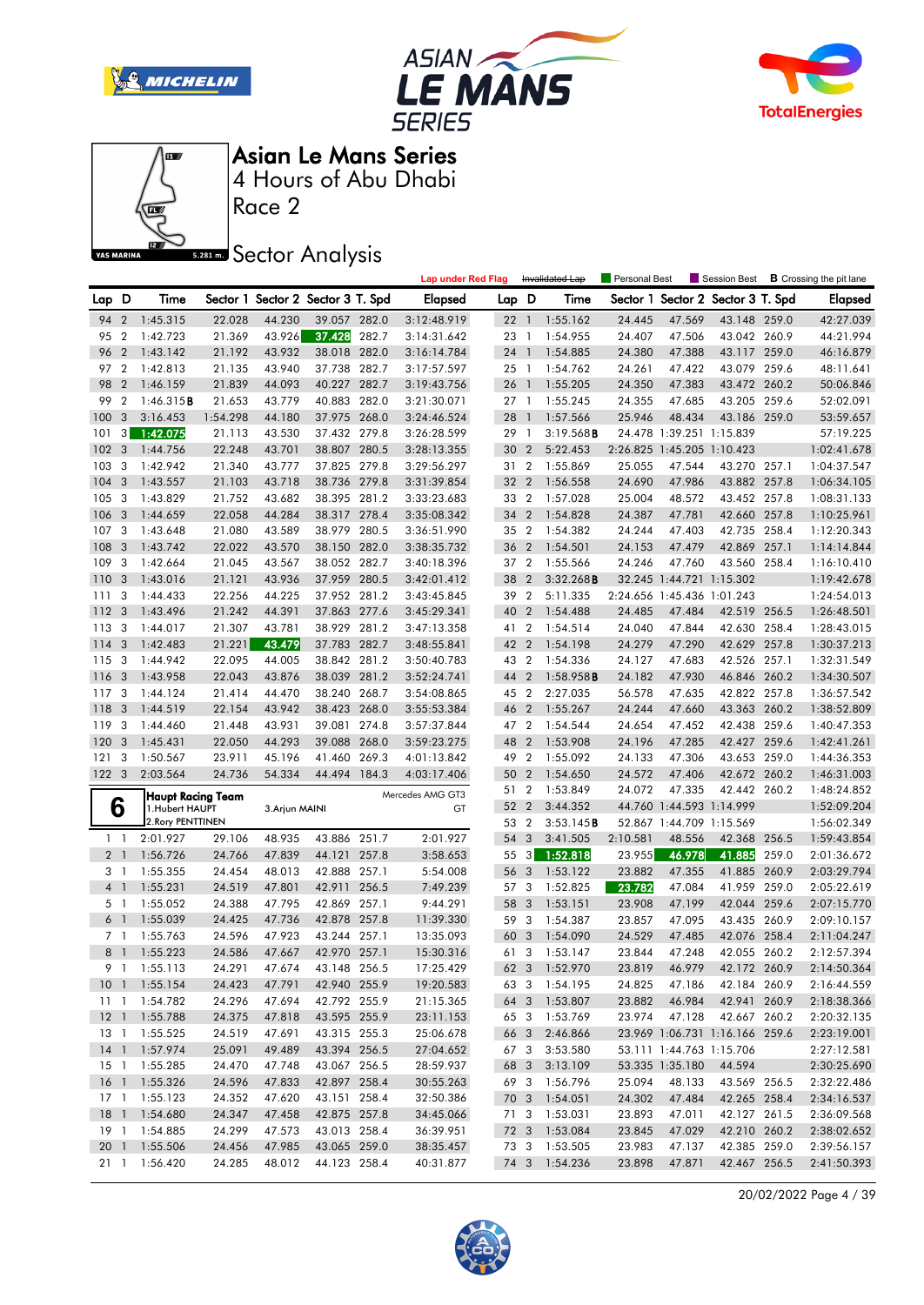







Race 2

### **Sector Analysis**

|                |                |                                      |          |                 |                                   |       | <b>Lap under Red Flag</b> |                 |                | Invalidated Lap   | Personal Best     |                          | Session Best                   |       | <b>B</b> Crossing the pit lane |
|----------------|----------------|--------------------------------------|----------|-----------------|-----------------------------------|-------|---------------------------|-----------------|----------------|-------------------|-------------------|--------------------------|--------------------------------|-------|--------------------------------|
| Lap D          |                | Time                                 |          |                 | Sector 1 Sector 2 Sector 3 T. Spd |       | <b>Elapsed</b>            | Lap D           |                | Time              | Sector 1          |                          | Sector 2 Sector 3 T. Spd       |       | <b>Elapsed</b>                 |
| 75             | 3              | 1:53.629                             | 23.980   | 47.050          | 42.599 260.2                      |       | 2:43:44.022               | 10 <sub>1</sub> |                | 1:56.152          | 24.537            | 48.146                   | 43.469 257.8                   |       | 19:29.189                      |
| 76             | 3              | 1:57.224                             | 24.967   | 47.902          | 44.355 255.9                      |       | 2:45:41.246               | 11              | $\overline{1}$ | 1:56.110          | 24.391            | 48.030                   | 43.689 257.8                   |       | 21:25.299                      |
| 77             | 3              | 2:04.028                             | 26.139   | 50.603          | 47.286 190.1                      |       | 2:47:45.274               | $12-1$          |                | 1:55.955          | 24.670            | 48.048                   | 43.237 259.0                   |       | 23:21.254                      |
| 78             | 3              | 3:18.273                             |          |                 | 41.197 1:20.806 1:16.270          | 151.7 | 2:51:03.547               | 13              | $\overline{1}$ | 1:56.495          | 24.733            | 48.322                   | 43.440 257.8                   |       | 25:17.749                      |
| 79             | 3              | 2:42.390                             |          | 48.737 1:07.892 | 45.761 137.2                      |       | 2:53:45.937               | 14 1            |                | 1:55.888          | 24.516            | 47.983                   | 43.389 256.5                   |       | 27:13.637                      |
| 80             | 3              | 2:05.264                             | 27.203   | 50.632          | 47.429 235.8                      |       | 2:55:51.201               | 15              | $\overline{1}$ | 1:56.323          | 24.658            | 48.076                   | 43.589 256.5                   |       | 29:09.960                      |
| 81             | 3              | 2:33.632B                            |          | 27.288 1:09.296 | 57.048 236.8                      |       | 2:58:24.833               | 16 1            |                | 1:57.411          | 24.558            | 48.706                   | 44.147 252.9                   |       | 31:07.371                      |
| 82             | 3              | 3:12.859                             | 1:42.138 | 48.377          | 42.344 254.7                      |       | 3:01:37.692               | $17-1$          |                | 1:57.765          | 25.489            | 48.054                   | 44.222 260.2                   |       | 33:05.136                      |
| 83             | 3              | 1:53.374                             | 24.130   | 47.129          | 42.115 259.0                      |       | 3:03:31.066               | 18 1            |                | 1:56.139          | 24.601            | 48.015                   | 43.523 259.6                   |       | 35:01.275                      |
| 84             | 3              | 1:53.118                             | 23.964   | 47.084          | 42.070 259.6                      |       | 3:05:24.184               | 19              | $\overline{1}$ | 1:56.762          | 24.910            | 48.087                   | 43.765 259.6                   |       | 36:58.037                      |
| 85             | 3              | 1:52.843                             | 23.842   | 47.046          | 41.955 259.6                      |       | 3:07:17.027               | 20 1            |                | 1:57.163          | 24.518            | 48.860                   | 43.785 259.0                   |       | 38:55.200                      |
| 86             | 3              | 1:53.875                             | 23.959   | 47.697          | 42.219 260.2                      |       | 3:09:10.902               | 21 1            |                | 1:56.251          | 24.578            | 47.965                   | 43.708 259.6                   |       | 40:51.451                      |
| 87             | 3              | 1:54.023                             | 24.351   | 47.040          | 42.632 259.6                      |       | 3:11:04.925               | 22 1            |                | 1:56.466          | 24.604            | 48.266                   | 43.596 260.9                   |       | 42:47.917                      |
| 88             | 3              | 1:54.431                             | 24.792   | 47.353          | 42.286 259.6                      |       | 3:12:59.356               | 23              | $\overline{1}$ | 1:58.102          | 24.647            | 49.227                   | 44.228 258.4                   |       | 44:46.019                      |
| 89             | 3              | 1:54.108                             | 24.015   | 47.171          | 42.922 258.4                      |       | 3:14:53.464               | 24 1            |                | 1:56.359          | 24.706            | 48.087                   | 43.566 257.8                   |       | 46:42.378                      |
| 90             | 3              | 1:54.823                             | 24.438   | 47.681          | 42.704 259.6                      |       | 3:16:48.287               | 25              | $\overline{1}$ | 1:56.251          | 24.925            | 47.987                   | 43.339 257.8                   |       | 48:38.629                      |
| 91             | 3              | 1:55.818                             | 24.049   | 48.017          | 43.752 247.1                      |       | 3:18:44.105               | 26 1            |                | 1:55.843          | 24.738            | 47.947                   | 43.158 258.4                   |       | 50:34.472                      |
| 92             | 3              | 1:53.513                             | 24.104   | 47.047          | 42.362 260.2                      |       | 3:20:37.618               | 27              | $\overline{1}$ | 1:56.411          | 24.983            | 48.101                   | 43.327 258.4                   |       | 52:30.883                      |
| 93             | 3              | 1:54.449                             | 24.348   | 47.738          | 42.363 259.6                      |       | 3:22:32.067               | 28 1            |                | 1:56.854          | 24.645            | 48.066                   | 44.143 258.4                   |       | 54:27.737                      |
| 94             | 3              | 1:53.739                             | 24.280   | 47.388          | 42.071                            | 259.6 | 3:24:25.806               | 29              | $\overline{1}$ | 3:53.467B         |                   | 53.328 1:44.897 1:15.242 |                                |       | 58:21.204                      |
| 95             | 3              | 1:53.395                             | 24.022   | 47.184          | 42.189                            | 259.0 | 3:26:19.201               | 30              | $\overline{2}$ | 4:54.113          | 2:24.629 1:45.320 |                          | 44.164                         |       | 1:03:15.317                    |
| 96             | 3              | 1:54.597                             | 24.087   | 47.580          | 42.930 259.0                      |       | 3:28:13.798               | 31              | $\overline{2}$ | 1:54.711          | 24.372            | 47.815                   | 42.524 255.9                   |       | 1:05:10.028                    |
| 97             | 3              | 1:53.631                             | 24.252   | 47.179          | 42.200 259.0                      |       | 3:30:07.429               | 32 2            |                | 1:55.349          | 24.869            | 47.840                   | 42.640 257.1                   |       | 1:07:05.377                    |
| 98             | 3              | 1:53.462                             | 24.107   | 47.010          | 42.345 259.6                      |       | 3:32:00.891               | 33 2            |                | 1:55.402          | 24.675            | 48.186                   | 42.541                         | 257.1 | 1:09:00.779                    |
| 99             | 3              | 1:53.775                             | 24.104   | 47.283          | 42.388                            | 259.0 | 3:33:54.666               | 34 2            |                | 1:53.756          | 24.058            | 47.488                   | 42.210 257.8                   |       | 1:10:54.535                    |
| 100            | 3              | 1:53.683                             | 24.035   | 47.287          | 42.361                            | 260.2 | 3:35:48.349               | 35 2            |                | 1:54.699          | 24.174            | 47.519                   | 43.006 258.4                   |       | 1:12:49.234                    |
| 101            | 3              | 1:54.868                             | 24.302   | 47.670          | 42.896 263.4                      |       | 3:37:43.217               | 36 2            |                | 1:54.422          | 24.459            | 47.490                   | 42.473 259.0                   |       | 1:14:43.656                    |
| 102            | 3              | 1:54.913                             | 24.308   | 47.645          | 42.960 260.9                      |       | 3:39:38.130               | 37              | $\overline{2}$ | 2:02.227          | 24.712            | 48.007                   | 49.508 259.6                   |       | 1:16:45.883                    |
| 103            | 3              | 1:54.371                             | 24.085   | 47.270          | 43.016 260.2                      |       | 3:41:32.501               | 38              | $\overline{2}$ | 3:54.987          |                   | 53.383 1:45.320 1:16.284 |                                |       | 1:20:40.870                    |
| 104            | 3              | 1:54.427                             | 24.495   | 47.184          | 42.748 259.6                      |       | 3:43:26.928               | 39              | $\overline{2}$ | 3:53.630          |                   | 53.824 1:45.639 1:14.167 |                                |       | 1:24:34.500                    |
| 105            | 3              | 1:53.873                             | 24.122   | 47.294          | 42.457 260.2                      |       | 3:45:20.801               | 40 2            |                | 1:56.243          | 25.395            | 48.051                   | 42.797 255.3                   |       | 1:26:30.743                    |
| 106            | 3              | 1:54.309                             | 24.135   | 47.384          | 42.790 260.9                      |       | 3:47:15.110               | 41              | $\overline{2}$ | 1:54.704          | 24.355            | 47.701                   | 42.648 256.5                   |       | 1:28:25.447                    |
| 107            | 3              | 1:53.795                             | 24.197   | 47.197          | 42.401                            | 260.2 | 3:49:08.905               | 42 2            |                | 1:54.389          | 24.158            | 47.608                   | 42.623 256.5                   |       | 1:30:19.836                    |
| 108            | 3              | 1:54.655                             | 24.598   | 47.430          | 42.627 259.6                      |       | 3:51:03.560               | 43              | $\overline{2}$ | 1:54.184          | 24.243            | 47.455                   | 42.486 256.5                   |       | 1:32:14.020                    |
| 109            | 3              | 1:55.737                             | 24.545   | 47.412          | 43.780 261.5                      |       | 3:52:59.297               | 44 2            |                | 1:55.062          | 24.238            | 47.786                   | 43.038 257.1                   |       | 1:34:09.082                    |
| 110            | 3              | 1:55.482                             | 25.293   | 47.358          | 42.831 259.6                      |       | 3:54:54.779               | 45 2            |                | 1:54.792          | 24.362            | 47.793                   | 42.637                         | 257.8 | 1:36:03.874                    |
| 111            | 3              | 1:53.992                             | 24.134   | 47.240          | 42.618 259.6                      |       | 3:56:48.771               | 46 2            |                | 1:55.087          | 24.223            | 48.037                   | 42.827 256.5                   |       | 1:37:58.961                    |
| 112            | 3              | 1:53.606                             | 24.172   | 47.121          | 42.313 259.6                      |       | 3:58:42.377               | 47              | $\overline{2}$ | 1:54.683          | 24.287            | 47.614                   | 42.782 259.0                   |       | 1:39:53.644                    |
| 113            | 3              | 1:54.590                             | 23.999   | 47.755          | 42.836 258.4                      |       | 4:00:36.967               | 48 2            |                | 1:55.402          | 25.093            | 47.626                   | 42.683 258.4                   |       | 1:41:49.046                    |
| $114 - 3$      |                | 1:53.903                             | 24.125   | 47.357          | 42.421 259.6                      |       | 4:02:30.870               | 49              |                | 2 1:54.953        | 24.454            | 47.597                   | 42.902 260.2                   |       | 1:43:43.999                    |
|                |                | 115 3 1:54.116                       | 24.177   | 47.510          | 42.429 260.9                      |       | 4:04:24.986               |                 |                | 50 2 1:55.923     | 25.086            | 48.121                   | 42 716 260 2                   |       | 1:45:39.922                    |
|                |                |                                      |          |                 |                                   |       |                           |                 |                | 51 2 1:54.671     | 24.248            | 47.549                   | 42.874 260.9                   |       | 1:47:34.593                    |
| 7              |                | Inception Racing<br>1. Brendan IRIBE |          |                 |                                   |       | McLaren 720S GT3          |                 | 52 2           | 2:53.015          |                   |                          | 24.308 1:11.151 1:17.556 248.8 |       | 1:50:27.608                    |
|                |                | 2.Ollie MILLROY                      |          |                 | 3.Ben BARNICOAT                   |       | GT                        | 53 2            |                | 4:01.312 <b>B</b> |                   | 53.964 1:46.678 1:20.670 |                                |       | 1:54:28.920                    |
|                | $1\quad$       | 2:05.003                             | 30.558   | 50.789          | 43.656 251.7                      |       | 2:05.003                  | 54 2            |                | 3:43.046          | 2:12.170          | 48.089                   | 42.787 255.9                   |       | 1:58:11.966                    |
| 2 <sub>1</sub> |                | 1:56.074                             | 24.825   | 47.922          | 43.327 258.4                      |       | 4:01.077                  | 55 2            |                | 1:54.107          | 24.300            | 47.612                   | 42.195 256.5                   |       | 2:00:06.073                    |
| 3 <sup>1</sup> |                | 1:55.834                             | 24.717   | 47.954          | 43.163 257.8                      |       | 5:56.911                  | 56 2            |                | 1:54.200          | 24.064            | 47.786                   | 42.350 258.4                   |       | 2:02:00.273                    |
| 4 <sup>1</sup> |                | 1:55.798                             | 24.780   | 47.807          | 43.211 257.8                      |       | 7:52.709                  | 57 2            |                | 1:56.060          | 24.685            | 48.669                   | 42.706 259.0                   |       | 2:03:56.333                    |
| $5-1$          |                | 1:57.081                             | 24.386   | 48.902          | 43.793 258.4                      |       | 9:49.790                  | 58 2            |                | 1:54.498          | 24.313            | 47.598                   | 42.587 259.0                   |       | 2:05:50.831                    |
| 6 1            |                | 1:55.554                             | 24.490   | 47.914          | 43.150 260.2                      |       | 11:45.344                 | 59 2            |                | 1:54.463          | 24.388            | 47.609                   | 42.466 259.0                   |       | 2:07:45.294                    |
|                | 7 <sub>1</sub> | 1:55.810                             | 24.336   | 47.920          | 43.554 259.6                      |       | 13:41.154                 | 60 2            |                | 1:55.327          | 24.319            | 48.304                   | 42.704 255.3                   |       | 2:09:40.621                    |
| 8 1            |                | 1:55.624                             | 24.480   | 47.920          | 43.224 260.2                      |       | 15:36.778                 | 61              | $\overline{2}$ | 1:55.099          | 24.270            | 47.783                   | 43.046 259.0                   |       | 2:11:35.720                    |
| 9 1            |                | 1:56.259                             | 24.614   | 47.910          | 43.735 260.2                      |       | 17:33.037                 |                 |                | 62 2 1:54.579     | 24.365            | 47.648                   | 42.566 259.6                   |       | 2:13:30.299                    |
|                |                |                                      |          |                 |                                   |       |                           |                 |                |                   |                   |                          |                                |       |                                |

20/02/2022 Page 5 / 39

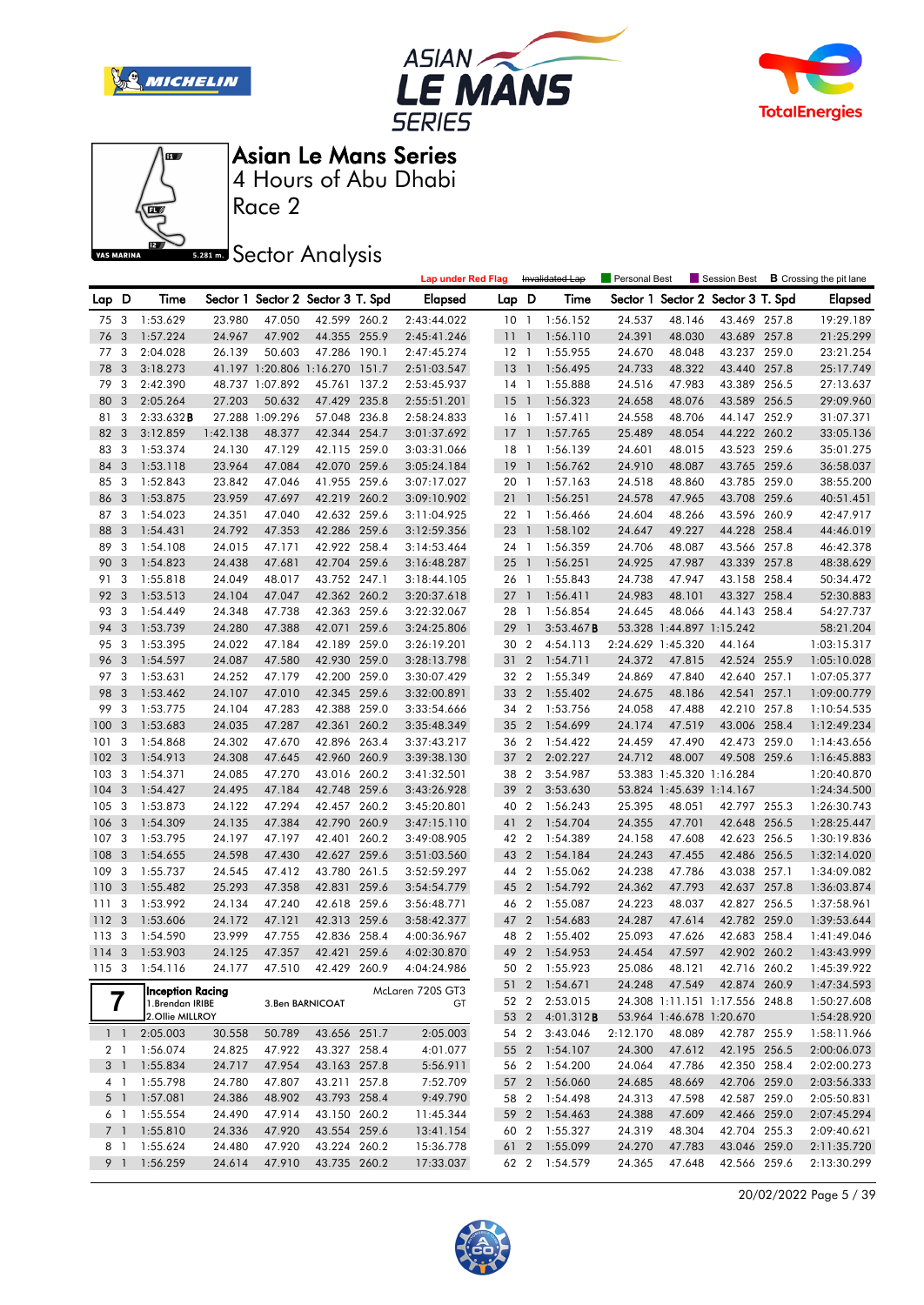







Race 2

### **Sector Analysis**

|                  |                |                      |                  |                            |                                   |       | <b>Lap under Red Flag</b>  |                 |                          | Invalidated Lap      | Personal Best    |                            | Session Best                      |       | <b>B</b> Crossing the pit lane |
|------------------|----------------|----------------------|------------------|----------------------------|-----------------------------------|-------|----------------------------|-----------------|--------------------------|----------------------|------------------|----------------------------|-----------------------------------|-------|--------------------------------|
| Lap D            |                | Time                 |                  |                            | Sector 1 Sector 2 Sector 3 T. Spd |       | <b>Elapsed</b>             | Lap D           |                          | Time                 |                  |                            | Sector 1 Sector 2 Sector 3 T. Spd |       | <b>Elapsed</b>                 |
| 63               | $\overline{2}$ | 1:54.614             | 24.252           | 47.615                     | 42.747 259.6                      |       | 2:15:24.913                |                 |                          | Nielsen Racing       |                  |                            |                                   |       | Ligier JS P320-Nissan          |
| 64               | $\overline{2}$ | 1:54.562             | 24.234           | 47.508                     | 42.820 259.0                      |       | 2:17:19.475                |                 | 8                        | 1.Anthony WELLS      |                  |                            |                                   |       | LMP3                           |
| 65               | $\overline{2}$ | 1:55.115             | 24.431           | 48.026                     | 42.658 249.4                      |       | 2:19:14.590                |                 |                          | 2.Colin NOBLE        |                  |                            |                                   |       |                                |
| 66               | $\overline{2}$ | 1:54.779             | 24.408           | 47.589                     | 42.782 259.0                      |       | 2:21:09.369                |                 | $1\quad$                 | 1:59.511             | 27.728           | 48.904                     | 42.879 248.8                      |       | 1:59.511                       |
| 67               | $\overline{2}$ | 3:31.937B            |                  | 29.553 1:45.150 1:17.234   |                                   |       | 2:24:41.306                |                 | 2 <sub>1</sub>           | 1:56.081             | 24.667           | 48.409                     | 43.005 246.6                      |       | 3:55.592                       |
| 68               | 3              | 5:10.993             |                  | 2:24.271 1:45.064 1:01.658 |                                   |       | 2:29:52.299                |                 | 3 1                      | 1:54.533             | 23.900           | 47.774                     | 42.859 260.2                      |       | 5:50.125                       |
| 69               | 3              | 1:54.113             | 24.375           | 47.786                     | 41.952 254.7                      |       | 2:31:46.412                |                 | 4 1                      | 1:54.346             | 24.496           | 47.504                     | 42.346 259.0                      |       | 7:44.471                       |
| 70               | 3              | 1:53.586             | 24.137           | 47.506                     | 41.943 256.5                      |       | 2:33:39.998                |                 | 5 <sub>1</sub>           | 1:52.868             | 23.695           | 47.005                     | 42.168 261.5                      |       | 9:37.339                       |
| 71               | 3              | 1:53.758             | 24.144           | 47.516                     | 42.098 257.1                      |       | 2:35:33.756                |                 | 6 <sup>1</sup>           | 1:52.877             | 23.487           | 46.946                     | 42.444                            | 261.5 | 11:30.216                      |
| 72               | 3              | 1:54.947             | 24.195           | 47.618                     | 43.134 257.1                      |       | 2:37:28.703                |                 | 7 <sub>1</sub>           | 1:54.115             | 23.585           | 47.630                     | 42.900 260.9                      |       | 13:24.331                      |
| 73               | 3              | 1:53.946             | 24.223           | 47.589                     | 42.134 256.5                      |       | 2:39:22.649                | 8               | $\overline{1}$           | 1:53.285             | 23.783           | 47.080                     | 42.422 262.8                      |       | 15:17.616                      |
| 74               | 3              | 1:53.418             | 24.012           | 47.409                     | 41.997 256.5                      |       | 2:41:16.067                |                 | 9 1                      | 1:53.182             | 23.436           | 47.234                     | 42.512 260.9                      |       | 17:10.798                      |
| 75               | 3              | 1:53.923             | 24.125           | 47.449                     | 42.349                            | 254.1 | 2:43:09.990                | 10 <sup>°</sup> | $\overline{\phantom{a}}$ | 1:54.138             | 24.330           | 47.195                     | 42.613 261.5                      |       | 19:04.936                      |
| 76               | 3              | 2:04.499             | 24.410           | 51.666                     | 48.423 196.0                      |       | 2:45:14.489                | 11              | $\overline{1}$           | 1:54.308             | 24.294           | 47.233                     | 42.781 260.9                      |       | 20:59.244                      |
| 77               | 3              | 2:18.520             | 28.831           | 54.688                     | 55.001                            | 180.6 | 2:47:33.009                | 12              | $\overline{\phantom{0}}$ | 1:52.860             | 23.589           | 47.035                     | 42.236 262.1                      |       | 22:52.104                      |
| 78               | 3              | 3:19.397             |                  | 41.597 1:20.495 1:17.305   |                                   | 135.7 | 2:50:52.406                | $13-1$          |                          | 1:53.764             | 23.764           | 47.154                     | 42.846 261.5                      |       | 24:45.868                      |
| 79               | 3              | 2:43.525             |                  | 47.825 1:10.292            | 45.408                            | 168.0 | 2:53:35.931                | $14-1$          |                          | 1:54.508             | 23.900           | 47.327                     | 43.281                            | 260.2 | 26:40.376                      |
| 80               | 3              | 2:03.236             | 27.185           | 52.059                     | 43.992 214.7                      |       | 2:55:39.167                | $15-1$          |                          | 1:54.198             | 23.857           | 47.513                     | 42.828 257.1                      |       | 28:34.574                      |
| 81               | 3              | 2:40.467B            |                  | 26.434 1:14.965            | 59.068                            | 171.7 | 2:58:19.634                | 16              | $\overline{1}$           | 1:54.008             | 23.541           | 46.832                     | 43.635 262.1                      |       | 30:28.582                      |
| 82               | 3              | 3:13.269             | 1:41.522         | 48.965                     | 42.782 251.7                      |       | 3:01:32.903                | $17-1$          |                          | 1:54.164             | 24.078           | 47.094                     | 42.992 262.1                      |       | 32:22.746                      |
| 83               | 3              | 1:53.965             | 24.197           | 47.804                     | 41.964 257.1                      |       | 3:03:26.868                | 18              | $\overline{1}$           | 1:53.290             | 23.692           | 47.120                     | 42.478 263.4                      |       | 34:16.036                      |
| 84               | 3              | 1:53.425             | 24.063           | 47.472                     | 41.890 257.1                      |       | 3:05:20.293                | $19-1$          |                          | 1:54.320             | 23.955           | 47.603                     | 42.762 253.5                      |       | 36:10.356                      |
| 85               | 3              | 1:53.283             | 24.015           | 47.325                     | 41.943 256.5                      |       | 3:07:13.576                | 201             |                          | 1:52.844             | 23.593           | 46.876                     | 42.375 264.1                      |       | 38:03.200                      |
| 86               | 3 <sup>1</sup> | 1:53.051             | 23.982           | 47.282                     | 41.787                            | 257.1 | 3:09:06.627                | 21 1            |                          | 1:53.904             | 23.875           | 47.095                     | 42.934 264.7                      |       | 39:57.104                      |
| 87               | 3              | 1:54.217             | 24.132           | 47.756                     | 42.329                            | 257.1 | 3:11:00.844                | 22              | $\overline{1}$           | 1:53.821             | 24.074           | 47.196                     | 42.551                            | 260.9 | 41:50.925                      |
| 88               | 3              | 1:55.249             | 24.080           | 47.430                     | 43.739 257.8                      |       | 3:12:56.093                | 23 1            |                          | 1:56.462             | 25.586           | 47.289                     | 43.587 264.1                      |       | 43:47.387                      |
| 89<br>90         | 3<br>3         | 1:53.453             | 24.136           | 47.332<br>47.501           | 41.985 256.5<br>41.985 255.9      |       | 3:14:49.546                | 24 1            |                          | 1:54.440             | 23.936           | 47.597                     | 42.907 253.5                      |       | 45:41.827                      |
| 91               | 3              | 1:53.604<br>1:54.558 | 24.118<br>24.176 | 47.946                     | 42.436 255.9                      |       | 3:16:43.150<br>3:18:37.708 | 25 1<br>26      | $\overline{1}$           | 1:53.560<br>1:53.431 | 23.710<br>24.031 | 47.073<br>46.949           | 42.777 264.7<br>42.451            | 263.4 | 47:35.387<br>49:28.818         |
| 92               | -3             | 1:54.036             | 24.205           | 47.655                     | 42.176 256.5                      |       | 3:20:31.744                | 27 1            |                          | 1:53.536             | 23.830           | 46.955                     | 42.751 262.8                      |       | 51:22.354                      |
| 93               | 3              | 1:54.134             | 24.216           | 47.672                     | 42.246 254.7                      |       | 3:22:25.878                | 28 1            |                          | 1:54.135             | 24.051           | 47.267                     | 42.817 262.1                      |       | 53:16.489                      |
| 94               | 3              | 1:54.066             | 24.214           | 47.698                     | 42.154 255.9                      |       | 3:24:19.944                | 29              | $\overline{1}$           | 2:25.118B            | 23.682           |                            | 47.087 1:14.349 258.4             |       | 55:41.607                      |
| 95               | 3              | 1:54.102             | 24.191           | 47.631                     | 42.280 255.3                      |       | 3:26:14.046                | 30              | $\mathbf{1}$             | 5:25.388             |                  | 2:25.184 1:44.620 1:15.584 |                                   |       | 1:01:06.995                    |
| 96               | 3              | 1:55.069             | 24.294           | 48.235                     | 42.540 243.8                      |       | 3:28:09.115                | 31 1            |                          | 2:44.148             |                  | 52.965 1:06.233            | 44.950 229.3                      |       | 1:03:51.143                    |
| 97               | 3              | 1:54.313             | 24.170           | 47.782                     | 42.361                            | 247.1 | 3:30:03.428                | 32 1            |                          | 1:53.927             | 24.055           | 47.389                     | 42.483 252.9                      |       | 1:05:45.070                    |
| 98               | 3              | 1:54.419             | 24.237           | 47.909                     | 42.273                            | 246.0 | 3:31:57.847                | 33 1            |                          | 1:52.986             | 23.788           | 46.756                     | 42.442 259.0                      |       | 1:07:38.056                    |
| 99               | 3              | 1:54.148             | 24.231           | 47.734                     | 42.183 248.3                      |       | 3:33:51.995                | 34              | $\mathbf{1}$             | 1:54.043             | 24.770           | 47.382                     | 41.891 259.6                      |       | 1:09:32.099                    |
| 100              | 3              | 1:54.657             | 24.326           | 47.992                     | 42.339 244.9                      |       | 3:35:46.652                | 35 1            |                          | 1:52.251             | 23.468           | 46.970                     | 41.813 262.1                      |       | 1:11:24.350                    |
| 101              | 3              | 1:54.987             | 24.659           | 47.895                     | 42.433 247.1                      |       | 3:37:41.639                | 36 1            |                          | 1:52.543             | 23.452           | 47.083                     | 42.008 254.7                      |       | 1:13:16.893                    |
| 102              | 3              | 1:54.624             | 24.256           | 47.850                     | 42.518 246.0                      |       | 3:39:36.263                | 37 1            |                          | 1:54.175             | 24.239           | 47.545                     | 42.391                            | 261.5 | 1:15:11.068                    |
|                  |                | 103 3 1:55.402       | 25.110           | 47.881                     | 42.411 240.0                      |       | 3:41:31.665                | 38 1            |                          | 2:20.113             | 23.562           |                            | 47.720 1:08.831 264.1             |       | 1:17:31.181                    |
|                  |                | 104 3 1:54.525       | 24.292           | 47.828                     | 42.405 251.2                      |       | 3:43:26.190                |                 |                          | 39 1 3:53.385        |                  |                            | 52.949 1:44.680 1:15.756          |       | 1:21:24.566                    |
|                  |                | 105 3 1:55.187       | 24.312           | 47.882                     | 42.993 253.5                      |       | 3:45:21.377                |                 |                          | 40 1 3:37.325        |                  | 52.949 1:44.614            | 59.762                            |       | 1:25:01.891                    |
| 106 3            |                | 1:54.625             | 24.504           | 47.691                     | 42.430 252.9                      |       | 3:47:16.002                |                 |                          | 41 1 1:53.550        | 23.994           | 47.023                     | 42.533 257.1                      |       | 1:26:55.441                    |
| 107 <sub>3</sub> |                | 1:54.721             | 24.406           | 47.855                     | 42.460 255.3                      |       | 3:49:10.723                |                 |                          | 42 1 1:53.165        | 24.025           | 47.114                     | 42.026 259.0                      |       | 1:28:48.606                    |
| 108 3            |                | 1:55.223             | 24.321           | 47.827                     | 43.075 247.1                      |       | 3:51:05.946                |                 |                          | 43 1 1:53.421        | 23.546           | 47.053                     | 42.822 262.1                      |       | 1:30:42.027                    |
| 109 <sup>3</sup> |                | 1:55.395             | 24.456           | 48.140                     | 42.799 254.7                      |       | 3:53:01.341                |                 |                          | 44 1 1:53.667        | 24.064           | 47.338                     | 42.265 248.3                      |       | 1:32:35.694                    |
| 110 3            |                | 1:54.697             | 24,400           | 48.031                     | 42.266 259.6                      |       | 3:54:56.038                |                 |                          | 45 1 1:53.201        | 23.808           | 46.966                     | 42.427 262.1                      |       | 1:34:28.895                    |
| 1113             |                | 1:54.890             | 24.416           | 48.007                     | 42.467 240.0                      |       | 3:56:50.928                |                 |                          | 46 1 1:53.544        | 23.727           | 47.308                     | 42.509 263.4                      |       | 1:36:22.439                    |
| 112 3            |                | 1:54.490             | 24.554           | 47.624                     | 42.312 256.5                      |       | 3:58:45.418                |                 |                          | 47 1 1:54.272        | 23.764           | 47.811                     | 42.697 261.5                      |       | 1:38:16.711                    |
| 1133             |                | 1:54.605             | 24.288           | 48.007                     | 42.310 255.9                      |       | 4:00:40.023                |                 |                          | 48 1 1:53.345        | 23.625           | 46.903                     | 42.817 268.0                      |       | 1:40:10.056                    |
| 114 3            |                | 1:54.270             | 24.219           | 47.775                     | 42.276 255.9                      |       | 4:02:34.293                |                 |                          | 49 1 1:55.172        | 24.720           | 46.985                     | 43.467 264.7                      |       | 1:42:05.228                    |
| 115 3            |                | 1:54.786             | 24.202           | 47.849                     | 42.735 255.9                      |       | 4:04:29.079                |                 |                          | 50 1 1:54.965        | 24.061           | 46.982                     | 43.922 262.8                      |       | 1:44:00.193                    |

20/02/2022 Page 6 / 39

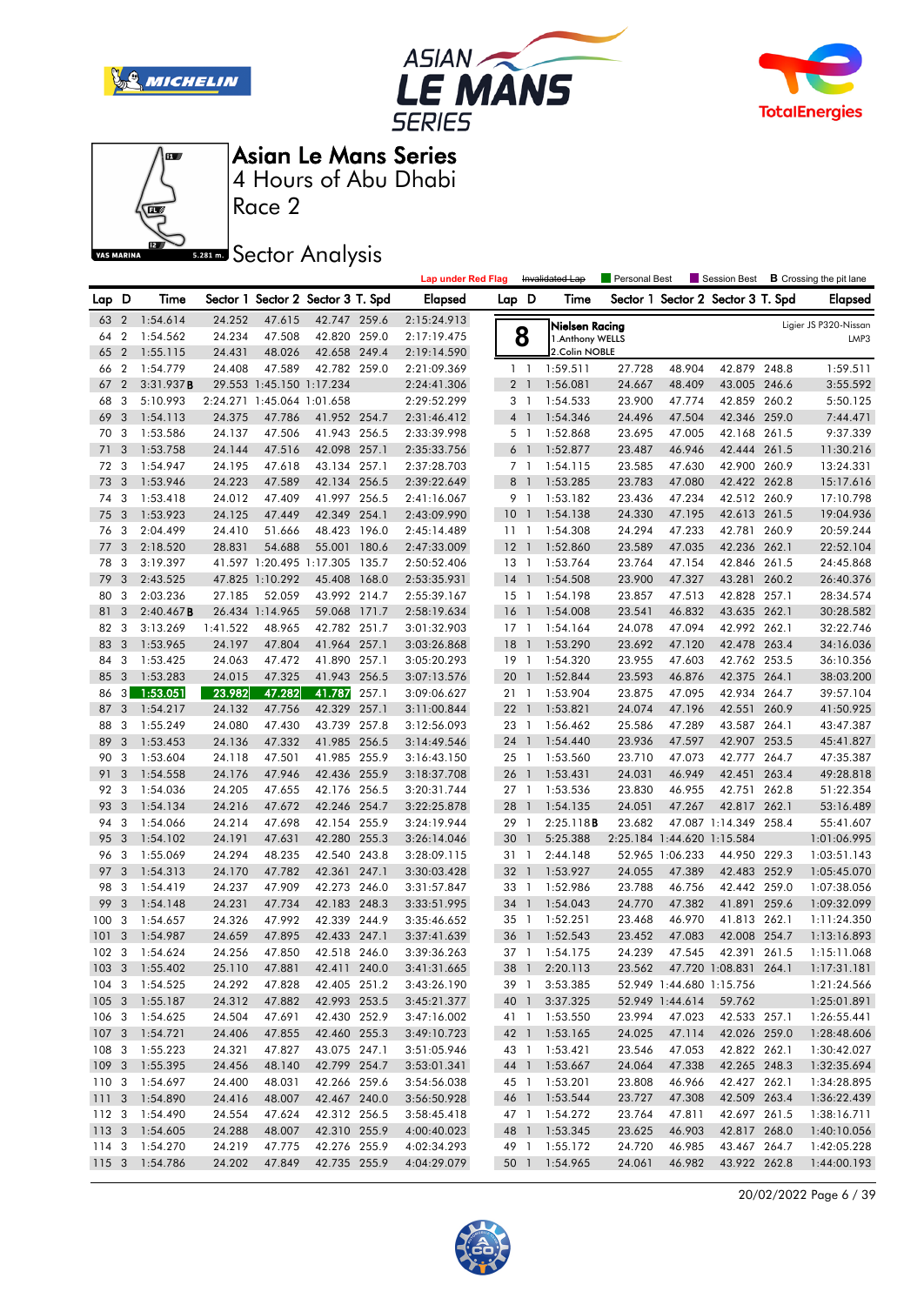







Race 2

# **Sector Analysis**

|       |                |                        |                |                            |                                   |       | <b>Lap under Red Flag</b> |                 |                | Invalidated Lap     | Personal Best |                            | Session Best                      |       | <b>B</b> Crossing the pit lane |
|-------|----------------|------------------------|----------------|----------------------------|-----------------------------------|-------|---------------------------|-----------------|----------------|---------------------|---------------|----------------------------|-----------------------------------|-------|--------------------------------|
| Lap D |                | Time                   |                |                            | Sector 1 Sector 2 Sector 3 T. Spd |       | <b>Elapsed</b>            | Lap D           |                | Time                |               |                            | Sector 1 Sector 2 Sector 3 T. Spd |       | <b>Elapsed</b>                 |
| 51 1  |                | 1:53.853               | 24.209         | 47.020                     | 42.624 262.1                      |       | 1:45:54.046               |                 |                | Dinamic Motorsport  |               |                            |                                   |       | Porsche 911 GT3 R              |
| 52    | $\overline{1}$ | 1:53.176               | 23.870         | 46.751                     | 42.555 262.8                      |       | 1:47:47.222               | 1               | $\mathbf 2$    | 1. Giorgio RODA     |               | 3. Philipp SAGER           |                                   |       | GT                             |
| 53    | $\overline{1}$ | 3:03.141B              |                | 24.139 1:21.854 1:17.148   |                                   |       | 1:50:50.363               |                 |                | 2. Benjamin BARKER  |               |                            |                                   |       |                                |
| 54    | $\overline{2}$ | 5:24.256               |                | 2:24.159 1:44.625 1:15.472 |                                   |       | 1:56:14.619               |                 | 1 <sup>1</sup> | 2:05.618            | 31.016        | 50.493                     | 44.109 227.8                      |       | 2:05.618                       |
| 55    | $\overline{2}$ | 2:00.572               | 33.128         | 46.617                     | 40.827 264.1                      |       | 1:58:15.191               |                 | 2 <sub>1</sub> | 1:55.969            | 24.572        | 47.956                     | 43.441 258.4                      |       | 4:01.587                       |
| 56    | $\overline{2}$ | 1:51.816               | 23.966         | 46.579                     | 41.271                            | 266.7 | 2:00:07.007               |                 | 3 <sup>1</sup> | 1:56.501            | 24.619        | 48.508                     | 43.374 259.0                      |       | 5:58.088                       |
| 57    | $\overline{2}$ | 1:51.820               | 23.534         | 46.455                     | 41.831                            | 267.3 | 2:01:58.827               |                 | $4-1$          | 1:56.557            | 24.676        | 48.379                     | 43.502 256.5                      |       | 7:54.645                       |
| 58    | $\overline{2}$ | 1:49.921               | 23.158         | 46.345                     | 40.418 264.7                      |       | 2:03:48.748               |                 | $5-1$          | 1:55.961            | 24.615        | 48.024                     | 43.322 257.8                      |       | 9:50.606                       |
| 59    | $\overline{2}$ | 1:51.275               | 22.903         | 46.276                     | 42.096 265.4                      |       | 2:05:40.023               |                 | 6 1            | 1:56.030            | 24.423        | 47.792                     | 43.815 259.0                      |       | 11:46.636                      |
| 60    | $\overline{2}$ | 1:51.379               | 23.897         | 46.694                     | 40.788 263.4                      |       | 2:07:31.402               |                 | 7 <sub>1</sub> | 1:57.242            | 24.481        | 48.624                     | 44.137 255.3                      |       | 13:43.878                      |
| 61    | 2              | 1:50.204               | 23.118         | 46.398                     | 40.688 267.3                      |       | 2:09:21.606               |                 | 8 1            | 1:55.906            | 24.435        | 47.817                     | 43.654 260.2                      |       | 15:39.784                      |
| 62    | 2              | 1:49.516               | 22.938         | 46.102                     | 40.476 264.7                      |       | 2:11:11.122               |                 | 9 1            | 1:56.857            | 24.764        | 47.925                     | 44.168 259.6                      |       | 17:36.641                      |
| 63    | $\overline{2}$ | 1:49.751               | 22.878         | 46.200                     | 40.673 268.0                      |       | 2:13:00.873               | 10 <sub>1</sub> |                | 1:56.744            | 24.987        | 47.963                     | 43.794 259.0                      |       | 19:33.385                      |
| 64    | $\overline{2}$ | 1:49.737               | 22.892         | 46.061                     | 40.784 268.0                      |       | 2:14:50.610               | 11 <sub>1</sub> |                | 1:56.766            | 24.962        | 47.929                     | 43.875 259.0                      |       | 21:30.151                      |
| 65    | $\overline{2}$ | 1:50.417               | 23.541         | 46.223                     | 40.653 267.3                      |       | 2:16:41.027               | $12-1$          |                | 1:56.480            | 24.376        | 48.022                     | 44.082 259.0                      |       | 23:26.631                      |
| 66    | $\overline{2}$ | 1:50.984               | 23.029         | 46.505                     | 41.450 267.3                      |       | 2:18:32.011               | $13-1$          |                | 1:55.547            | 24.411        | 47.644                     | 43.492 259.0                      |       | 25:22.178                      |
| 67    | $\overline{2}$ | 1:51.463               | 23.816         | 46.431                     | 41.216 268.7                      |       | 2:20:23.474               | 14 1            |                | 1:56.806            | 24.874        | 48.264                     | 43.668 257.1                      |       | 27:18.984                      |
| 68    | $\overline{2}$ | 2:29.185B              | 23.051         |                            | 50.206 1:15.928 268.7             |       | 2:22:52.659               | 15              | $\overline{1}$ | 1:56.155            | 24.454        | 47.905                     | 43.796 255.3                      |       | 29:15.139                      |
| 69    | $\overline{2}$ | 5:24.877               |                | 2:24.511 1:44.424 1:15.942 |                                   |       | 2:28:17.536               | 16              | $\overline{1}$ | 1:58.359            | 25.203        | 48.438                     | 44.718 259.6                      |       | 31:13.498                      |
| 70    | $\overline{2}$ | 2:34.335               | 53.126         | 58.354                     | 42.855 252.3                      |       | 2:30:51.871               | $17-1$          |                | 1:56.547            | 24.614        | 47.791                     | 44.142 259.6                      |       | 33:10.045                      |
| 71    | $\overline{2}$ | 1:52.255               | 24.221         | 46.811                     | 41.223 264.1                      |       | 2:32:44.126               | $18-1$          |                | 1:56.475            | 25.059        | 47.885                     | 43.531 259.0                      |       | 35:06.520                      |
| 72    | $\overline{2}$ | 1:51.144               | 23.322         | 46.643                     | 41.179                            | 264.1 | 2:34:35.270               | 19              | $\overline{1}$ | 1:55.504            | 24.544        | 47.549                     | 43.411                            | 259.6 | 37:02.024                      |
| 73    | $\overline{2}$ | 1:50.504               | 23.192         | 46.466                     | 40.846 265.4                      |       | 2:36:25.774               | 20              | $\overline{1}$ | 1:56.349            | 24.686        | 47.745                     | 43.918 261.5                      |       | 38:58.373                      |
| 74    | $\overline{2}$ | 1:50.065               | 23.056         | 46.338                     | 40.671 264.1                      |       | 2:38:15.839               | 211             |                | 1:56.740            | 24.654        | 47.990                     | 44.096 260.9                      |       | 40:55.113                      |
| 75    | $\overline{2}$ | 1:51.627               | 23.074         | 46.819                     | 41.734 266.0                      |       | 2:40:07.466               | 22 1            |                | 1:56.926            | 25.405        | 47.818                     | 43.703 259.6                      |       | 42:52.039                      |
| 76    | $\overline{2}$ | 1:52.389               | 24.783         | 46.721                     | 40.885 265.4                      |       | 2:41:59.855               | 23              | $\overline{1}$ | 1:57.404            | 24.826        | 47.630                     | 44.948 258.4                      |       | 44:49.443                      |
| 77    | $\overline{2}$ | 1:53.679               | 24.492         | 46.666                     | 42.521 265.4                      |       | 2:43:53.534               |                 | 24 1           | 1:55.749            | 24.582        | 47.399                     | 43.768 259.6                      |       | 46:45.192                      |
| 78    | $\overline{2}$ | 2:00.545               | 26.313         | 49.247                     | 44.985 258.4                      |       | 2:45:54.079               | $25-1$          |                | $1:58.843$ <b>B</b> | 24.632        | 47.624                     | 46.587 258.4                      |       | 48:44.035                      |
| 79    | $\overline{2}$ | 1:56.198               | 24.489         | 47.515                     | 44.194 264.1                      |       | 2:47:50.277               | 26 1            |                | 2:22.551            | 51.294        | 47.894                     | 43.363 257.8                      |       | 51:06.586                      |
| 80    | $\overline{2}$ | 3:13.950               |                | 37.535 1:20.748 1:15.667   |                                   | 134.5 | 2:51:04.227               | $27-1$          |                | 1:54.891            | 24.438        | 47.633                     | 42.820 259.6                      |       | 53:01.477                      |
| 81    | $\overline{2}$ | 3:26.906               |                | 48.776 1:24.307 1:13.823   |                                   |       | 2:54:31.133               | 28 1            |                | 2:11.743B           | 24.504        | 47.432                     | 59.807 260.9                      |       | 55:13.220                      |
| 82    | $\overline{2}$ | 3:39.551B              |                | 51.540 1:45.172 1:02.839   |                                   |       | 2:58:10.684               | 29              | 3              | 5:29.876            |               | 2:25.851 1:46.591 1:17.434 |                                   |       | 1:00:43.096                    |
| 83    | $\overline{2}$ | 3:00.711               | 1:30.255       | 47.695                     | 42.761 255.3                      |       | 3:01:11.395               |                 | 30 3           | 3:01.730            |               | 53.785 1:21.928            | 46.017 125.6                      |       | 1:03:44.826                    |
| 84    | $\overline{2}$ | 1:51.592               | 23.630         | 46.556                     | 41.406 264.7                      |       | 3:03:02.987               | 31 <sub>3</sub> |                | 1:57.265            | 25.076        | 48.267                     | 43.922 255.9                      |       | 1:05:42.091                    |
| 85    | $\overline{2}$ | 1:52.207               | 23.783         | 46.958                     | 41.466 265.4                      |       | 3:04:55.194               | 32 3            |                | 1:55.671            | 24.641        | 47.629                     | 43.401 258.4                      |       | 1:07:37.762                    |
| 86    | $\overline{2}$ | 1:50.324               | 23.151         | 46.411                     | 40.762 265.4                      |       | 3:06:45.518               | 33 3            |                | 1:57.094            | 24.940        | 48.512                     | 43.642 252.3                      |       | 1:09:34.856                    |
| 87    | $\overline{2}$ | 1:50.255               | 23.059         | 46.544                     | 40.652 265.4                      |       | 3:08:35.773               |                 | 343            | 1:55.971            | 24.350        | 48.061                     | 43.560 259.0                      |       | 1:11:30.827                    |
| 88    | $\overline{2}$ | 1:50.152               | 23.058         | 46.350                     | 40.744 265.4                      |       | 3:10:25.925               | 35 <sub>3</sub> |                | 1:56.061            | 24.427        | 47.857                     | 43.777 257.8                      |       | 1:13:26.888                    |
| 89    | $\overline{2}$ | 1:49.914               | 22.958         | 46.279                     | 40.677 266.7                      |       | 3:12:15.839               | 36 3            |                | 1:59.721            | 24.562        | 51.691                     | 43.468 240.5                      |       | 1:15:26.609                    |
| 90    |                | 2 1:51.374             | 23.376         | 46.891                     | 41.107 265.4                      |       | 3:14:07.213               |                 | 37 3           | 2:49.931            |               |                            | 24.438 1:08.910 1:16.583 244.3    |       | 1:18:16.540                    |
|       |                | 91 2 1:51.518          | 23.673         | 46.794                     | 41.051 268.7                      |       | 3:15:58.731               |                 |                | 38 3 3:56.769       |               | 53.600 1:46.533 1:16.636   |                                   |       | 1:22:13.309                    |
|       |                | 92 2 1:51.840          | 23.713         | 46.766                     | 41.361 257.1                      |       | 3:17:50.571               |                 |                | 39 3 3:13.380       |               | 53.555 1:34.242            | 45.583                            |       | 1:25:26.689                    |
|       |                | 93 2 1:53.500          | 23.545         | 46.771                     | 43.184 264.7                      |       | 3:19:44.071               |                 |                | 40 3 1:59.729       | 25.231        | 49.591                     | 44.907 245.5                      |       | 1:27:26.418                    |
|       |                | 94 2 1:52.067          | 23.904         | 46.676                     | 41.487 266.0                      |       | 3:21:36.138               |                 |                | 41 3 1:57.214       | 24.827        | 48.051                     | 44.336 259.6                      |       | 1:29:23.632                    |
|       |                | 95 2 1:56.840 <b>B</b> | 23.224         | 46.793                     | 46.823 265.4                      |       | 3:23:32.978               |                 |                | 42 3 1:55.181       | 24.541        | 47.509                     | 43.131 259.6                      |       | 1:31:18.813                    |
|       |                | 96 2 28:09.924         | $\sim 100$ and | 47.341                     | 41.025 262.8                      |       | 3:51:42.902               |                 |                | 43 3 1:54.409       | 24.372        | 47.410                     | 42.627 259.6                      |       | 1:33:13.222                    |
|       |                | 97 2 1:52.342          | 23.641         | 47.074                     | 41.627 264.7                      |       | 3:53:35.244               |                 | 44 3           | 2:05.936            | 24.092        | 47.452                     | 54.392 259.0                      |       | 1:35:19.158                    |
|       |                | 98 2 1:51.788          | 23.578         | 46.926                     | 41.284 264.1                      |       | 3:55:27.032               |                 |                | 45 3 1:57.693       | 25.453        | 47.945                     | 44.295 257.8                      |       | 1:37:16.851                    |
|       |                | 99 2 1:52.628          | 23.993         | 46.333                     | 42.302 266.0                      |       | 3:57:19.660               |                 |                | 46 3 1:56.216       | 25.174        | 47.446                     | 43.596 261.5                      |       | 1:39:13.067                    |
|       |                | 100 2 1:50.852         | 23.253         | 46.499                     | 41.100 265.4                      |       | 3:59:10.512               |                 |                | 47 3 1:56.658       | 24.420        | 47.554                     | 44.684 261.5                      |       | 1:41:09.725                    |
|       |                | 101 2 1:51.070         | 23.406         | 46.469                     | 41.195 266.7                      |       | 4:01:01.582               |                 |                | 48 3 1:55.221       | 24.451        | 47.354                     | 43.416 259.6                      |       | 1:43:04.946                    |
|       |                | 102 2 1:49.972         | 22.997         | 46.532                     | 40.443 267.3                      |       | 4:02:51.554               |                 |                | 49 3 1:55.604       | 24.620        | 47.511                     | 43.473 259.6                      |       | 1:45:00.550                    |
|       |                | 103 2 1:50.750         | 22.939         | 46.935                     | 40.876 261.5                      |       | 4:04:42.304               |                 |                | 50 3 1:57.346       | 25.367        | 48.219                     | 43.760 243.2                      |       | 1:46:57.896                    |
|       |                |                        |                |                            |                                   |       |                           |                 |                |                     |               |                            |                                   |       |                                |

20/02/2022 Page 7 / 39

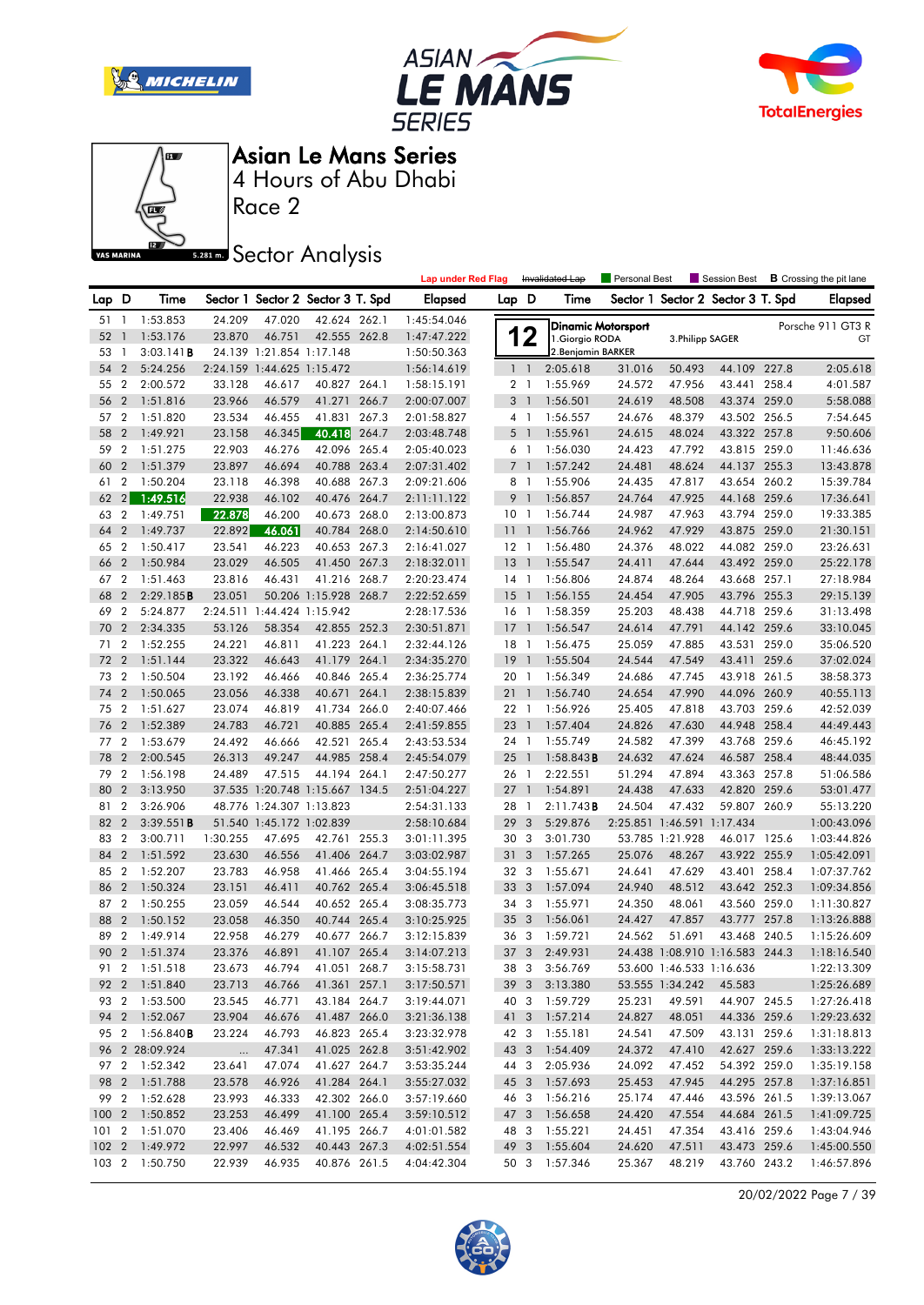







Race 2

## **Sector Analysis**

|                 |                |                                 |                    |                            |                                   |       | <b>Lap under Red Flag</b>  |                 |                | Invalidated Lap                | Personal Best                    |                          |                                   |       | Session Best <b>B</b> Crossing the pit lane |
|-----------------|----------------|---------------------------------|--------------------|----------------------------|-----------------------------------|-------|----------------------------|-----------------|----------------|--------------------------------|----------------------------------|--------------------------|-----------------------------------|-------|---------------------------------------------|
| Lap D           |                | Time                            |                    |                            | Sector 1 Sector 2 Sector 3 T. Spd |       | <b>Elapsed</b>             | Lap D           |                | Time                           |                                  |                          | Sector 1 Sector 2 Sector 3 T. Spd |       | <b>Elapsed</b>                              |
| 51 <sub>3</sub> |                | 2:13.724                        | 24.508             |                            | 48.626 1:00.590 255.9             |       | 1:49:11.620                | $104 \quad 2$   |                | 1:52.815                       | 23.914                           | 46.851                   | 42.050 261.5                      |       | 3:44:08.113                                 |
| 52              | 3              | 3:56.924B                       |                    | 53.520 1:46.178 1:17.226   |                                   |       | 1:53:08.544                | 105 2           |                | 1:52.692                       | 23.938                           | 46.776                   | 41.978 259.0                      |       | 3:46:00.805                                 |
| 53              | $\overline{2}$ | 4:30.258                        |                    | 2:24.770 1:22.596          | 42.892                            |       | 1:57:38.802                | 106 2           |                | 1:54.211                       | 24.129                           | 47.070                   | 43.012 260.9                      |       | 3:47:55.016                                 |
| 54              | $\overline{2}$ | 1:54.089                        | 24.136             | 47.081                     | 42.872 260.9                      |       | 1:59:32.891                | 107 2           |                | 1:53.093                       | 24.217                           | 46.995                   | 41.881 259.0                      |       | 3:49:48.109                                 |
| 55              | $\overline{2}$ | 1:52.733                        | 23.987             | 46.973                     | 41.773 260.2                      |       | 2:01:25.624                | 108 2           |                | 1:52.700                       | 23.857                           | 46.837                   | 42.006 259.0                      |       | 3:51:40.809                                 |
| 56              | $\overline{2}$ | 1:52.811                        | 24.113             | 46.953                     | 41.745 261.5                      |       | 2:03:18.435                | 109 2           |                | 1:53.606                       | 24.253                           | 47.150                   | 42.203 259.6                      |       | 3:53:34.415                                 |
| 57              | $\overline{2}$ | 1:54.264                        | 24.410             | 47.249                     | 42.605 259.6                      |       | 2:05:12.699                | 110 2           |                | 1:54.413                       | 24.125                           | 47.732                   | 42.556 262.8                      |       | 3:55:28.828                                 |
| 58              | $\overline{2}$ | 1:53.122                        | 24.038             | 47.254                     | 41.830 260.2                      |       | 2:07:05.821                | 111             | $\overline{2}$ | 1:54.841                       | 24.821                           | 47.224                   | 42.796 259.6                      |       | 3:57:23.669                                 |
| 59              | $\overline{2}$ | 1:52.507                        | 23.789             | 46.874                     | 41.844 260.9                      |       | 2:08:58.328                | 112 2           |                | 1:54.365                       | 24.266                           | 47.338                   | 42.761 259.6                      |       | 3:59:18.034                                 |
| 60              | $\overline{2}$ | 1:53.181                        | 23.929             | 47.324                     | 41.928 260.2                      |       | 2:10:51.509                | 113 2           |                | 1:54.276                       | 24.230                           | 47.413                   | 42.633 259.6                      |       | 4:01:12.310                                 |
| 61              | $\overline{2}$ | 1:52.945                        | 23.999             | 46.952                     | 41.994 260.9                      |       | 2:12:44.454                | 114 2           |                | 1:53.818                       | 24.221                           | 47.033                   | 42.564 260.2                      |       | 4:03:06.128                                 |
| 62              | $\overline{2}$ | 1:52.989                        | 23.939             | 47.071                     | 41.979 261.5                      |       | 2:14:37.443                | 1152            |                | 1:54.768                       | 24.227                           | 47.923                   | 42.618 261.5                      |       | 4:05:00.896                                 |
| 63              | $\overline{2}$ | 1:53.250                        | 23.904             | 46.976                     | 42.370 262.1                      |       | 2:16:30.693                |                 |                |                                | <b>Inter Europol Competition</b> |                          |                                   |       | Ligier JS P320-Nissan                       |
| 64              | $\overline{2}$ | 1:53.128                        | 23.963             | 47.149                     | 42.016 260.9                      |       | 2:18:23.821                | 1               | 3              | 1. James DAYSON                |                                  |                          | 3. Guilherme MOURA DE OLI         |       | LMP3                                        |
| 65              | $\overline{2}$ | 1:53.446                        | 23.914             | 47.079                     | 42.453 261.5                      |       | 2:20:17.267                |                 |                | 2. Nicolas PINO                |                                  |                          |                                   |       |                                             |
| 66              | $\overline{2}$ | 2:23.411B                       | 24.130             |                            | 47.171 1:12.110 261.5             |       | 2:22:40.678                |                 | $1\quad$       | 2:42.145                       |                                  | 29.304 1:30.340          | 42.501 241.1                      |       | 2:42.145                                    |
| 67              | $\overline{2}$ | 4:06.666                        |                    | 1:04.903 1:45.829 1:15.934 |                                   |       | 2:26:47.344                |                 | 2 <sub>1</sub> | 1:54.234                       | 23.993                           | 47.943                   | 42.298 259.0                      |       | 4:36.379                                    |
| 68              | $\overline{2}$ | 3:25.628                        |                    | 53.326 1:45.425            | 46.877                            |       | 2:30:12.972                |                 | 3 <sup>1</sup> | 1:53.582                       | 23.750                           | 47.660                   | 42.172 259.0                      |       | 6:29.961                                    |
| 69              | $\overline{2}$ | 1:54.659                        | 24.395             | 47.290                     | 42.974 262.1                      |       | 2:32:07.631                |                 | 4 <sup>1</sup> | 1:54.233                       | 23.822                           | 48.295                   | 42.116 248.8                      |       | 8:24.194                                    |
| 70              | $\overline{2}$ | 1:53.820                        | 24.241             | 47.100                     | 42.479 264.7                      |       | 2:34:01.451                |                 | 5 <sub>1</sub> | 1:53.773                       | 23.780                           | 47.760                   | 42.233 260.2                      |       | 10:17.967                                   |
| 71              | $\overline{2}$ | 1:53.484                        | 24.186             | 47.071                     | 42.227 262.1                      |       | 2:35:54.935                | 6 <sup>1</sup>  |                | 1:54.321                       | 23.806                           | 47.468                   | 43.047 261.5                      |       | 12:12.288                                   |
| 72              | $\overline{2}$ | 1:53.713                        | 23.908             | 47.138                     | 42.667 263.4                      |       | 2:37:48.648                |                 | 7 <sub>1</sub> | 1:56.767                       | 24.574                           | 47.862                   | 44.331                            | 258.4 | 14:09.055                                   |
| 73              | $\overline{2}$ | 1:53.984                        | 24.017             | 47.141                     | 42.826 262.1                      |       | 2:39:42.632                | 8 <sup>1</sup>  |                | 1:57.645                       | 24.883                           | 49.223                   | 43.539 248.3                      |       | 16:06.700                                   |
| 74              | $\overline{2}$ | 1:54.174                        | 24.127             | 46.980                     | 43.067 262.1                      |       | 2:41:36.806                |                 | 9 1            | 1:54.669                       | 24.055                           | 47.792                   | 42.822 260.2                      |       | 18:01.369                                   |
| 75              | $\overline{2}$ | 1:53.489                        | 23.978             | 47.202                     | 42.309 263.4                      |       | 2:43:30.295                | 10 <sub>1</sub> |                | 1:53.729                       | 23.852                           | 47.538                   | 42.339 260.9                      |       | 19:55.098                                   |
| 76              | $\overline{2}$ | 1:59.113                        | 25.446             | 49.977                     | 43.690 221.8                      |       | 2:45:29.408                | 111             |                | 1:53.970                       | 23.679                           | 47.228                   | 43.063 261.5                      |       | 21:49.068                                   |
| 77              | $\overline{2}$ | 2:09.921                        | 25.651             | 49.740                     | 54.530 235.3                      |       | 2:47:39.329                | $12-1$          |                | 1:53.864                       | 23.956                           | 47.512                   | 42.396 262.1                      |       | 23:42.932                                   |
| 78              | $\overline{2}$ | 3:19.569                        |                    |                            | 42.682 1:19.469 1:17.418          | 153.4 | 2:50:58.898                | 13 1            |                | 1:55.101                       | 23.975                           | 47.508                   | 43.618 261.5                      |       | 25:38.033                                   |
| 79              | $\overline{2}$ | 2:44.273                        |                    | 48.910 1:06.522            | 48.841                            | 136.9 | 2:53:43.171                | $14-1$          |                | 1:55.264                       | 24.796                           | 47.432                   | 43.036 261.5                      |       | 27:33.297                                   |
| 80              | $\overline{2}$ | 2:05.331                        | 26.723             | 51.206                     | 47.402 217.7                      |       | 2:55:48.502                | $15-1$          |                | 1:56.145                       | 25.537                           | 47.760                   | 42.848 260.9                      |       | 29:29.442                                   |
| 81              | $\overline{2}$ | 2:31.448                        |                    | 27.000 1:09.298            | 55.150 202.2                      |       | 2:58:19.950                | 16              | $\overline{1}$ | 1:54.614                       | 23.996                           | 47.326                   | 43.292 263.4                      |       | 31:24.056                                   |
| 82              | $\overline{2}$ | 2:28.224                        | 27.513             |                            | 59.291 1:01.420 201.5             |       | 3:00:48.174                | $17-1$          |                | 1:54.442                       | 24.409                           | 47.477                   | 42.556 261.5                      |       | 33:18.498                                   |
| 83              | $\overline{2}$ | 1:54.220                        | 24.384             | 47.261                     | 42.575 262.8                      |       | 3:02:42.394                | 18              | $\overline{1}$ | 1:53.714                       | 24.142                           | 47.041                   | 42.531                            | 262.8 | 35:12.212                                   |
| 84              | $\overline{2}$ | 1:54.032                        | 24.499             | 47.075                     | 42.458 262.8                      |       | 3:04:36.426                | 19 1            |                | 1:54.797                       | 24.031                           | 47.456                   | 43.310 260.9                      |       | 37:07.009                                   |
| 85              | $\overline{2}$ | 1:53.500                        | 24.052             | 47.094                     | 42.354 264.1                      |       | 3:06:29.926                | 20              | $\mathbf{1}$   | 1:54.346                       | 23.868                           | 47.894                   | 42.584 251.7                      |       | 39:01.355                                   |
| 86              | $\overline{2}$ | 1:53.729                        | 24.357             | 46.956                     | 42.416 264.7                      |       | 3:08:23.655                | 21 1            |                | 1:53.964                       | 23.878                           | 47.105                   | 42.981 264.1                      |       | 40:55.319                                   |
| 87              | $\overline{2}$ | 1:53.393                        | 24.190             | 46.780                     | 42.423 263.4                      |       | 3:10:17.048                | 22 1            |                | 1:54.021                       | 24.210                           | 46.971                   | 42.840 264.1                      |       | 42:49.340                                   |
| 88              | $\overline{2}$ | 1:53.164                        | 24.108             | 46.820                     | 42.236 265.4                      |       | 3:12:10.212                | 23 1            |                | 1:55.642                       | 23.998                           | 48.571                   | 43.073 265.4                      |       | 44:44.982                                   |
| 89              | $\overline{2}$ | 1:53.561                        | 24.246             | 47.254                     | 42.061 263.4                      |       | 3:14:03.773                | 24              | $\overline{1}$ | 1:53.654                       | 23.954                           | 46.976                   | 42.724 263.4                      |       | 46:38.636                                   |
| 90 2            |                | 1:53.079                        | 23.909             | 46.792                     | 42.378 261.5<br>45.048 262.8      |       | 3:15:56.852                |                 |                | 25 1 1:54.733                  | 23.879                           | 46.980                   | 43.874 264.1                      |       | 48:33.369                                   |
|                 |                | 91 2 1:56.113B                  | 24.010             | 47.055                     |                                   |       | 3:17:52.965                |                 |                | 26 1 1:53.764                  | 23.835                           |                          | 47.018 42.911 264.1               |       | 50:27.133                                   |
| 92 2            |                | 3:39.759                        | 2:10.639<br>23.883 | 47.419                     | 41.701 254.7                      |       | 3:21:32.724                |                 |                | 27 1 1:53.989                  | 23.781<br>24.035                 | 47.072                   | 43.136 265.4                      |       | 52:21.122                                   |
|                 |                | 93 2 1:52.762                   |                    | 46.873                     | 42.006 259.0<br>41.664 259.6      |       | 3:23:25.486                |                 | 28 1           | 2:00.556B                      | 2:27.664 1:45.695 1:15.919       | 47.502                   | 49.019 264.7                      |       | 54:21.678                                   |
|                 |                | 94 2 1:52.349<br>95 2 1:52.642  | 23.835<br>23.745   | 46.850<br>47.064           | 41.833 259.0                      |       | 3:25:17.835<br>3:27:10.477 |                 | 292            | 5:29.278<br>30 2 3:22.152      |                                  |                          | 43.487                            |       | 59:50.956                                   |
|                 |                |                                 |                    |                            |                                   |       |                            |                 |                |                                | 23.402                           | 53.506 1:45.159          |                                   |       | 1:03:13.108                                 |
|                 |                | 96 2 1:53.469<br>97 2 1:53.077  | 23.700<br>24.206   | 46.916                     | 42.853 259.0<br>41.841 259.6      |       | 3:29:03.946                |                 |                | 31 2 1:51.650                  | 23.266                           | 46.508<br>46.762         | 41.740 260.9                      |       | 1:05:04.758                                 |
|                 |                |                                 | 23.767             | 47.030                     | 41.761 258.4                      |       | 3:30:57.023<br>3:32:49.428 |                 |                | 32 2 1:53.209<br>33 2 1:50.887 | 23.281                           | 46.387                   | 43.181 263.4                      |       | 1:06:57.967                                 |
|                 |                | 98 2 1:52.405                   |                    | 46.877                     |                                   |       |                            |                 |                | 34 2 1:50.168                  |                                  |                          | 41.219 264.7                      |       | 1:08:48.854                                 |
|                 |                | 99 2 1:53.016<br>100 2 1:52.526 | 23.848<br>23.862   | 47.338                     | 41.830 259.0<br>41.724 259.6      |       | 3:34:42.444<br>3:36:34.970 |                 |                | 35 2 1:50.600                  | 23.106<br>23.083                 | 46.186<br>46.251         | 40.876 264.1<br>41.266 266.0      |       | 1:10:39.022<br>1:12:29.622                  |
|                 |                | 101 2 1:53.155                  | 23.889             | 46.940<br>47.029           | 42.237 259.6                      |       | 3:38:28.125                |                 |                | 36 2 1:51.579                  | 23.689                           | 47.007                   | 40.883 268.0                      |       | 1:14:21.201                                 |
|                 |                | 102 2 1:53.177                  | 23.910             | 46.968                     | 42.299 262.8                      |       | 3:40:21.302                |                 |                | 37 2 1:50.924                  | 23.100                           | 46.722                   | 41.102 264.7                      |       | 1:16:12.125                                 |
|                 |                | 103 2 1:53.996                  | 23.895             | 47.598                     | 42.503 254.7                      |       | 3:42:15.298                |                 |                | 38 2 3:36.015B                 |                                  | 33.271 1:45.338 1:17.406 |                                   |       | 1:19:48.140                                 |
|                 |                |                                 |                    |                            |                                   |       |                            |                 |                |                                |                                  |                          |                                   |       |                                             |

20/02/2022 Page 8 / 39

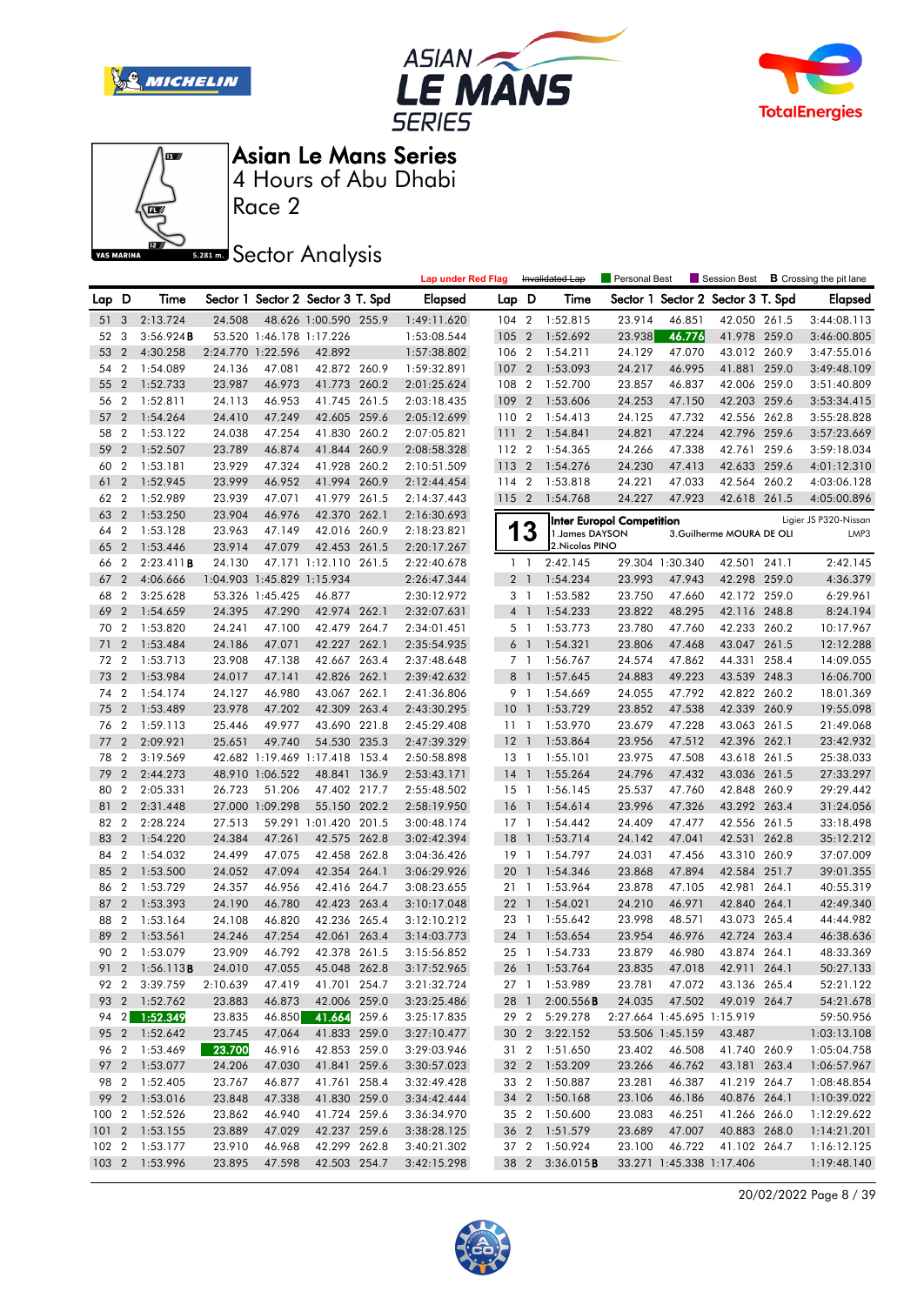







Race 2

### **Sector Analysis**

|          |                                  |                     |                    |                                   |                                       |       | <b>Lap under Red Flag</b> |                  |                         | Invalidated Lap                     | Personal Best |                  |                                   |       | Session Best <b>B</b> Crossing the pit lane |
|----------|----------------------------------|---------------------|--------------------|-----------------------------------|---------------------------------------|-------|---------------------------|------------------|-------------------------|-------------------------------------|---------------|------------------|-----------------------------------|-------|---------------------------------------------|
| Lap D    |                                  | Time                |                    | Sector 1 Sector 2 Sector 3 T. Spd |                                       |       | <b>Elapsed</b>            | Lap D            |                         | Time                                |               |                  | Sector 1 Sector 2 Sector 3 T. Spd |       | <b>Elapsed</b>                              |
| 39       | $\overline{1}$                   | 5:16.752            |                    | 2:30.091 1:47.216                 | 59.445                                |       | 1:25:04.892               | 92 3             |                         | 1:50.756                            | 23.693        | 46.620           | 40.443 265.4                      |       | 3:20:33.470                                 |
| 40       | $\mathbf{1}$                     | 1:54.975            | 24.503             | 47.853                            | 42.619 259.0                          |       | 1:26:59.867               | 93 3             |                         | 1:50.434                            | 23.060        | 46.852           | 40.522 262.1                      |       | 3:22:23.904                                 |
| 41       | - 1                              | 1:54.051            | 24.036             | 47.527                            | 42.488 260.9                          |       | 1:28:53.918               | 94 3             |                         | 1:49.551                            | 22.875        | 46.307           | 40.369 261.5                      |       | 3:24:13.455                                 |
| 42       | -1                               | 1:54.749            | 24.668             | 47.455                            | 42.626 262.1                          |       | 1:30:48.667               | 95 3             |                         | 1:50.160                            | 23.058        | 46.308           | 40.794 262.8                      |       | 3:26:03.615                                 |
| 43       | - 1                              | 1:53.641            | 23.803             | 47.419                            | 42.419 263.4                          |       | 1:32:42.308               | 96 3             |                         | 1:52.082                            | 24.181        | 47.476           | 40.425 264.1                      |       | 3:27:55.697                                 |
| 44       | $\overline{1}$                   | 1:54.549            | 24.003             | 47.577                            | 42.969 264.7                          |       | 1:34:36.857               | 97 3             |                         | 1:49.690                            | 22.960        | 46.156           | 40.574 262.1                      |       | 3:29:45.387                                 |
| 45       | $\overline{1}$                   | 1:54.490            | 24.228             | 47.414                            | 42.848 263.4                          |       | 1:36:31.347               | 98 3             |                         | 1:53.284                            | 23.828        | 47.075           | 42.381                            | 261.5 | 3:31:38.671                                 |
| 46       | -1                               | 1:53.696            | 23.687             | 47.685                            | 42.324 258.4                          |       | 1:38:25.043               | 99               | $\overline{\mathbf{3}}$ | 1:49.485                            | 22.932        | 46.068           | 40.485 265.4                      |       | 3:33:28.156                                 |
| 47 1     |                                  | 1:53.522            | 23.824             | 47.241                            | 42.457 264.1                          |       | 1:40:18.565               | 1003             |                         | 1:51.138                            | 24.387        | 46.346           | 40.405 264.1                      |       | 3:35:19.294                                 |
| 48       | $\mathbf{1}$                     | 1:53.308            | 23.765             | 47.187                            | 42.356 264.7                          |       | 1:42:11.873               | 1013             |                         | 1:51.845                            | 23.574        | 46.466           | 41.805 264.7                      |       | 3:37:11.139                                 |
| 49       | $\mathbf{1}$                     | 1:53.125            | 23.721             | 47.226                            | 42.178 265.4                          |       | 1:44:04.998               | $102 \quad 3$    |                         | 1:50.166                            | 23.339        | 46.218           | 40.609 264.7                      |       | 3:39:01.305                                 |
| 50       | -1                               | 2:04.376            | 23.670             | 57.994                            | 42.712 262.8                          |       | 1:46:09.374               | 103 <sub>3</sub> |                         | 1:50.672                            | 23.044        | 46.431           | 41.197 262.1                      |       | 3:40:51.977                                 |
| 51       | - 1                              | 1:55.172            | 23.859             | 47.496                            | 43.817 263.4                          |       | 1:48:04.546               | $104 - 3$        |                         | 1:50.556                            | 23.189        | 46.655           | 40.712 244.9                      |       | 3:42:42.533                                 |
| 52       | -1                               | 3:27.704            |                    | 25.700 1:45.723 1:16.281          |                                       |       | 1:51:32.250               | 1053             |                         | 1:50.251                            | 23.140        | 46.466           | 40.645 247.7                      |       | 3:44:32.784                                 |
| 53       | $\mathbf{1}$                     | 3:56.527            |                    | 53.497 1:46.626 1:16.404          |                                       |       | 1:55:28.777               | 106 <sub>3</sub> |                         | 1:50.107                            | 23.137        | 46.342           | 40.628 248.3                      |       | 3:46:22.891                                 |
| 54       | $\mathbf{1}$                     | 2:32.736            | 53.637             | 54.433                            | 44.666 244.3                          |       | 1:58:01.513               | 1073             |                         | 1:50.935                            | 23.024        | 46.495           | 41.416 251.7                      |       | 3:48:13.826                                 |
| 55       | $\overline{1}$                   | 1:55.821            | 24.804             | 47.801                            | 43.216 259.0                          |       | 1:59:57.334               | 108 <sub>3</sub> |                         | 1:50.913                            | 23.991        | 46.474           | 40.448 262.8                      |       | 3:50:04.739                                 |
| 56       | $\mathbf{1}$                     | 1:54.154            | 23.984             | 47.483                            | 42.687 263.4                          |       | 2:01:51.488               | 109              | 3                       | 1:49.283                            | 22.838        | 45.935           | 40.510 263.4                      |       | 3:51:54.022                                 |
| 57       | 1                                | 1:53.801            | 23.867             | 47.356                            | 42.578 263.4                          |       | 2:03:45.289               | 110              | $\mathbf{3}$            | 1:49.427                            | 22.947        | 45.887           | 40.593 263.4                      |       | 3:53:43.449                                 |
| 58       | $\mathbf{1}$                     | 1:54.464            | 23.962             | 47.541                            | 42.961 263.4                          |       | 2:05:39.753               | 111              | 3                       | 1:51.468                            | 24.209        | 46.775           | 40.484 257.1                      |       | 3:55:34.917                                 |
| 59       | $\mathbf{1}$                     | 1:54.834            | 24.031             | 48.150                            | 42.653 265.4                          |       | 2:07:34.587               | 112              | $\overline{\mathbf{3}}$ | 1:54.112B                           | 23.025        | 46.455           | 44.632 264.1                      |       | 3:57:29.029                                 |
| 60       |                                  |                     |                    |                                   | 42.773 264.7                          |       |                           | 113              | -3                      | 2:31.825                            | 1:04.240      |                  | 40.809                            | 260.2 | 4:00:00.854                                 |
|          | $\overline{1}$                   | 1:53.819            | 23.863             | 47.183                            | 42.911                                | 262.8 | 2:09:28.406               |                  |                         | 1:50.179                            |               | 46.776<br>46.226 |                                   |       | 4:01:51.033                                 |
| 61       | 1                                | 1:53.952            | 23.981             | 47.060                            |                                       |       | 2:11:22.358               | 114 3<br>115 3   |                         |                                     | 23.124        |                  | 40.829 264.7                      |       |                                             |
| 62       | -1                               | $2:00.084$ <b>B</b> | 24.156<br>1:47.994 | 47.526                            | 48.402 264.1                          |       | 2:13:22.442               |                  |                         | 1:52.065                            | 23.353        | 46.510           | 42.202 262.8                      |       | 4:03:43.098                                 |
| 63       | $\overline{2}$                   | 3:16.686            |                    | 47.240                            | 41.452 262.8                          |       | 2:16:39.128               |                  |                         | <b>AF Corse</b>                     |               |                  |                                   |       | Ferrari 488 GT3                             |
| 64       | $\overline{2}$                   | 1:52.458            | 23.594             | 47.290                            | 41.574 265.4                          |       | 2:18:31.586               | T                | 7                       | 1. Louis PRETTE<br>2. Vincent ABRIL |               |                  | 3. Conrad GRUNEWALD               |       | GT                                          |
| 65<br>66 | $\boldsymbol{2}$                 | 1:51.228            | 23.650<br>23.303   | 46.522                            | 41.056 264.7<br>49.732 1:16.042 266.0 |       | 2:20:22.814               |                  | 3                       | 2:07.796                            | 30.659        |                  |                                   |       | 2:07.796                                    |
|          | $\overline{c}$<br>$\overline{2}$ | 2:29.077            |                    | 53.521 1:45.052 1:16.100          |                                       |       | 2:22:51.891               | $\mathbf{1}$     | 2 <sub>3</sub>          | 1:56.256                            |               | 52.542           | 44.595 213.0                      |       |                                             |
| 67       |                                  | 3:54.673            |                    |                                   |                                       |       | 2:26:46.564               |                  |                         |                                     | 24.759        | 48.127           | 43.370 255.9                      |       | 4:04.052                                    |
| 68       | $\overline{2}$                   | 3:25.463            |                    | 53.497 1:45.506                   | 46.460                                |       | 2:30:12.027               |                  | 3 <sub>3</sub>          | 1:55.567                            | 24.448        | 47.955           | 43.164 256.5                      |       | 5:59.619                                    |
| 69       | $\overline{2}$                   | 1:52.818            | 24.298             | 47.236                            | 41.284 259.0                          |       | 2:32:04.845               |                  | $4 \quad 3$             | 1:55.999                            | 24.315        | 47.852           | 43.832 259.0                      |       | 7:55.618                                    |
| 70       | $\overline{2}$                   | 1:51.461            | 23.578             | 46.980                            | 40.903 265.4                          |       | 2:33:56.306               |                  | 5 <sub>3</sub>          | 1:55.954                            | 24.340        | 47.976           | 43.638 257.1                      |       | 9:51.572                                    |
| 71       | $\overline{2}$                   | 1:50.656            | 23.353             | 46.514                            | 40.789 264.7                          |       | 2:35:46.962               |                  | 6 <sub>3</sub>          | 1:55.927                            | 24.281        | 47.969           | 43.677 257.1                      |       | 11:47.499                                   |
| 72       | $\overline{2}$                   | 1:52.369            | 23.222             | 46.400                            | 42.747 264.1                          |       | 2:37:39.331               |                  | 7 <sub>3</sub>          | 1:55.632                            | 24.527        | 47.885           | 43.220 261.5                      |       | 13:43.131                                   |
| 73       | $\overline{2}$                   | 1:51.357            | 23.368             | 46.681                            | 41.308 262.8                          |       | 2:39:30.688               |                  | 8 3                     | 1:55.518                            | 24.458        | 47.683           | 43.377 258.4                      |       | 15:38.649                                   |
| 74       | $\overline{2}$                   | 1:50.837            | 23.300             | 46.359                            | 41.178 264.7                          |       | 2:41:21.525               | 9                | $\overline{\mathbf{3}}$ | 1:55.937                            | 24.492        | 47.839           | 43.606 257.8                      |       | 17:34.586                                   |
| 75       | $\overline{2}$                   | 1:51.924            | 23.120             | 46.664                            | 42.140 266.0                          |       | 2:43:13.449               | 10 <sup>3</sup>  |                         | 1:55.660                            | 24.444        | 47.817           | 43.399 256.5                      |       | 19:30.246                                   |
| 76       | $\overline{2}$                   | 2:01.669            | 24.147             | 49.979                            | 47.543 202.6                          |       | 2:45:15.118               | 11               | 3                       | 1:56.614                            | 24.393        | 48.139           | 44.082 257.8                      |       | 21:26.860                                   |
| 77 2     |                                  | 2:19.039            | 28.831             | 55.519                            | 54.689 170.3                          |       | 2:47:34.157               | 12 <sup>3</sup>  |                         | 1:56.726                            | 24.475        | 47.823           | 44.428 259.0                      |       | 23:23.586                                   |
| 78       |                                  | 2 3:19.285          |                    | 41.642 1:20.188 1:17.455 154.9    |                                       |       | 2:50:53.442               | 13 <sup>3</sup>  |                         | 1:55.465                            | 24.381        | 48.012           | 43.072 257.8                      |       | 25:19.051                                   |
|          |                                  | 79 2 2:41.692       |                    | 48.006 1:06.567                   | 47.119 190.1                          |       | 2:53:35.134               |                  |                         | 14 3 1:55.788                       | 24.386        | 47.930           | 43.472 256.5                      |       | 27:14.839                                   |
|          |                                  | 80 2 2:03.431       | 27.132             | 49.658                            | 46.641 251.2                          |       | 2:55:38.565               |                  |                         | 15 3 1:56.016                       | 24.476        | 48.117           | 43.423 256.5                      |       | 29:10.855                                   |
| 81 2     |                                  | 2:40.519B           |                    | 26.651 1:14.518                   | 59.350 154.7                          |       | 2:58:19.084               |                  |                         | 16 3 1:56.813                       | 24.582        | 48.028           | 44.203 257.8                      |       | 31:07.668                                   |
| 82 3     |                                  | 3:48.868            | 2:16.809           | 47.917                            | 44.142 243.2                          |       | 3:02:07.952               |                  |                         | 17 3 1:55.993                       | 24.743        | 48.031           | 43.219 259.0                      |       | 33:03.661                                   |
|          |                                  | 83 3 1:51.514       | 23.661             | 46.993                            | 40.860 261.5                          |       | 3:03:59.466               |                  |                         | 18 3 1:55.575                       | 24.500        | 47.848           | 43.227 259.6                      |       | 34:59.236                                   |
| 84 3     |                                  | 1:49.944            | 23.182             | 46.606                            | 40.156 262.1                          |       | 3:05:49.410               |                  |                         | 19 3 1:55.241                       | 24.338        | 47.776           | 43.127 259.0                      |       | 36:54.477                                   |
| 85 3     |                                  | 1:50.060            | 23.167             | 46.173                            | 40.720 263.4                          |       | 3:07:39.470               |                  |                         | 20 3 1:55.155                       | 24.376        | 47.619           | 43.160 259.6                      |       | 38:49.632                                   |
| 86 3     |                                  | 1:50.080            | 23.097             | 46.290                            | 40.693 264.7                          |       | 3:09:29.550               |                  |                         | 21 3 1:55.770                       | 24.425        | 47.688           | 43.657 259.6                      |       | 40:45.402                                   |
| 87 3     |                                  | 1:49.882            | 23.058             | 46.314                            | 40.510 265.4                          |       | 3:11:19.432               |                  |                         | 22 3 1:55.428                       | 24.495        | 47.765           | 43.168 259.0                      |       | 42:40.830                                   |
| 88 3     |                                  | 1:49.887            | 23.389             | 46.291                            | 40.207 262.1                          |       | 3:13:09.319               |                  |                         | 23 3 1:56.457                       | 24.322        | 47.690           | 44.445 259.0                      |       | 44:37.287                                   |
| 89 3     |                                  | 1:50.588            | 23.745             | 46.342                            | 40.501 262.8                          |       | 3:14:59.907               |                  |                         | 24 3 1:55.451                       | 24.596        | 47.879           | 42.976 257.8                      |       | 46:32.738                                   |
|          |                                  | 90 3 1:49.443       | 22.837             | 46.211                            | 40.395 264.7                          |       | 3:16:49.350               |                  |                         | 25 3 1:54.895                       | 24.214        | 47.846           | 42.835 258.4                      |       | 48:27.633                                   |
|          |                                  | 91 3 1:53.364       | 23.148             | 46.920                            | 43.296 266.7                          |       | 3:18:42.714               |                  |                         | 26 3 1:55.347                       | 24.203        | 47.747           | 43.397 259.0                      |       | 50:22.980                                   |

20/02/2022 Page 9 / 39

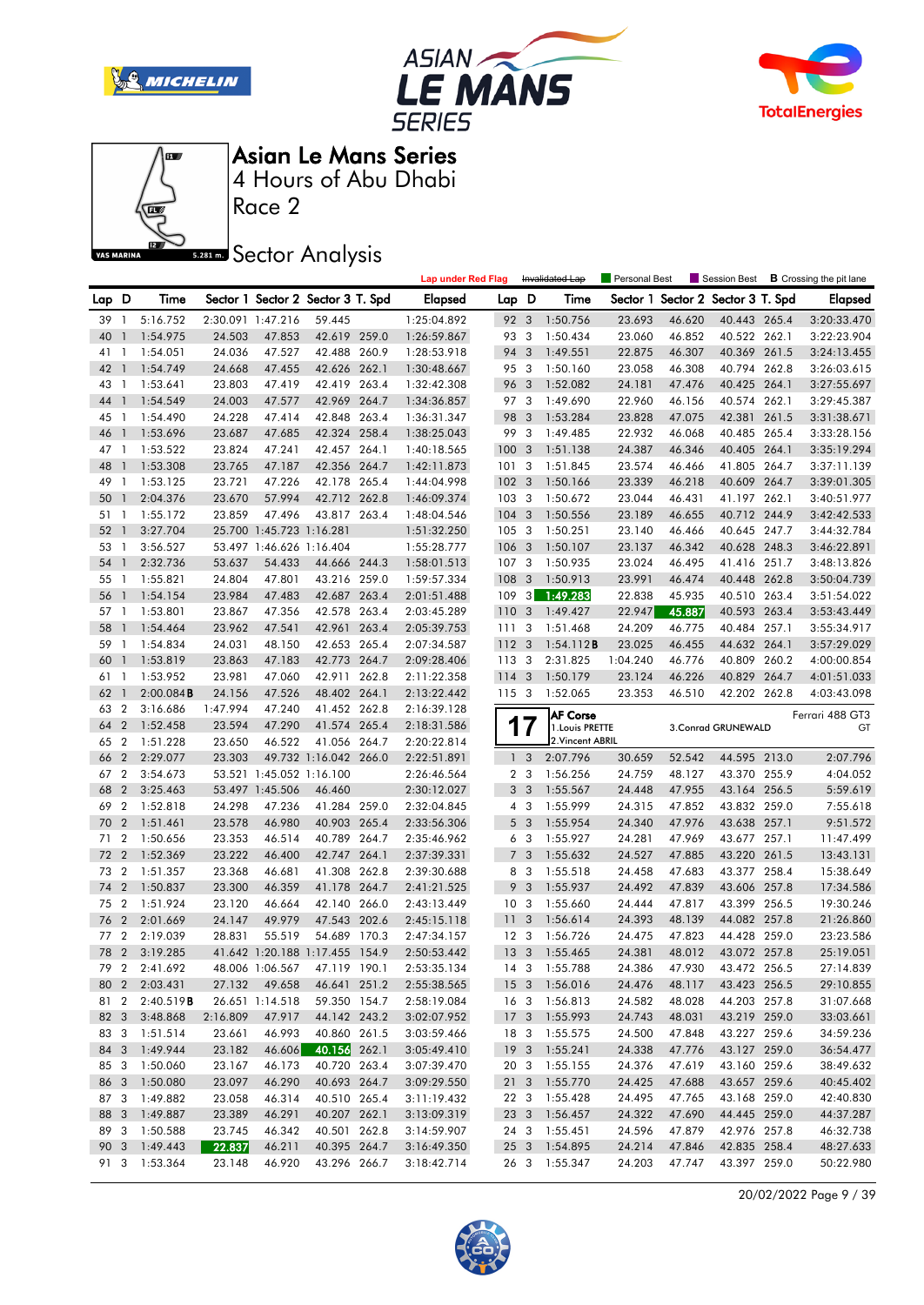







Race 2

**Sector Analysis** 

|                 |                          |                      |                                   |                          |                                   |       | <b>Lap under Red Flag</b> |                 |                | Invalidated Lap   | Personal Best |                            |                                   | Session Best <b>B</b> Crossing the pit lane |
|-----------------|--------------------------|----------------------|-----------------------------------|--------------------------|-----------------------------------|-------|---------------------------|-----------------|----------------|-------------------|---------------|----------------------------|-----------------------------------|---------------------------------------------|
| Lap D           |                          | Time                 |                                   |                          | Sector 1 Sector 2 Sector 3 T. Spd |       | <b>Elapsed</b>            | Lap D           |                | Time              |               |                            | Sector 1 Sector 2 Sector 3 T. Spd | <b>Elapsed</b>                              |
| 27 <sub>3</sub> |                          | 1:54.680             | 24.263                            | 47.740                   | 42.677 259.0                      |       | 52:17.660                 |                 | 3 <sub>2</sub> | 1:57.636          | 24.953        | 48.325                     | 44.358 257.1                      | 6:08.386                                    |
| 28              | 3                        | 1:55.054             | 24.160                            | 47.786                   | 43.108 254.1                      |       | 54:12.714                 |                 | 4 <sup>2</sup> | 2:03.855B         | 24.767        | 48.977                     | 50.111 245.5                      | 8:12.241                                    |
| 29              | 3                        | 3:34.790B            |                                   |                          | 33.197 1:45.225 1:16.368          |       | 57:47.504                 |                 | 5 <sub>2</sub> | 2:24.797          | 52.614        | 48.364                     | 43.819 250.6                      | 10:37.038                                   |
| 30              | $\overline{1}$           | 5:11.188             |                                   |                          | 2:25.280 1:45.336 1:00.572        |       | 1:02:58.692               |                 | 6 <sub>2</sub> | 1:57.007          | 25.170        | 47.965                     | 43.872 257.8                      | 12:34.045                                   |
| 31              | $\overline{1}$           | 1:54.534             | 24.465                            | 47.633                   | 42.436 255.3                      |       | 1:04:53.226               |                 | 7 <sup>2</sup> | 1:56.113          | 24.745        | 47.819                     | 43.549 255.3                      | 14:30.158                                   |
| 32              | $\overline{1}$           | 1:54.058             | 24.354                            | 47.512                   | 42.192 255.9                      |       | 1:06:47.284               |                 | 8 2            | 1:59.615          | 25.121        | 49.394                     | 45.100 252.9                      | 16:29.773                                   |
| 33              | $\overline{1}$           | 1:54.067             | 24.009                            | 47.816                   | 42.242 256.5                      |       | 1:08:41.351               |                 | 9 <sub>2</sub> | 1:56.457          | 24.738        | 47.903                     | 43.816 254.7                      | 18:26.230                                   |
| 34              | $\overline{1}$           | 1:54.148             | 24.097                            | 47.521                   | 42.530 258.4                      |       | 1:10:35.499               | 10 <sub>2</sub> |                | 1:56.329          | 24.750        | 47.842                     | 43.737 252.9                      | 20:22.559                                   |
| 35              | $\overline{1}$           | 1:53.973             | 24.103                            | 47.518                   | 42.352 257.8                      |       | 1:12:29.472               | 11 <sub>2</sub> |                | 1:56.764          | 24.937        | 48.098                     | 43.729 254.7                      | 22:19.323                                   |
| 36              | $\overline{1}$           | 1:55.829             | 24.808                            | 47.919                   | 43.102 259.0                      |       | 1:14:25.301               | 12 <sub>2</sub> |                | 1:56.756          | 24.738        | 48.004                     | 44.014 235.8                      | 24:16.079                                   |
| 37              | $\overline{1}$           | 1:56.170             | 25.077                            | 48.331                   | 42.762 259.0                      |       | 1:16:21.471               | 13 2            |                | 1:56.587          | 24.730        | 47.922                     | 43.935 255.3                      | 26:12.666                                   |
| 38              | $\overline{\phantom{a}}$ | 3:43.574B            |                                   |                          | 42.582 1:44.857 1:16.135          |       | 1:20:05.045               | $14 \quad 2$    |                | 1:56.552          | 24.748        | 47.759                     | 44.045 253.5                      | 28:09.218                                   |
| 39              | $\mathbf{1}$             | 5:02.439             |                                   | 2:23.665 1:46.520        | 52.254                            |       | 1:25:07.484               | 15 2            |                | 1:57.053          | 24.672        | 47.822                     | 44.559 253.5                      | 30:06.271                                   |
| 40              | $\overline{1}$           | 1:56.347             | 24.814                            | 48.101                   | 43.432 251.7                      |       | 1:27:03.831               | 16 2            |                | 1:55.863          | 24.741        | 47.683                     | 43.439 258.4                      | 32:02.134                                   |
| 41              | $\mathbf{1}$             | 1:54.789             | 24.353                            | 47.600                   | 42.836 255.3                      |       | 1:28:58.620               | 17 <sup>2</sup> |                | 1:57.607          | 24.769        | 48.196                     | 44.642 252.3                      | 33:59.741                                   |
| 42 1            |                          | 1:54.356             | 24.213                            | 47.714                   | 42.429 255.3                      |       | 1:30:52.976               | 18 2            |                | 1:57.355          | 24.606        | 48.588                     | 44.161 255.3                      | 35:57.096                                   |
| 43              | $\overline{1}$           | 1:54.394             | 24.363                            | 47.631                   | 42.400 255.9                      |       | 1:32:47.370               | 19 <sup>2</sup> |                | 1:57.033          | 25.396        | 47.775                     | 43.862 255.3                      | 37:54.129                                   |
| 44              | $\overline{1}$           | 1:54.590             | 24.321                            | 47.655                   | 42.614 256.5                      |       | 1:34:41.960               | 20 2            |                | 1:56.354          | 24.678        | 47.940                     | 43.736 258.4                      | 39:50.483                                   |
| 45              | $\mathbf{1}$             | 1:55.128             | 24.301                            | 47.702                   | 43.125 256.5                      |       | 1:36:37.088               | 21              | $\overline{2}$ | 1:57.663          | 24.659        | 48.746                     | 44.258 250.6                      | 41:48.146                                   |
| 46              | $\overline{1}$           | 1:55.194             | 24.281                            | 47.648                   | 43.265 258.4                      |       | 1:38:32.282               | 22 2            |                | 1:56.668          | 25.002        | 47.627                     | 44.039 258.4                      | 43:44.814                                   |
| 47              | $\overline{1}$           | 1:54.517             | 24.208                            | 47.678                   | 42.631                            | 256.5 | 1:40:26.799               | 23 2            |                | 1:59.159          | 24.904        | 49.866                     | 44.389 237.9                      | 45:43.973                                   |
| 48              | - 1                      | 1:54.450             | 24.240                            | 47.693                   | 42.517 257.1                      |       | 1:42:21.249               | 24 2            |                | 1:57.677          | 25.167        | 47.986                     | 44.524 258.4                      | 47:41.650                                   |
| 49              | $\overline{1}$           | 1:54.260             | 24.146                            | 47.673                   | 42.441 257.8                      |       | 1:44:15.509               | 25 2            |                | 1:55.816          | 24.547        | 47.541                     | 43.728 257.8                      | 49:37.466                                   |
| 50 1            |                          | 1:54.852             | 24.189                            | 47.751                   | 42.912 257.8                      |       | 1:46:10.361               | 26 2            |                | 1:55.406          | 24.329        | 47.460                     | 43.617 257.8                      | 51:32.872                                   |
| 51              | $\overline{1}$           | 1:55.025             | 24.263                            | 47.704                   | 43.058 257.8                      |       | 1:48:05.386               | 27 <sub>2</sub> |                | 1:55.531          | 24.480        | 47.757                     | 43.294 258.4                      | 53:28.403                                   |
| 52              | $\overline{1}$           | 3:27.293B            |                                   | 26.014 1:44.970 1:16.309 |                                   |       | 1:51:32.679               | 28 2            |                | 2:52.204B         |               |                            | 24.559 1:08.184 1:19.461 256.5    | 56:20.607                                   |
| 53              | $\mathbf{1}$             | 5:16.047             |                                   |                          | 2:24.339 1:47.390 1:04.318        |       | 1:56:48.726               | 29              | $\overline{1}$ | 5:30.440          |               | 2:25.309 1:47.076 1:18.055 |                                   | 1:01:51.047                                 |
| 54 1            |                          | 1:55.219             | 24.774                            | 47.859                   | 42.586 243.2                      |       | 1:58:43.945               | 30 1            |                | 2:21.600          | 47.588        | 49.354                     | 44.658 254.7                      | 1:04:12.647                                 |
| 55              | $\overline{1}$           | 1:53.614             | 24.130                            | 47.447                   | 42.037                            | 258.4 | 2:00:37.559               | 31 1            |                | 1:57.418          | 24.949        | 49.096                     | 43.373 256.5                      | 1:06:10.065                                 |
| 56              | $\overline{1}$           | 1:53.516             | 24.076                            | 47.325                   | 42.115 257.8                      |       | 2:02:31.075               | 32 1            |                | 1:55.549          | 24.576        | 47.889                     | 43.084 255.9                      | 1:08:05.614                                 |
| 57              | $\overline{1}$           | 1:53.807             | 24.017                            | 47.546                   | 42.244 257.8                      |       | 2:04:24.882               | 33 1            |                | 1:56.415          | 25.273        | 47.784                     | 43.358 255.9                      | 1:10:02.029                                 |
| 58 1            |                          | 1:53.725             | 24.026                            | 47.411                   | 42.288 257.1                      |       | 2:06:18.607               | 34 1            |                | 1:55.735          | 24.389        | 47.817                     | 43.529 255.3                      | 1:11:57.764                                 |
| 59              | $\overline{1}$           | 1:54.997             | 24.130                            | 47.522                   | 43.345 259.0                      |       | 2:08:13.604               | $35 \quad 1$    |                | 1:57.751          | 24.441        | 49.188                     | 44.122 254.1                      | 1:13:55.515                                 |
| 60              | $\overline{1}$           | 1:53.993             | 24.251                            | 47.500                   | 42.242 257.8                      |       | 2:10:07.597               | 36 1            |                | 1:56.922          | 25.130        | 48.280                     | 43.512 257.1                      | 1:15:52.437                                 |
| 61              | $\overline{1}$           | 1:53.955             | 24.151                            | 47.471                   | 42.333 258.4                      |       | 2:12:01.552               | 37 1            |                | 3:22.439B         |               | 24.555 1:40.570 1:17.314   |                                   | 1:19:14.876                                 |
| 62 1            |                          | 1:56.699B            | 24.145                            | 47.594                   | 44.960 259.0                      |       | 2:13:58.251               | 38 1            |                | 4:32.533          |               | 1:27.926 1:46.876 1:17.731 |                                   | 1:23:47.409                                 |
| 63              | $\overline{1}$           | 2:21.119             | 51.237                            | 47.645                   | 42.237 257.8                      |       | 2:16:19.370               | 39 1            |                | 2:21.941          | 49.365        | 48.969                     | 43.607 254.1                      | 1:26:09.350                                 |
| 64              | $\overline{1}$           | 1:53.730             | 24.024                            | 47.389                   | 42.317 258.4                      |       | 2:18:13.100               | 40 1            |                | 1:55.597          | 24.353        | 47.864                     | 43.380 254.7                      | 1:28:04.947                                 |
| 65              | $\mathbf{1}$             | 1:55.393             | 24.053                            | 47.603                   | 43.737 258.4                      |       | 2:20:08.493               | 41              | $\overline{1}$ | 1:55.581          | 24.409        | 47.797                     | 43.375 255.3                      | 1:30:00.528                                 |
| 66 1            |                          | 2:14.641             | 24.318                            |                          | 47.494 1:02.829 258.4             |       | 2:22:23.134               | 42 1            |                | 1:55.927          | 24.544        | 47.854                     | 43.529 255.3                      | 1:31:56.455                                 |
| 67              |                          | 1 $3:55.525B$        |                                   |                          | 53.244 1:45.005 1:17.276          |       | 2:26:18.659               |                 |                | 43 1 1:57.396     | 24.871        | 49.093                     | 43.432 257.1                      | 1:33:53.851                                 |
| 68              | $\overline{2}$           | 4:07.256             |                                   | 1:50.427 1:32.598        | 44.231                            |       | 2:30:25.915               |                 | 44 1           | 1:56.071          | 24.390        | 48.199                     | 43.482 257.8                      | 1:35:49.922                                 |
| 69 2            |                          | 1:56.885             | 25.013                            | 48.399                   | 43.473 257.8                      |       | 2:32:22.800               | 45 1            |                | 1:59.435          | 26.556        | 47.791                     | 45.088 258.4                      | 1:37:49.357                                 |
|                 |                          | 70 2 1:54.718        | 24.366                            | 48.023                   | 42.329 254.7                      |       | 2:34:17.518               | 46 1            |                | 1:55.742          | 24.597        | 47.837                     | 43.308 260.9                      | 1:39:45.099                                 |
| 71              |                          | 2 1:53.525           | 24.068                            | 47.410                   | 42.047 259.0                      |       | 2:36:11.043               |                 |                | 47 1 1:57.786     | 24.604        | 48.116                     | 45.066 260.2                      | 1:41:42.885                                 |
| 72 2            |                          | 1:53.991             | 23.940                            | 47.584                   | 42.467 258.4                      |       | 2:38:05.034               | 48 1            |                | 1:57.656          | 26.200        | 47.867                     | 43.589 257.8                      | 1:43:40.541                                 |
|                 |                          | 73 2 1:54.302        | 23.931                            | 47.665                   | 42.706 255.9                      |       | 2:39:59.336               |                 | 49 1           | 1:56.018          | 24.474        | 47.818                     | 43.726 257.1                      | 1:45:36.559                                 |
|                 |                          | 74 2 1:54.591        | 23.989                            | 47.510                   | 43.092 258.4                      |       | 2:41:53.927               | 50 1            |                | 1:57.004          | 25.196        | 48.117                     | 43.691 259.0                      | 1:47:33.563                                 |
|                 |                          |                      |                                   |                          |                                   |       |                           |                 | 51 1           | 2:53.043          |               |                            | 24.580 1:10.831 1:17.632 251.7    | 1:50:26.606                                 |
|                 | <b>20</b>                | 1. Valentin PIERBURG | <b>SPS Automotive Performance</b> |                          | 3. Mikael GRENIER                 |       | Mercedes AMG GT3<br>GT AM | 52 1            |                | 4:10.219 <b>B</b> |               | 54.138 1:46.607 1:29.474   |                                   | 1:54:36.825                                 |
|                 |                          | 2.John LOGGIE        |                                   |                          |                                   |       |                           |                 | 53 3           | 3:43.935          | 2:13.815      | 47.853                     | 42.267 254.7                      | 1:58:20.760                                 |
|                 | $1\quad2$                | 2:13.086             | 31.292                            | 52.491                   | 49.303 222.2                      |       | 2:13.086                  |                 |                | 54 3 1:54.123     | 24.062        | 47.313                     | 42.748 260.2                      | 2:00:14.883                                 |
|                 |                          | 2 2 1:57.664         | 24.768                            | 48.555                   | 44.341 251.7                      |       | 4:10.750                  |                 |                | 55 3 1:53.814     | 24.016        | 47.154                     | 42.644 260.9                      | 2:02:08.697                                 |

20/02/2022 Page 10 / 39

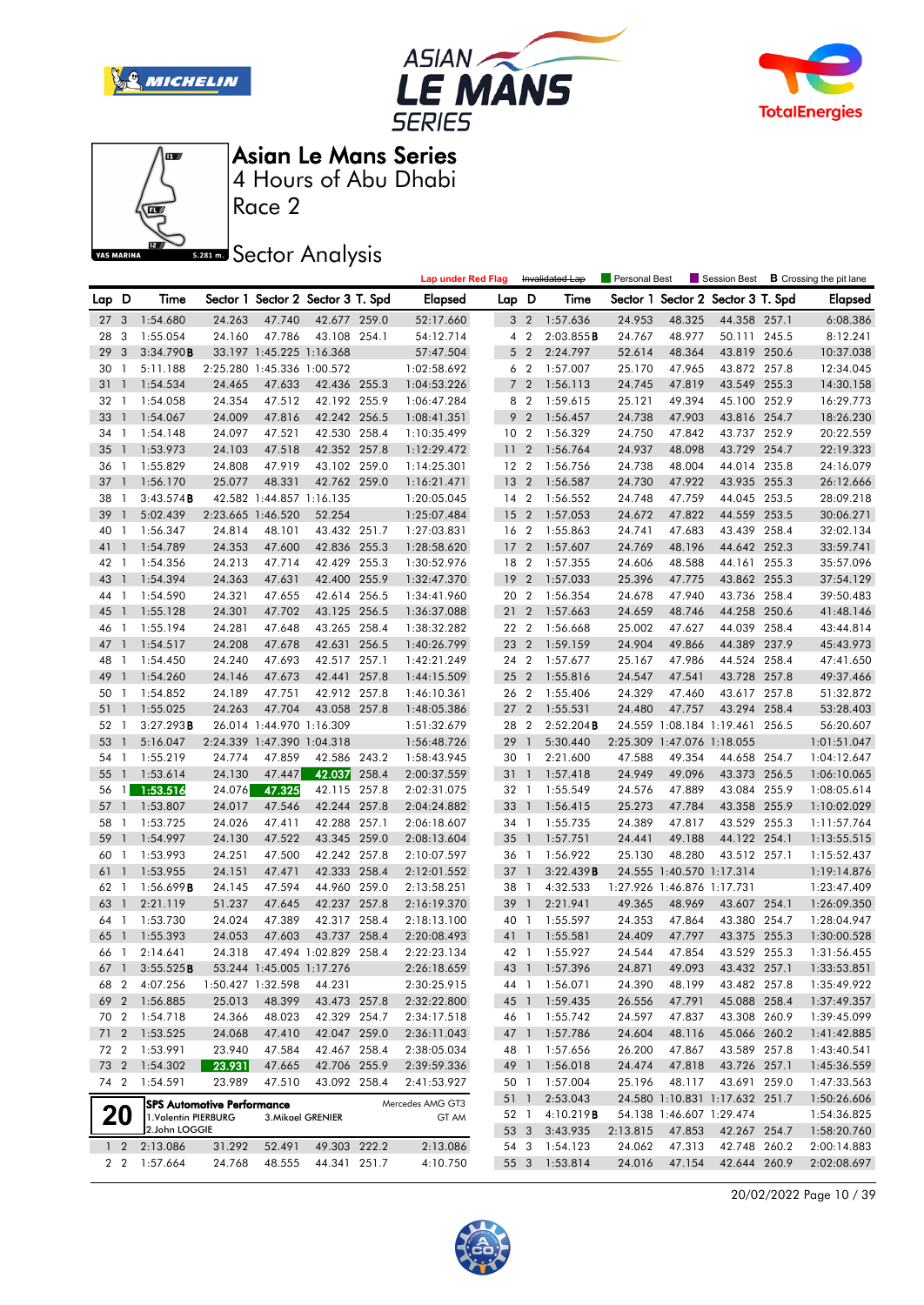







Race 2

**Sector Analysis** 

|                  |                |                      |                    |                            |                                   |       | <b>Lap under Red Flag</b>  |                  |                | Invalidated Lap                     | Personal Best              |                  | Session Best                               |       | <b>B</b> Crossing the pit lane |
|------------------|----------------|----------------------|--------------------|----------------------------|-----------------------------------|-------|----------------------------|------------------|----------------|-------------------------------------|----------------------------|------------------|--------------------------------------------|-------|--------------------------------|
| Lap D            |                | Time                 |                    |                            | Sector 1 Sector 2 Sector 3 T. Spd |       | <b>Elapsed</b>             | Lap D            |                | Time                                |                            |                  | Sector 1 Sector 2 Sector 3 T. Spd          |       | Elapsed                        |
| 56 3             |                | 1:53.267             | 23.907             | 47.226                     | 42.134 258.4                      |       | 2:04:01.964                | 109 <sub>3</sub> |                | 1:53.762                            | 23.998                     | 47.214           | 42.550 257.8                               |       | 3:56:46.987                    |
| 57               | 3              | 1:53.418             | 23.923             | 47.102                     | 42.393 260.9                      |       | 2:05:55.382                | 110 3            |                | 1:53.634                            | 23.907                     | 47.218           | 42.509 259.6                               |       | 3:58:40.621                    |
| 58               | 3              | 1:53.091             | 23.933             | 47.065                     | 42.093 261.5                      |       | 2:07:48.473                | 1113             |                | 1:53.635                            | 24.047                     | 47.125           | 42.463                                     | 259.6 | 4:00:34.256                    |
| 59               | 3              | 1:53.792             | 23.920             | 47.013                     | 42.859 260.9                      |       | 2:09:42.265                | 112 3            |                | 1:53.989                            | 24.095                     | 47.252           | 42.642 258.4                               |       | 4:02:28.245                    |
| 60               | 3              | 1:54.455             | 23.968             | 47.276                     | 43.211                            | 260.9 | 2:11:36.720                | 113 3            |                | 1:54.493                            | 24.197                     | 47.212           | 43.084 259.6                               |       | 4:04:22.738                    |
| 61               | 3              | 1:54.393             | 24.102             | 47.471                     | 42.820 259.0                      |       | 2:13:31.113                |                  |                |                                     | <b>Konrad Motorsport</b>   |                  |                                            |       | Ginetta G61-LT-P315-EVO-Nissan |
| 62               | 3              | 1:54.777             | 24.090             | 47.727                     | 42.960                            | 262.1 | 2:15:25.890                |                  | 21             | 1.Gabriele RINDONE                  |                            | 3. Shaun THONG   |                                            |       | LMP3                           |
| 63               | $\overline{3}$ | 1:54.084             | 24.054             | 47.175                     | 42.855 258.4                      |       | 2:17:19.974                |                  |                | 2.Jordan GROGOR                     |                            |                  |                                            |       |                                |
| 64               | 3              | 1:53.634             | 24.097             | 47.267                     | 42.270 259.6                      |       | 2:19:13.608                |                  | 1 <sub>3</sub> | 2:00.649                            | 28.145                     | 49.400           | 43.104 251.7                               |       | 2:00.649                       |
| 65               | 3              | 1:53.885             | 24.064             | 47.305                     | 42.516 259.0                      |       | 2:21:07.493                |                  | 2 <sub>3</sub> | 1:55.496                            | 24.077                     | 48.724           | 42.695 255.9                               |       | 3:56.145                       |
| 66               | 3              | 3:33.128B            |                    | 29.815 1:46.427 1:16.886   |                                   |       | 2:24:40.621                |                  | 3 <sub>3</sub> | 1:54.621                            | 23.902                     | 47.813           | 42.906 246.6                               |       | 5:50.766                       |
| 67               | 3              | 5:15.609             |                    | 2:26.820 1:46.936 1:01.853 |                                   |       | 2:29:56.230                |                  | $4 \quad 3$    | 1:55.105                            | 24.348                     | 47.886           | 42.871                                     | 251.7 | 7:45.871                       |
| 68               | 3              | 1:53.455             | 24.149             | 47.391                     | 41.915 257.1                      |       | 2:31:49.685                |                  | 5 <sub>3</sub> | 1:54.701                            | 24.446                     | 47.653           | 42.602 256.5                               |       | 9:40.572                       |
| 69               | 3              | 1:52.515             | 23.659             | 47.046                     | 41.810                            | 259.0 | 2:33:42.200                |                  | 6 <sub>3</sub> | 1:53.492                            | 23.872                     | 47.876           | 41.744                                     | 260.2 | 11:34.064                      |
| 70               | 3              | 1:52.937             | 23.915             | 47.033                     | 41.989                            | 260.2 | 2:35:35.137                |                  | 7 <sub>3</sub> | 1:52.974                            | 23.591                     | 47.031           | 42.352 260.2                               |       | 13:27.038                      |
| 71               | 3              | 1:57.678             | 23.794             | 47.634                     | 46.250 246.0                      |       | 2:37:32.815                |                  | 8 3            | 1:51.479                            | 23.618                     | 46.767           | 41.094                                     | 260.2 | 15:18.517                      |
| 72               | 3              | 1:53.791             | 23.932             | 47.139                     | 42.720 258.4                      |       | 2:39:26.606                |                  | 9 3            | 1:52.425                            | 23.367                     | 46.815           | 42.243 260.9                               |       | 17:10.942                      |
| 73               | 3              | 1:53.466             | 23.861             | 47.083                     | 42.522 259.0                      |       | 2:41:20.072                | 10 <sup>°</sup>  | 3              | 1:51.699                            | 23.505                     | 47.046           | 41.148 259.6                               |       | 19:02.641                      |
| 74               | 3              | 1:53.164             | 23.945             | 47.110                     | 42.109                            | 259.0 | 2:43:13.236                | 11               | 3              | 1:51.693                            | 23.203                     | 47.061           | 41.429                                     | 259.6 | 20:54.334                      |
| 75               | 3              | 2:02.522             | 25.046             | 49.959                     | 47.517 204.2                      |       | 2:45:15.758                | 12               | 3              | 1:51.766                            | 23.164                     | 47.255           | 41.347 260.9                               |       | 22:46.100                      |
| 76               | 3              | 2:19.108             | 29.041             | 55.702                     | 54.365 174.8                      |       | 2:47:34.866                | 13 <sub>3</sub>  |                | 1:53.397                            | 23.614                     | 47.589           | 42.194 249.4                               |       | 24:39.497                      |
| 77               | 3              | 3:20.049             |                    |                            | 42.225 1:19.708 1:18.116 135.3    |       | 2:50:54.915                | 14               | 3              | 1:51.922                            | 23.415                     | 46.946           | 41.561                                     | 260.9 | 26:31.419                      |
| 78               | 3              | 3:32.521             |                    | 47.702 1:30.721 1:14.098   |                                   |       | 2:54:27.436                | 15 <sub>3</sub>  |                | 1:52.999                            | 23.518                     | 47.362           | 42.119 253.5                               |       | 28:24.418                      |
| 79               | 3              | 3:37.506             |                    | 49.941 1:45.318 1:02.247   |                                   |       | 2:58:04.942                | 16               | 3              | 1:52.800                            | 23.760                     | 47.441           | 41.599 259.0                               |       | 30:17.218                      |
| 80               | 3              | 2:38.098             |                    |                            | 34.453 1:02.000 1:01.645 177.9    |       | 3:00:43.040                | 17 <sub>3</sub>  |                | 1:53.467                            | 23.398                     | 47.572           | 42.497 260.2                               |       | 32:10.685                      |
| 81               | 3              | 1:57.205             | 25.177             | 49.140                     | 42.888 254.1                      |       | 3:02:40.245                | 18               | 3              | 1:52.880                            | 23.470                     | 46.975           | 42.435 260.9                               |       | 34:03.565                      |
| 82               | 3              | 1:54.499             | 24.161             | 48.085                     | 42.253 257.8                      |       | 3:04:34.744                | 19 <sup>3</sup>  |                | 1:53.736                            | 23.757                     | 47.308           | 42.671 257.1                               |       | 35:57.301                      |
| 83               | 3              | 1:53.641             | 24.182             | 47.149                     | 42.310 260.2                      |       | 3:06:28.385                | 20               | 3              | 1:53.161                            | 23.986                     | 47.113           | 42.062 259.0                               |       | 37:50.462                      |
| 84               | 3              | 1:53.722             | 24.183             | 47.511                     | 42.028 259.0                      |       | 3:08:22.107                | 21               | 3              | 1:53.229                            | 23.938                     | 47.518           | 41.773 256.5                               |       | 39:43.691                      |
| 85               | 3              | 1:53.071             | 23.897             | 47.128                     | 42.046 258.4                      |       | 3:10:15.178                | 22               | 3              | 1:52.415                            | 23.349                     | 47.338           | 41.728                                     | 257.8 | 41:36.106                      |
| 86               | 3              | 1:53.489             | 23.926             | 47.109                     | 42.454 260.2                      |       | 3:12:08.667                | 23 3             |                | 1:52.500                            | 23.351                     | 46.852           | 42.297 261.5                               |       | 43:28.606                      |
| 87               | 3              | 1:53.537             | 23.959             | 47.161                     | 42.417 260.2                      |       | 3:14:02.204                | 24               | 3              | 1:52.017                            | 23.571                     | 47.046           | 41.400 255.9                               |       | 45:20.623                      |
| 88               | 3              | 1:53.983             | 23.849             | 47.570                     | 42.564 260.2                      |       | 3:15:56.187                | 25 3             |                | 1:51.727                            | 23.369                     | 46.927           | 41.431                                     | 255.9 | 47:12.350                      |
| 89               | 3              | 1:53.627             | 23.999             | 47.202                     | 42.426 259.0                      |       | 3:17:49.814                | 26 3             |                | 1:51.862                            | 23.447                     | 46.834           | 41.581                                     | 258.4 | 49:04.212                      |
| 90               | 3              | 1:54.659             | 24.025             | 47.606                     | 43.028 250.6                      |       | 3:19:44.473                | 27 <sub>3</sub>  |                | 1:54.666                            | 23.938                     | 47.262           | 43.466 254.7                               |       | 50:58.878                      |
| 91               | 3              | 1:54.655             | 24.150             | 47.229                     | 43.276 262.1                      |       | 3:21:39.128                | 28               | 3              | 1:53.166                            | 24.416                     | 47.011           | 41.739 258.4                               |       | 52:52.044                      |
| 92               | 3              | 1:56.332             | 24.918             | 48.514                     | 42.900 254.7                      |       | 3:23:35.460                | 29               | 3              | 2:09.428B                           | 24.488                     | 47.726           | 57.214 260.9                               |       | 55:01.472                      |
| 93               | 3              | 1:53.543             | 24.015             | 47.139                     | 42.389 261.5                      |       | 3:25:29.003                | 30               | $\overline{1}$ | 5:32.847                            | 2:28.910 1:47.151 1:16.786 |                  |                                            |       | 1:00:34.319                    |
| 94               | $\mathbf{3}$   | 1:54.087             | 24.107             | 47.301                     | 42.679 258.4                      |       | 3:27:23.090                | 31 1             |                | 3:01.866                            |                            | 53.883 1:24.818  | 43.165                                     |       | 1:03:36.185                    |
| 95 3             |                | 1:55.880B            | 24.013<br>1:17.455 | 47.057                     | 44.810 258.4                      |       | 3:29:18.970                | 32 <sub>1</sub>  |                | 1:53.526                            | 24.018                     | 47.570           | 41.938 257.1<br>23.686 47.105 41.690 259.0 |       | 1:05:29.711<br>1:07:22.192     |
| 96               |                | 3 2:47.186           |                    | 47.565                     | 42.166 256.5                      |       | 3:32:06.156                |                  |                | 33 1 1:52.481                       |                            |                  |                                            |       | 1:09:14.549                    |
| 97 3<br>98 3     |                | 1:53.213             | 23.920<br>23.996   | 47.192                     | 42.101 257.8<br>42.155 259.6      |       | 3:33:59.369<br>3:35:52.740 |                  |                | 34 1 1:52.357                       | 23.637<br>23.665           | 47.134<br>47.120 | 41.586 260.9                               |       |                                |
| 99 3             |                | 1:53.371<br>1:54.723 | 24.057             | 47.220<br>47.276           | 43.390 260.2                      |       | 3:37:47.463                | 36 1             |                | 35 1 1:52.526<br>1:52.901           | 23.799                     | 47.081           | 41.741 260.2<br>42.021 262.8               |       | 1:11:07.075                    |
| 1003             |                | 1:53.379             | 23.939             | 47.131                     | 42.309 260.9                      |       | 3:39:40.842                |                  |                |                                     |                            |                  |                                            |       | 1:12:59.976                    |
| 1013             |                | 1:53.849             | 23.988             | 47.503                     | 42.358 262.8                      |       | 3:41:34.691                |                  |                | <b>Rinaldi Racing</b>               |                            |                  |                                            |       | Duqueine M30-D08-Nissan        |
| 102 <sub>3</sub> |                | 1:53.786             | 24.104             | 47.148                     | 42.534 261.5                      |       | 3:43:28.477                |                  | 22             | 1.Leonard WEISS<br>2. Torsten KRATZ |                            | 3. Hendrik STILL |                                            |       | LMP3                           |
| 1033             |                | 1:54.295             | 24.049             | 47.118                     | 43.128 261.5                      |       | 3:45:22.772                |                  |                | 1 2 1:59.689                        | 28.027                     | 48.790           | 42.872 258.4                               |       | 1:59.689                       |
| $104 - 3$        |                | 1:53.974             | 24.091             | 47.262                     | 42.621 260.9                      |       | 3:47:16.746                |                  | 2 <sub>2</sub> | 1:55.344                            | 24.678                     | 47.936           | 42.730 258.4                               |       | 3:55.033                       |
| 1053             |                | 1:54.950             | 24.151             | 48.109                     | 42.690 262.8                      |       | 3:49:11.696                |                  | 3 <sub>2</sub> | 1:53.022                            | 24.204                     | 47.163           | 41.655 254.1                               |       | 5:48.055                       |
| 106 3            |                | 1:53.693             | 24.133             | 47.109                     | 42.451 260.9                      |       | 3:51:05.389                |                  | 4 <sup>2</sup> | 1:51.605                            | 23.517                     | 46.961           | 41.127 260.9                               |       | 7:39.660                       |
| 107 <sub>3</sub> |                | 1:54.350             | 24.018             | 47.197                     | 43.135 262.8                      |       | 3:52:59.739                |                  | 5 <sub>2</sub> | 1:51.835                            | 23.496                     | 46.684           | 41.655 262.1                               |       | 9:31.495                       |
| 108 3            |                | 1:53.486             | 24.043             | 47.259                     | 42.184 257.8                      |       | 3:54:53.225                |                  |                | 6 2 1:52.166                        | 23.481                     | 46.913           | 41.772 261.5                               |       | 11:23.661                      |
|                  |                |                      |                    |                            |                                   |       |                            |                  |                |                                     |                            |                  |                                            |       |                                |

20/02/2022 Page 11 / 39

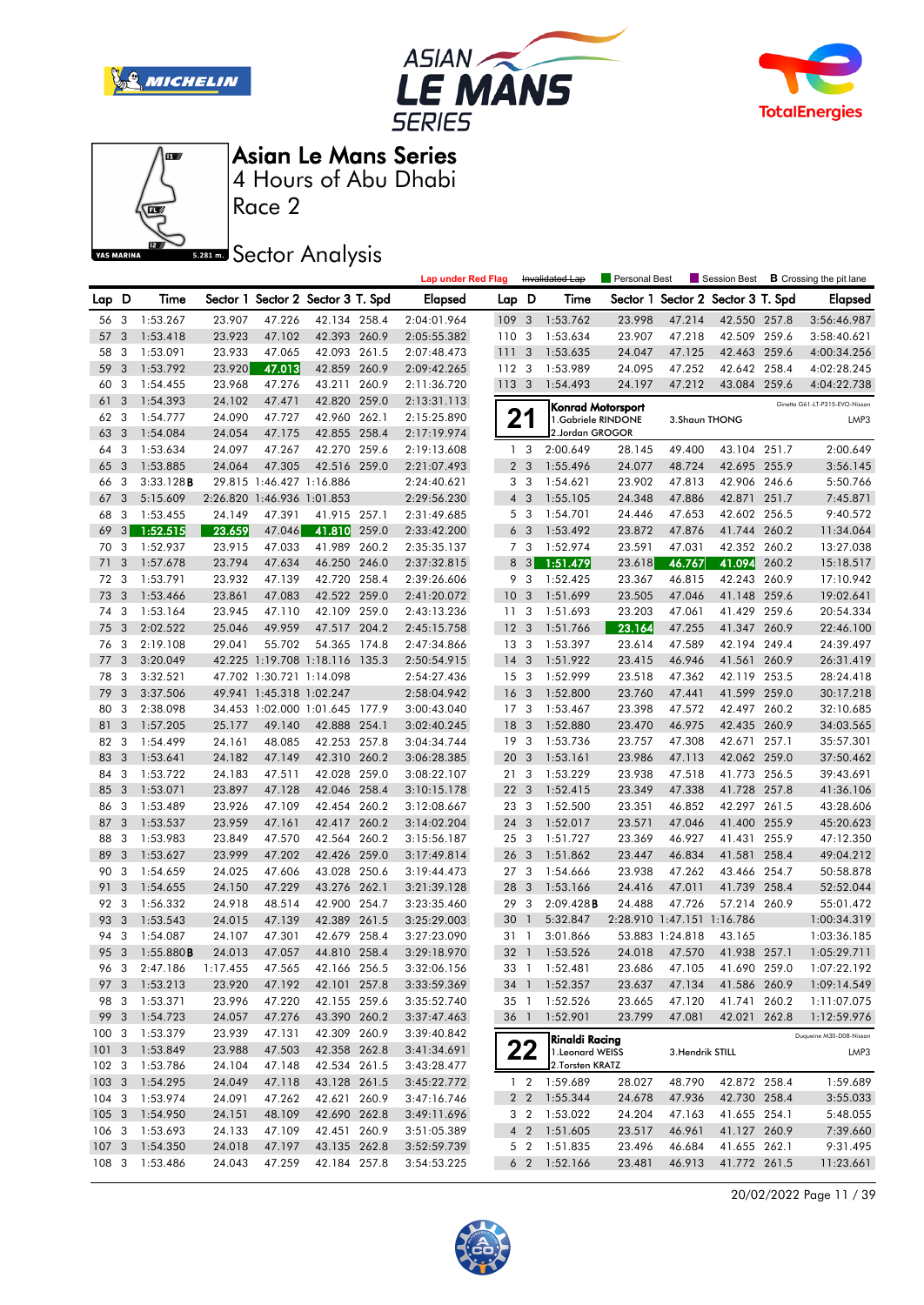







Race 2

**Sector Analysis** 

|                 |                         |               |                  |                            |                                   |       | <b>Lap under Red Flag</b> |      |                | Invalidated Lap                  | Personal Best     |                          |                                   |       | Session Best <b>B</b> Crossing the pit lane |
|-----------------|-------------------------|---------------|------------------|----------------------------|-----------------------------------|-------|---------------------------|------|----------------|----------------------------------|-------------------|--------------------------|-----------------------------------|-------|---------------------------------------------|
| Lap D           |                         | Time          |                  |                            | Sector 1 Sector 2 Sector 3 T. Spd |       | <b>Elapsed</b>            | Lap  | D              | Time                             |                   |                          | Sector 1 Sector 2 Sector 3 T. Spd |       | <b>Elapsed</b>                              |
|                 |                         | 7 2 1:51.713  | 23.420           | 47.030                     | 41.263 260.9                      |       | 13:15.374                 | 60   |                | $3 - 1:50.139$                   | 23.072            | 46.306                   | 40.761 265.4                      |       | 2:06:44.104                                 |
|                 | 8 2                     | 1:51.227      | 23.313           | 46.659                     | 41.255 263.4                      |       | 15:06.601                 | 61   | 3              | 1:50.638                         | 23.127            | 46.161                   | 41.350 265.4                      |       | 2:08:34.742                                 |
| 9               | $\overline{2}$          | 1:51.596      | 23.472           | 46.698                     | 41.426 263.4                      |       | 16:58.197                 | 62   | 3              | 1:52.506                         | 23.784            | 47.059                   | 41.663 254.1                      |       | 2:10:27.248                                 |
| 10              | $\overline{2}$          | 1:51.879      | 23.283           | 46.838                     | 41.758 259.6                      |       | 18:50.076                 | 63 3 |                | 1:50.593                         | 23.107            | 46.382                   | 41.104                            | 265.4 | 2:12:17.841                                 |
| 11 <sub>2</sub> |                         | 1:51.805      | 23.333           | 46.787                     | 41.685 260.9                      |       | 20:41.881                 | 64   | 3              | 1:53.639                         | 23.217            | 46.681                   | 43.741                            | 266.0 | 2:14:11.480                                 |
| 12              | $\overline{2}$          | 1:52.241      | 23.353           | 46.953                     | 41.935 257.8                      |       | 22:34.122                 | 65 3 |                | 1:50.821                         | 23.207            | 46.629                   | 40.985 266.0                      |       | 2:16:02.301                                 |
| 13              | $\overline{2}$          | 1:53.751      | 23.951           | 47.280                     | 42.520 260.2                      |       | 24:27.873                 | 66   | 3              | 1:50.412                         | 23.043            | 46.573                   | 40.796 255.9                      |       | 2:17:52.713                                 |
| 14              | $\overline{2}$          | 1:52.159      | 23.442           | 46.969                     | 41.748 261.5                      |       | 26:20.032                 | 67 3 |                | 1:50.434                         | 22.969            | 46.407                   | 41.058                            | 264.7 | 2:19:43.147                                 |
| 15 <sub>2</sub> |                         | 1:53.205      | 23.523           | 46.858                     | 42.824 262.1                      |       | 28:13.237                 | 68   | 3              | 2:00.175                         | 23.256            | 46.607                   | 50.312 262.1                      |       | 2:21:43.322                                 |
| 16              | $\overline{2}$          | 1:52.592      | 23.416           | 46.731                     | 42.445 262.8                      |       | 30:05.829                 | 69 3 |                | 3:57.552B                        |                   | 53.856 1:45.969 1:17.727 |                                   |       | 2:25:40.874                                 |
| 17              | $\overline{2}$          | 1:52.146      | 23.419           | 46.757                     | 41.970 264.1                      |       | 31:57.975                 | 70   | 3              | 4:42.801                         | 2:24.703 1:35.148 |                          | 42.950                            |       | 2:30:23.675                                 |
| 18              | $\overline{2}$          | 1:53.887      | 23.689           | 46.997                     | 43.201 265.4                      |       | 33:51.862                 | 71   | 3              | 1:52.255                         | 23.574            | 46.862                   | 41.819 262.1                      |       | 2:32:15.930                                 |
| 19              | $\overline{2}$          | 1:53.851      | 24.154           | 47.142                     | 42.555 261.5                      |       | 35:45.713                 | 72   | 3              | 1:50.899                         | 23.371            | 46.590                   | 40.938 260.9                      |       | 2:34:06.829                                 |
| 20              | $\overline{2}$          | 1:53.366      | 24.377           | 47.002                     | 41.987 261.5                      |       | 37:39.079                 | 73 3 |                | 1:50.798                         | 23.224            | 46.471                   | 41.103 263.4                      |       | 2:35:57.627                                 |
| 21              | $\overline{2}$          | 1:53.099      | 23.400           | 46.758                     | 42.941 266.0                      |       | 39:32.178                 | 74   | 3              | 1:52.934                         | 23.771            | 46.942                   | 42.221                            | 252.9 | 2:37:50.561                                 |
| 22              | $\overline{2}$          | 1:52.358      | 23.300           | 46.546                     | 42.512 262.1                      |       | 41:24.536                 | 75 3 |                | 1:52.257                         | 23.366            | 46.614                   | 42.277 263.4                      |       | 2:39:42.818                                 |
| 23              | $\overline{\mathbf{c}}$ | 1:52.201      | 23.396           | 46.908                     | 41.897 266.7                      |       | 43:16.737                 | 76   | 3              | 1:52.944                         | 24.214            | 46.942                   | 41.788 257.8                      |       | 2:41:35.762                                 |
| 24              | $\overline{2}$          | 1:52.231      | 23.375           | 46.784                     | 42.072 264.1                      |       | 45:08.968                 | 77 3 |                | 1:52.564                         | 23.567            | 46.904                   | 42.093 248.8                      |       | 2:43:28.326                                 |
| 25              | $\overline{2}$          | 1:54.700      | 23.936           | 47.004                     | 43.760 255.3                      |       | 47:03.668                 | 78   | 3              | 1:59.391                         | 25.501            | 49.114                   | 44.776 231.3                      |       | 2:45:27.717                                 |
| 26              | $\overline{2}$          | 1:53.866      | 23.740           | 46.595                     | 43.531                            | 266.7 | 48:57.534                 | 79   | $\overline{3}$ | 2:09.895                         | 24.941            | 50.459                   | 54.495 213.4                      |       | 2:47:37.612                                 |
| 27 <sub>2</sub> |                         | 1:52.690      | 23.707           | 46.724                     | 42.259 264.1                      |       | 50:50.224                 | 80   | 3              | 3:19.533                         |                   | 42.152 1:19.723 1:17.658 |                                   | 149.6 | 2:50:57.145                                 |
| 28              | $\overline{2}$          | 1:52.806      | 23.994           | 47.068                     | 41.744                            | 259.6 | 52:43.030                 | 81 3 |                | 3:31.979                         |                   | 48.650 1:29.211 1:14.118 |                                   |       | 2:54:29.124                                 |
| 29              | $\overline{2}$          | 1:56.945B     | 23.272           | 46.623                     | 47.050 264.1                      |       | 54:39.975                 | 82 3 |                | 3:39.700B                        |                   | 50.855 1:44.838 1:04.007 |                                   |       | 2:58:08.824                                 |
| 30              | $\overline{2}$          | 5:27.420      |                  | 2:25.135 1:46.080 1:16.205 |                                   |       | 1:00:07.395               | 83 1 |                | 3:04.998                         | 1:34.246          | 47.814                   | 42.938 254.7                      |       | 3:01:13.822                                 |
| 31 2            |                         | 3:14.567      |                  | 53.882 1:38.022            | 42.663                            |       | 1:03:21.962               | 84 1 |                | 1:52.850                         | 23.928            | 47.246                   | 41.676 259.6                      |       | 3:03:06.672                                 |
| 32              | $\overline{2}$          | 1:52.139      | 23.607           | 47.120                     | 41.412 253.5                      |       | 1:05:14.101               | 85 1 |                | 1:52.250                         | 23.712            | 47.126                   | 41.412 261.5                      |       | 3:04:58.922                                 |
| 33              | $\overline{2}$          | 1:51.778      | 23.306           | 46.894                     | 41.578 261.5                      |       | 1:07:05.879               | 86 1 |                | 1:53.107                         | 23.514            | 46.974                   | 42.619                            | 259.0 | 3:06:52.029                                 |
| 34              | $\overline{2}$          | 1:52.753      | 24.241           | 47.082                     | 41.430 260.2                      |       | 1:08:58.632               | 87 1 |                | 1:52.010                         | 23.647            | 47.089                   | 41.274 264.1                      |       | 3:08:44.039                                 |
| 35              | $\overline{2}$          | 1:51.889      | 23.384           | 46.844                     | 41.661 266.7                      |       | 1:10:50.521               | 88   | $\overline{1}$ | 1:51.538                         | 23.464            | 46.640                   | 41.434 266.0                      |       | 3:10:35.577                                 |
| 36              | $\overline{2}$          | 1:51.806      | 23.596           | 46.555                     | 41.655 267.3                      |       | 1:12:42.327               | 89 1 |                | 1:52.136                         | 23.425            | 47.167                   | 41.544 261.5                      |       | 3:12:27.713                                 |
| 37              | $\overline{2}$          | 1:53.266      | 24.812           | 46.759                     | 41.695 265.4                      |       | 1:14:35.593               | 90   | $\overline{1}$ | 1:52.995                         | 23.408            | 46.823                   | 42.764 264.1                      |       | 3:14:20.708                                 |
| 38              | $\overline{2}$          | 1:53.225      | 23.434           | 47.421                     | 42.370 261.5                      |       | 1:16:28.818               | 91 1 |                | 1:51.857                         | 23.387            | 46.809                   | 41.661                            | 261.5 | 3:16:12.565                                 |
| 39              | $\overline{2}$          | 3:53.608      |                  | 51.040 1:46.418 1:16.150   |                                   |       | 1:20:22.426               | 92 1 |                | 1:51.401                         | 23.343            | 46.659                   | 41.399                            | 265.4 | 3:18:03.966                                 |
| 40              | $\overline{2}$          | 3:56.586      |                  | 53.872 1:46.068 1:16.646   |                                   |       | 1:24:19.012               | 93 1 |                | 1:52.058                         | 23.491            | 46.801                   | 41.766                            | 264.7 | 3:19:56.024                                 |
| 41              | 2                       | 2:02.128      | 32.256           | 47.922                     | 41.950 238.9                      |       | 1:26:21.140               | 94 1 |                | 1:51.477                         | 23.335            | 46.725                   | 41.417 264.7                      |       | 3:21:47.501                                 |
| 42              | $\overline{2}$          | 1:51.716      | 23.567           | 46.982                     | 41.167 259.6                      |       | 1:28:12.856               | 95 1 |                | 1:53.787                         | 23.927            | 47.911                   | 41.949 247.1                      |       | 3:23:41.288                                 |
| 43              | $\overline{2}$          | 1:51.365      | 23.327           | 46.600                     | 41.438 263.4                      |       | 1:30:04.221               | 96 1 |                | 1:53.956                         | 23.413            | 46.796                   | 43.747 267.3                      |       | 3:25:35.244                                 |
| 44              | $\overline{2}$          | 1:52.753      | 23.356           | 46.600                     | 42.797                            | 263.4 | 1:31:56.974               | 97 1 |                | 1:54.137                         | 24.092            | 46.834                   | 43.211                            | 265.4 | 3:27:29.381                                 |
| 45              | $\overline{2}$          | 1:53.232      | 24.457           | 46.857                     | 41.918                            | 263.4 | 1:33:50.206               | 98   | $\overline{1}$ | 1:52.349                         | 23.928            | 47.190                   | 41.231                            | 266.7 | 3:29:21.730                                 |
| 46 2            |                         | 1:52.885      | 23.316           | 46.435                     | 43.134 264.7                      |       | 1:35:43.091               | 99 1 |                | 1:52.464                         | 23.329            | 47.101                   | 42.034 265.4                      |       | 3:31:14.194                                 |
|                 |                         | 47 2 1:50.980 | 23.347           | 46.407                     | 41.226 264.1                      |       | 1:37:34.071               |      |                | 100 1 1:52.688                   | 23.456            | 47.392                   | 41.840 264.1                      |       | 3:33:06.882                                 |
|                 |                         | 48 2 1:51.722 | 23.356           | 46.989                     | 41.377 261.5                      |       | 1:39:25.793               |      |                | 101 1 1:51.768                   | 23.608            | 46.482                   | 41.678 266.7                      |       | 3:34:58.650                                 |
|                 |                         | 49 2 1:51.259 | 23.314           | 46.486                     | 41.459 264.7                      |       | 1:41:17.052               |      |                | 102 1 1:52.089                   | 23.530            | 46.810                   | 41.749 266.0                      |       | 3:36:50.739                                 |
|                 |                         | 50 2 1:51.185 | 23.360           | 46.551                     | 41.274 266.0                      |       | 1:43:08.237               |      |                | 103 1 1:51.617                   | 23.257            | 46.877                   | 41.483 266.7                      |       | 3:38:42.356                                 |
|                 |                         | 51 2 1:52.504 | 23.506           | 46.613                     | 42.385 262.1                      |       | 1:45:00.741               |      |                | 104 1 1:51.659                   | 23.327            | 46.787                   | 41.545 263.4                      |       | 3:40:34.015                                 |
|                 |                         |               |                  | 46.429                     |                                   |       |                           |      |                |                                  |                   |                          |                                   |       |                                             |
|                 |                         | 52 2 1:51.355 | 23.663<br>23.419 |                            | 41.263 266.0                      |       | 1:46:52.096               |      |                | 105 1 1:51.902                   | 23.301<br>23.376  | 46.935<br>46.669         | 41.666 266.7<br>41.597 264.7      |       | 3:42:25.917                                 |
| 53 2<br>54 3    |                         | 2:07.265B     |                  | 46.444                     | 57.402 267.3                      |       | 1:48:59.361               |      |                | 106 1 1:51.642<br>107 1 1:52.432 |                   |                          | 42.392 265.4                      |       | 3:44:17.559                                 |
|                 |                         | 5:29.893      |                  | 2:25.193 1:46.183 1:18.517 |                                   |       | 1:54:29.254               |      |                |                                  | 23.326            | 46.714                   |                                   |       | 3:46:09.991                                 |
| 55 3            |                         | 3:00.890      |                  | 54.112 1:24.689            | 42.089                            |       | 1:57:30.144               |      |                | 108 1 1:51.896                   | 23.450            | 46.578                   | 41.868 266.0                      |       | 3:48:01.887                                 |
| 56 3            |                         | 1:50.873      | 23.355           | 46.580                     | 40.938 260.9                      |       | 1:59:21.017               |      |                | 109 1 1:51.429                   | 23.217            | 46.607                   | 41.605 264.1                      |       | 3:49:53.316                                 |
| 57 3            |                         | 1:51.303      | 23.329           | 46.704                     | 41.270 259.0                      |       | 2:01:12.320               |      |                | 110 1 1:51.799                   | 23.193            | 46.911                   | 41.695 264.1                      |       | 3:51:45.115                                 |
| 58 3            |                         | 1:51.465      | 23.313           | 46.415                     | 41.737 264.7                      |       | 2:03:03.785               |      |                | 111 1 1:51.070                   | 23.363            | 46.535                   | 41.172 267.3                      |       | 3:53:36.185                                 |
| 59 3            |                         | 1:50.180      | 23.161           | 46.251                     | 40.768 260.2                      |       | 2:04:53.965               |      |                | 112 1 1:52.734                   | 23.705            | 46.759                   | 42.270 267.3                      |       | 3:55:28.919                                 |

20/02/2022 Page 12 / 39

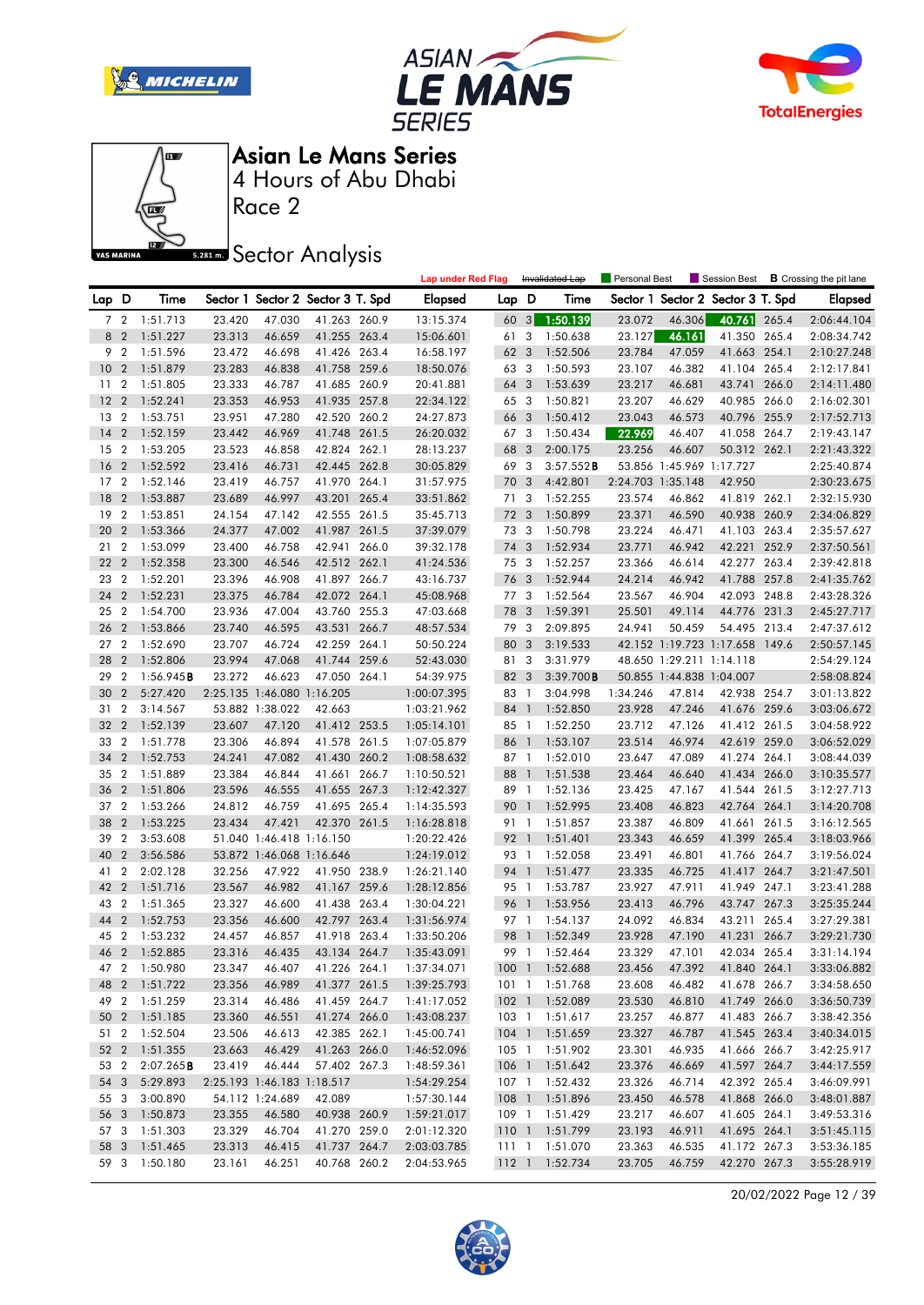







Race 2

**S281ms** Sector Analysis

|                |                |                                               |          |                            |                                   |       | <b>Lap under Red Flag</b> |       |                  | Invalidated Lap        | <b>Personal Best</b> |                            | Session Best                   |       | <b>B</b> Crossing the pit lane |
|----------------|----------------|-----------------------------------------------|----------|----------------------------|-----------------------------------|-------|---------------------------|-------|------------------|------------------------|----------------------|----------------------------|--------------------------------|-------|--------------------------------|
| Lap D          |                | Time                                          |          |                            | Sector 1 Sector 2 Sector 3 T. Spd |       | <b>Elapsed</b>            | Lap D |                  | Time                   | Sector 1             |                            | Sector 2 Sector 3 T. Spd       |       | <b>Elapsed</b>                 |
| 113 1          |                | 1:51.848                                      | 23.661   | 46.622                     | 41.565 268.0                      |       | 3:57:20.767               | 46 1  |                  | 1:45.759               | 21.811               | 43.885                     | 40.063 282.0                   |       | 1:30:40.521                    |
| 114            | $\overline{1}$ | 1:51.294                                      | 23.222   | 46.532                     | 41.540 266.0                      |       | 3:59:12.061               | 47    | $\overline{1}$   | 1:43.741               | 21.205               | 44.087                     | 38.449 272.0                   |       | 1:32:24.262                    |
| 115            | $\overline{1}$ | 1:52.247                                      | 23.514   | 47.042                     | 41.691 266.7                      |       | 4:01:04.308               | 48 1  |                  | 1:44.108               | 21.672               | 43.760                     | 38.676 284.2                   |       | 1:34:08.370                    |
| 116            | $\overline{1}$ | 1:52.665                                      | 23.569   | 46.895                     | 42.201                            | 266.0 | 4:02:56.973               | 49    | $\overline{1}$   | 1:43.046               | 21.102               | 43.823                     | 38.121                         | 280.5 | 1:35:51.416                    |
| 117            | $\overline{1}$ | 1:52.843                                      | 23.666   | 46.783                     | 42.394 266.0                      |       | 4:04:49.816               | 50 1  |                  | 1:44.573               | 22.320               | 44.225                     | 38.028 277.6                   |       | 1:37:35.989                    |
|                |                |                                               |          |                            |                                   |       | Oreca 07 - Gibson         | 51    | $\mathbf{1}$     | 1:43.887               | 21.394               | 43.829                     | 38.664 285.0                   |       | 1:39:19.876                    |
|                | 23             | <b>United Autosports</b><br>1. Joshua PIERSON |          |                            |                                   |       | LMP <sub>2</sub>          | 52 1  |                  | 1:43.964               | 21.112               | 43.755                     | 39.097 283.5                   |       | 1:41:03.840                    |
|                |                | 2. Paul DI RESTA                              |          |                            |                                   |       |                           | 53 1  |                  | 1:43.387               | 20.918               | 43.696                     | 38.773 285.0                   |       | 1:42:47.227                    |
| $1\quad$       |                | 1:45.868                                      | 22.602   | 44.663                     | 38.603 274.8                      |       | 1:45.868                  | 54 1  |                  | 1:43.747               | 21.412               | 44.156                     | 38.179                         | 270.0 | 1:44:30.974                    |
| 2 <sub>1</sub> |                | 1:44.286                                      | 21.517   | 44.417                     | 38.352 276.9                      |       | 3:30.154                  | 55    | $\overline{1}$   | 1:45.826               | 22.554               | 43.881                     | 39.391                         | 285.7 | 1:46:16.800                    |
| 3              | $\overline{1}$ | 1:43.946                                      | 21.243   | 44.403                     | 38.300 278.4                      |       | 5:14.100                  | 56 1  |                  | 1:43.005               | 20.910               | 43.772                     | 38.323 286.5                   |       | 1:47:59.805                    |
| 41             |                | 1:43.769                                      | 21.170   | 44.322                     | 38.277 279.1                      |       | 6:57.869                  | 57 1  |                  | 3:17.360B              |                      | 21.779 1:39.071 1:16.510   |                                |       | 1:51:17.165                    |
| 5 <sub>1</sub> |                | 1:43.498                                      | 21.153   | 44.125                     | 38.220 280.5                      |       | 8:41.367                  | 58 2  |                  | 5:02.500               |                      | 2:00.910 1:45.394 1:16.196 |                                |       | 1:56:19.665                    |
| 61             |                | 1:43.311                                      | 21.091   | 44.044                     | 38.176 280.5                      |       | 10:24.678                 | 59    | $\overline{2}$   | 1:52.889               | 30.048               | 44.008                     | 38.833 264.1                   |       | 1:58:12.554                    |
| 7 <sub>1</sub> |                | 1:45.439                                      | 22.057   | 44.083                     | 39.299 282.0                      |       | 12:10.117                 | 60 2  |                  | 1:42.556               | 21.095               | 43.368                     | 38.093 282.7                   |       | 1:59:55.110                    |
| 8              | $\overline{1}$ | 1:45.021                                      | 21.062   | 43.796                     | 40.163 281.2                      |       | 13:55.138                 | 61    | $\overline{2}$   | 1:41.727               | 20.859               | 43.345                     | 37.523 277.6                   |       | 2:01:36.837                    |
| 9              | $\overline{1}$ | 1:45.072                                      | 21.716   | 43.948                     | 39.408 282.0                      |       | 15:40.210                 | 62 2  |                  | 1:42.279               | 20.907               | 43.687                     | 37.685 263.4                   |       | 2:03:19.116                    |
| 10             | $\overline{1}$ | 1:46.676                                      | 22.316   | 44.112                     | 40.248 273.4                      |       | 17:26.886                 | 63    | $\overline{2}$   | 1:45.205               | 22.387               | 43.651                     | 39.167 274.1                   |       | 2:05:04.321                    |
| 11             | $\mathbf{1}$   | 1:44.821                                      | 21.982   | 43.727                     | 39.112 281.2                      |       | 19:11.707                 | 64 2  |                  | 1:42.619               | 20.823               | 43.120                     | 38.676 272.7                   |       | 2:06:46.940                    |
| $12 \,$        | $\overline{1}$ | 1:44.053                                      | 20.995   | 43.926                     | 39.132 280.5                      |       | 20:55.760                 | 65 2  |                  | 1:43.826               | 22.226               | 43.669                     | 37.931                         | 277.6 | 2:08:30.766                    |
| 13             | $\overline{1}$ | 1:45.159                                      | 21.690   | 43.799                     | 39.670 282.7                      |       | 22:40.919                 | 66 2  |                  | 1:43.491               | 20.797               | 43.333                     | 39.361                         | 272.0 | 2:10:14.257                    |
| 14 1           |                | 1:43.425                                      | 21.074   | 43.871                     | 38.480 280.5                      |       | 24:24.344                 | 67    | $\left 2\right $ | 1:41.723               | 20.859               | 43.356                     | 37.508 271.4                   |       | 2:11:55.980                    |
| 15             | $\overline{1}$ | 1:43.993                                      | 20.978   | 44.424                     | 38.591 262.8                      |       | 26:08.337                 | 68 2  |                  | 1:41.906               | 20.952               | 43.535                     | 37.419 275.5                   |       | 2:13:37.886                    |
| 16             | $\overline{1}$ | 1:43.268                                      | 21.026   | 44.124                     | 38.118 270.0                      |       | 27:51.605                 | 69    | $\overline{2}$   | 1:45.302               | 21.768               | 43.772                     | 39.762 262.1                   |       | 2:15:23.188                    |
| 17             | $\overline{1}$ | 1:43.781                                      | 22.041   | 43.701                     | 38.039 281.2                      |       | 29:35.386                 | 70 2  |                  | 1:42.144               | 21.382               | 43.322                     | 37.440 273.4                   |       | 2:17:05.332                    |
| 18             | $\overline{1}$ | 1:43.385                                      | 21.323   | 44.066                     | 37.996 283.5                      |       | 31:18.771                 | 71    | $\overline{2}$   | 1:42.252               | 20.996               | 43.936                     | 37.320                         | 260.9 | 2:18:47.584                    |
| 19             | $\mathbf{1}$   | 1:44.902                                      | 20.933   | 43.863                     | 40.106 278.4                      |       | 33:03.673                 | 72 2  |                  | 1:42.687               | 21.035               | 43.228                     | 38.424 276.9                   |       | 2:20:30.271                    |
| 20             | -1             | 1:45.146                                      | 21.263   | 44.392                     | 39.491 267.3                      |       | 34:48.819                 | 73    | $\overline{2}$   | 2:29.620B              | 21.024               |                            | 52.448 1:16.148 272.0          |       | 2:22:59.891                    |
| 21             | $\overline{1}$ | 1:43.576                                      | 21.213   | 44.053                     | 38.310 283.5                      |       | 36:32.395                 | 74 2  |                  | 4:30.420               |                      | 1:28.300 1:45.484 1:16.636 |                                |       | 2:27:30.311                    |
| $22 \quad 1$   |                | 1:42.871                                      | 21.021   | 43.600                     | 38.250 285.0                      |       | 38:15.266                 | 75    | $\overline{2}$   | 2:56.279               |                      | 53.914 1:23.236            | 39.129                         |       | 2:30:26.590                    |
| 23             | $\mathbf{1}$   | 1:42.791                                      | 20.972   | 44.058                     | 37.761 253.5                      |       | 39:58.057                 | 76 2  |                  | 1:46.691               | 23.690               | 44.427                     | 38.574 257.8                   |       | 2:32:13.281                    |
| 24             | -1             | $1:50.351$ <b>B</b>                           | 22.392   | 43.575                     | 44.384 287.2                      |       | 41:48.408                 | 77    | $\overline{2}$   | 1:43.994               | 21.217               | 43.904                     | 38.873                         | 268.7 | 2:33:57.275                    |
| 25             | $\mathbf{1}$   | 2:49.087                                      | 1:25.127 | 45.077                     | 38.883 263.4                      |       | 44:37.495                 | 78    | $\overline{2}$   | 1:43.739               | 22.105               | 43.586                     | 38.048 270.0                   |       | 2:35:41.014                    |
| 26             | $\overline{1}$ | 1:45.332                                      | 21.865   | 44.297                     | 39.170 276.2                      |       | 46:22.827                 | 79    | $\overline{2}$   | 1:44.180               | 21.051               | 43.663                     | 39.466 272.7                   |       | 2:37:25.194                    |
| 27             | $\mathbf{1}$   | 1:44.543                                      | 21.127   | 43.940                     | 39.476 277.6                      |       | 48:07.370                 | 80    | $\overline{2}$   | 1:43.339               | 21.298               | 43.657                     | 38.384 270.0                   |       | 2:39:08.533                    |
| 28             | $\overline{1}$ | 1:44.226                                      | 21.395   | 44.098                     | 38.733 276.2                      |       | 49:51.596                 | 81    | $\overline{2}$   | 1:43.469               | 21.000               | 43.934                     | 38.535 254.1                   |       | 2:40:52.002                    |
| 29             | $\mathbf{1}$   | 1:47.495                                      | 22.450   | 43.975                     | 41.070 276.2                      |       | 51:39.091                 | 82 2  |                  | 1:43.164               | 22.069               | 43.429                     | 37.666 271.4                   |       | 2:42:35.166                    |
| 30             | $\overline{1}$ | 1:43.208                                      | 21.288   | 43.894                     | 38.026 281.2                      |       | 53:22.299                 | 83    | $\overline{2}$   | 2:02.890               | 22.107               | 44.976                     | 55.807 270.0                   |       | 2:44:38.056                    |
| 31             | $\mathbf{1}$   | 2:20.424B                                     | 21.115   |                            | 44.048 1:15.261 283.5             |       | 55:42.723                 | 84 2  |                  | 2:46.662               |                      |                            | 32.737 1:08.364 1:05.561 179.4 |       | 2:47:24.718                    |
| 32             | $\overline{1}$ | 4:27.698                                      |          | 1:25.764 1:45.208 1:16.726 |                                   |       | 1:00:10.421               | 85 2  |                  | 3:19.061               |                      |                            | 41.201 1:21.273 1:16.587 125.4 |       | 2:50:43.779                    |
|                |                | 33 1 3:10.197                                 |          | 53.884 1:34.647 41.666     |                                   |       | 1:03:20.618               |       | 86 2             | 3:40.783               |                      | 48.721 1:37.761 1:14.301   |                                |       | 2:54:24.562                    |
|                |                | 34 1 1:45.505                                 | 21.782   | 44.444                     | 39.279 272.0                      |       | 1:05:06.123               |       |                  | 87 2 3:38.884 <b>B</b> |                      | 50.150 1:44.960 1:03.774   |                                |       | 2:58:03.446                    |
|                |                | 35 1 1:45.867                                 | 21.821   | 44.397                     | 39.649 268.0                      |       | 1:06:51.990               |       | 88 1             | 3:14.237               | 1:47.638             | 47.877                     | 38.722 215.1                   |       | 3:01:17.683                    |
|                |                | 36 1 1:44.689                                 | 21.342   | 44.144                     | 39.203 272.0                      |       | 1:08:36.679               |       |                  | 89 1 1:44.593          | 21.268               | 44.090                     | 39.235 276.2                   |       | 3:03:02.276                    |
|                |                | 37 1 1:44.907                                 | 21.644   | 44.807                     | 38.456 251.2                      |       | 1:10:21.586               |       |                  | 90 1 1:43.007          | 21.122               | 44.003                     | 37.882 270.0                   |       | 3:04:45.283                    |
|                |                | 38 1 1:44.025                                 | 21.403   | 43.912                     | 38.710 274.1                      |       | 1:12:05.611               |       |                  | 91 1:45.477            | 21.006               | 43.852                     | 40.619 280.5                   |       | 3:06:30.760                    |
|                |                | 39 1 1:45.626                                 | 22.362   | 44.024                     | 39.240 274.8                      |       | 1:13:51.237               |       |                  | 92 1 1:43.789          | 21.831               | 44.128                     | 37.830 279.8                   |       | 3:08:14.549                    |
| 40 1           |                | 1:45.661                                      | 21.908   | 45.408                     | 38.345 276.2                      |       | 1:15:36.898               |       |                  | 93 1 1:43.731          | 21.816               | 43.657                     | 38.258 282.7                   |       | 3:09:58.280                    |
| 41 1           |                | 2:45.115                                      |          |                            | 21.627 1:06.576 1:16.912 270.0    |       | 1:18:22.013               |       |                  | 94 1 1:44.607          | 21.101               | 43.526                     | 39.980 283.5                   |       | 3:11:42.887                    |
| 42 1           |                | 3:56.300                                      |          | 53.635 1:45.639 1:17.026   |                                   |       | 1:22:18.313               |       |                  | 95 1 1:42.628          | 21.199               | 43.670                     | 37.759 283.5                   |       | 3:13:25.515                    |
| 43 1           |                | 3:04.061                                      |          | 53.867 1:29.202            | 40.992                            |       | 1:25:22.374               |       |                  | 96 1 1:43.179          | 20.858               | 43.599                     | 38.722 284.2                   |       | 3:15:08.694                    |
| 44 1           |                | 1:46.540                                      | 21.611   | 44.082                     | 40.847 281.2                      |       | 1:27:08.914               |       |                  | 97 1 1:42.481          | 20.928               | 43.794                     | 37.759 283.5                   |       | 3:16:51.175                    |
| 45 1           |                | 1:45.848                                      | 22.647   | 44.559                     | 38.642 261.5                      |       | 1:28:54.762               |       |                  | 98 1 1:45.330          | 21.403               | 44.143                     | 39.784 281.2                   |       | 3:18:36.505                    |

20/02/2022 Page 13 / 39

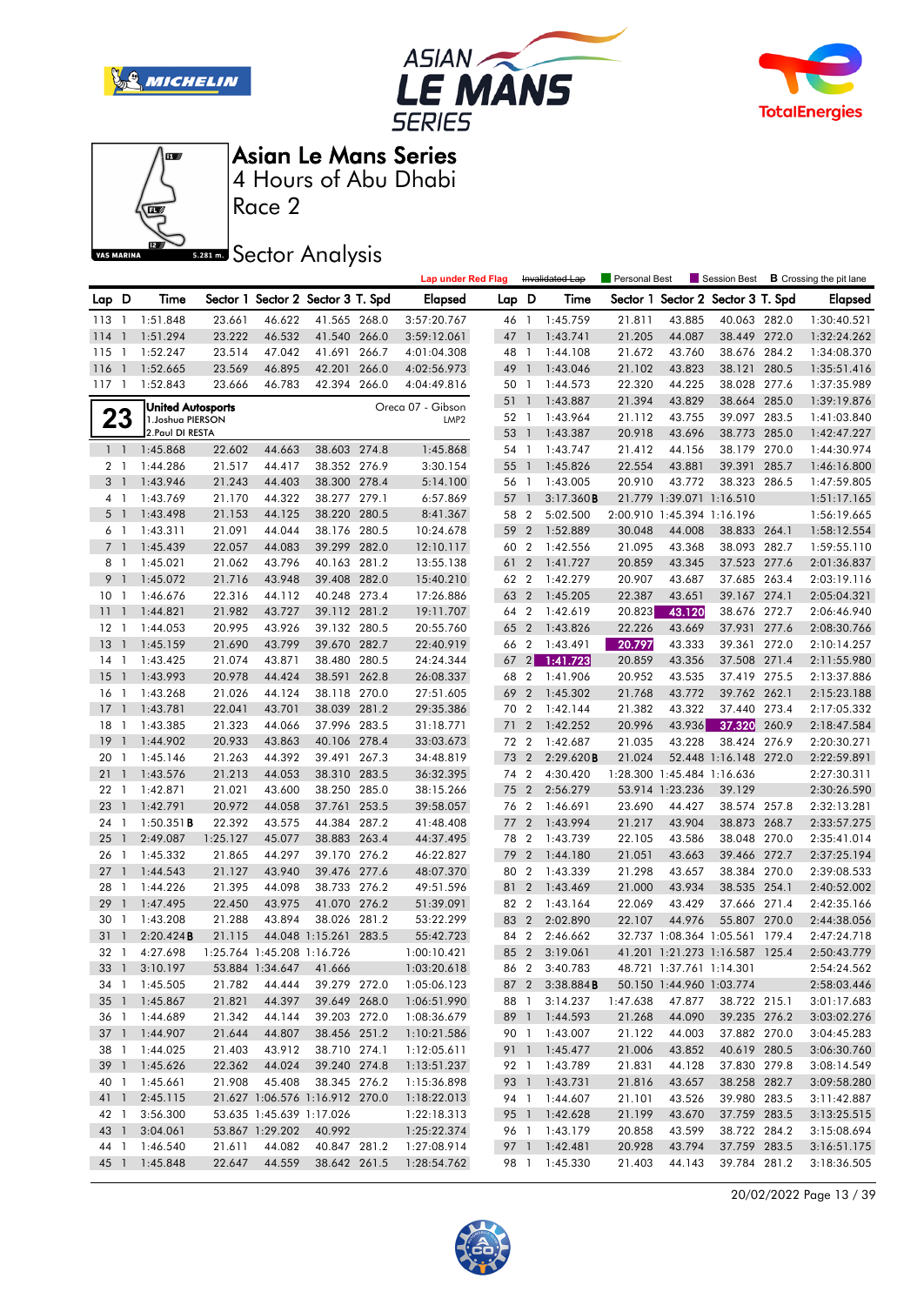







Race 2

**Sector Analysis** 

|                |                          |                                          |          |                                   |                     |       | <b>Lap under Red Flag</b> |                 |                | Invalidated Lap | Personal Best |                            | Session Best                      |       | <b>B</b> Crossing the pit lane |
|----------------|--------------------------|------------------------------------------|----------|-----------------------------------|---------------------|-------|---------------------------|-----------------|----------------|-----------------|---------------|----------------------------|-----------------------------------|-------|--------------------------------|
| Lap D          |                          | Time                                     |          | Sector 1 Sector 2 Sector 3 T. Spd |                     |       | <b>Elapsed</b>            | Lap D           |                | Time            |               |                            | Sector 1 Sector 2 Sector 3 T. Spd |       | <b>Elapsed</b>                 |
| 99             | $\overline{1}$           | 1:43.088                                 | 21.354   | 43.825                            | 37.909 283.5        |       | 3:20:19.593               | 26 <sub>1</sub> |                | 1:52.293        | 23.919        | 46.749                     | 41.625 264.7                      |       | 49:21.240                      |
| 100            | $\overline{1}$           | 1:43.476                                 | 21.039   | 43.764                            | 38.673 283.5        |       | 3:22:03.069               | 27 <sub>1</sub> |                | 1:52.436        | 23.664        | 46.812                     | 41.960 264.7                      |       | 51:13.676                      |
| 101            | $\overline{1}$           | 1:44.992                                 | 21.106   | 44.062                            | 39.824 268.0        |       | 3:23:48.061               | 28 1            |                | 1:52.880        | 23.823        | 47.054                     | 42.003 265.4                      |       | 53:06.556                      |
| 102            | $\overline{1}$           | 1:46.327                                 | 21.429   | 43.826                            | 41.072 284.2        |       | 3:25:34.388               | 29              | $\overline{1}$ | 2:16.401B       | 24.043        |                            | 47.070 1:05.288 263.4             |       | 55:22.957                      |
| 103            | $\overline{1}$           | 1:46.905                                 | 21.702   | 45.074                            | 40.129 264.7        |       | 3:27:21.293               | 30 <sub>2</sub> |                | 5:26.978        |               | 2:25.301 1:45.173 1:16.504 |                                   |       | 1:00:49.935                    |
| 104            | $\overline{1}$           | 1:43.336                                 | 21.128   | 43.777                            | 38.431 283.5        |       | 3:29:04.629               | 31 2            |                | 2:54.212        |               | 53.629 1:16.417            | 44.166 184.3                      |       | 1:03:44.147                    |
| 105            | $\overline{1}$           | 1:43.307                                 | 21.832   | 43.601                            | 37.874 284.2        |       | 3:30:47.936               | 32 2            |                | 1:51.453        | 23.214        | 46.173                     | 42.066 263.4                      |       | 1:05:35.600                    |
| 106            | $\overline{1}$           | 1:42.850                                 | 20.940   | 43.447                            | 38.463 284.2        |       | 3:32:30.786               | 33 2            |                | 1:50.611        | 23.883        | 46.417                     | 40.311 264.1                      |       | 1:07:26.211                    |
| 107            | $\overline{1}$           | 1:43.308                                 | 21.306   | 43.859                            | 38.143 284.2        |       | 3:34:14.094               | 34 2            |                | 1:50.107        | 23.929        | 46.167                     | 40.011 264.1                      |       | 1:09:16.318                    |
| 108            | $\overline{1}$           | 1:43.632                                 | 21.357   | 43.868                            | 38.407 285.0        |       | 3:35:57.726               | 35 2            |                | 1:50.844        | 22.999        | 46.482                     | 41.363 265.4                      |       | 1:11:07.162                    |
| 109            | $\mathbf{1}$             | 1:45.225                                 | 21.460   | 44.104                            | 39.661 267.3        |       | 3:37:42.951               | 36 2            |                | 1:51.094        | 23.026        | 45.941                     | 42.127 267.3                      |       | 1:12:58.256                    |
| 110            | $\overline{1}$           | 1:46.160                                 | 22.841   | 45.047                            | 38.272 261.5        |       | 3:39:29.111               | 37 2            |                | 1:50.475        | 24.024        | 46.116                     | 40.335 267.3                      |       | 1:14:48.731                    |
| 111            | $\mathbf{1}$             | 1:45.595                                 | 21.906   | 43.678                            | 40.011              | 285.0 | 3:41:14.706               | 38 2            |                | 1:58.384        | 22.943        | 46.781                     | 48.660 261.5                      |       | 1:16:47.115                    |
| 112            | $\overline{1}$           | $1:48.399$ <b>B</b>                      | 21.673   | 44.061                            | 42.665 284.2        |       | 3:43:03.105               | 39              | $\overline{2}$ | 3:55.291        |               | 53.591 1:45.238 1:16.462   |                                   |       | 1:20:42.406                    |
| 113            | $\overline{1}$           | 2:36.197                                 | 1:13.165 | 44.505                            | 38.527 280.5        |       | 3:45:39.302               | 40              | $\overline{2}$ | 3:52.542        |               | 53.642 1:45.209 1:13.691   |                                   |       | 1:24:34.948                    |
| 114            | $\overline{1}$           | 1:44.334                                 | 21.527   | 44.286                            | 38.521 274.8        |       | 3:47:23.636               | 41 2            |                | 1:50.459        | 23.856        | 46.308                     | 40.295 261.5                      |       | 1:26:25.407                    |
| 115            | $\overline{1}$           | 1:46.175                                 | 21.642   | 44.100                            | 40.433 279.1        |       | 3:49:09.811               | 42 2            |                | 1:51.306        | 22.899        | 46.165                     | 42.242 264.1                      |       | 1:28:16.713                    |
| 116            | $\overline{1}$           | 1:45.634                                 | 22.120   | 44.782                            | 38.732 270.7        |       | 3:50:55.445               | 43 2            |                | 1:50.296        | 23.663        | 46.448                     | 40.185 264.1                      |       | 1:30:07.009                    |
| 117            | $\mathbf{1}$             | 1:45.899                                 | 22.522   | 43.827                            | 39.550 285.0        |       | 3:52:41.344               | 44              | $\overline{2}$ | 1:50.178        | 22.897        | 45.963                     | 41.318 265.4                      |       | 1:31:57.187                    |
| 118            | $\overline{1}$           | 1:46.083                                 | 21.562   | 43.927                            | 40.594 284.2        |       | 3:54:27.427               | 45 2            |                | 1:51.877        | 24.738        | 46.425                     | 40.714 266.0                      |       | 1:33:49.064                    |
| 119            | $\mathbf{1}$             | 1:44.795                                 | 21.846   | 44.311                            | 38.638 279.1        |       | 3:56:12.222               | 46 2            |                | 1:50.404        | 22.794        | 46.015                     | 41.595 267.3                      |       | 1:35:39.468                    |
| 120            | $\overline{1}$           | 1:45.289                                 | 21.526   | 44.930                            | 38.833              | 250.6 | 3:57:57.511               | 47 2            |                | 1:48.925        | 22.741        | 45.771                     | 40.413                            | 266.0 | 1:37:28.393                    |
| 121            | $\mathbf{1}$             | 1:44.673                                 | 21.546   | 44.183                            | 38.944 281.2        |       | 3:59:42.184               | 48              | $\overline{2}$ | 1:49.419        | 22.995        | 46.089                     | 40.335 266.7                      |       | 1:39:17.812                    |
| 122            | $\overline{1}$           | 1:46.230                                 | 21.575   | 44.216                            | 40.439 281.2        |       | 4:01:28.414               | 49 2            |                | 1:50.814        | 22.882        | 46.519                     | 41.413 260.9                      |       | 1:41:08.626                    |
| 123            | $\overline{\phantom{a}}$ | 1:45.817                                 | 22.388   | 44.064                            | 39.365 283.5        |       | 4:03:14.231               | 50 2            |                | 1:51.127        | 23.094        | 46.194                     | 41.839 268.0                      |       | 1:42:59.753                    |
|                |                          |                                          |          |                                   |                     |       |                           | 51              | $\overline{2}$ | 1:50.485        | 22.818        | 46.259                     | 41.408                            | 267.3 | 1:44:50.238                    |
|                |                          |                                          |          |                                   |                     |       |                           |                 |                |                 |               |                            |                                   |       |                                |
|                |                          | G-Drive Racing                           |          |                                   |                     |       | Ligier JS P320-Nissan     | 52 2            |                | 1:50.314        | 22.943        | 46.272                     | 41.099 268.0                      |       | 1:46:40.552                    |
|                | 26                       | 1. Fabrice ROSSELLO<br>2.Xavier LLOVERAS |          |                                   | 3. Viacheslav GUTAK |       | LMP3                      | 53 2            |                | 1:49.323        | 22.809        | 46.002                     | 40.512 266.7                      |       | 1:48:29.875                    |
| $1\quad$       |                          | 1:57.368                                 | 26.926   | 48.621                            | 41.821 250.6        |       | 1:57.368                  | 54              | $\overline{2}$ | 3:54.406B       |               | 52.719 1:44.948 1:16.739   |                                   |       | 1:52:24.281                    |
| 2 <sub>1</sub> |                          | 1:53.051                                 | 24.053   | 47.235                            | 41.763 260.2        |       | 3:50.419                  | 55 3            |                | 4:57.030        |               | 2:26.474 1:44.424          | 46.132                            |       | 1:57:21.311                    |
| 3 1            |                          | 1:52.769                                 | 23.878   | 47.119                            | 41.772 260.2        |       | 5:43.188                  | 56              | 3              | 1:57.101        | 24.802        | 48.681                     | 43.618 252.9                      |       | 1:59:18.412                    |
| 4 <sup>1</sup> |                          | 1:53.327                                 | 23.892   | 47.347                            | 42.088 261.5        |       | 7:36.515                  | 57 3            |                | 1:55.611        | 24.001        | 47.693                     | 43.917 262.8                      |       | 2:01:14.023                    |
| 5 1            |                          | 1:53.476                                 | 23.840   | 47.843                            | 41.793 262.1        |       | 9:29.991                  | 58 3            |                | 1:55.482        | 23.709        | 47.263                     | 44.510 265.4                      |       | 2:03:09.505                    |
| 6 <sup>1</sup> |                          | 1:53.081                                 | 23.806   | 47.655                            | 41.620 261.5        |       | 11:23.072                 | 59 3            |                | 1:56.861        | 23.918        | 48.821                     | 44.122                            | 263.4 | 2:05:06.366                    |
| 7 1            |                          | 1:53.566                                 | 23.675   | 48.073                            | 41.818 264.1        |       | 13:16.638                 | 60              | 3              | 1:53.971        | 23.617        | 47.325                     | 43.029 265.4                      |       | 2:07:00.337                    |
| 8              | $\overline{1}$           | 1:52.926                                 | 23.856   | 47.067                            | 42.003 263.4        |       | 15:09.564                 | 61 3            |                | 1:52.739        | 23.512        | 46.939                     | 42.288 266.0                      |       | 2:08:53.076                    |
| 9 1            |                          | 1:52.783                                 | 23.850   | 47.062                            | 41.871 262.8        |       | 17:02.347                 | 62 3            |                | 1:53.253        | 23.472        | 47.129                     | 42.652 264.1                      |       | 2:10:46.329                    |
| 10             | $\overline{1}$           | 1:52.773                                 | 23.764   | 47.017                            | 41.992 261.5        |       | 18:55.120                 | 63 3            |                | 1:53.722        | 23.542        | 47.292                     | 42.888 264.1                      |       | 2:12:40.051                    |
| 11             | $\overline{1}$           | 1:52.861                                 | 23.898   | 47.084                            | 41.879 262.1        |       | 20:47.981                 | 64              | 3              | 1:53.133        | 23.388        | 47.186                     | 42.559 265.4                      |       | 2:14:33.184                    |
|                |                          | 12 1 1:54.080                            | 23.902   | 47.220                            | 42.958 264.1        |       | 22:42.061                 | 65 3            |                | 1:54.192        | 23.557        | 48.108                     | 42.527 237.9                      |       | 2:16:27.376                    |
|                |                          | 13 1 1:54.156                            | 24.736   | 47.614                            | 41.806 261.5        |       | 24:36.217                 |                 |                | 66 3 1:53.509   | 23.609        |                            | 47.240  42.660  266.0             |       | 2:18:20.885                    |
|                |                          | 14 1 1:54.227                            | 23.896   | 48.283                            | 42.048 261.5        |       | 26:30.444                 |                 |                | 67 3 1:52.880   | 23.288        |                            | 47.037 42.555 264.1               |       | 2:20:13.765                    |
|                |                          | 15 1 1:53.509                            | 23.968   | 47.647                            | 41.894 263.4        |       | 28:23.953                 | 68 3            |                | 2:26.449        | 24.769        |                            | 48.066 1:13.614 264.7             |       | 2:22:40.214                    |
|                |                          | 16 1 1:57.156                            | 24.286   | 49.081                            | 43.789 261.5        |       | 30:21.109                 |                 | 69 3           | 3:55.958        |               | 53.552 1:45.702 1:16.704   |                                   |       | 2:26:36.172                    |
|                |                          | 17 1 1:53.183                            | 24.157   | 47.014                            | 42.012 262.8        |       | 32:14.292                 |                 |                | 70 3 3:33.238   |               | 53.647 1:46.096            | 53.495                            |       | 2:30:09.410                    |
|                |                          | 18 1 1:54.420                            | 23.881   | 47.200                            | 43.339 266.0        |       | 34:08.712                 | 71 3            |                | 1:54.640        | 24.701        | 47.653                     | 42.286 261.5                      |       | 2:32:04.050                    |
|                |                          | 19 1 1:53.315                            | 24.318   | 47.022                            | 41.975 264.7        |       | 36:02.027                 |                 |                | 72 3 1:55.308   | 23.954        | 47.888                     | 43.466 264.7                      |       | 2:33:59.358                    |
|                |                          | 20 1 1:55.599                            | 24.078   | 47.564                            | 43.957 265.4        |       | 37:57.626                 |                 |                | 73 3 1:53.730   | 23.973        | 47.046                     | 42.711 264.1                      |       | 2:35:53.088                    |
|                |                          | 21 1 1:53.321                            | 24.153   | 46.892                            | 42.276 264.7        |       | 39:50.947                 |                 |                | 74 3 1:53.169   | 23.525        | 46.770                     | 42.874 264.1                      |       | 2:37:46.257                    |
|                |                          | 22 1 1:56.326                            | 24.426   | 47.895                            | 44.005 259.6        |       | 41:47.273                 | 75 3            |                | 1:54.912        | 24.071        | 47.419                     | 43.422 266.0                      |       | 2:39:41.169                    |
|                |                          | 23 1 1:54.997                            | 24.294   | 47.622                            | 43.081 249.4        |       | 43:42.270                 |                 |                | 76 3 1:52.863   | 23.587        | 46.913                     | 42.363 263.4                      |       | 2:41:34.032                    |
|                |                          | 24 1 1:52.669                            | 24.056   | 47.010                            | 41.603 262.8        |       | 45:34.939                 |                 |                | 77 3 1:53.798   | 23.583        | 47.628                     | 42.587 265.4                      |       | 2:43:27.830                    |
|                |                          | 25 1 1:54.008                            | 24.685   | 46.972                            | 42.351 264.1        |       | 47:28.947                 |                 |                | 78 3 1:59.409   | 25.025        | 49.159                     | 45.225 257.8                      |       | 2:45:27.239                    |

20/02/2022 Page 14 / 39

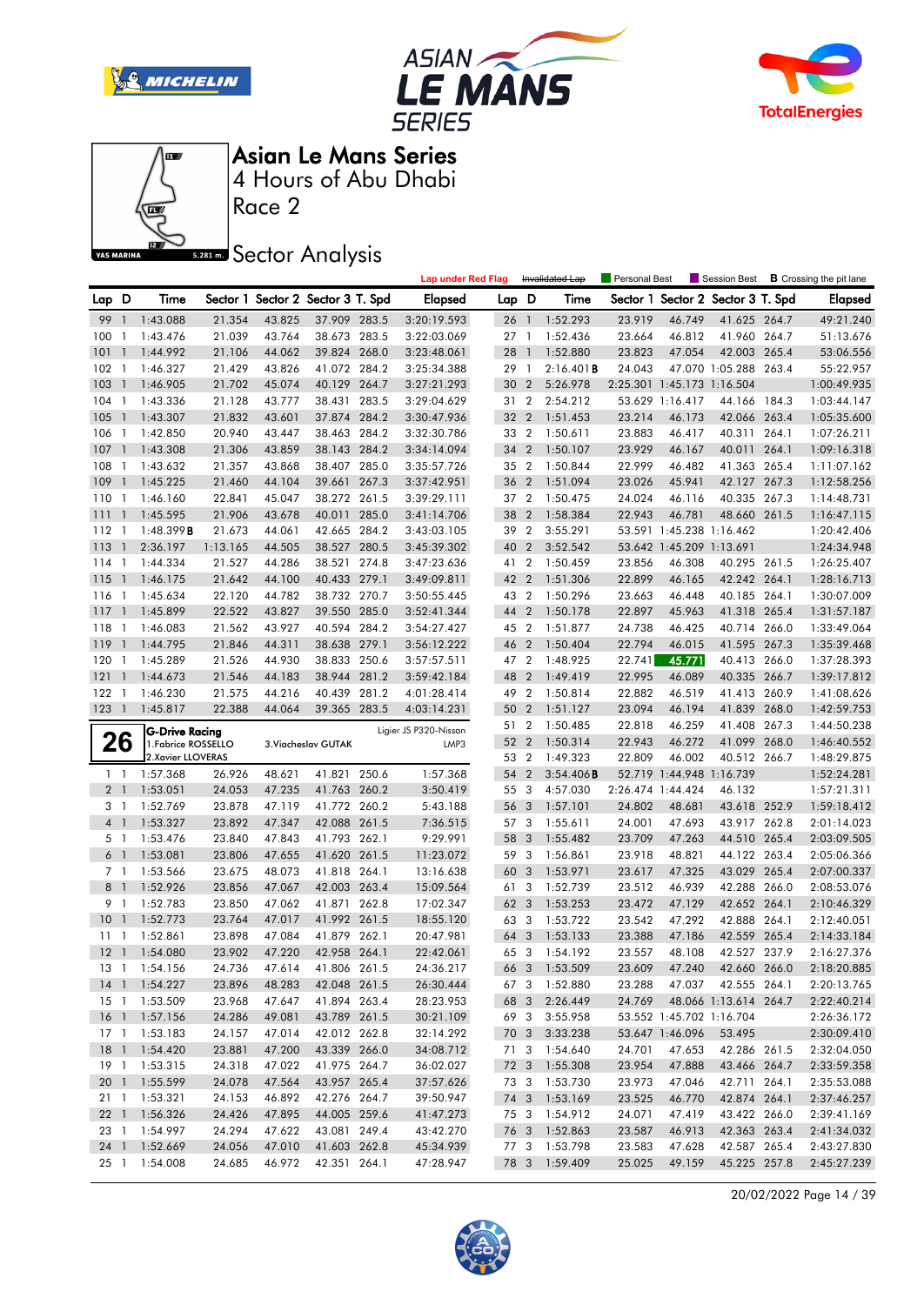







Race 2

**S281ms** Sector Analysis

|                 |                  |                      |                  |                          |                                   |       | <b>Lap under Red Flag</b> |       |                          | Invalidated Lap                | <b>Personal Best</b> |                          |                                   |       | Session Best <b>B</b> Crossing the pit lane |
|-----------------|------------------|----------------------|------------------|--------------------------|-----------------------------------|-------|---------------------------|-------|--------------------------|--------------------------------|----------------------|--------------------------|-----------------------------------|-------|---------------------------------------------|
| Lap             | D                | Time                 |                  |                          | Sector 1 Sector 2 Sector 3 T. Spd |       | <b>Elapsed</b>            | Lap D |                          | Time                           |                      |                          | Sector 1 Sector 2 Sector 3 T. Spd |       | <b>Elapsed</b>                              |
| 79              | 3                | 2:09.718             | 24.857           | 50.212                   | 54.649 215.6                      |       | 2:47:36.957               |       |                          | 12 1 1:55.191                  | 24.209               | 47.535                   | 43.447 264.7                      |       | 23:05.887                                   |
| 80              | 3                | 3:19.387             |                  |                          | 42.117 1:19.513 1:17.757 147.9    |       | 2:50:56.344               | 13    | $\overline{1}$           | 1:55.303                       | 24.210               | 47.674                   | 43.419 260.9                      |       | 25:01.190                                   |
| 81              | 3                | 3:32.032             |                  | 48.243 1:29.487 1:14.302 |                                   |       | 2:54:28.376               |       |                          | 14 1 1:54.431                  | 24.117               | 47.486                   | 42.828 262.8                      |       | 26:55.621                                   |
| 82              | 3                | 3:39.581B            |                  | 50.717 1:44.884 1:03.980 |                                   |       | 2:58:07.957               | 15    | $\blacksquare$           | 1:55.194                       | 24.378               | 47.541                   | 43.275 263.4                      |       | 28:50.815                                   |
| 83              | $\overline{2}$   | 3:40.541             | 2:11.038         | 47.674                   | 41.829 259.6                      |       | 3:01:48.498               | 16    | $\overline{1}$           | 1:55.787                       | 24.492               | 47.855                   | 43.440 264.1                      |       | 30:46.602                                   |
| 84              | $\overline{2}$   | 1:49.615             | 23.174           | 46.079                   | 40.362 264.1                      |       | 3:03:38.113               | 17    | $\overline{\phantom{a}}$ | 1:55.475                       | 24.217               | 47.857                   | 43.401 263.4                      |       | 32:42.077                                   |
| 85              | $\overline{2}$   | 1:49.205             | 22.905           | 45.971                   | 40.329 266.0                      |       | 3:05:27.318               |       |                          | 18 1 1:55.940                  | 24.962               | 47.558                   | 43.420 264.7                      |       | 34:38.017                                   |
| 86              | $\overline{2}$   | 1:50.067             | 23.411           | 46.332                   | 40.324 264.1                      |       | 3:07:17.385               | 19    | $\overline{1}$           | 1:55.038                       | 24.294               | 47.514                   | 43.230 264.7                      |       | 36:33.055                                   |
| 87              | $\overline{2}$   | 1:50.186             | 23.738           | 46.038                   | 40.410 266.0                      |       | 3:09:07.571               | 20    | $\overline{1}$           | 1:54.900                       | 24.066               | 47.420                   | 43.414 264.7                      |       | 38:27.955                                   |
| 88              | $\overline{2}$   | 1:50.808             | 23.230           | 46.004                   | 41.574 265.4                      |       | 3:10:58.379               | 21    | $\overline{1}$           | 1:55.472                       | 24.326               | 47.432                   | 43.714 262.8                      |       | 40:23.427                                   |
| 89              | $\overline{2}$   | 1:49.107             | 22.846           | 46.250                   | 40.011 238.9                      |       | 3:12:47.486               | 22 1  |                          | 1:55.308                       | 24.469               | 47.496                   | 43.343 264.7                      |       | 42:18.735                                   |
| 90              | 2 <sub>1</sub>   | 1:48.619             | 22.780           | 45.863                   | 39.976                            | 266.7 | 3:14:36.105               | 23    | $\overline{1}$           | 1:54.653                       | 24.191               | 47.246                   | 43.216 264.7                      |       | 44:13.388                                   |
| 91              | 2                | 1:49.370             | 22.728           | 46.148                   | 40.494 264.7                      |       | 3:16:25.475               | 24    | $\overline{1}$           | 1:54.555                       | 24.139               | 47.051                   | 43.365 264.7                      |       | 46:07.943                                   |
| 92              | $\overline{2}$   | 1:49.954             | 22.822           | 46.965                   | 40.167 260.9                      |       | 3:18:15.429               | 25    | $\overline{\phantom{a}}$ | 1:54.931                       | 24.203               | 46.886                   | 43.842 266.0                      |       | 48:02.874                                   |
| 93              | $\overline{2}$   | 1:48.803             | 22.724           | 45.940                   | 40.139 264.7                      |       | 3:20:04.232               | 26 1  |                          | 1:55.226                       | 24.045               | 48.029                   | 43.152 267.3                      |       | 49:58.100                                   |
| 94              | $\overline{2}$   | 1:49.410             | 22.995           | 46.243                   | 40.172 264.1                      |       | 3:21:53.642               | 27    | $\overline{1}$           | 1:56.391                       | 24.218               | 46.933                   | 45.240 267.3                      |       | 51:54.491                                   |
| 95              | $\overline{2}$   | 1:49.582             | 22.831           | 46.466                   | 40.285 266.0                      |       | 3:23:43.224               | 28    | $\overline{1}$           | 1:54.745                       | 24.110               | 47.253                   | 43.382 264.7                      |       | 53:49.236                                   |
| 96              | $\overline{2}$   | 1:52.288             | 23.793           | 46.411                   | 42.084 266.0                      |       | 3:25:35.512               | 29    | $\overline{\phantom{a}}$ | 3:09.659B                      |                      | 24.769 1:24.689 1:20.201 |                                   |       | 56:58.895                                   |
| 97 2            |                  | 1:54.647             | 24.150           | 47.572                   | 42.925 262.8                      |       | 3:27:30.159               | 30 2  |                          | 5:24.613                       |                      |                          | 2:24.274 1:44.757 1:15.582        |       | 1:02:23.508                                 |
| 98              | $\overline{2}$   | 1:51.906             | 23.626           | 47.212                   | 41.068 243.8                      |       | 3:29:22.065               | 31    | $\overline{2}$           | 2:00.431                       | 31.881               | 47.302                   | 41.248 258.4                      |       | 1:04:23.939                                 |
| 99              | $\boldsymbol{2}$ | 1:50.378             | 23.234           | 46.670                   | 40.474 264.1                      |       | 3:31:12.443               | 32    | $\overline{2}$           | 1:51.581                       | 23.322               | 46.560                   | 41.699 262.8                      |       | 1:06:15.520                                 |
| 100             | $\overline{2}$   | 1:50.464             | 23.769           | 46.401                   | 40.294 264.7                      |       | 3:33:02.907               | 33    | $\overline{2}$           | 1:50.666                       | 23.465               | 46.381                   | 40.820 264.1                      |       | 1:08:06.186                                 |
| 101             | 2                | 1:49.383             | 22.746           | 45.970                   | 40.667 265.4                      |       | 3:34:52.290               | 34 2  |                          | 1:50.708                       | 23.657               | 46.291                   | 40.760 264.1                      |       | 1:09:56.894                                 |
| 102             | $\overline{2}$   | 1:49.251             | 22.876           | 45.943                   | 40.432 265.4                      |       | 3:36:41.541               | 35    | $\overline{2}$           | 1:50.746                       | 23.098               | 46.245                   | 41.403 264.7                      |       | 1:11:47.640                                 |
| 103             | 2                | 1:49.657             | 22.905           | 46.342                   | 40.410 268.0                      |       | 3:38:31.198               | 36    | $\overline{2}$           | 1:50.987                       | 23.303               | 46.828                   | 40.856 265.4                      |       | 1:13:38.627                                 |
| 104             | $\overline{2}$   | 1:50.333             | 23.170           | 46.191                   | 40.972 266.7                      |       | 3:40:21.531               | 37    | $\overline{2}$           | 1:51.001                       | 23.055               | 47.203                   | 40.743 261.5                      |       | 1:15:29.628                                 |
| 105             | $\overline{2}$   | 1:52.258             | 23.998           | 47.225                   | 41.035 250.0                      |       | 3:42:13.789               | 38    | $\overline{2}$           | 2:45.138B                      |                      |                          | 23.474 1:06.041 1:15.623 263.4    |       | 1:18:14.766                                 |
| 106             | $\overline{2}$   | 1:52.185             | 22.936           | 46.024                   | 43.225 266.0                      |       | 3:44:05.974               | 39    | $\overline{2}$           | 5:24.213                       |                      |                          | 2:24.122 1:44.739 1:15.352        |       | 1:23:38.979                                 |
| 107             | 2                | 1:52.048             | 23.254           | 46.023                   | 42.771                            | 266.7 | 3:45:58.022               | 40    | $\overline{2}$           | 2:23.939                       | 52.946               | 49.419                   | 41.574 252.3                      |       | 1:26:02.918                                 |
| 108             | $\overline{2}$   | 1:50.838             | 24.273           | 46.001                   | 40.564 265.4                      |       | 3:47:48.860               | 41    | $\overline{2}$           | 1:51.217                       | 23.606               | 46.735                   | 40.876 260.9                      |       | 1:27:54.135                                 |
| 109             | $\overline{2}$   | 1:49.293             | 22.818           | 45.971                   | 40.504 265.4                      |       | 3:49:38.153               | 42    | $\overline{2}$           | 1:50.795                       | 23.146               | 46.728                   | 40.921                            | 262.1 | 1:29:44.930                                 |
| 110             | $\overline{2}$   | 1:49.613             | 22.965           | 46.035                   | 40.613 265.4                      |       | 3:51:27.766               | 43    | $\overline{2}$           | 1:51.358                       | 23.115               | 46.443                   | 41.800 263.4                      |       | 1:31:36.288                                 |
| 111             | 2                | 1:49.943             | 22.914           | 46.100                   | 40.929 264.7                      |       | 3:53:17.709               | 44    | $\overline{2}$           | 1:50.536                       | 23.175               | 46.364                   | 40.997                            | 264.1 | 1:33:26.824                                 |
| 112             | $\overline{2}$   | 1:50.580             | 23.309           | 46.077                   | 41.194 267.3                      |       | 3:55:08.289               | 45    | $\overline{2}$           | 1:52.601                       | 23.573               | 47.224                   | 41.804 262.8                      |       | 1:35:19.425                                 |
| 113             | $\boldsymbol{2}$ | 1:50.594             | 23.178           | 46.144                   | 41.272 266.7                      |       | 3:56:58.883               | 46    | $\overline{2}$           | 1:50.555                       | 23.377               | 46.243                   | 40.935 264.7                      |       | 1:37:09.980                                 |
| 114             | $\overline{2}$   | 1:53.593             | 23.774           | 46.155                   | 43.664 266.0                      |       | 3:58:52.476               | 47    | $\overline{2}$           | 1:50.454                       | 23.085               | 46.317                   | 41.052 266.7                      |       | 1:39:00.434                                 |
| 115             | $\boldsymbol{2}$ | 1:53.362             | 23.803           | 47.292                   | 42.267 221.8                      |       | 4:00:45.838               | 48    | $\overline{2}$           | 1:51.077                       | 23.168               | 46.644                   | 41.265 266.0                      |       | 1:40:51.511                                 |
| 116             | $\overline{2}$   | 1:53.172             | 24.377           | 46.672                   | 42.123 224.5                      |       | 4:02:39.010               | 49    | $\overline{2}$           | 1:51.442                       | 23.530               | 46.461                   | 41.451 266.0                      |       | 1:42:42.953                                 |
| 117 2           |                  | 1:57.334             | 23.640           | 48.725                   | 44.969 224.5                      |       | 4:04:36.344               | 50    | $\overline{2}$           | 1:53.501                       | 23.776               | 46.689                   | 43.036 266.7                      |       | 1:44:36.454                                 |
| クフ              |                  | <b>CD Sport</b>      |                  |                          |                                   |       | Ligier JS P320-Nissan     |       |                          | 51 2 1:51.019                  | 23.324               | 46.619                   | 41.076 264.7                      |       | 1:46:27.473                                 |
| Z I             |                  | 1. Christophe CRESP  |                  | 3.Steven PALETTE         |                                   |       | LMP3                      |       |                          | 52 2 1:52.253                  | 23.181               | 46.415                   | 42.657 267.3                      |       | 1:48:19.726                                 |
|                 |                  | 2.Antoine DOQUIN     |                  |                          |                                   |       |                           |       |                          | 53 2 3:43.688 <b>B</b>         |                      |                          | 42.111 1:44.957 1:16.620          |       | 1:52:03.414                                 |
|                 |                  | 1 1 2:01.492         | 28.759           | 48.968                   | 43.765 251.7                      |       | 2:01.492                  |       |                          | 54 2 4:32.503                  |                      |                          | 1:34.780 1:44.826 1:12.897        |       | 1:56:35.917                                 |
|                 |                  | 2 1 1:55.659         | 24.671           | 47.430                   | 43.558 262.1                      |       | 3:57.151                  |       |                          | 55 2 1:53.962                  | 24.179               | 47.575                   | 42.208 260.2                      |       | 1:58:29.879                                 |
|                 |                  | 3 1 1:54.458         | 24.321           | 47.352                   | 42.785 262.1                      |       | 5:51.609                  |       |                          | 56 2 1:52.531                  | 23.768               | 47.243                   | 41.520 264.7                      |       | 2:00:22.410                                 |
|                 |                  | 4 1 1:55.005         | 23.976           | 47.760                   | 43.269 249.4                      |       | 7:46.614                  |       |                          | 57 2 1:51.008                  | 23.242               | 46.525                   | 41.241 264.1                      |       | 2:02:13.418                                 |
|                 | 5 <sup>1</sup>   | 1:56.793             | 25.141           | 48.279                   | 43.373 243.2                      |       | 9:43.407                  |       |                          | 58 2 1:51.670                  | 23.397               | 46.747                   | 41.526 264.7                      |       | 2:04:05.088                                 |
| 7 <sup>1</sup>  | 6 1              | 1:54.575<br>1:55.349 | 24.289           | 47.551<br>47.680         | 42.735 263.4<br>43.378 264.1      |       | 11:37.982                 |       |                          | 59 2 1:52.833<br>60 2 1:51.902 | 23.821               | 47.277                   | 41.735 264.7                      |       | 2:05:57.921                                 |
|                 | 8 1              | 1:53.938             | 24.291<br>24.000 | 47.258                   | 42.680 262.1                      |       | 13:33.331<br>15:27.269    |       |                          |                                | 23.703<br>23.216     | 46.788<br>46.500         | 41.411 266.7<br>41.965 267.3      |       | 2:07:49.823                                 |
|                 |                  | 9 1 1:53.799         | 23.797           | 47.160                   | 42.842 263.4                      |       | 17:21.068                 |       |                          | 61 2 1:51.681<br>62 2 1:52.361 | 23.815               | 47.089                   | 41.457 262.1                      |       | 2:09:41.504<br>2:11:33.865                  |
| 10 <sub>1</sub> |                  | 1:54.697             | 24.062           | 47.264                   | 43.371 262.1                      |       | 19:15.765                 |       |                          | 63 2 1:53.776                  | 23.535               | 46.753                   | 43.488 264.7                      |       | 2:13:27.641                                 |
| $11 \quad 1$    |                  | 1:54.931             | 24.128           | 47.826                   | 42.977 263.4                      |       | 21:10.696                 |       |                          | 64 2 1:50.789                  | 23.225               | 46.575                   | 40.989 264.1                      |       | 2:15:18.430                                 |
|                 |                  |                      |                  |                          |                                   |       |                           |       |                          |                                |                      |                          |                                   |       |                                             |

20/02/2022 Page 15 / 39

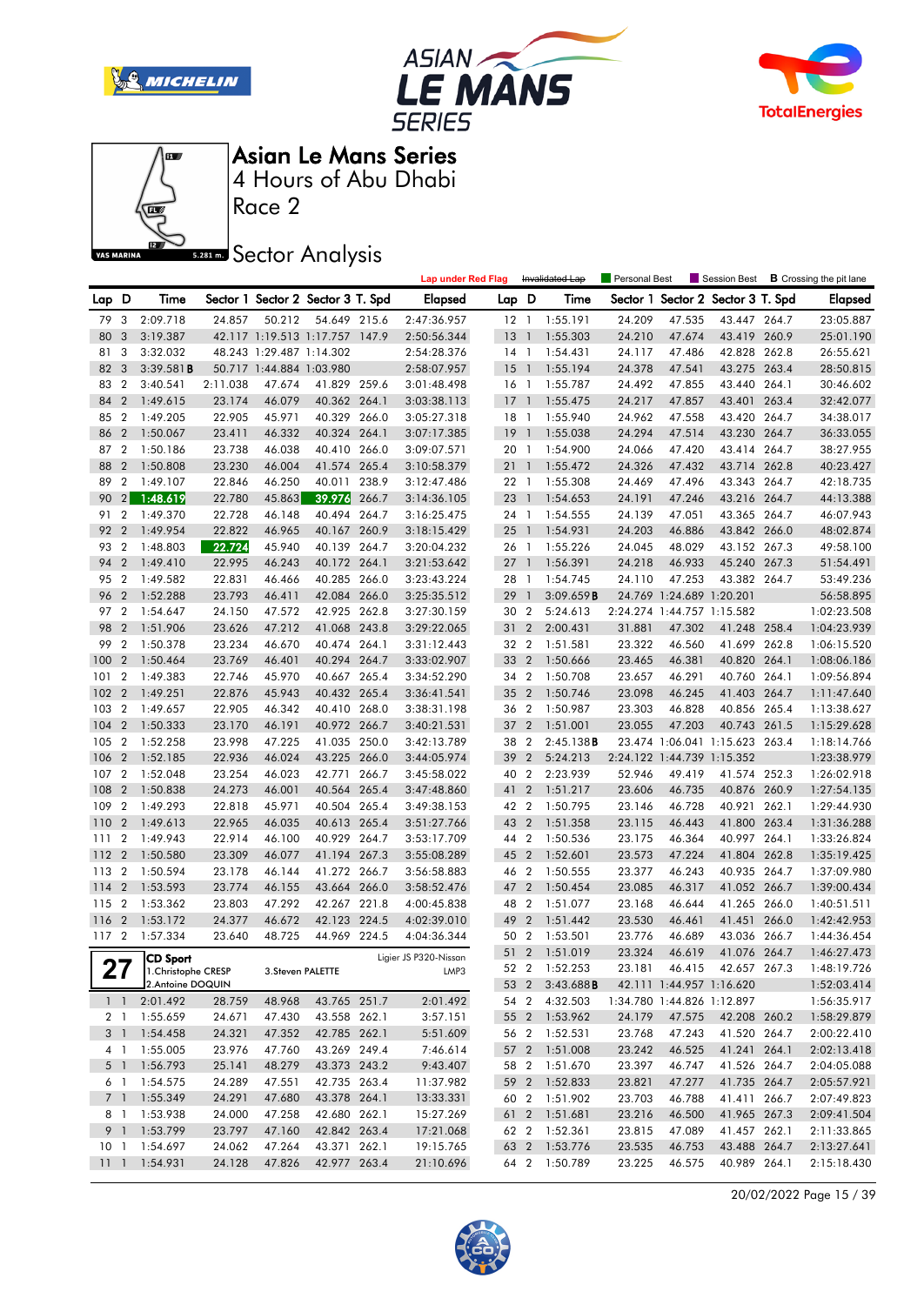







Race 2

### **Sector Analysis**

|                  |                         |                |          |                          |                                   |       | <b>Lap under Red Flag</b> |        |                | Invalidated Lap | Personal Best       |                          | Session Best                      |       | <b>B</b> Crossing the pit lane |
|------------------|-------------------------|----------------|----------|--------------------------|-----------------------------------|-------|---------------------------|--------|----------------|-----------------|---------------------|--------------------------|-----------------------------------|-------|--------------------------------|
| Lap D            |                         | Time           |          |                          | Sector 1 Sector 2 Sector 3 T. Spd |       | <b>Elapsed</b>            | Lap D  |                | Time            |                     |                          | Sector 1 Sector 2 Sector 3 T. Spd |       | <b>Elapsed</b>                 |
|                  |                         | 65 2 1:50.646  | 23.104   | 46.287                   | 41.255 264.7                      |       | 2:17:09.076               |        |                |                 | Herberth Motorsport |                          |                                   |       | Porsche 911 GT3 R              |
| 66               | $\overline{2}$          | 1:50.467       | 23.120   | 46.446                   | 40.901 264.7                      |       | 2:18:59.543               |        | <b>33</b>      | 1. Antares AU   |                     | 3.Klaus BACHLER          |                                   |       | GT                             |
| 67               | $\overline{2}$          | 1:51.698       | 23.080   | 46.852                   | 41.766 265.4                      |       | 2:20:51.241               |        |                | 2. Yifei YE     |                     |                          |                                   |       |                                |
| 68               | $\overline{2}$          | 3:06.659       |          | 23.235 1:27.915 1:15.509 |                                   |       | 2:23:57.900               |        | $1\quad$       | 2:10.569        | 30.136              | 54.076                   | 46.357 211.8                      |       | 2:10.569                       |
| 69               | $\overline{2}$          | 3:53.506       |          | 53.126 1:44.742 1:15.638 |                                   |       | 2:27:51.406               |        | 2 <sub>1</sub> | 1:58.396        | 25.019              | 48.883                   | 44.494 257.1                      |       | 4:08.965                       |
| 70               | $\overline{2}$          | 2:51.535       |          | 53.157 1:16.341          | 42.037 184.6                      |       | 2:30:42.941               |        | 3 <sub>1</sub> | 1:57.749        | 24.992              | 48.591                   | 44.166 254.7                      |       | 6:06.714                       |
| 71               | $\overline{2}$          | 1:51.024       | 23.273   | 46.667                   | 41.084 262.8                      |       | 2:32:33.965               |        | 4 <sup>1</sup> | 1:59.383        | 24.868              | 50.306                   | 44.209 252.9                      |       | 8:06.097                       |
| 72 2             |                         | 1:51.047       | 23.316   | 46.702                   | 41.029 266.0                      |       | 2:34:25.012               |        | 5 1            | 1:57.465        | 24.963              | 48.540                   | 43.962 259.0                      |       | 10:03.562                      |
| 73               | $\overline{2}$          | 1:50.324       | 23.152   | 46.277                   | 40.895 266.0                      |       | 2:36:15.336               |        | 6 <sup>1</sup> | 1:56.907        | 24.771              | 48.262                   | 43.874 260.2                      |       | 12:00.469                      |
| 74               | $\overline{2}$          | 1:50.965       | 23.158   | 46.518                   | 41.289 266.7                      |       | 2:38:06.301               |        | 7 <sub>1</sub> | 1:57.008        | 24.960              | 47.986                   | 44.062 259.6                      |       | 13:57.477                      |
| 75               | $\overline{2}$          | 1:50.829       | 23.166   | 46.434                   | 41.229 266.0                      |       | 2:39:57.130               |        | 8 <sup>1</sup> | 1:56.523        | 24.841              | 47.950                   | 43.732 260.2                      |       | 15:54.000                      |
| 76               | $\overline{2}$          | 1:50.783       | 23.186   | 46.759                   | 40.838 265.4                      |       | 2:41:47.913               |        | 9 1            | 1:56.848        | 24.853              | 48.184                   | 43.811 258.4                      |       | 17:50.848                      |
| 77               | 2                       | 1:49.874       | 22.959   | 46.189                   | 40.726 266.7                      |       | 2:43:37.787               | $10-1$ |                | 1:56.663        | 24.896              | 48.078                   | 43.689 259.0                      |       | 19:47.511                      |
| 78               | $\overline{2}$          | 2:02.720       | 27.347   | 50.404                   | 44.969 211.8                      |       | 2:45:40.507               | 1111   |                | 1:56.288        | 24.784              | 47.813                   | 43.691 258.4                      |       | 21:43.799                      |
| 79               | $\overline{2}$          | 2:03.790       | 26.059   | 50.174                   | 47.557 190.5                      |       | 2:47:44.297               | $12-1$ |                | 1:56.881        | 24.990              | 47.789                   | 44.102 258.4                      |       | 23:40.680                      |
| 80               | $\overline{2}$          | 3:18.541       |          |                          | 41.654 1:20.376 1:16.511 145.0    |       | 2:51:02.838               | $13-1$ |                | 1:57.061        | 24.954              | 47.744                   | 44.363 258.4                      |       | 25:37.741                      |
| 81               | $\overline{2}$          | 3:27.919       |          | 48.957 1:24.653 1:14.309 |                                   |       | 2:54:30.757               | $14-1$ |                | 1:58.082        | 24.976              | 48.893                   | 44.213 259.0                      |       | 27:35.823                      |
| 82               | $\overline{2}$          | $3:39.132$ B   |          | 51.029 1:45.248 1:02.855 |                                   |       | 2:58:09.889               | $15-1$ |                | 1:56.418        | 24.920              | 47.796                   | 43.702 257.8                      |       | 29:32.241                      |
| 83               | 3                       | 3:38.889       | 2:10.026 | 47.452                   | 41.411 251.2                      |       | 3:01:48.778               | 16     | $\overline{1}$ | 1:56.748        | 24.974              | 48.063                   | 43.711                            | 258.4 | 31:28.989                      |
| 84               | 3                       | 1:50.767       | 23.605   | 46.351                   | 40.811 265.4                      |       | 3:03:39.545               | $17-1$ |                | 1:57.446        | 25.049              | 48.323                   | 44.074 260.2                      |       | 33:26.435                      |
| 85               | 3                       | 1:50.123       | 23.138   | 46.480                   | 40.505 265.4                      |       | 3:05:29.668               | $18-1$ |                | 1:56.700        | 25.051              | 47.754                   | 43.895 259.0                      |       | 35:23.135                      |
| 86               | 3                       | 1:50.199       | 23.027   | 46.290                   | 40.882 268.0                      |       | 3:07:19.867               | $19-1$ |                | 1:56.434        | 24.928              | 47.717                   | 43.789 260.2                      |       | 37:19.569                      |
| 87               | 3                       | 1:51.212       | 23.145   | 46.749                   | 41.318 267.3                      |       | 3:09:11.079               | 20     | $\overline{1}$ | 1:57.731        | 24.819              | 48.517                   | 44.395 257.1                      |       | 39:17.300                      |
| 88               | 3                       | 1:50.991       | 23.098   | 46.368                   | 41.525 266.7                      |       | 3:11:02.070               | 21 1   |                | 1:56.764        | 24.938              | 47.827                   | 43.999 259.6                      |       | 41:14.064                      |
| 89               | 3                       | 1:51.716       | 23.658   | 46.764                   | 41.294 264.1                      |       | 3:12:53.786               | $22$ 1 |                | 1:56.283        | 24.988              | 47.637                   | 43.658 259.6                      |       | 43:10.347                      |
| 90               | 3                       | 1:50.098       | 22.857   | 46.482                   | 40.759 266.0                      |       | 3:14:43.884               | 23 1   |                | 1:56.485        | 24.897              | 47.643                   | 43.945 259.0                      |       | 45:06.832                      |
| 91               | 3                       | 1:51.942       | 23.502   | 47.320                   | 41.120 259.0                      |       | 3:16:35.826               | 24 1   |                | 1:56.918        | 25.124              | 47.523                   | 44.271                            | 260.2 | 47:03.750                      |
| 92               | 3                       | 1:51.102       | 23.867   | 46.460                   | 40.775 264.1                      |       | 3:18:26.928               | 25 1   |                | 1:57.626        | 25.195              | 48.592                   | 43.839 259.0                      |       | 49:01.376                      |
| 93               | 3                       | 1:50.344       | 23.054   | 46.390                   | 40.900 264.7                      |       | 3:20:17.272               | 26 1   |                | 1:57.067        | 24.922              | 48.252                   | 43.893 260.2                      |       | 50:58.443                      |
| 94               | 3                       | 1:51.911       | 23.136   | 46.676                   | 42.099                            | 261.5 | 3:22:09.183               | $27-1$ |                | 1:57.597        | 25.040              | 48.472                   | 44.085 260.9                      |       | 52:56.040                      |
| 95               | $\overline{3}$          | 1:50.706       | 23.199   | 46.349                   | 41.158 266.7                      |       | 3:23:59.889               | 28     | $\mathbf{1}$   | 2:14.435        | 24.850              |                          | 48.046 1:01.539 261.5             |       | 55:10.475                      |
| 96               | - 3                     | 1:50.047       | 23.040   | 46.491                   | 40.516 265.4                      |       | 3:25:49.936               | 29 1   |                | 3:55.099B       |                     | 53.594 1:45.388 1:16.117 |                                   |       | 59:05.574                      |
| 97               | 3                       | 1:50.359       | 23.090   | 46.598                   | 40.671                            | 266.0 | 3:27:40.295               | 30 2   |                | 4:32.755        | 2:24.426 1:24.331   |                          | 43.998                            |       | 1:03:38.329                    |
| 98               | 3                       | 1:52.257       | 23.523   | 46.608                   | 42.126 265.4                      |       | 3:29:32.552               | 31 2   |                | 1:54.139        | 24.264              | 47.413                   | 42.462 257.8                      |       | 1:05:32.468                    |
| 99               | 3                       | 1:51.820       | 24.386   | 46.877                   | 40.557 260.2                      |       | 3:31:24.372               | 32 2   |                | 1:53.475        | 24.187              | 47.049                   | 42.239 259.6                      |       | 1:07:25.943                    |
| 100              | 3                       | 1:50.090       | 23.108   | 46.251                   | 40.731                            | 266.0 | 3:33:14.462               | 33 2   |                | 1:54.065        | 24.177              | 47.454                   | 42.434 260.9                      |       | 1:09:20.008                    |
| 101              | 3                       | 1:50.249       | 23.460   | 46.332                   | 40.457                            | 264.7 | 3:35:04.711               | 34 2   |                | 1:53.560        | 24.134              | 47.132                   | 42.294 259.6                      |       | 1:11:13.568                    |
| 102              | -3                      | 1:50.372       | 23.017   | 46.446                   | 40.909                            | 266.0 | 3:36:55.083               | 35 2   |                | 1:55.084        | 25.065              | 47.638                   | 42.381                            | 259.6 | 1:13:08.652                    |
| 103              | $\overline{3}$          | 1:51.228       | 22.958   | 46.385                   | 41.885 266.7                      |       | 3:38:46.311               | 36     | $\overline{2}$ | 1:54.049        | 24.136              | 47.316                   | 42.597 259.6                      |       | 1:15:02.701                    |
| $104 \quad 3$    |                         | 1:50.606       | 23.349   | 46.376                   | 40.881 266.0                      |       | 3:40:36.917               |        | 37 2           | 2:10.823        | 24.238              | 47.522                   | 59.063 260.2                      |       | 1:17:13.524                    |
|                  |                         | 105 3 1:50.128 | 23.045   | 46.397                   | 40.686 266.0                      |       | 3:42:27.045               |        |                | 38 2 3:54.914   |                     | 53.551 1:45.385 1:15.978 |                                   |       | 1:21:08.438                    |
|                  |                         | 106 3 1:50.998 | 23.145   | 46.575                   | 41.278 266.0                      |       | 3:44:18.043               |        |                | 39 2 3:42.382   |                     | 53.531 1:45.558 1:03.293 |                                   |       | 1:24:50.820                    |
| 107 <sub>3</sub> |                         | 1:51.206       | 23.183   | 46.585                   | 41.438 259.0                      |       | 3:46:09.249               |        |                | 40 2 1:56.071   | 24.946              | 47.604                   | 43.521 259.6                      |       | 1:26:46.891                    |
|                  |                         | 108 3 1:50.091 | 23.015   | 46.262                   | 40.814 266.0                      |       | 3:47:59.340               |        |                | 41 2 1:55.092   | 25.019              | 47.486                   | 42.587 258.4                      |       | 1:28:41.983                    |
|                  |                         | 109 3 1:50.702 | 22.974   | 46.412                   | 41.316 266.0                      |       | 3:49:50.042               |        |                | 42 2 1:53.993   | 24.095              | 47.074                   | 42.824 259.0                      |       | 1:30:35.976                    |
| 110              | $\overline{\mathbf{3}}$ | 1:50.921       | 23.229   | 46.328                   | 41.364 266.0                      |       | 3:51:40.963               |        | 43 2           | 1:54.140        | 24.333              | 47.303                   | 42.504 260.2                      |       | 1:32:30.116                    |
| 1113             |                         | 1:50.027       | 23.201   | 46.319                   | 40.507 264.1                      |       | 3:53:30.990               |        |                | 44 2 1:53.785   | 24.104              | 47.105                   | 42.576 259.6                      |       | 1:34:23.901                    |
| 112 3            |                         | 1:50.010       | 22.915   | 46.155                   | 40.940 266.0                      |       | 3:55:21.000               |        |                | 45 2 1:55.048   | 24.976              | 47.226                   | 42.846 261.5                      |       | 1:36:18.949                    |
|                  |                         | 113 3 1:50.180 | 23.139   | 46.283                   | 40.758 266.0                      |       | 3:57:11.180               |        |                | 46 2 1:53.899   | 24.118              | 47.200                   | 42.581 261.5                      |       | 1:38:12.848                    |
| 114 3            |                         | 1:50.245       | 23.014   | 46.230                   | 41.001 266.0                      |       | 3:59:01.425               |        |                | 47 2 1:55.019   | 24.619              | 47.297                   | 43.103 262.8                      |       | 1:40:07.867                    |
| 1153             |                         | 1:51.564       | 23.046   | 46.250                   | 42.268 267.3                      |       | 4:00:52.989               |        |                | 48 2 1:54.459   | 24.438              | 47.383                   | 42.638 261.5                      |       | 1:42:02.326                    |
| 116 3            |                         | 1:55.381       | 23.920   | 48.192                   | 43.269 244.3                      |       | 4:02:48.370               |        |                | 49 2 1:54.195   | 24.207              | 47.152                   | 42.836 261.5                      |       | 1:43:56.521                    |
|                  |                         | 117 3 1:58.955 | 24.686   | 49.666                   | 44.603 236.8                      |       | 4:04:47.325               |        |                | 50 2 1:53.989   | 24.382              | 47.172                   | 42.435 260.2                      |       | 1:45:50.510                    |
|                  |                         |                |          |                          |                                   |       |                           |        |                |                 |                     |                          |                                   |       |                                |

20/02/2022 Page 16 / 39

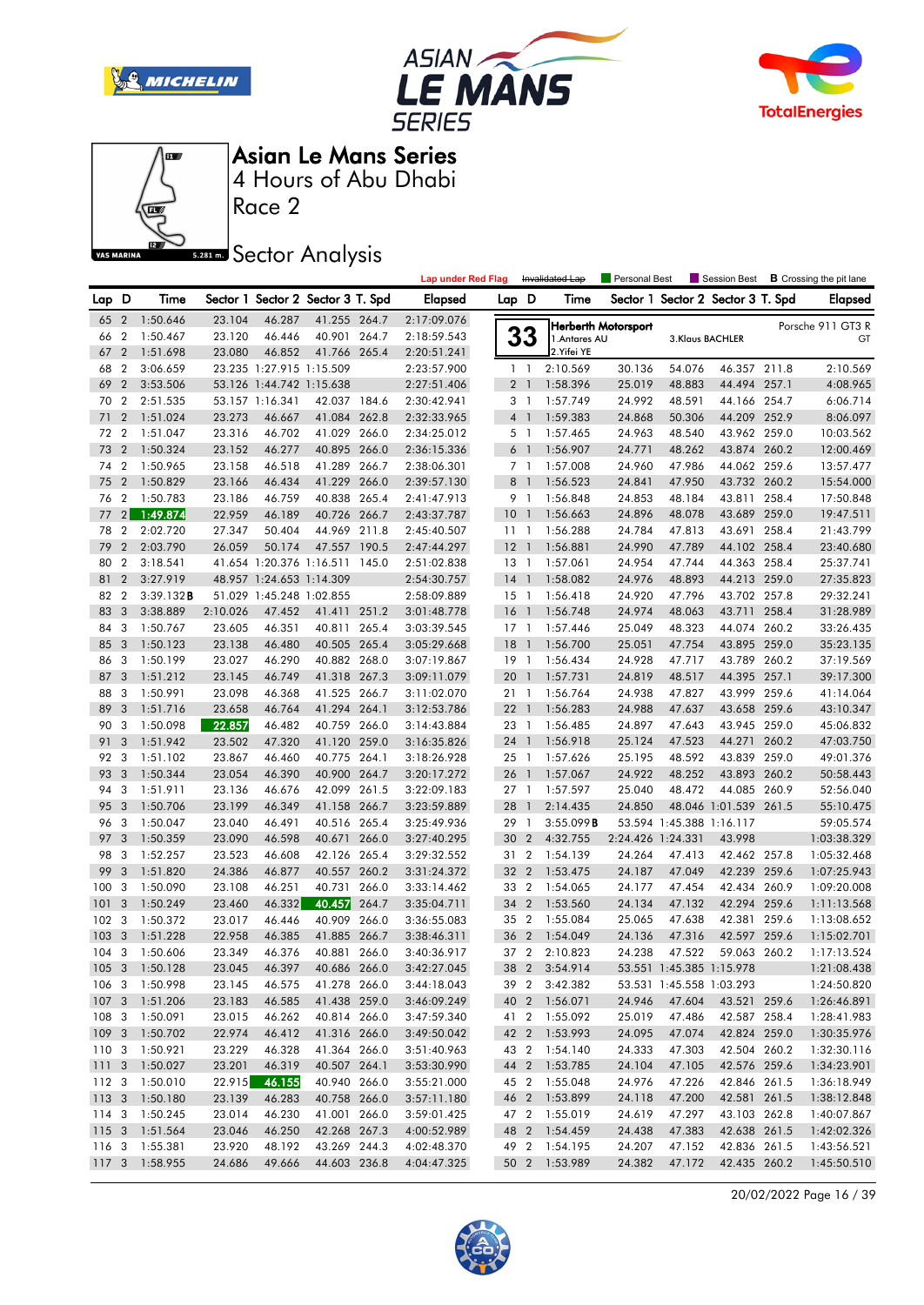







Race 2

**Sector Analysis** 

|                  |                |                     |          |                          |                                   |       | <b>Lap under Red Flag</b> |                 |                         | Invalidated Lap    | Personal Best          |                            | Session Best             |       | <b>B</b> Crossing the pit lane |
|------------------|----------------|---------------------|----------|--------------------------|-----------------------------------|-------|---------------------------|-----------------|-------------------------|--------------------|------------------------|----------------------------|--------------------------|-------|--------------------------------|
| Lap D            |                | Time                |          |                          | Sector 1 Sector 2 Sector 3 T. Spd |       | <b>Elapsed</b>            | Lap D           |                         | Time               | Sector 1               |                            | Sector 2 Sector 3 T. Spd |       | <b>Elapsed</b>                 |
| 51               | $\overline{2}$ | 1:54.138            | 24.310   | 47.235                   | 42.593 261.5                      |       | 1:47:44.648               | 104             | 3                       | 1:53.389           | 24.254                 | 46.950                     | 42.185 259.6             |       | 3:43:07.762                    |
| 52               | $\overline{2}$ | 2:56.615            |          | 24.445 1:16.212 1:15.958 |                                   |       | 1:50:41.263               | 105             | $\overline{\mathbf{3}}$ | 1:53.213           | 23.952                 | 47.155                     | 42.106 259.0             |       | 3:45:00.975                    |
| 53               | $\overline{2}$ | 3:56.448B           |          | 53.497 1:45.493 1:17.458 |                                   |       | 1:54:37.711               | 106             | 3                       | 1:53.351           | 23.938                 | 47.180                     | 42.233 258.4             |       | 3:46:54.326                    |
| 54               | $\overline{2}$ | 3:51.361            | 2:20.506 | 47.968                   | 42.887 257.8                      |       | 1:58:29.072               | 107             | $\overline{\mathbf{3}}$ | 1:52.974           | 24.015                 | 46.984                     | 41.975 259.6             |       | 3:48:47.300                    |
| 55               | $\overline{2}$ | 1:54.882            | 24.527   | 47.404                   | 42.951 262.1                      |       | 2:00:23.954               | 108             | 3                       | 1:54.086           | 23.947                 | 47.334                     | 42.805                   | 260.2 | 3:50:41.386                    |
| 56               | $\overline{2}$ | 1:53.409            | 24.042   | 47.226                   | 42.141 261.5                      |       | 2:02:17.363               | 109             | 3                       | 1:53.049           | 24.058                 | 46.906                     | 42.085 259.0             |       | 3:52:34.435                    |
| 57               | $\overline{2}$ | 1:53.614            | 24.252   | 47.196                   | 42.166 261.5                      |       | 2:04:10.977               | 110 3           |                         | 1:54.014           | 24.403                 | 47.103                     | 42.508 260.2             |       | 3:54:28.449                    |
| 58               | $\overline{2}$ | 1:53.597            | 24.089   | 47.263                   | 42.245 260.2                      |       | 2:06:04.574               | 111             | 3                       | 1:53.269           | 24.152                 | 47.139                     | 41.978 259.0             |       | 3:56:21.718                    |
| 59               | $\overline{2}$ | 1:53.823            | 24.156   | 47.325                   | 42.342 261.5                      |       | 2:07:58.397               | 112 3           |                         | 1:53.101           | 23.966                 | 47.009                     | 42.126 259.0             |       | 3:58:14.819                    |
| 60               | $\overline{2}$ | 1:54.618            | 24.334   | 47.877                   | 42.407 253.5                      |       | 2:09:53.015               | 113 3           |                         | 1:52.984           | 24.018                 | 46.882                     | 42.084 259.6             |       | 4:00:07.803                    |
| 61               | $\overline{2}$ | 1:54.102            | 24.137   | 47.652                   | 42.313 258.4                      |       | 2:11:47.117               | 114 3           |                         | 1:53.062           | 23.974                 | 46.948                     | 42.140 259.6             |       | 4:02:00.865                    |
| 62               | $\overline{2}$ | 1:54.540            | 24.156   | 47.553                   | 42.831                            | 261.5 | 2:13:41.657               | 1153            |                         | 1:53.411           | 24.045                 | 46.991                     | 42.375 260.9             |       | 4:03:54.276                    |
| 63               | $\overline{2}$ | 1:54.026            | 24.210   | 47.402                   | 42.414                            | 260.9 | 2:15:35.683               |                 |                         |                    | Walkenhorst Motorsport |                            |                          |       | BMW M4 GT3                     |
| 64               | $\overline{2}$ | 1:53.819            | 24.325   | 47.144                   | 42.350 260.9                      |       | 2:17:29.502               |                 | 34                      | 1. Chandler HULL   |                        |                            | 3. Nicky CATSBURG        |       | GT                             |
| 65               | $\overline{2}$ | 1:54.207            | 24.339   | 47.287                   | 42.581 260.9                      |       | 2:19:23.709               |                 |                         | 2. Jonathan MILLER |                        |                            |                          |       |                                |
| 66               | $\overline{2}$ | 1:54.675            | 24.823   | 47.262                   | 42.590 260.9                      |       | 2:21:18.384               |                 | $1\quad$                | 2:06.474           | 31.486                 | 50.500                     | 44.488 252.3             |       | 2:06.474                       |
| 67               | $\overline{2}$ | 3:39.499B           |          | 39.326 1:44.877 1:15.296 |                                   |       | 2:24:57.883               |                 | 2 <sub>1</sub>          | 1:56.016           | 24.816                 | 47.756                     | 43.444 266.0             |       | 4:02.490                       |
| 68               | 3              | 5:06.269            |          | 2:24.912 1:45.966        | 55.391                            |       | 2:30:04.152               |                 | 3 <sup>1</sup>          | 1:56.039           | 24.478                 | 47.883                     | 43.678 243.2             |       | 5:58.529                       |
| 69               | 3              | 1:53.601            | 24.442   | 47.372                   | 41.787 259.6                      |       | 2:31:57.753               |                 | $4-1$                   | 1:55.236           | 24.572                 | 47.691                     | 42.973 261.5             |       | 7:53.765                       |
| 70               | 3              | 1:52.814            | 24.079   | 47.027                   | 41.708 258.4                      |       | 2:33:50.567               |                 | 5 <sub>1</sub>          | 1:55.571           | 24.374                 | 47.754                     | 43.443 266.0             |       | 9:49.336                       |
| 71               | 3              | 1:53.381            | 23.869   | 47.021                   | 42.491                            | 260.2 | 2:35:43.948               |                 | 6 1                     | 1:55.084           | 24.323                 | 47.573                     | 43.188 264.7             |       | 11:44.420                      |
| 72               | -3             | 1:54.373            | 23.829   | 46.950                   | 43.594 259.0                      |       | 2:37:38.321               |                 | 7 <sup>1</sup>          | 1:55.209           | 24.289                 | 47.529                     | 43.391 265.4             |       | 13:39.629                      |
| 73               | -3             | 1:53.844            | 24.111   | 47.418                   | 42.315 260.2                      |       | 2:39:32.165               |                 | 8 1                     | 1:55.582           | 24.607                 | 47.647                     | 43.328 264.1             |       | 15:35.211                      |
| 74               | 3              | 1:52.605            | 23.891   | 46.976                   | 41.738 259.6                      |       | 2:41:24.770               |                 | 9 1                     | 1:55.576           | 24.333                 | 47.659                     | 43.584 264.1             |       | 17:30.787                      |
| 75               | -3             | $1:55.450$ <b>B</b> | 23.943   | 46.898                   | 44.609 259.6                      |       | 2:43:20.220               | 10 <sub>1</sub> |                         | 1:55.621           | 24.622                 | 47.533                     | 43.466 264.1             |       | 19:26.408                      |
| 76               | 3              | 3:03.272            | 1:20.026 | 52.561                   | 50.685 218.2                      |       | 2:46:23.492               | 11              | $\mathbf{1}$            | 1:56.238           | 24.497                 | 47.486                     | 44.255 265.4             |       | 21:22.646                      |
| 77               | -3             | 2:14.097            | 32.773   | 52.277                   | 49.047 180.9                      |       | 2:48:37.589               | $12-1$          |                         | 1:55.500           | 24.393                 | 47.729                     | 43.378 265.4             |       | 23:18.146                      |
| 78               | 3              | 2:28.331            | 27.503   |                          | 50.526 1:10.302 230.8             |       | 2:51:05.920               | $13-1$          |                         | 1:55.730           | 24.281                 | 47.759                     | 43.690 263.4             |       | 25:13.876                      |
| 79               | 3              | 2:44.507            |          | 48.657 1:07.658          | 48.192 141.0                      |       | 2:53:50.427               | $14-1$          |                         | 1:55.815           | 24.678                 | 47.695                     | 43.442 262.8             |       | 27:09.691                      |
| 80               | 3              | 2:04.163            | 27.046   | 49.517                   | 47.600 226.9                      |       | 2:55:54.590               | 15              | $\overline{1}$          | 1:55.953           | 24.609                 | 47.769                     | 43.575 263.4             |       | 29:05.644                      |
| 81               | 3              | 2:31.723B           |          | 27.091 1:08.263          | 56.369 241.1                      |       | 2:58:26.313               | 16 <sub>1</sub> |                         | 1:55.671           | 24.524                 | 47.695                     | 43.452 264.1             |       | 31:01.315                      |
| 82               | 3              | 3:06.329            | 1:34.344 | 49.101                   | 42.884 250.0                      |       | 3:01:32.642               | 17              | $\overline{1}$          | 1:55.889           | 24.678                 | 47.743                     | 43.468 264.1             |       | 32:57.204                      |
| 83               | 3              | 1:53.508            | 24.264   | 47.402                   | 41.842 258.4                      |       | 3:03:26.150               | 18              | $\overline{1}$          | 1:56.320           | 25.208                 | 47.729                     | 43.383                   | 262.8 | 34:53.524                      |
| 84               | 3              | 1:52.835            | 23.930   | 46.974                   | 41.931                            | 259.0 | 3:05:18.985               | 19              | $\overline{1}$          | 1:55.512           | 24.416                 | 47.504                     | 43.592 264.1             |       | 36:49.036                      |
| 85               | 3              | 1:52.455            | 23.976   | 46.911                   | 41.568                            | 259.0 | 3:07:11.440               | 20 1            |                         | 1:55.127           | 24.485                 | 47.403                     | 43.239 264.7             |       | 38:44.163                      |
| 86               | 3 <sup>1</sup> | 1:52.139            | 23.793   | 46.699                   | 41.647                            | 259.6 | 3:09:03.579               | 211             |                         | 1:55.809           | 24.837                 | 47.459                     | 43.513 264.1             |       | 40:39.972                      |
| 87               | 3              | 1:52.885            | 23.811   | 46.927                   | 42.147 259.6                      |       | 3:10:56.464               | 22 1            |                         | 1:55.496           | 24.457                 | 47.656                     | 43.383 264.1             |       | 42:35.468                      |
| 88               | 3              | 1:53.801            | 23.970   | 47.069                   | 42.762 258.4                      |       | 3:12:50.265               | 23              | $\overline{1}$          | 1:55.975           | 24.667                 | 47.670                     | 43.638 264.1             |       | 44:31.443                      |
| 89               | 3              | 1:53.022            | 24.034   | 46.871                   | 42.117 258.4                      |       | 3:14:43.287               | 24 1            |                         | 1:56.688           | 24.478                 | 47.691                     | 44.519 264.1             |       | 46:28.131                      |
| 90               | $\overline{3}$ | 1:54.128            | 24.006   | 47.899                   | 42.223 257.1                      |       | 3:16:37.415               | $25 \quad 1$    |                         | 1:56.313           | 25.142                 | 47.705                     | 43.466 264.1             |       | 48:24.444                      |
| 91               |                | 3 1:53.260          | 24.243   | 47.113                   | 41.904 258.4                      |       | 3:18:30.675               |                 |                         | 26 1 1:55.453      | 24.587                 | 47.459                     | 43.407 264.7             |       | 50:19.897                      |
|                  |                | 92 3 1:53.266       | 24.015   | 46.985                   | 42.266 259.0                      |       | 3:20:23.941               |                 |                         | 27 1 1:55.440      | 24.532                 | 47.660                     | 43.248 266.0             |       | 52:15.337                      |
| 93 3             |                | 1:53.568            | 24.105   | 47.443                   | 42.020 259.6                      |       | 3:22:17.509               | 28 1            |                         | 1:55.795           | 24.490                 | 47.670                     | 43.635 262.1             |       | 54:11.132                      |
| 94 3             |                | 1:52.856            | 23.914   | 46.985                   | 41.957 258.4                      |       | 3:24:10.365               |                 | 29 1                    | 3:31.301B          |                        | 30.577 1:45.072 1:15.652   |                          |       | 57:42.433                      |
| 95 3             |                | 1:52.987            | 23.910   | 46.984                   | 42.093 258.4                      |       | 3:26:03.352               |                 | 30 2                    | 5:12.035           |                        | 2:25.066 1:45.657 1:01.312 |                          |       | 1:02:54.468                    |
| 96 3             |                | 1:54.473            | 24.296   | 47.924                   | 42.253 256.5                      |       | 3:27:57.825               |                 |                         | 31 2 1:54.710      | 24.603                 | 47.354                     | 42.753 263.4             |       | 1:04:49.178                    |
| 97 3             |                | 1:52.796            | 23.882   | 46.975                   | 41.939 258.4                      |       | 3:29:50.621               |                 |                         | 32 2 1:54.121      | 24.240                 | 47.138                     | 42.743 264.7             |       | 1:06:43.299                    |
| 98 3             |                | 1:53.223            | 24.035   | 47.001                   | 42.187 259.6                      |       | 3:31:43.844               |                 |                         | 33 2 1:54.651      | 24.203                 | 47.332                     | 43.116 264.1             |       | 1:08:37.950                    |
| 99 3             |                | 1:53.690            | 24.553   | 47.077                   | 42.060 259.0                      |       | 3:33:37.534               | 34 2            |                         | 1:54.657           | 24.273                 | 47.396                     | 42.988 262.8             |       | 1:10:32.607                    |
| 1003             |                | 1:53.043            | 24.011   | 46.985                   | 42.047 261.5                      |       | 3:35:30.577               |                 |                         | 35 2 1:54.858      | 24.499                 | 47.561                     | 42.798 264.1             |       | 1:12:27.465                    |
| 1013             |                | 1:55.126            | 24.413   | 48.143                   | 42.570 262.1                      |       | 3:37:25.703               |                 |                         | 36 2 1:56.217      | 25.028                 | 48.278                     | 42.911 264.1             |       | 1:14:23.682                    |
| $102 \quad 3$    |                | 1:54.810            | 24.149   | 47.107                   | 43.554 255.9                      |       | 3:39:20.513               |                 |                         | 37 2 1:55.298      | 24.454                 | 47.747                     | 43.097 262.1             |       | 1:16:18.980                    |
| 103 <sub>3</sub> |                | 1:53.860            | 24.361   | 47.389                   | 42.110 262.1                      |       | 3:41:14.373               |                 | 38 2                    | 3:43.927B          |                        | 41.927 1:45.355 1:16.645   |                          |       | 1:20:02.907                    |

20/02/2022 Page 17 / 39

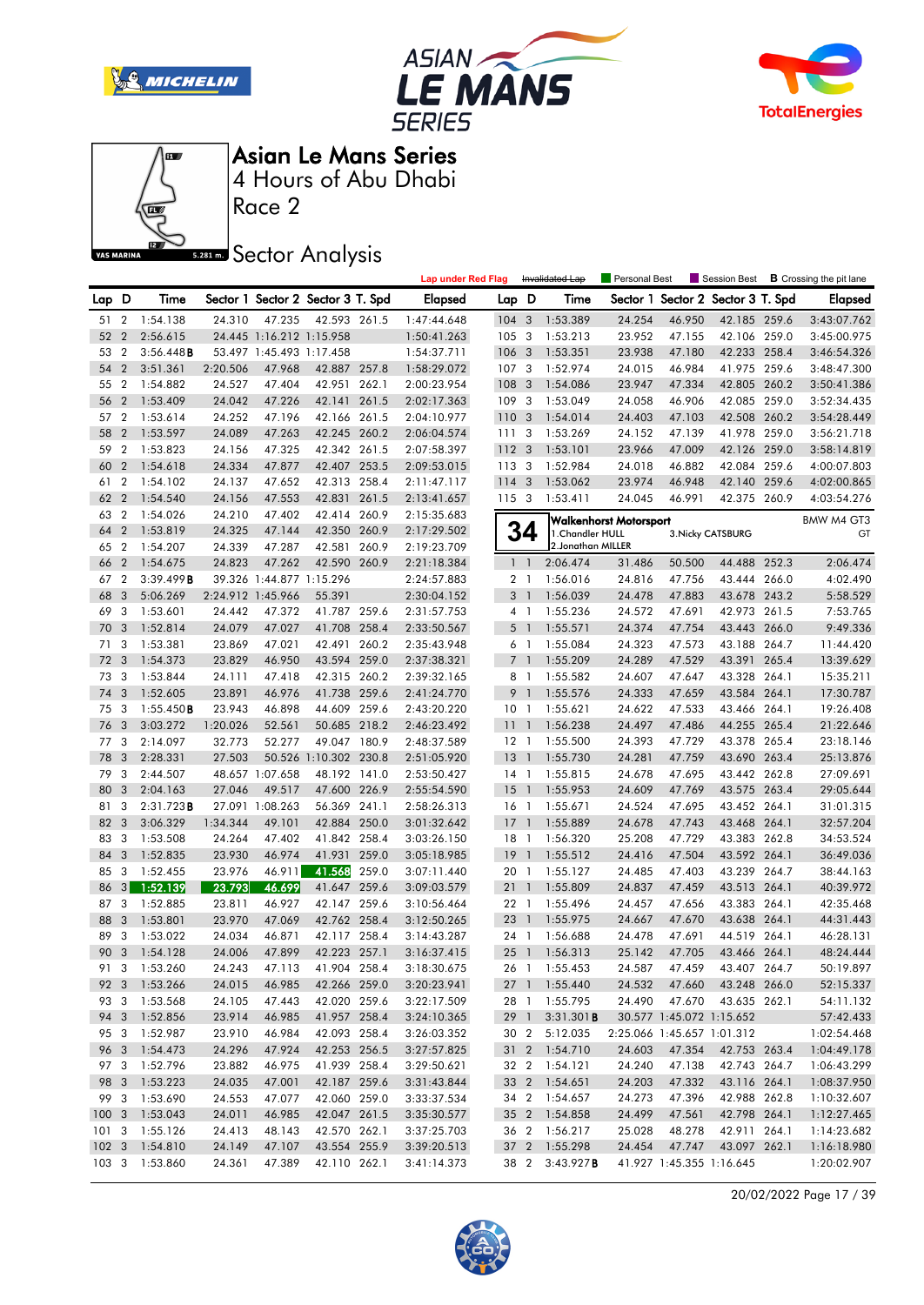







Race 2

### **Sector Analysis**

|      |                  |                     |        |                            |                                   |       | <b>Lap under Red Flag</b> |                 |                         | Invalidated Lap | <b>Personal Best</b>                   |        | Session Best             |       | <b>B</b> Crossing the pit lane |
|------|------------------|---------------------|--------|----------------------------|-----------------------------------|-------|---------------------------|-----------------|-------------------------|-----------------|----------------------------------------|--------|--------------------------|-------|--------------------------------|
| Lap  | D                | Time                |        |                            | Sector 1 Sector 2 Sector 3 T. Spd |       | <b>Elapsed</b>            | Lap D           |                         | Time            | Sector 1                               |        | Sector 2 Sector 3 T. Spd |       | <b>Elapsed</b>                 |
| 39   | $\overline{2}$   | 5:04.157            |        | 2:26.682 1:46.159          | 51.316                            |       | 1:25:07.064               | 92 3            |                         | 1:55.012        | 23.965                                 | 47.476 | 43.571 248.8             |       | 3:21:38.685                    |
| 40   | $\overline{2}$   | 1:57.732            | 24.665 | 47.738                     | 45.329 262.8                      |       | 1:27:04.796               | 93              | 3                       | 1:54.848        | 25.051                                 | 47.276 | 42.521                   | 264.1 | 3:23:33.533                    |
| 41   | $\overline{2}$   | 1:55.142            | 24.542 | 47.554                     | 43.046 261.5                      |       | 1:28:59.938               | 94              | 3                       | 1:56.355B       | 23.905                                 | 47.119 | 45.331 264.1             |       | 3:25:29.888                    |
| 42   | $\overline{2}$   | 1:55.267            | 24.438 | 47.467                     | 43.362 262.1                      |       | 1:30:55.205               | 95              | 3                       | 3:04.861        | 1:35.118                               | 47.355 | 42.388 260.9             |       | 3:28:34.749                    |
| 43   | $\overline{2}$   | 1:56.106            | 24.872 | 47.795                     | 43.439 262.8                      |       | 1:32:51.311               | 96              | 3                       | 1:52.562        | 23.600                                 | 47.043 | 41.919                   | 264.7 | 3:30:27.311                    |
| 44   | $\overline{2}$   | 1:55.126            | 24.270 | 47.603                     | 43.253 261.5                      |       | 1:34:46.437               | 97              | 3                       | 1:53.520        | 23.943                                 | 47.333 | 42.244 264.7             |       | 3:32:20.831                    |
| 45   | $\overline{2}$   | 1:55.494            | 24.412 | 47.605                     | 43.477 262.8                      |       | 1:36:41.931               | 98              | 3                       | 1:53.109        | 23.728                                 | 47.104 | 42.277 264.7             |       | 3:34:13.940                    |
| 46   | $\overline{2}$   | 1:55.270            | 24.471 | 47.622                     | 43.177                            | 264.1 | 1:38:37.201               | 99              | 3                       | 1:53.325        | 23.997                                 | 47.039 | 42.289                   | 265.4 | 3:36:07.265                    |
| 47   | $\overline{2}$   | 1:55.107            | 24.474 | 47.368                     | 43.265 264.7                      |       | 1:40:32.308               | 100             | -3                      | 1:53.448        | 23.772                                 | 47.245 | 42.431                   | 264.1 | 3:38:00.713                    |
| 48   | $\boldsymbol{2}$ | 1:55.569            | 24.545 | 47.549                     | 43.475 264.1                      |       | 1:42:27.877               | 101             | 3                       | 1:53.111        | 23.782                                 | 47.098 | 42.231                   | 264.7 | 3:39:53.824                    |
| 49   | $\overline{2}$   | 1:55.669            | 24.838 | 47.647                     | 43.184 263.4                      |       | 1:44:23.546               | $102 - 3$       |                         | 1:53.738        | 24.018                                 | 47.294 | 42.426 265.4             |       | 3:41:47.562                    |
| 50   | 2                | 1:56.689            | 24.915 | 47.595                     | 44.179 265.4                      |       | 1:46:20.235               | 103             | 3                       | 1:53.282        | 23.817                                 | 47.052 | 42.413 264.7             |       | 3:43:40.844                    |
| 51   | $\overline{2}$   | 2:03.384B           | 24.814 | 47.981                     | 50.589                            | 265.4 | 1:48:23.619               | 104             | 3                       | 1:54.349        | 23.924                                 | 47.748 | 42.677                   | 263.4 | 3:45:35.193                    |
| 52   | 2                | 4:38.328            |        | 1:35.944 1:45.403 1:16.981 |                                   |       | 1:53:01.947               | 105             | $\overline{\mathbf{3}}$ | 1:53.705        | 23.888                                 | 47.475 | 42.342 256.5             |       | 3:47:28.898                    |
| 53   | $\overline{2}$   | 3:45.556            |        | 53.310 1:45.387 1:06.859   |                                   |       | 1:56:47.503               | 106 3           |                         | 1:54.182        | 24.067                                 | 47.633 | 42.482 264.1             |       | 3:49:23.080                    |
| 54   | $\overline{2}$   | 1:57.596            | 25.298 | 48.279                     | 44.019 262.1                      |       | 1:58:45.099               | 107             | $\overline{\mathbf{3}}$ | 1:53.524        | 23.928                                 | 47.218 | 42.378 262.8             |       | 3:51:16.604                    |
| 55   | $\overline{2}$   | 1:55.741            | 24.768 | 47.419                     | 43.554                            | 264.7 | 2:00:40.840               | 108             | 3                       | 1:53.586        | 23.902                                 | 47.161 | 42.523                   | 263.4 | 3:53:10.190                    |
| 56   | $\overline{2}$   | 1:55.234            | 24.425 | 47.429                     | 43.380 264.1                      |       | 2:02:36.074               | 109             | 3                       | 1:53.886        | 23.935                                 | 47.450 | 42.501                   | 262.8 | 3:55:04.076                    |
| 57   | $\overline{2}$   | 1:55.936            | 24.496 | 47.509                     | 43.931                            | 264.1 | 2:04:32.010               | 110 3           |                         | 1:54.608        | 24.006                                 | 47.783 | 42.819 265.4             |       | 3:56:58.684                    |
| 58   | 2                | 1:55.166            | 24.568 | 47.456                     | 43.142 264.1                      |       | 2:06:27.176               | 111             | 3                       | 1:55.064        | 24.611                                 | 47.430 | 43.023 262.8             |       | 3:58:53.748                    |
| 59   | $\overline{2}$   | 1:55.127            | 24.607 | 47.362                     | 43.158 265.4                      |       | 2:08:22.303               | 112 3           |                         | 1:54.498        | 24.091                                 | 47.553 | 42.854 251.7             |       | 4:00:48.246                    |
| 60   | $\overline{2}$   | 1:55.779            | 24.581 | 47.590                     | 43.608 264.1                      |       | 2:10:18.082               | 113 3           |                         | 1:54.690        | 24.226                                 | 47.784 | 42.680 263.4             |       | 4:02:42.936                    |
| 61   | $\overline{2}$   | 1:55.510            | 24.670 | 47.439                     | 43.401 265.4                      |       | 2:12:13.592               | $114 - 3$       |                         | 1:54.833        | 24.116                                 | 47.287 | 43.430 263.4             |       | 4:04:37.769                    |
| 62   | 2                | 1:58.243            | 24.775 | 48.025                     | 45.443 265.4                      |       | 2:14:11.835               |                 |                         |                 | <b>Walkenhorst Motorsport</b>          |        |                          |       | BMW M4 GT3                     |
| 63   | $\overline{2}$   | 1:56.575            | 25.142 | 47.817                     | 43.616 264.1                      |       | 2:16:08.410               |                 | 35                      |                 | 1. Friedrich VON BOHLEN 3. Jorg BREUER |        |                          |       | GT AM                          |
| 64   | $\overline{2}$   | 1:57.429            | 24.870 | 47.982                     | 44.577 264.1                      |       | 2:18:05.839               |                 |                         |                 | 2. Henry WALKENHORST                   |        |                          |       |                                |
| 65   | $\overline{2}$   | $1:59.841$ <b>B</b> | 24.587 | 48.961                     | 46.293 262.8                      |       | 2:20:05.680               | $\mathbf{1}$    | 3                       | 2:14.504        | 34.816                                 | 51.326 | 48.362 203.8             |       | 2:14.504                       |
| 66   | 3                | 5:25.729            |        | 2:24.322 1:45.141 1:16.266 |                                   |       | 2:25:31.409               |                 | 2 <sub>3</sub>          | 2:00.567        | 25.497                                 | 49.123 | 45.947 239.5             |       | 4:15.071                       |
| 67   | 3                | 3:55.563            |        | 53.560 1:45.636 1:16.367   |                                   |       | 2:29:26.972               | 3               | $\overline{\mathbf{3}}$ | 1:59.351        | 25.503                                 | 48.386 | 45.462 253.5             |       | 6:14.422                       |
| 68   | 3                | 2:00.103            | 29.359 | 48.095                     | 42.649 254.7                      |       | 2:31:27.075               |                 | $4 \quad 3$             | 1:59.598        | 25.194                                 | 49.386 | 45.018 244.9             |       | 8:14.020                       |
| 69   | 3                | 1:53.723            | 23.823 | 47.666                     | 42.234 262.8                      |       | 2:33:20.798               |                 | 5 <sub>3</sub>          | 1:58.158        | 25.008                                 | 48.262 | 44.888 256.5             |       | 10:12.178                      |
| 70   | 3                | 1:55.087            | 23.846 | 48.107                     | 43.134 264.7                      |       | 2:35:15.885               |                 | 6 <sub>3</sub>          | 1:57.876        | 24.940                                 | 48.031 | 44.905 248.3             |       | 12:10.054                      |
| 71   | 3                | 1:53.497            | 24.029 | 47.254                     | 42.214                            | 264.7 | 2:37:09.382               | $\overline{7}$  | 3                       | 1:58.753        | 25.075                                 | 48.109 | 45.569 254.7             |       | 14:08.807                      |
| 72   | -3               | 1:53.745            | 23.788 | 47.398                     | 42.559 263.4                      |       | 2:39:03.127               | 8               | - 3                     | 2:00.245        | 24.901                                 | 49.689 | 45.655 243.2             |       | 16:09.052                      |
| 73   | 3                | 1:53.721            | 23.941 | 47.225                     | 42.555 263.4                      |       | 2:40:56.848               | 9               | $\mathbf{3}$            | 1:57.874        | 24.818                                 | 48.114 | 44.942 257.8             |       | 18:06.926                      |
| 74   | 3                | 1:53.566            | 23.835 | 47.278                     | 42.453                            | 264.1 | 2:42:50.414               | 10              | 3                       | 1:58.181        | 24.891                                 | 48.049 | 45.241                   | 257.1 | 20:05.107                      |
| 75   | 3                | 1:55.773            | 24.171 | 47.394                     | 44.208 260.9                      |       | 2:44:46.187               | 11              | 3                       | 1:57.424        | 24.890                                 | 47.970 | 44.564 259.0             |       | 22:02.531                      |
| 76   | -3               | 2:42.385            |        |                            | 29.720 1:08.372 1:04.293 156.5    |       | 2:47:28.572               | 12 <sup>3</sup> |                         | 1:58.172        | 25.045                                 | 48.246 | 44.881 258.4             |       | 24:00.703                      |
| 77   | 3                | 3:19.041            |        | 41.383 1:20.823 1:16.835   |                                   | 145.4 | 2:50:47.613               | 13              | 3                       | 1:59.534        | 25.021                                 | 48.155 | 46.358 252.3             |       | 26:00.237                      |
| 78   | 3                | 2:40.166            |        | 48.452 1:07.911            | 43.803 213.4                      |       | 2:53:27.779               | $14 \quad 3$    |                         | 1:58.756        | 25.089                                 | 48.311 | 45.356 244.3             |       | 27:58.993                      |
| 79   |                  | 3 1:55.183          | 24.749 |                            | 47.626 42.808 259.0               |       | 2:55:22.962               |                 |                         | 15 3 1:57.723   | 24.963                                 | 48.144 | 44.616 252.9             |       | 29:56.716                      |
|      |                  | 80 3 2:49.525       |        | 24.355 1:28.927 56.243     |                                   |       | 2:58:12.487               |                 |                         | 16 3 1:57.333   | 24.799                                 | 47.831 | 44.703 262.8             |       | 31:54.049                      |
|      |                  | 81 3 2:32.059       |        |                            | 29.929 1:01.657 1:00.473 181.8    |       | 3:00:44.546               |                 |                         | 17 3 1:57.476   | 24.849                                 | 48.013 | 44.614 255.3             |       | 33:51.525                      |
|      |                  | 82 3 1:55.166       | 24.301 | 48.096                     | 42.769 249.4                      |       | 3:02:39.712               |                 |                         | 18 3 1:59.665   | 26.125                                 | 48.439 | 45.101 248.3             |       | 35:51.190                      |
|      |                  | 83 3 1:53.945       | 24.000 | 47.289                     | 42.656 260.2                      |       | 3:04:33.657               |                 |                         | 19 3 1:58.073   | 25.151                                 | 48.360 | 44.562 255.3             |       | 37:49.263                      |
|      |                  | 84 3 1:53.925       | 23.868 | 47.085                     | 42.972 264.1                      |       | 3:06:27.582               |                 |                         | 20 3 1:58.542   | 24.743                                 | 48.297 | 45.502 248.8             |       | 39:47.805                      |
|      |                  | 85 3 1:53.526       | 23.912 | 47.127                     | 42.487 261.5                      |       | 3:08:21.108               |                 |                         | 21 3 1:57.897   | 25.002                                 | 48.292 | 44.603 261.5             |       | 41:45.702                      |
|      |                  | 86 3 1:53.451       | 23.910 | 47.093                     | 42.448 264.1                      |       | 3:10:14.559               |                 |                         | 22 3 1:58.687   | 25.066                                 | 48.118 | 45.503 255.9             |       | 43:44.389                      |
| 87 3 |                  | 1:53.639            | 23.939 | 47.254                     | 42.446 264.7                      |       | 3:12:08.198               |                 |                         | 23 3 1:59.149   | 25.136                                 | 48.990 | 45.023 233.8             |       | 45:43.538                      |
|      |                  | 88 3 1:53.632       | 24.031 | 47.100                     | 42.501 264.7                      |       | 3:14:01.830               |                 |                         | 24 3 1:58.814   | 25.090                                 | 48.247 | 45.477 257.1             |       | 47:42.352                      |
|      |                  | 89 3 1:54.022       | 23.958 | 47.516                     | 42.548 264.7                      |       | 3:15:55.852               |                 |                         | 25 3 1:59.070   | 25.750                                 | 48.165 | 45.155 264.7             |       | 49:41.422                      |
| 90 3 |                  | 1:53.491            | 23.904 | 47.158                     | 42.429 264.7                      |       | 3:17:49.343               |                 |                         | 26 3 1:57.735   | 25.129                                 | 47.942 | 44.664 262.1             |       | 51:39.157                      |
|      |                  | 91 3 1:54.330       | 23.976 | 47.327                     | 43.027 264.7                      |       | 3:19:43.673               |                 |                         | 27 3 1:58.120   | 25.220                                 | 48.175 | 44.725 242.7             |       | 53:37.277                      |

20/02/2022 Page 18 / 39

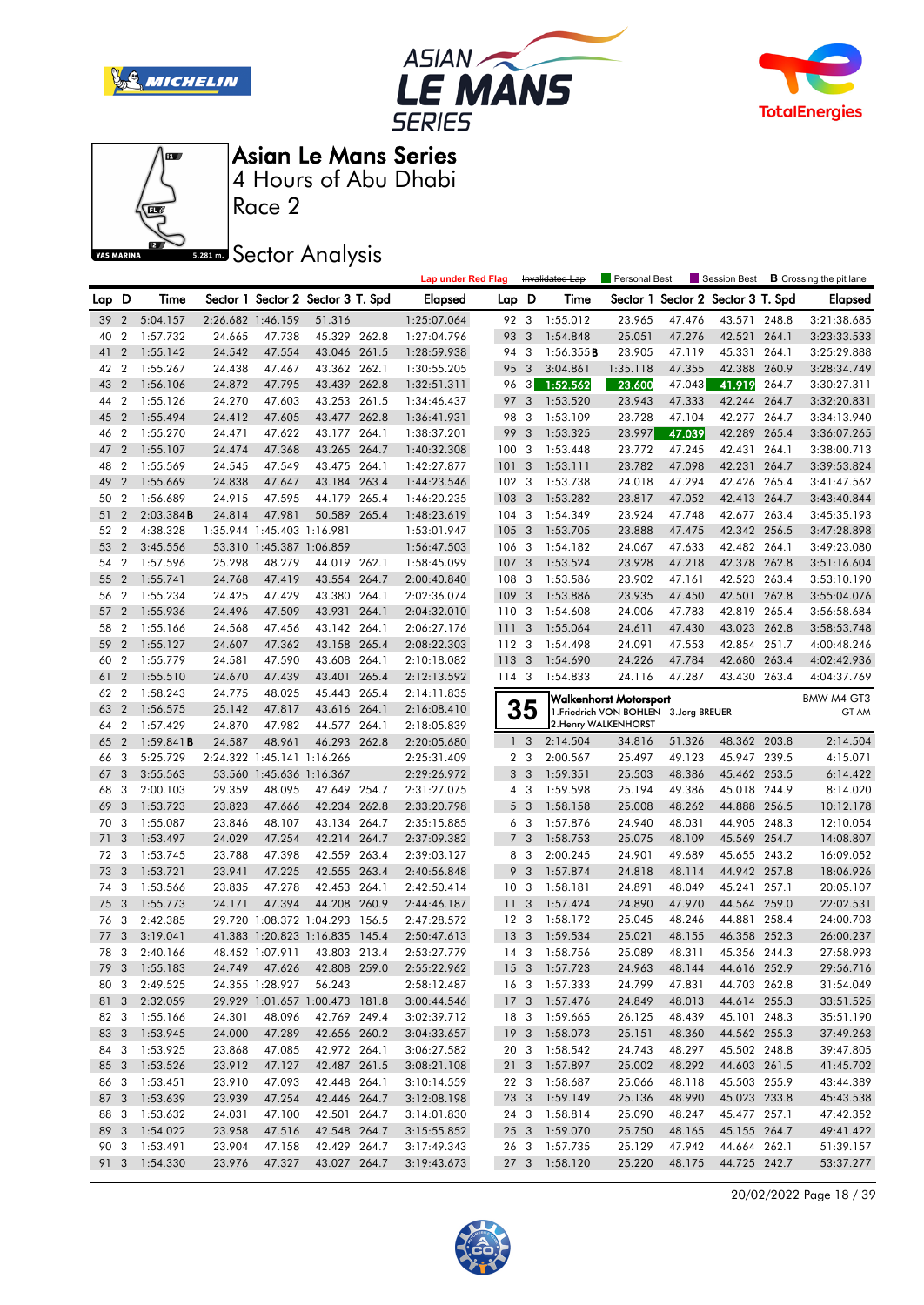







Race 2

**Sector Analysis** 

|      |                    |                           |                  |                          |                                   |       | <b>Lap under Red Flag</b>  |                  |                | Invalidated Lap           | Personal Best    |                  | Session Best                      |       | <b>B</b> Crossing the pit lane |
|------|--------------------|---------------------------|------------------|--------------------------|-----------------------------------|-------|----------------------------|------------------|----------------|---------------------------|------------------|------------------|-----------------------------------|-------|--------------------------------|
| Lap  | D                  | Time                      |                  |                          | Sector 1 Sector 2 Sector 3 T. Spd |       | <b>Elapsed</b>             | Lap D            |                | Time                      |                  |                  | Sector 1 Sector 2 Sector 3 T. Spd |       | <b>Elapsed</b>                 |
| 28 3 |                    | 2:51.558                  |                  |                          | 24.873 1:10.140 1:16.545 248.8    |       | 56:28.835                  | 811              |                | 2:05.448                  | 26.438           | 49.425           | 49.585 237.4                      |       | 3:04:59.984                    |
| 29   | 3                  | 3:55.781B                 |                  | 53.424 1:45.481 1:16.876 |                                   |       | 1:00:24.616                | 82 1             |                | 2:10.352B                 | 26.944           | 49.100           | 54.308 259.6                      |       | 3:07:10.336                    |
| 30   | $\overline{2}$     | 4:41.558                  | 3:06.351         | 49.176                   | 46.031 240.0                      |       | 1:05:06.174                | 83 1             |                | 3:52.695                  | 2:13.877         | 49.208           | 49.610 257.8                      |       | 3:11:03.031                    |
| 31   | $\overline{2}$     | 1:58.651                  | 25.278           | 48.483                   | 44.890 255.3                      |       | 1:07:04.825                | 84 1             |                | 2:03.937                  | 26.925           | 49.992           | 47.020 252.9                      |       | 3:13:06.968                    |
| 32   | $\overline{2}$     | 1:58.482                  | 25.651           | 48.556                   | 44.275 238.4                      |       | 1:09:03.307                | 85 1             |                | 2:04.502                  | 26.620           | 49.843           | 48.039 252.3                      |       | 3:15:11.470                    |
| 33   | $\overline{2}$     | 1:56.285                  | 24.772           | 47.974                   | 43.539 264.7                      |       | 1:10:59.592                | 86 1             |                | 2:04.762                  | 26.676           | 50.524           | 47.562 197.8                      |       | 3:17:16.232                    |
| 34   | $\overline{2}$     | 1:58.570                  | 25.333           | 48.045                   | 45.192 260.2                      |       | 1:12:58.162                | 87 1             |                | 2:03.361                  | 26.311           | 49.320           | 47.730 257.8                      |       | 3:19:19.593                    |
| 35   | $\overline{2}$     | 1:58.938                  | 25.797           | 48.833                   | 44.308 261.5                      |       | 1:14:57.100                | 88               | $\overline{1}$ | 2:03.412                  | 26.671           | 49.405           | 47.336 255.3                      |       | 3:21:23.005                    |
| 36   | $\overline{2}$     | 2:14.297                  | 24.942           |                          | 48.174 1:01.181 259.6             |       | 1:17:11.397                | 89 1             |                | 2:02.532                  | 26.102           | 48.922           | 47.508 254.7                      |       | 3:23:25.537                    |
| 37   | $\overline{2}$     | 3:54.520                  |                  | 53.434 1:44.948 1:16.138 |                                   |       | 1:21:05.917                | 90 1             |                | 2:00.781                  | 26.213           | 48.672           | 45.896 259.0                      |       | 3:25:26.318                    |
| 38   | 2                  | 3:42.037                  |                  | 53.305 1:44.977 1:03.755 |                                   |       | 1:24:47.954                | 91 1             |                | 2:05.848                  | 26.468           | 49.463           | 49.917 257.1                      |       | 3:27:32.166                    |
| 39   | $\overline{2}$     | 1:58.678                  | 25.732           | 48.248                   | 44.698 243.8                      |       | 1:26:46.632                | 92 1             |                | 2:04.713                  | 26.067           | 49.976           | 48.670 246.6                      |       | 3:29:36.879                    |
| 40   | $\overline{2}$     | 1:58.546                  | 25.187           | 48.412                   | 44.947 241.1                      |       | 1:28:45.178                | 93 1             |                | 2:05.508                  | 26.476           | 48.821           | 50.211                            | 259.6 | 3:31:42.387                    |
| 41   | $\overline{2}$     | 1:59.925                  | 25.604           | 47.640                   | 46.681                            | 260.9 | 1:30:45.103                | 94 1             |                | 2:01.617                  | 26.172           | 48.781           | 46.664 262.8                      |       | 3:33:44.004                    |
| 42   | $\boldsymbol{2}$   | 1:56.194                  | 24.740           | 47.918                   | 43.536 259.6                      |       | 1:32:41.297                | 95 1             |                | 2:01.482                  | 26.196           | 49.033           | 46.253 258.4                      |       | 3:35:45.486                    |
| 43   | $\overline{2}$     | 1:57.568                  | 24.747           | 48.200                   | 44.621 254.7                      |       | 1:34:38.865                | 96 1             |                | 2:03.842                  | 26.459           | 49.282           | 48.101 237.4                      |       | 3:37:49.328                    |
| 44   | $\overline{2}$     | 1:56.761                  | 24.633           | 47.684                   | 44.444 260.9                      |       | 1:36:35.626                | 97 1             |                | 2:02.480                  | 27.192           | 48.493           | 46.795 262.1                      |       | 3:39:51.808                    |
| 45   | $\overline{2}$     | 1:57.385                  | 24.537           | 47.814                   | 45.034 262.8                      |       | 1:38:33.011                | 98 1             |                | 2:03.493                  | 25.975           | 49.199           | 48.319 253.5                      |       | 3:41:55.301                    |
| 46   | $\overline{2}$     | 1:56.226                  | 24.706           | 47.765                   | 43.755 257.8                      |       | 1:40:29.237                | 99               | $\overline{1}$ | 2:00.500                  | 26.020           | 48.676           | 45.804                            | 251.2 | 3:43:55.801                    |
| 47   | $\overline{2}$     | 1:56.463                  | 24.805           | 47.636                   | 44.022 263.4                      |       | 1:42:25.700                | 1001             |                | 2:01.631                  | 26.493           | 48.828           | 46.310 259.6                      |       | 3:45:57.432                    |
| 48   | 2 <sub>1</sub>     | 1:55.867                  | 24.956           | 47.569                   | 43.342                            | 266.7 | 1:44:21.567                | 101              | $\overline{1}$ | 2:12.133B                 | 27.308           | 50.629           | 54.196 247.7                      |       | 3:48:09.565                    |
| 49   | $\overline{2}$     | 1:56.836                  | 24.676           | 48.097                   | 44.063                            | 266.7 | 1:46:18.403                | $102 \quad 1$    |                | 6:35.408                  | 4:58.131         | 50.017           | 47.260 256.5                      |       | 3:54:44.973                    |
| 50   | $\overline{2}$     | 1:57.126                  | 25.542           | 47.762                   | 43.822 263.4                      |       | 1:48:15.529                | 103              | $\overline{1}$ | 2:03.765                  | 26.160           | 49.314           | 48.291 259.6                      |       | 3:56:48.738                    |
| 51   | $\overline{2}$     | 3:42.973                  |                  | 41.989 1:44.863 1:16.121 |                                   |       | 1:51:58.502                | 104 1            |                | 2:07.039                  | 28.101           | 49.461           | 49.477 250.6                      |       | 3:58:55.777                    |
| 52   | $\overline{2}$     | 3:54.539                  |                  | 53.413 1:44.888 1:16.238 |                                   |       | 1:55:53.041                | 105 <sub>1</sub> |                | 2:01.203                  | 26.199           | 48.705           | 46.299 258.4                      |       | 4:00:56.980                    |
| 53   | $\overline{2}$     | 2:20.812                  | 45.840           | 48.369                   | 46.603 255.9                      |       | 1:58:13.853                | 106 1            |                | 2:04.370                  | 26.700           | 50.101           | 47.569 260.9                      |       | 4:03:01.350                    |
| 54   | $\boldsymbol{2}$   | 1:58.828                  | 25.498           | 49.027                   | 44.303 264.7                      |       | 2:00:12.681                | $107-1$          |                | 2:09.224                  | 26.758           | 50.834           | 51.632 252.9                      |       | 4:05:10.574                    |
| 55   | $\overline{2}$     | 1:57.686                  | 24.869           | 47.821                   | 44.996 262.8                      |       | 2:02:10.367                |                  |                | <b>Graff Racing</b>       |                  |                  |                                   |       | Oreca 07-Gibson                |
| 56   | $\overline{2}$     | $2:04.432$ B              | 26.569           | 48.433                   | 49.430 249.4                      |       | 2:04:14.799                | 39               |                | 1. David DROUX            |                  |                  | 3. Sébastien PAGE                 |       | LMP2 AM                        |
| 57   | $\mathbf{1}$       | 3:59.510                  | 2:18.886         | 50.524                   | 50.100 251.2                      |       | 2:08:14.309                |                  |                | 2. Eric TROUILLET         |                  |                  |                                   |       |                                |
| 58   | 1                  | 2:05.335                  | 27.365           | 49.865                   | 48.105 250.0                      |       | 2:10:19.644                | 1 <sub>2</sub>   |                | 1:49.712                  | 24.313           | 45.517           | 39.882 266.7                      |       | 1:49.712                       |
| 59   | $\mathbf{1}$       | 2:06.321                  | 26.902           | 49.370                   | 50.049 260.2                      |       | 2:12:25.965                | 2 <sub>2</sub>   |                | 1:46.763                  | 22.192           | 44.709           | 39.862 276.9                      |       | 3:36.475                       |
| 60   | $\mathbf{1}$       | 2:03.534                  | 27.268           | 49.287                   | 46.979 259.0                      |       | 2:14:29.499                | 3 <sub>2</sub>   |                | 1:46.344                  | 21.964           | 44.568           | 39.812 277.6                      |       | 5:22.819                       |
| 61   | $\mathbf{1}$       | 2:05.275                  | 26.287           | 50.148                   | 48.840 220.0                      |       | 2:16:34.774                | 4 <sup>2</sup>   |                | 1:46.295                  | 21.788           | 44.624           | 39.883 276.9                      |       | 7:09.114                       |
| 62   | 1                  | 2:07.555                  | 27.210           | 50.885                   | 49.460 237.9                      |       | 2:18:42.329                | 5 <sub>2</sub>   |                | 1:46.458                  | 21.679           | 45.035           | 39.744 268.0                      |       | 8:55.572                       |
| 63   | $\mathbf{1}$       | 2:04.061                  | 26.217           | 49.241                   | 48.603 259.0                      |       | 2:20:46.390                | 6 <sub>2</sub>   |                | 1:46.042                  | 21.860           | 44.605           | 39.577 279.1                      |       | 10:41.614                      |
| 64   | $\overline{1}$     | 3:15.238                  |                  | 27.506 1:30.901 1:16.831 |                                   |       | 2:24:01.628                | 7 <sub>2</sub>   |                | 1:46.787                  | 21.871           | 44.571           | 40.345 276.2                      |       | 12:28.401                      |
| 65   | $\mathbf{1}$<br>-1 | 3:56.653                  |                  | 53.341 1:46.680 1:16.632 |                                   |       | 2:27:58.281                | 8 2              |                | 1:48.258                  | 22.762           | 44.730           | 40.766 276.9                      |       | 14:16.659                      |
| 66   |                    | 3:04.129                  |                  | 53.355 1:16.336          | 54.438 187.2<br>51.037 214.3      |       | 2:31:02.410                | 9 <sub>2</sub>   |                | 1:49.081<br>10 2 1:47.772 | 22.042<br>21.899 | 44.911<br>44.614 | 42.128 279.8                      |       | 16:05.740                      |
|      | 67 1               | 2:11.067<br>68 1 2:11.376 | 28.473<br>27.870 | 51.557<br>53.988         | 49.518 224.1                      |       | 2:33:13.477<br>2:35:24.853 |                  |                | 11 2 1:48.704             | 22.172           | 45.159           | 41.259 279.1<br>41.373 278.4      |       | 17:53.512<br>19:42.216         |
|      |                    | 69 1 2:15.019             | 26.928           | 50.797                   | 57.294 250.0                      |       | 2:37:39.872                |                  |                | 12 2 1:48.904             | 22.178           | 44.791           | 41.935 279.8                      |       | 21:31.120                      |
|      |                    | 70 1 2:10.393             | 27.038           | 51.056                   | 52.299 250.0                      |       | 2:39:50.265                |                  |                | 13 2 1:51.171             | 23.341           | 45.068           | 42.762 280.5                      |       | 23:22.291                      |
|      |                    | 71 1 2:07.528             | 27.003           | 50.713                   | 49.812 249.4                      |       | 2:41:57.793                |                  |                | 14 2 1:50.987             | 23.461           | 45.229           | 42.297 275.5                      |       | 25:13.278                      |
|      |                    | 72 1 2:12.128             | 27.808           | 49.693                   | 54.627 246.6                      |       | 2:44:09.921                |                  |                | 15 2 1:49.815             | 23.257           | 45.170           | 41.388 279.1                      |       | 27:03.093                      |
|      |                    | 73 1 2:13.237             | 29.930           | 52.302                   | 51.005 217.7                      |       | 2:46:23.158                |                  |                | 16 2 1:48.283             | 22.371           | 44.774           | 41.138 278.4                      |       | 28:51.376                      |
|      |                    | 74 1 2:14.232             | 32.878           | 51.935                   | 49.419 192.5                      |       | 2:48:37.390                |                  |                | 17 2 1:50.885             | 23.789           | 45.027           | 42.069 279.1                      |       | 30:42.261                      |
|      |                    | 75 1 2:27.785             | 27.477           |                          | 50.075 1:10.233 241.6             |       | 2:51:05.175                |                  |                | 18 2 1:48.059             | 22.500           | 44.621           | 40.938 278.4                      |       | 32:30.320                      |
|      |                    | 76 1 2:44.865             |                  | 48.627 1:08.070          | 48.168 145.9                      |       | 2:53:50.040                |                  |                | 19 2 1:47.481             | 22.183           | 44.606           | 40.692 279.8                      |       | 34:17.801                      |
|      |                    | 77 1 2:04.321             | 27.069           | 49.355                   | 47.897 239.5                      |       | 2:55:54.361                |                  |                | 20 2 1:49.642             | 22.684           | 45.138           | 41.820 279.8                      |       | 36:07.443                      |
|      |                    | 78 1 2:30.132             |                  | 26.883 1:07.721          | 55.528 238.4                      |       | 2:58:24.493                |                  |                | 21 2 1:48.405             | 22.404           | 44.599           | 41.402 280.5                      |       | 37:55.848                      |
|      |                    | 79 1 2:26.323             | 27.222           |                          | 57.921 1:01.180 234.3             |       | 3:00:50.816                |                  |                | 22 2 1:48.974             | 22.872           | 44.777           | 41.325 280.5                      |       | 39:44.822                      |
|      |                    | 80 1 2:03.720             | 26.531           | 49.401                   | 47.788 247.1                      |       | 3:02:54.536                |                  |                | 23 2 1:48.617             | 22.427           | 45.109           | 41.081 277.6                      |       | 41:33.439                      |
|      |                    |                           |                  |                          |                                   |       |                            |                  |                |                           |                  |                  |                                   |       |                                |

20/02/2022 Page 19 / 39

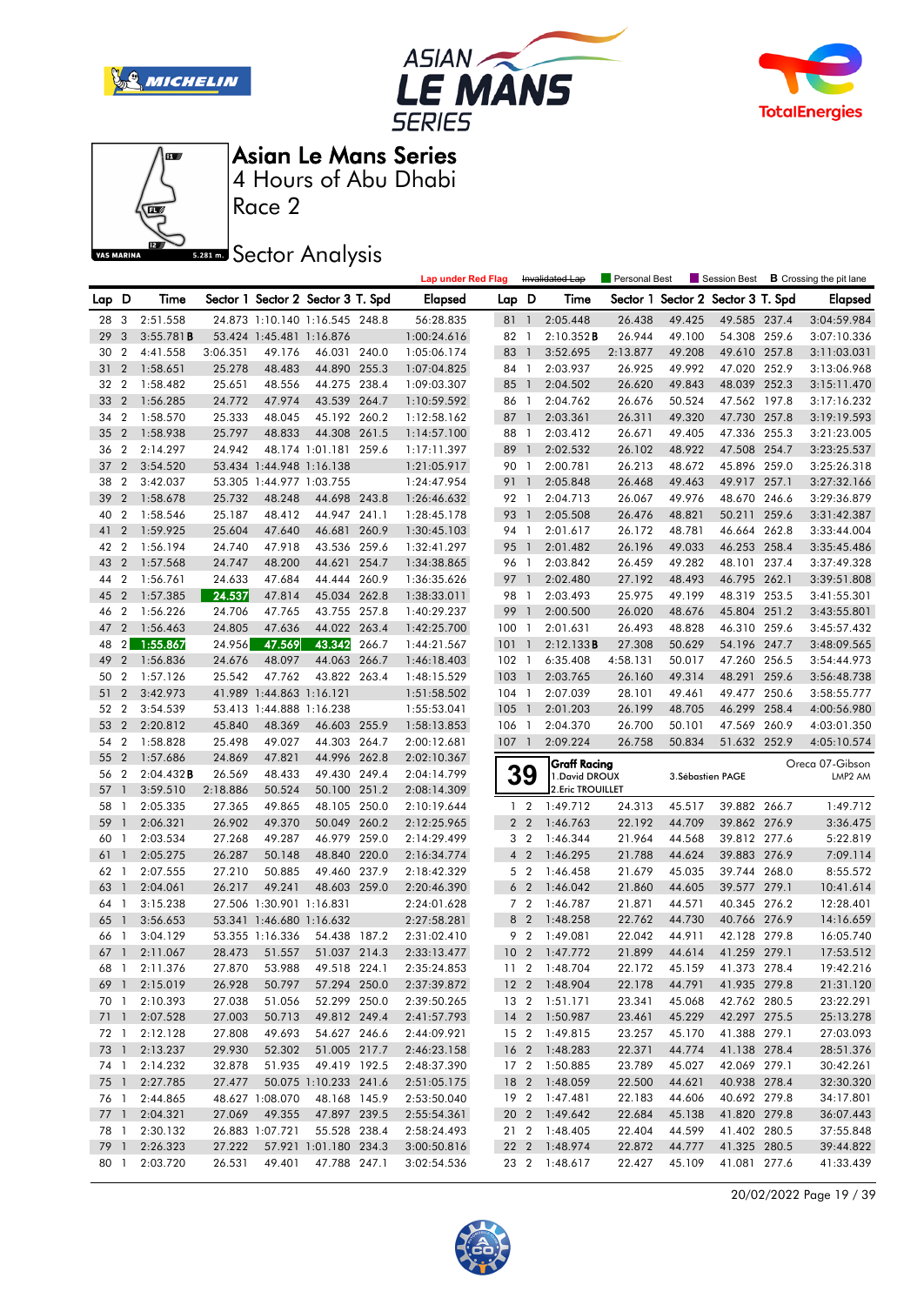







Asian Le Mans Series

Race 2 4 Hours of Abu Dhabi

**Sector Analysis** 

|                 |                         |               |                  |                            |                                   |       | <b>Lap under Red Flag</b> |         |                | Invalidated Lap            | <b>Personal Best</b> |                          |                                   |       | Session Best <b>B</b> Crossing the pit lane |
|-----------------|-------------------------|---------------|------------------|----------------------------|-----------------------------------|-------|---------------------------|---------|----------------|----------------------------|----------------------|--------------------------|-----------------------------------|-------|---------------------------------------------|
| Lap D           |                         | Time          |                  |                            | Sector 1 Sector 2 Sector 3 T. Spd |       | <b>Elapsed</b>            | Lap D   |                | Time                       |                      |                          | Sector 1 Sector 2 Sector 3 T. Spd |       | <b>Elapsed</b>                              |
| 24              | $\overline{2}$          | 1:53.776B     | 22.597           | 45.182                     | 45.997 275.5                      |       | 43:27.215                 | 77 2    |                | 1:49.269                   | 22.153               | 44.936                   | 42.180 279.8                      |       | 2:40:06.501                                 |
| 25              | $\boldsymbol{2}$        | 2:58.905      | 1:31.608         | 45.551                     | 41.746 264.1                      |       | 46:26.120                 | 78      | $\overline{2}$ | 1:47.814                   | 22.352               | 44.592                   | 40.870 282.0                      |       | 2:41:54.315                                 |
| 26              | $\overline{2}$          | 1:50.300      | 23.225           | 45.540                     | 41.535 277.6                      |       | 48:16.420                 | 79 2    |                | 1:52.768B                  | 22.313               | 44.445                   | 46.010 278.4                      |       | 2:43:47.083                                 |
| 27              | $\overline{2}$          | 1:48.953      | 22.459           | 45.141                     | 41.353 279.8                      |       | 50:05.373                 | 80      | $\overline{1}$ | 3:52.851                   | 2:12.003             | 47.434                   | 53.414 203.4                      |       | 2:47:39.934                                 |
| 28              | $\overline{2}$          | 1:50.521      | 22.726           | 45.421                     | 42.374 279.1                      |       | 51:55.894                 | 81 1    |                | 3:19.613                   |                      |                          | 42.768 1:19.919 1:16.926 161.7    |       | 2:50:59.547                                 |
| 29              | $\overline{2}$          | 1:49.865      | 23.437           | 45.132                     | 41.296 278.4                      |       | 53:45.759                 | 82 1    |                | 3:30.178                   |                      | 49.502 1:26.749 1:13.927 |                                   |       | 2:54:29.725                                 |
| 30              | $\overline{2}$          | 2:51.397B     |                  |                            | 22.719 1:11.953 1:16.725 172.2    |       | 56:37.156                 | 83 1    |                | 3:35.691                   |                      | 51.067 1:45.127          | 59.497                            |       | 2:58:05.416                                 |
| 31              | 3                       | 5:28.744      |                  | 2:25.432 1:45.965 1:17.347 |                                   |       | 1:02:05.900               | 84 1    |                | 2:37.756                   |                      |                          | 34.984 1:01.708 1:01.064 176.8    |       | 3:00:43.172                                 |
| 32              | 3                       | 2:10.247      | 39.196           | 46.300                     | 44.751 267.3                      |       | 1:04:16.147               | 85 1    |                | 1:46.343                   | 23.143               | 44.549                   | 38.651                            | 262.8 | 3:02:29.515                                 |
| 33              | 3                       | 1:49.598      | 22.479           | 45.056                     | 42.063 278.4                      |       | 1:06:05.745               | 86      | $\overline{1}$ | 1:43.620                   | 21.348               | 44.140                   | 38.132 279.8                      |       | 3:04:13.135                                 |
| 34              | 3                       | 1:49.962      | 22.960           | 45.201                     | 41.801 276.2                      |       | 1:07:55.707               | 87 1    |                | 1:43.348                   | 21.132               | 44.291                   | 37.925 280.5                      |       | 3:05:56.483                                 |
| 35              | 3                       | 1:48.830      | 22.498           | 44.948                     | 41.384 277.6                      |       | 1:09:44.537               | 88 1    |                | 1:43.127                   | 21.127               | 43.661                   | 38.339 279.8                      |       | 3:07:39.610                                 |
| 36              | $\overline{3}$          | 1:48.493      | 22.414           | 44.935                     | 41.144 277.6                      |       | 1:11:33.030               | 89 1    |                | 1:44.307                   | 21.405               | 44.045                   | 38.857 279.8                      |       | 3:09:23.917                                 |
| 37 <sub>3</sub> |                         | 1:50.835      | 23.204           | 46.568                     | 41.063 241.1                      |       | 1:13:23.865               | 90      | $\overline{1}$ | 1:43.247                   | 21.184               | 43.856                   | 38.207 279.8                      |       | 3:11:07.164                                 |
| 38              | $\overline{\mathbf{3}}$ | 1:53.636      | 22.529           | 48.912                     | 42.195 223.1                      |       | 1:15:17.501               | 91 1    |                | 1:47.038                   | 22.321               | 44.486                   | 40.231 279.8                      |       | 3:12:54.202                                 |
| 39              | 3                       | 2:16.676      | 22.440           |                            | 45.539 1:08.697 279.1             |       | 1:17:34.177               | 92 1    |                | 1:45.144                   | 22.675               | 44.371                   | 38.098 279.1                      |       | 3:14:39.346                                 |
| 40              | 3                       | 3:58.111      |                  | 53.706 1:46.486 1:17.919   |                                   |       | 1:21:32.288               | 93 1    |                | 1:43.931                   | 21.114               | 44.127                   | 38.690 279.1                      |       | 3:16:23.277                                 |
| 41              | 3                       | 3:37.051      |                  | 54.562 1:47.901            | 54.588                            |       | 1:25:09.339               | 94      | $\overline{1}$ | 1:45.720                   | 22.892               | 44.015                   | 38.813 279.1                      |       | 3:18:08.997                                 |
| 42              | $\overline{\mathbf{3}}$ | 1:52.060      | 23.297           | 46.634                     | 42.129 239.5                      |       | 1:27:01.399               | 95 1    |                | 1:43.523                   | 21.127               | 44.011                   | 38.385 279.8                      |       | 3:19:52.520                                 |
| 43              | 3                       | 1:50.108      | 22.988           | 45.597                     | 41.523 276.2                      |       | 1:28:51.507               | 96 1    |                | 1:46.506                   | 21.452               | 44.313                   | 40.741                            | 281.2 | 3:21:39.026                                 |
| 44              | 3                       | 1:52.490      | 22.729           | 45.354                     | 44.407 279.1                      |       | 1:30:43.997               | 97 1    |                | 1:43.858                   | 21.925               | 43.840                   | 38.093 282.0                      |       | 3:23:22.884                                 |
| 45 3            |                         | 1:49.529      | 22.702           | 45.655                     | 41.172 276.2                      |       | 1:32:33.526               | 98      | $\mathbf{1}$   | 1:42.114                   | 21.081               | 43.594                   | 37.439                            | 279.8 | 3:25:04.998                                 |
| 46              | 3                       | 1:50.716      | 22.547           | 45.602                     | 42.567 279.1                      |       | 1:34:24.242               | 99 1    |                | 1:42.779                   | 21.043               | 43.885                   | 37.851 279.8                      |       | 3:26:47.777                                 |
| 47              | -3                      | 1:50.480      | 23.131           | 44.862                     | 42.487 279.8                      |       | 1:36:14.722               | 1001    |                | 1:43.640                   | 21.958               | 43.766                   | 37.916 281.2                      |       | 3:28:31.417                                 |
| 48              | 3                       |               | 22.526           | 45.062                     | 42.708 279.8                      |       | 1:38:05.018               |         | $\overline{1}$ |                            | 20.816               | 43.585                   | 37.967 280.5                      |       |                                             |
| 49              | 3                       | 1:50.296      |                  |                            | 41.488 279.8                      |       |                           | 101     |                | 1:42.368                   |                      |                          | 39.156 282.0                      |       | 3:30:13.785                                 |
|                 |                         | 1:48.885      | 22.726           | 44.671                     |                                   |       | 1:39:53.903               | $102-1$ |                | 1:44.276                   | 21.093               | 44.027                   |                                   |       | 3:31:58.061                                 |
| 50              | $\overline{3}$<br>3     | 1:49.543      | 23.491           | 44.751                     | 41.301 279.1<br>40.203 279.8      |       | 1:41:43.446               | $103-1$ |                | 1:43.153                   | 21.456               | 43.655                   | 38.042 281.2                      |       | 3:33:41.214                                 |
| 51<br>52        | $\overline{\mathbf{3}}$ | 1:51.876      | 26.132           | 45.541                     |                                   |       | 1:43:35.322               | $104$ 1 |                | 1:47.311B                  | 21.146               | 44.268                   | 41.897 272.0                      |       | 3:35:28.525                                 |
| 53 3            |                         | 1:48.415      | 23.814<br>21.994 | 44.498                     | 40.103 279.8                      |       | 1:45:23.737               | $105-1$ |                | 2:55.272                   | 1:32.570             | 44.686                   | 38.016 277.6<br>38.038 279.1      |       | 3:38:23.797                                 |
|                 |                         | 1:46.971      |                  | 44.357                     | 40.620 281.2                      |       | 1:47:10.708               | 106 1   |                | 1:43.399                   | 21.389               | 43.972                   |                                   |       | 3:40:07.196                                 |
| 54              | 3                       | 2:07.493      | 22.497           |                            | 44.884 1:00.112 279.1             |       | 1:49:18.201               | $107-1$ |                | 1:43.828                   | 21.230               | 44.258                   | 38.340 279.8                      |       | 3:41:51.024                                 |
| 55              | 3                       | 3:57.965B     |                  | 53.512 1:45.776 1:18.677   |                                   |       | 1:53:16.166               | $108$ 1 |                | 1:43.340                   | 21.265               | 44.226                   | 37.849 279.1                      |       | 3:43:34.364                                 |
| 56              | $\overline{2}$          | 4:27.049      |                  | 2:31.214 1:14.060          | 41.775 200.7                      |       | 1:57:43.215               | 109     | $\overline{1}$ | 1:46.524                   | 21.427               | 44.242                   | 40.855 279.8                      |       | 3:45:20.888                                 |
| 57 2<br>58      | $\overline{2}$          | 1:48.196      | 22.456           | 44.623                     | 41.117 277.6                      |       | 1:59:31.411               | 1101    |                | 1:44.211                   | 21.703               | 44.290                   | 38.218 279.1                      |       | 3:47:05.099                                 |
|                 |                         | 1:47.333      | 22.069           | 44.407                     | 40.857                            | 280.5 | 2:01:18.744               | 111     | $\overline{1}$ | 1:44.136                   | 21.297               | 44.172                   | 38.667 281.2                      |       | 3:48:49.235                                 |
| 59              | $\overline{2}$          | 1:50.214      | 23.100           | 44.858                     | 42.256                            | 281.2 | 2:03:08.958               | $112-1$ |                | 1:44.444                   | 21.507               | 44.289                   | 38.648                            | 267.3 | 3:50:33.679                                 |
| 60              | $\overline{2}$          | 1:50.030      | 23.933           | 45.137                     | 40.960 279.1                      |       | 2:04:58.988               | 113 1   |                | 1:45.336                   | 21.248               | 43.936                   | 40.152 279.8                      |       | 3:52:19.015                                 |
| 61 2            |                         | 1:47.531      | 22.371           | 44.535                     | 40.625 281.2                      |       | 2:06:46.519               | $114$ 1 |                | 1:42.797                   | 21.154               | 44.051                   | 37.592 279.1                      |       | 3:54:01.812                                 |
| 62              | $\overline{2}$          | 1:48.515      | 22.484           | 45.460                     | 40.571                            | 282.0 | 2:08:35.034               | $115-1$ |                | 1:43.593                   | 21.218               | 43.959                   | 38.416 279.1                      |       | 3:55:45.405                                 |
| 63              | $\overline{2}$          | 1:48.241      | 22.590           | 44.885                     | 40.766 280.5                      |       | 2:10:23.275               |         |                | 116 1 1:43.327             | 21.343               | 44.041                   | 37.943 279.8                      |       | 3:57:28.732                                 |
|                 |                         | 64 2 1:49.780 | 23.260           | 44.845                     | 41.675 282.0                      |       | 2:12:13.055               |         |                | 117 1 1:44.271             | 21.632               | 44.392                   | 38.247 279.8                      |       | 3:59:13.003                                 |
|                 |                         | 65 2 1:47.847 | 22.613           | 44.572                     | 40.662 280.5                      |       | 2:14:00.902               |         |                | 118 1 1:45.526             | 22.642               | 44.790                   | 38.094 254.7                      |       | 4:00:58.529                                 |
|                 |                         | 66 2 1:47.064 | 22.360           | 44.529                     | 40.175 282.7                      |       | 2:15:47.966               |         |                | 119 1 1:44.483             | 21.562               | 44.203                   | 38.718 279.8                      |       | 4:02:43.012                                 |
|                 |                         | 67 2 1:48.076 | 23.211           | 44.523                     | 40.342 279.8                      |       | 2:17:36.042               |         |                | 120 1 1:46.555             | 23.605               | 44.432                   | 38.518 280.5                      |       | 4:04:29.567                                 |
|                 |                         | 68 2 1:48.028 | 21.958           | 44.280                     | 41.790 283.5                      |       | 2:19:24.070               |         |                | Optimum Motorsport         |                      |                          |                                   |       | McLaren 720S GT3                            |
|                 |                         | 69 2 1:48.217 | 22.336           | 44.441                     | 41.440 282.0                      |       | 2:21:12.287               |         | 42             | 1. Nick MOSS               |                      | 3.Joe OSBORNE            |                                   |       | GT                                          |
| 70 2            |                         | 3:30.657      |                  | 29.161 1:45.351 1:16.145   |                                   |       | 2:24:42.944               |         |                | 2.Andrew WATSON            |                      |                          |                                   |       |                                             |
| 71 2            |                         | 3:53.957      |                  | 53.422 1:44.391 1:16.144   |                                   |       | 2:28:36.901               |         |                | $1 \quad 1 \quad 2:11.450$ | 33.201               | 50.628                   | 47.621 216.9                      |       | 2:11.450                                    |
| 72 2            |                         | 2:24.683      | 53.882           | 49.261                     | 41.540 207.3                      |       | 2:31:01.584               |         |                | 2 1 1:58.003               | 24.555               | 48.724                   | 44.724 243.2                      |       | 4:09.453                                    |
|                 |                         | 73 2 1:50.676 | 22.396           | 45.633                     | 42.647 237.9                      |       | 2:32:52.260               |         |                | 3 1 1:57.551               | 24.737               | 48.700                   | 44.114 245.5                      |       | 6:07.004                                    |
|                 |                         | 74 2 1:48.353 | 22.453           | 44.618                     | 41.282 279.8                      |       | 2:34:40.613               |         |                | 4 1 1:57.160               | 24.791               | 48.095                   | 44.274 257.8                      |       | 8:04.164                                    |
|                 |                         | 75 2 1:49.045 | 23.019           | 45.061                     | 40.965 278.4                      |       | 2:36:29.658               |         |                | 5 1 1:55.739               | 24.668               | 47.840                   | 43.231 257.1                      |       | 9:59.903                                    |
|                 |                         | 76 2 1:47.574 | 22.289           | 44.785                     | 40.500 281.2                      |       | 2:38:17.232               |         |                | 6 1 1:55.923               | 24.474               | 48.074                   | 43.375 256.5                      |       | 11:55.826                                   |
|                 |                         |               |                  |                            |                                   |       |                           |         |                |                            |                      |                          |                                   |       |                                             |

20/02/2022 Page 20 / 39

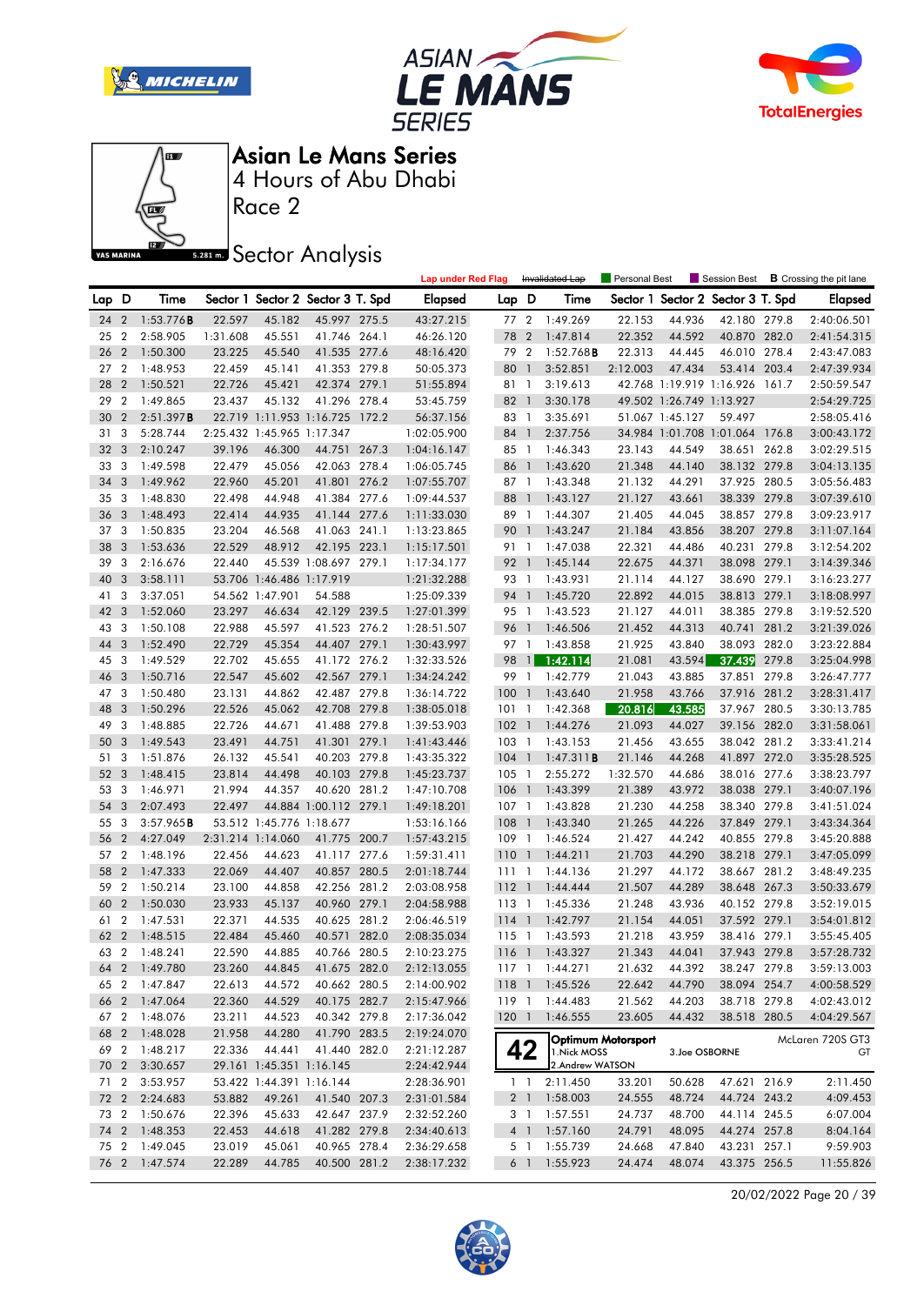







Race 2

**Sector Analysis** 

|        |                          |               |                   |                          |                                   |       | <b>Lap under Red Flag</b> |       |                         | Invalidated Lap | <b>Personal Best</b> |                          | Session Best                   |       | <b>B</b> Crossing the pit lane |
|--------|--------------------------|---------------|-------------------|--------------------------|-----------------------------------|-------|---------------------------|-------|-------------------------|-----------------|----------------------|--------------------------|--------------------------------|-------|--------------------------------|
| Lap D  |                          | Time          |                   |                          | Sector 1 Sector 2 Sector 3 T. Spd |       | Elapsed                   | Lap D |                         | Time            | Sector 1             |                          | Sector 2 Sector 3 T. Spd       |       | <b>Elapsed</b>                 |
|        | 7 1                      | 1:56.208      | 24.411            | 47.910                   | 43.887 257.1                      |       | 13:52.034                 | 60 2  |                         | 1:53.637        | 24.031               | 47.402                   | 42.204 259.6                   |       | 2:10:05.638                    |
| 8      | $\overline{1}$           | 1:58.200      | 25.900            | 48.933                   | 43.367 252.3                      |       | 15:50.234                 | 61    | $\overline{2}$          | 1:53.659        | 24.006               | 47.360                   | 42.293 260.2                   |       | 2:11:59.297                    |
| 9      | $\overline{1}$           | 1:58.042      | 24.763            | 48.376                   | 44.903 257.8                      |       | 17:48.276                 | 62    | $\overline{2}$          | 1:53.995        | 24.269               | 47.395                   | 42.331                         | 260.2 | 2:13:53.292                    |
| 10     | $\mathbf{1}$             | 1:56.945      | 24.448            | 47.908                   | 44.589 256.5                      |       | 19:45.221                 | 63 2  |                         | 1:53.763        | 24.113               | 47.401                   | 42.249 260.9                   |       | 2:15:47.055                    |
| 11     | $\overline{1}$           | 1:56.346      | 24.630            | 47.837                   | 43.879 256.5                      |       | 21:41.567                 | 64    | $\overline{2}$          | 1:55.228        | 24.041               | 47.745                   | 43.442                         | 261.5 | 2:17:42.283                    |
| 12     | $\overline{\phantom{a}}$ | 1:56.068      | 24.446            | 47.905                   | 43.717 256.5                      |       | 23:37.635                 | 65 2  |                         | 1:54.584        | 24.423               | 47.818                   | 42.343 259.6                   |       | 2:19:36.867                    |
| $13-1$ |                          | 1:56.285      | 24.390            | 48.225                   | 43.670 256.5                      |       | 25:33.920                 | 66    | $\overline{2}$          | 1:55.314        | 24.097               | 47.418                   | 43.799 260.2                   |       | 2:21:32.181                    |
| 14     | $\overline{1}$           | 1:56.146      | 24.409            | 48.117                   | 43.620 257.1                      |       | 27:30.066                 | 67 2  |                         | 3:53.013        |                      | 52.995 1:44.474 1:15.544 |                                |       | 2:25:25.194                    |
| 15     | $\overline{1}$           | 1:56.321      | 24.616            | 47.909                   | 43.796 256.5                      |       | 29:26.387                 | 68    | $\overline{2}$          | 3:53.407        |                      | 53.021 1:44.756 1:15.630 |                                |       | 2:29:18.601                    |
| 16     | $\overline{1}$           | 1:57.312      | 24.732            | 48.116                   | 44.464 257.1                      |       | 31:23.699                 | 69    | $\overline{2}$          | 2:03.259        | 32.957               | 47.777                   | 42.525 258.4                   |       | 2:31:21.860                    |
| $17-1$ |                          | 1:56.900      | 24.552            | 48.331                   | 44.017 235.8                      |       | 33:20.599                 | 70    | $\overline{2}$          | 1:53.921        | 24.297               | 47.403                   | 42.221 259.0                   |       | 2:33:15.781                    |
| 18     | $\overline{1}$           | 1:57.357      | 24.501            | 48.115                   | 44.741                            | 258.4 | 35:17.956                 | 71    | $\overline{2}$          | 1:54.297        | 24.783               | 47.348                   | 42.166 260.2                   |       | 2:35:10.078                    |
| 19     | $\overline{1}$           | 1:56.735      | 24.451            | 47.855                   | 44.429                            | 259.0 | 37:14.691                 | 72    | $\overline{2}$          | 1:53.941        | 24.256               | 47.493                   | 42.192                         | 260.2 | 2:37:04.019                    |
| 20     | $\mathbf{1}$             | 1:56.349      | 24.622            | 47.692                   | 44.035 259.6                      |       | 39:11.040                 | 73 2  |                         | 1:54.086        | 23.994               | 47.477                   | 42.615 260.2                   |       | 2:38:58.105                    |
| 21 1   |                          | 1:56.055      | 24.504            | 48.062                   | 43.489 258.4                      |       | 41:07.095                 | 74 2  |                         | 1:56.934        | 24.035               | 47.677                   | 45.222 262.8                   |       | 2:40:55.039                    |
| 22     | -1                       | 1:55.657      | 24.559            | 47.694                   | 43.404 258.4                      |       | 43:02.752                 | 75 2  |                         | 1:53.562        | 24.040               | 47.299                   | 42.223 260.2                   |       | 2:42:48.601                    |
| 23     | $\overline{1}$           | 1:56.717      | 24.955            | 48.474                   | 43.288 258.4                      |       | 44:59.469                 | 76    | $\overline{2}$          | 1:56.330        | 24.293               | 47.755                   | 44.282                         | 259.6 | 2:44:44.931                    |
| 24     | $\mathbf{1}$             | 1:55.985      | 24.477            | 47.938                   | 43.570 258.4                      |       | 46:55.454                 | 77 2  |                         | 2:42.878        |                      |                          | 29.755 1:08.746 1:04.377 156.7 |       | 2:47:27.809                    |
| 25     | $\overline{\phantom{0}}$ | 1:57.018      | 25.458            | 47.697                   | 43.863 259.0                      |       | 48:52.472                 | 78    | $\overline{2}$          | 3:18.831        |                      |                          | 41.164 1:20.922 1:16.745 137.2 |       | 2:50:46.640                    |
| 26     | -1                       | 1:56.801      | 24.838            | 48.216                   | 43.747                            | 259.0 | 50:49.273                 | 79 2  |                         | 2:42.153        |                      | 48.766 1:10.033          | 43.354 201.5                   |       | 2:53:28.793                    |
| $27-1$ |                          | 1:57.733      | 24.898            | 48.632                   | 44.203 255.9                      |       | 52:47.006                 | 80    | $\overline{2}$          | 1:55.717        | 24.607               | 48.036                   | 43.074 260.2                   |       | 2:55:24.510                    |
| 28     |                          | 2:05.393      | 24.641            | 47.851                   | 52.901 260.2                      |       | 54:52.399                 | 81 2  |                         | 2:53.386B       |                      | 25.006 1:27.726 1:00.654 |                                |       | 2:58:17.896                    |
| 29     | $\overline{1}$           | 3:53.124B     |                   | 53.180 1:44.551 1:15.393 |                                   |       | 58:45.523                 | 82 3  |                         | 4:15.832        | 2:45.819             | 47.874                   | 42.139 257.1                   |       | 3:02:33.728                    |
| 30     | $\overline{2}$           | 4:39.105      | 2:23.861 1:32.840 |                          | 42.404                            |       | 1:03:24.628               | 83    | 3                       | 1:53.700        | 23.941               | 47.518                   | 42.241 259.0                   |       | 3:04:27.428                    |
| 31     | $\overline{2}$           | 1:53.805      | 24.222            | 47.407                   | 42.176 257.1                      |       | 1:05:18.433               | 84    | 3                       | 1:52.907        | 23.806               | 47.207                   | 41.894 259.0                   |       | 3:06:20.335                    |
| 32     | $\overline{2}$           | 1:53.810      | 24.206            | 47.509                   | 42.095 257.1                      |       | 1:07:12.243               | 85 3  |                         | 1:52.942        | 23.818               | 47.253                   | 41.871                         | 259.0 | 3:08:13.277                    |
| 33     | $\overline{2}$           | 1:57.307      | 25.236            | 49.714                   | 42.357 255.3                      |       | 1:09:09.550               | 86    | 3                       | 1:52.981        | 23.912               | 47.098                   | 41.971                         | 259.0 | 3:10:06.258                    |
| 34     | $\overline{2}$           | 1:53.619      | 24.030            | 47.706                   | 41.883 260.2                      |       | 1:11:03.169               | 87    | 3                       | 1:53.087        | 23.901               | 47.057                   | 42.129                         | 259.6 | 3:11:59.345                    |
| 35     | $\overline{2}$           | 1:54.142      | 23.953            | 47.364                   | 42.825 260.9                      |       | 1:12:57.311               | 88    | 3                       | 1:53.552        | 23.975               | 47.245                   | 42.332 259.6                   |       | 3:13:52.897                    |
| 36     | $\overline{2}$           | 1:53.442      | 23.828            | 47.301                   | 42.313 259.0                      |       | 1:14:50.753               | 89    | 3                       | 1:53.771        | 24.021               | 47.323                   | 42.427 260.2                   |       | 3:15:46.668                    |
| 37     | $\overline{2}$           | 2:05.605      | 23.932            | 47.466                   | 54.207 259.6                      |       | 1:16:56.358               | 90 3  |                         | 1:53.373        | 23.891               | 47.272                   | 42.210 258.4                   |       | 3:17:40.041                    |
| 38     | $\overline{2}$           | 3:53.106B     |                   | 52.976 1:44.677 1:15.453 |                                   |       | 1:20:49.464               | 91    | 3                       | 1:55.819B       | 23.972               | 47.260                   | 44.587 258.4                   |       | 3:19:35.860                    |
| 39     | $\boldsymbol{2}$         | 4:37.878      |                   | 2:24.094 1:29.510        | 44.274                            |       | 1:25:27.342               | 92    | 3                       | 2:20.770        | 50.565               | 47.890                   | 42.315 243.2                   |       | 3:21:56.630                    |
| 40     | $\overline{2}$           | 1:56.469      | 24.978            | 48.212                   | 43.279 259.0                      |       | 1:27:23.811               | 93 3  |                         | 1:54.059        | 24.005               | 47.366                   | 42.688 259.0                   |       | 3:23:50.689                    |
| 41     | $\overline{2}$           | 1:53.952      | 24.122            | 47.725                   | 42.105 259.0                      |       | 1:29:17.763               | 94 3  |                         | 1:53.593        | 24.004               | 47.473                   | 42.116 259.0                   |       | 3:25:44.282                    |
| 42     | $\overline{2}$           | 1:53.719      | 23.926            | 47.760                   | 42.033 260.9                      |       | 1:31:11.482               | 95 3  |                         | 1:53.635        | 24.073               | 47.248                   | 42.314                         | 259.0 | 3:27:37.917                    |
| 43     | $\overline{2}$           | 1:53.598      | 23.877            | 47.422                   | 42.299 260.9                      |       | 1:33:05.080               | 96 3  |                         | 1:54.453        | 24.081               | 47.628                   | 42.744 259.6                   |       | 3:29:32.370                    |
| 44     | $\overline{2}$           | 1:54.742      | 24.174            | 48.198                   | 42.370 259.0                      |       | 1:34:59.822               | 97 3  |                         | 1:55.199        | 24.939               | 47.801                   | 42.459 260.9                   |       | 3:31:27.569                    |
| 45     | $\overline{2}$           | 1:54.243      | 24.035            | 47.689                   | 42.519 262.1                      |       | 1:36:54.065               | 98 3  |                         | 1:54.154        | 24.003               | 47.264                   | 42.887                         | 259.0 | 3:33:21.723                    |
| 46 2   |                          | 1:53.825      | 24.276            | 47.343                   | 42.206 262.1                      |       | 1:38:47.890               | 99    | $\overline{\mathbf{3}}$ | 1:54.196        | 24.094               | 47.843                   | 42.259 260.9                   |       | 3:35:15.919                    |
| 47 2   |                          | 1:53.599      | 24.010            | 47.278                   | 42.311 262.8                      |       | 1:40:41.489               |       |                         | 100 3 1:53.529  | 24.057               | 47.171                   | 42.301 259.0                   |       | 3:37:09.448                    |
|        |                          | 48 2 1:53.968 | 24.082            | 47.322                   | 42.564 262.8                      |       | 1:42:35.457               |       |                         | 101 3 1:53.787  | 23.939               | 47.238                   | 42.610 259.6                   |       | 3:39:03.235                    |
|        |                          | 49 2 1:54.754 | 24.247            | 47.824                   | 42.683 263.4                      |       | 1:44:30.211               |       |                         | 102 3 1:53.512  | 23.979               | 47.254                   | 42.279 259.6                   |       | 3:40:56.747                    |
|        |                          | 50 2 1:55.012 | 24.494            | 47.673                   | 42.845 262.1                      |       | 1:46:25.223               |       |                         | 103 3 1:53.409  | 24.020               | 47.259                   | 42.130 259.6                   |       | 3:42:50.156                    |
|        |                          | 51 2 1:55.627 | 24.570            | 47.340                   | 43.717 262.1                      |       | 1:48:20.850               |       |                         | 104 3 1:53.572  | 24.042               | 47.248                   | 42.282 259.6                   |       | 3:44:43.728                    |
|        | 52 2                     | 3:42.755      |                   | 42.627 1:44.444 1:15.684 |                                   |       | 1:52:03.605               |       |                         | 105 3 1:53.514  | 23.979               | 47.352                   | 42.183 259.6                   |       | 3:46:37.242                    |
| 53 2   |                          | 3:54.472B     |                   | 53.096 1:44.994 1:16.382 |                                   |       | 1:55:58.077               |       |                         | 106 3 1:53.738  | 24.078               | 47.305                   | 42.355 259.6                   |       | 3:48:30.980                    |
|        | 54 2                     | 2:44.280      | 1:13.032          | 48.570                   | 42.678 256.5                      |       | 1:58:42.357               |       |                         | 107 3 1:53.499  | 24.008               | 47.312                   | 42.179 259.0                   |       | 3:50:24.479                    |
|        |                          | 55 2 1:53.942 | 24.131            | 47.513                   | 42.298 259.0                      |       | 2:00:36.299               |       |                         | 108 3 1:54.881  | 24.065               | 47.197                   | 43.619 259.0                   |       | 3:52:19.360                    |
|        |                          | 56 2 1:53.687 | 24.027            | 47.383                   | 42.277 259.6                      |       | 2:02:29.986               |       |                         | 109 3 1:54.584  | 24.578               | 47.720                   | 42.286 260.9                   |       | 3:54:13.944                    |
|        |                          | 57 2 1:53.821 | 24.145            | 47.502                   | 42.174 259.0                      |       | 2:04:23.807               |       |                         | 110 3 1:53.864  | 24.151               | 47.478                   | 42.235 259.0                   |       | 3:56:07.808                    |
|        |                          | 58 2 1:53.719 | 24.157            | 47.511                   | 42.051 259.6                      |       | 2:06:17.526               |       |                         | 111 3 1:54.193  | 24.055               | 47.636                   | 42.502 259.6                   |       | 3:58:02.001                    |
|        |                          | 59 2 1:54.475 | 24.208            | 47.555                   | 42.712 260.2                      |       | 2:08:12.001               |       |                         | 112 3 1:53.754  | 24.077               | 47.235                   | 42.442 259.6                   |       | 3:59:55.755                    |

20/02/2022 Page 21 / 39

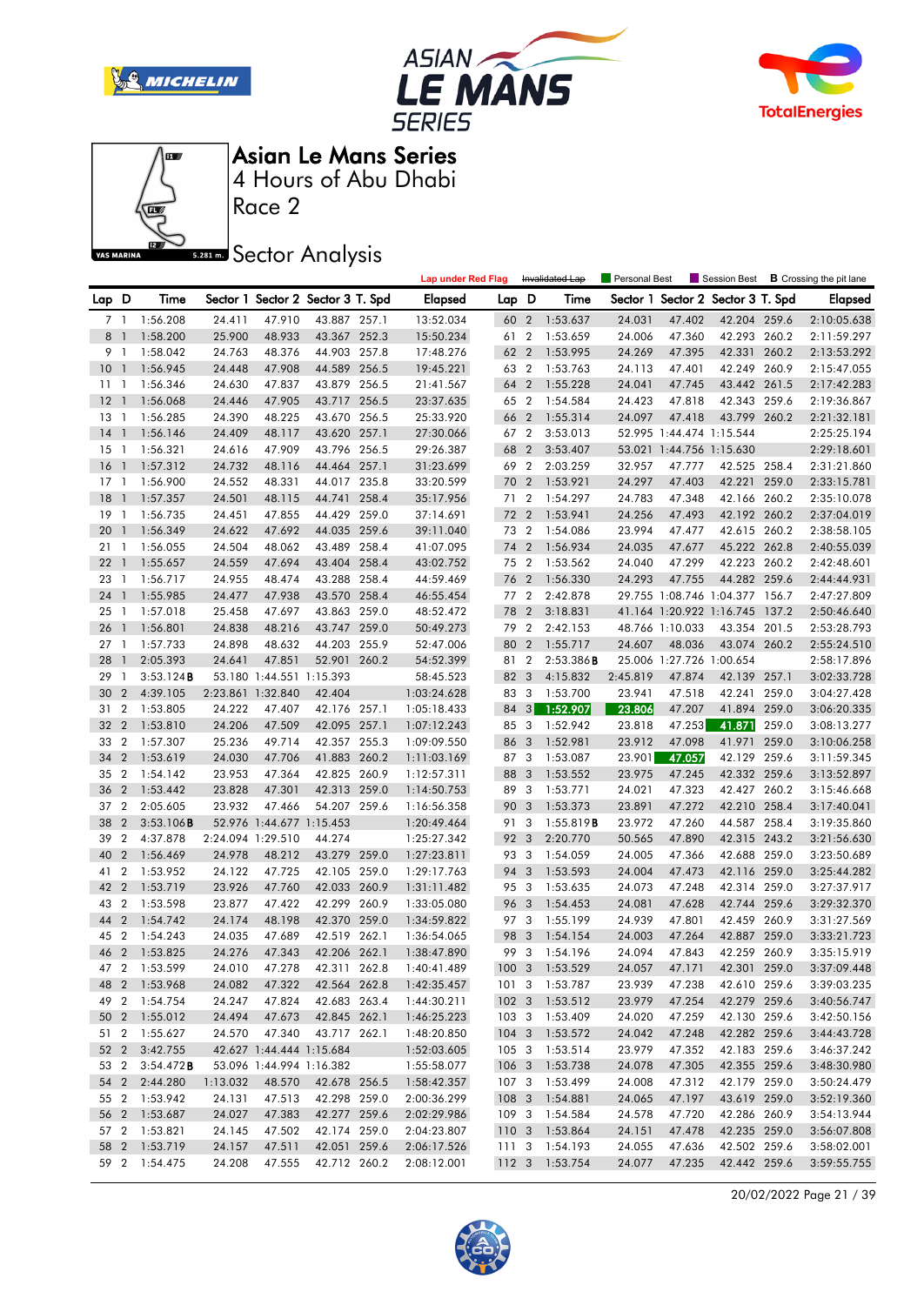







Race 2

### **Sector Analysis**

|                |                          |                       |          |                            |                                   |       | <b>Lap under Red Flag</b> |      |                | Invalidated Lap     | <b>Personal Best</b> |                            | Session Best                      |       | <b>B</b> Crossing the pit lane |
|----------------|--------------------------|-----------------------|----------|----------------------------|-----------------------------------|-------|---------------------------|------|----------------|---------------------|----------------------|----------------------------|-----------------------------------|-------|--------------------------------|
| Lap            | D                        | Time                  |          |                            | Sector 1 Sector 2 Sector 3 T. Spd |       | Elapsed                   | Lap  | D              | Time                |                      |                            | Sector 1 Sector 2 Sector 3 T. Spd |       | <b>Elapsed</b>                 |
| 1133           |                          | 1:54.101              | 24.376   | 47.382                     | 42.343 260.2                      |       | 4:01:49.856               | 49 3 |                | 1:49.264            | 23.631               | 45.826                     | 39.807 275.5                      |       | 1:40:10.512                    |
| $114 - 3$      |                          | 1:54.594              | 24.075   | 47.664                     | 42.855 259.6                      |       | 4:03:44.450               | 50   | 3              | 1:47.933            | 22.650               | 45.366                     | 39.917 278.4                      |       | 1:41:58.445                    |
|                |                          | <b>ARC Bratislava</b> |          |                            |                                   |       | Ligier JSP217-Gibson      | 51   | 3              | 1:47.794            | 22.715               | 45.383                     | 39.696 276.9                      |       | 1:43:46.239                    |
|                | 44                       | 1. Miroslav KONOPKA   |          | 3.John CORBETT             |                                   |       | LMP2 AM                   | 52 3 |                | 1:50.935            | 22.989               | 45.997                     | 41.949 279.1                      |       | 1:45:37.174                    |
|                |                          | 2. Neale MUSTON       |          |                            |                                   |       |                           | 53 3 |                | 1:48.841            | 22.482               | 45.144                     | 41.215 276.9                      |       | 1:47:26.015                    |
|                | 1 <sup>1</sup>           | 1:53.477              | 25.924   | 46.344                     | 41.209 264.7                      |       | 1:53.477                  | 54   | 3              | 2:31.265B           | 22.045               |                            | 52.997 1:16.223 266.7             |       | 1:49:57.280                    |
| 2 <sub>1</sub> |                          | 1:49.562              | 22.952   | 45.473                     | 41.137 274.8                      |       | 3:43.039                  | 55   | -3             | 5:27.378            |                      | 2:27.271 1:43.937 1:16.170 |                                   |       | 1:55:24.658                    |
| 3 <sup>1</sup> |                          | 1:50.150              | 23.083   | 45.539                     | 41.528 271.4                      |       | 5:33.189                  | 56   | 3              | 2:28.007            | 54.135               | 53.171                     | 40.701                            | 237.9 | 1:57:52.665                    |
| 4 <sup>1</sup> |                          | 1:49.303              | 22.877   | 45.492                     | 40.934 273.4                      |       | 7:22.492                  | 57 3 |                | 1:47.550            | 22.471               | 45.173                     | 39.906 279.8                      |       | 1:59:40.215                    |
|                | 5 1                      | 1:48.655              | 22.919   | 45.176                     | 40.560 275.5                      |       | 9:11.147                  | 58 3 |                | 1:48.545            | 22.240               | 45.066                     | 41.239 279.1                      |       | 2:01:28.760                    |
| 6 <sup>1</sup> |                          | 1:48.952              | 22.690   | 45.436                     | 40.826 271.4                      |       | 11:00.099                 | 59   | 3              | 1:49.975            | 22.471               | 45.888                     | 41.616 255.9                      |       | 2:03:18.735                    |
|                | 7 1                      | 1:49.333              | 22.887   | 45.625                     | 40.821                            | 250.6 | 12:49.432                 | 60   | 3              | 1:51.173            | 22.695               | 45.443                     | 43.035 279.1                      |       | 2:05:09.908                    |
| 8 <sup>1</sup> |                          | 1:48.862              | 22.920   | 45.312                     | 40.630 276.9                      |       | 14:38.294                 | 61   | 3              | 1:48.678            | 22.429               | 45.536                     | 40.713 278.4                      |       | 2:06:58.586                    |
|                | 9 1                      | 1:49.931              | 23.024   | 44.999                     | 41.908 274.8                      |       | 16:28.225                 | 62 3 |                | 1:47.167            | 22.081               | 45.318                     | 39.768 278.4                      |       | 2:08:45.753                    |
| 10             | $\overline{\phantom{a}}$ | 1:49.841              | 22.827   | 45.114                     | 41.900 274.1                      |       | 18:18.066                 | 63   | 3              | 1:48.531            | 23.073               | 45.736                     | 39.722 276.9                      |       | 2:10:34.284                    |
| 11             | $\mathbf{1}$             | 1:48.874              | 22.819   | 44.971                     | 41.084                            | 274.8 | 20:06.940                 | 64   | 3              | 1:48.209            | 22.139               | 44.889                     | 41.181                            | 280.5 | 2:12:22.493                    |
| 12             | - 1                      | 1:49.813              | 23.815   | 45.272                     | 40.726 275.5                      |       | 21:56.753                 | 65 3 |                | 1:48.463            | 21.890               | 44.933                     | 41.640 277.6                      |       | 2:14:10.956                    |
| 13             | -1                       | 1:48.043              | 22.624   | 45.116                     | 40.303 274.8                      |       | 23:44.796                 | 66 3 |                | 1:46.296            | 21.878               | 44.879                     | 39.539                            | 276.9 | 2:15:57.252                    |
| 14             | $\overline{1}$           | 1:51.618              | 22.869   | 45.235                     | 43.514 272.0                      |       | 25:36.414                 | 67 3 |                | 1:46.849            | 22.397               | 44.667                     | 39.785 277.6                      |       | 2:17:44.101                    |
| 15             | $\mathbf{1}$             | 1:48.168              | 23.097   | 45.001                     | 40.070 273.4                      |       | 27:24.582                 | 68   | 3              | 1:48.098            | 22.757               | 45.910                     | 39.431                            | 278.4 | 2:19:32.199                    |
| 16             | $\mathbf{1}$             | 1:50.897              | 22.575   | 45.080                     | 43.242 274.1                      |       | 29:15.479                 | 69   | 3              | 1:46.362            | 21.832               | 44.746                     | 39.784 278.4                      |       | 2:21:18.561                    |
| 17             | $\mathbf{1}$             | 1:52.284              | 23.584   | 44.974                     | 43.726 276.9                      |       | 31:07.763                 | 70 3 |                | 3:35.929            |                      | 37.955 1:43.274 1:14.700   |                                   |       | 2:24:54.490                    |
| 18             | $\overline{\phantom{a}}$ | 1:49.601              | 23.430   | 45.456                     | 40.715 277.6                      |       | 32:57.364                 | 71   | 3              | 3:51.856            |                      | 52.763 1:43.361 1:15.732   |                                   |       | 2:28:46.346                    |
| 19             | $\mathbf{1}$             | 1:53.411              | 25.352   | 45.730                     | 42.329 274.8                      |       | 34:50.775                 | 72   | 3              | 2:18.447            | 49.803               | 48.013                     | 40.631 236.8                      |       | 2:31:04.793                    |
| 20             | $\mathbf{1}$             | 1:50.146              | 22.813   | 45.228                     | 42.105 277.6                      |       | 36:40.921                 | 73 3 |                | 1:49.314            | 23.609               | 45.860                     | 39.845 276.9                      |       | 2:32:54.107                    |
| 21             | $\mathbf{1}$             | 1:50.873              | 23.604   | 45.397                     | 41.872 276.2                      |       | 38:31.794                 | 74 3 |                | 1:49.825            | 22.804               | 45.729                     | 41.292 278.4                      |       | 2:34:43.932                    |
| 22             | $\overline{1}$           | 1:48.056              | 22.745   | 45.042                     | 40.269 277.6                      |       | 40:19.850                 | 75 3 |                | 1:47.861            | 22.024               | 45.666                     | 40.171                            | 273.4 | 2:36:31.793                    |
| 23             | -1                       | 1:53.285B             | 22.714   | 45.935                     | 44.636 277.6                      |       | 42:13.135                 | 76   | 3              | 1:46.753            | 22.038               | 44.910                     | 39.805 278.4                      |       | 2:38:18.546                    |
| 24             | $\mathbf{1}$             | 2:53.858              | 1:24.368 | 45.841                     | 43.649 276.9                      |       | 45:06.993                 | 77   | 3              | 1:48.561            | 21.752               | 45.175                     | 41.634 277.6                      |       | 2:40:07.107                    |
| 25             | $\mathbf{1}$             | 1:49.035              | 23.368   | 45.196                     | 40.471 275.5                      |       | 46:56.028                 | 78   | 3              | 1:47.798            | 22.229               | 45.066                     | 40.503                            | 282.0 | 2:41:54.905                    |
| 26             | $\overline{1}$           | 1:50.071              | 23.840   | 45.265                     | 40.966 275.5                      |       | 48:46.099                 | 79 3 |                | 1:49.715            | 24.540               | 45.031                     | 40.144 278.4                      |       | 2:43:44.620                    |
| 27             | $\mathbf{1}$             | 1:48.517              | 22.774   | 45.004                     | 40.739 276.9                      |       | 50:34.616                 | 80   | 3              | 2:04.451B           | 25.571               | 48.347                     | 50.533 228.8                      |       | 2:45:49.071                    |
| 28             | $\mathbf{1}$             | 1:48.041              | 22.837   | 45.039                     | 40.165 276.9                      |       | 52:22.657                 | 81 3 |                | 4:35.099 <b>B</b>   |                      | 1:04.190 1:38.078 1:52.831 |                                   |       | 2:50:24.170                    |
| 29             | $\mathbf{1}$             | 1:53.208              | 22.837   | 46.072                     | 44.299 269.3                      |       | 54:15.865                 | 82 2 |                | 5:16.337            | 3:42.948             | 50.305                     | 43.084 195.7                      |       | 2:55:40.507                    |
| 30             | $\overline{1}$           | 3:39.305              |          | 35.692 1:46.963 1:16.650   |                                   |       | 57:55.170                 | 83 2 |                | $2:40.509$ <b>B</b> |                      | 25.547 1:16.301            | 58.661 160.5                      |       | 2:58:21.016                    |
| 31             | $\mathbf{1}$             | 3:56.744              |          | 53.666 1:45.965 1:17.113   |                                   |       | 1:01:51.914               | 84   | $\overline{2}$ | 3:41.991            | 2:12.518             | 48.974                     | 40.499 231.3                      |       | 3:02:03.007                    |
| 32             | $\overline{1}$           | 2:15.491              | 46.760   | 47.283                     | 41.448 257.1                      |       | 1:04:07.405               | 85 2 |                | 1:47.952            | 22.590               | 45.380                     | 39.982 269.3                      |       | 3:03:50.959                    |
| 33             | $\mathbf{1}$             | 1:49.561              | 22.959   | 45.419                     | 41.183 274.8                      |       | 1:05:56.966               | 86   | $\overline{2}$ | 1:48.442            | 22.289               | 45.161                     | 40.992 273.4                      |       | 3:05:39.401                    |
| 34             | $\mathbf{1}$             | 1:49.225              | 23.081   | 45.536                     | 40.608 275.5                      |       | 1:07:46.191               | 87   | $\overline{2}$ | 1:49.067            | 22.588               | 45.343                     | 41.136 272.7                      |       | 3:07:28.468                    |
| 35 1           |                          | 1:49.362              | 22.770   | 45.433                     | 41.159 275.5                      |       | 1:09:35.553               | 88   | $\overline{2}$ | 1:47.968            | 22.787               | 45.284                     | 39.897 274.8                      |       | 3:09:16.436                    |
|                |                          | 36 1 1:49.547         | 23.621   | 45.406                     | 40.520 278.4                      |       | 1:11:25.100               |      |                | 89 2 1:48.742       | 22.249               | 44.962                     | 41.531 274.1                      |       | 3:11:05.178                    |
| 37 1           |                          | 1:49.940              | 22.958   | 45.548                     | 41.434 276.9                      |       | 1:13:15.040               |      |                | 90 2 1:50.729       | 23.371               | 45.749                     | 41.609 276.9                      |       | 3:12:55.907                    |
| 38 1           |                          | 1:48.783              | 22.637   | 45.400                     | 40.746 276.2                      |       | 1:15:03.823               |      | 91 2           | 1:48.330            | 22.801               | 44.987                     | 40.542 276.2                      |       | 3:14:44.237                    |
| 39 1           |                          | 2:09.209B             | 24.177   | 46.057                     | 58.975 260.9                      |       | 1:17:13.032               |      |                | 92 2 1:49.313       | 23.315               | 46.535                     | 39.463 273.4                      |       | 3:16:33.550                    |
| 40 3           |                          | 5:33.471              |          | 2:32.753 1:45.344 1:15.374 |                                   |       | 1:22:46.503               |      |                | 93 2 1:48.939       | 23.084               | 45.490                     | 40.365 273.4                      |       | 3:18:22.489                    |
| 41 3           |                          | 2:54.059              |          | 53.031 1:19.452            | 41.576 144.6                      |       | 1:25:40.562               |      |                | 94 2 1:49.622       | 23.716               | 45.622                     | 40.284 276.2                      |       | 3:20:12.111                    |
| 42 3           |                          | 1:47.656              | 22.220   | 45.380                     | 40.056 254.7                      |       | 1:27:28.218               | 95 2 |                | 1:47.481            | 22.914               | 44.940                     | 39.627 276.2                      |       | 3:21:59.592                    |
| 43 3           |                          | 1:50.113              | 23.613   | 45.976                     | 40.524 274.8                      |       | 1:29:18.331               |      |                | 96 2 1:48.290       | 22.513               | 45.554                     | 40.223 261.5                      |       | 3:23:47.882                    |
| 44 3           |                          | 1:49.858              | 23.365   | 45.827                     | 40.666 278.4                      |       | 1:31:08.189               |      |                | 97 2 1:48.404       | 22.742               | 44.977                     | 40.685 278.4                      |       | 3:25:36.286                    |
| 45 3           |                          | 1:51.475              | 22.886   | 46.069                     | 42.520 274.1                      |       | 1:32:59.664               |      |                | 98 2 1:53.625       | 23.632               | 46.577                     | 43.416 271.4                      |       | 3:27:29.911                    |
| 46 3           |                          | 1:46.948              | 21.993   | 45.127                     | 39.828 276.2                      |       | 1:34:46.612               |      | 99 2           | 1:48.501            | 23.541               | 45.338                     | 39.622 274.8                      |       | 3:29:18.412                    |
| 47 3           |                          | 1:47.882              | 22.080   | 45.266                     | 40.536 276.9                      |       | 1:36:34.494               |      |                | 100 2 1:47.776      | 22.417               | 44.841                     | 40.518 275.5                      |       | 3:31:06.188                    |
| 48 3           |                          | 1:46.754              | 21.856   | 45.195                     | 39.703 268.7                      |       | 1:38:21.248               |      |                | 101 2 1:46.238      | 22.526               |                            | 44.685 39.027 276.9               |       | 3:32:52.426                    |
|                |                          |                       |          |                            |                                   |       |                           |      |                |                     |                      |                            |                                   |       |                                |

20/02/2022 Page 22 / 39

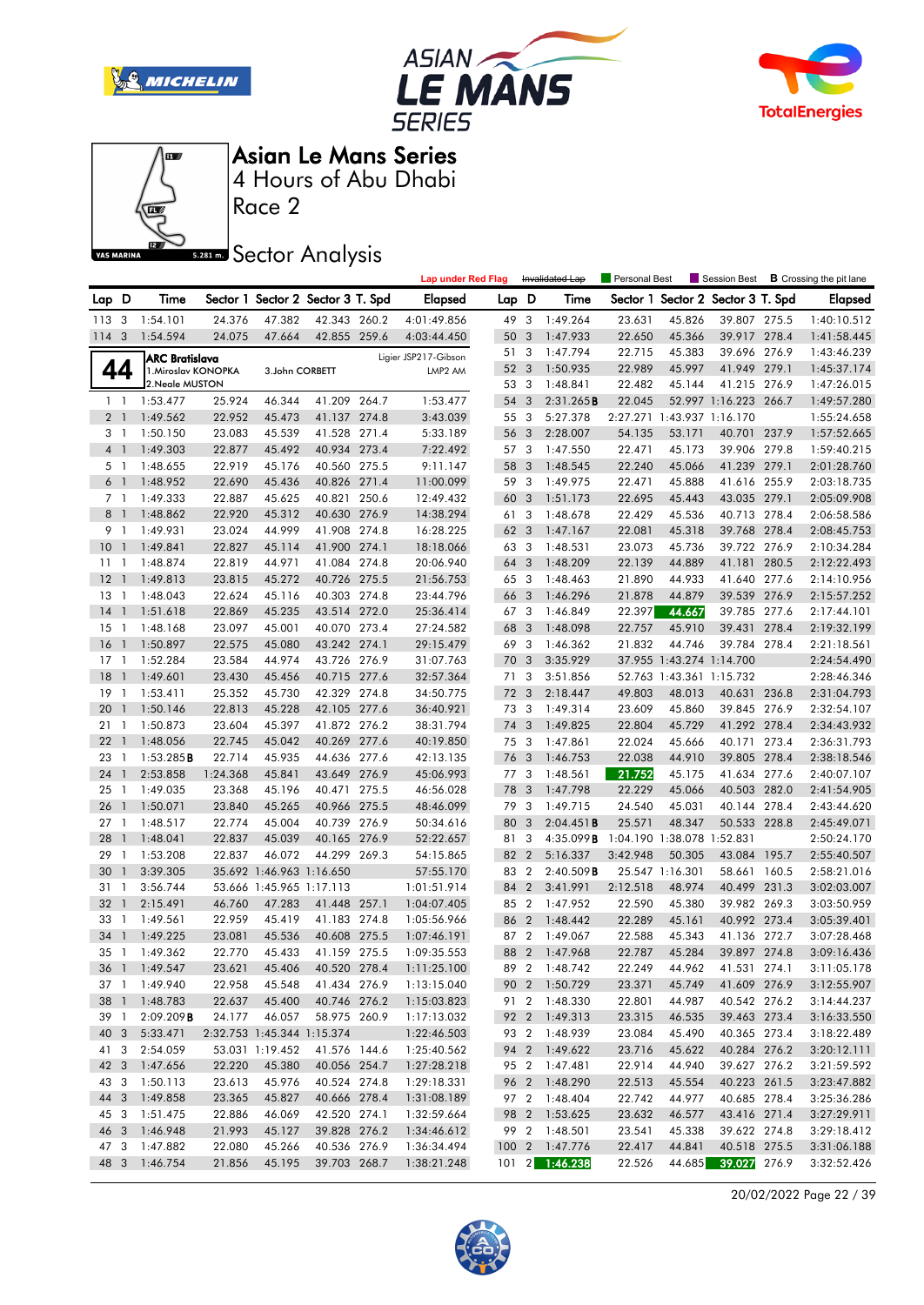







Race 2

### **Sector Analysis**

|                 |                |                        |                        |              |                                   | <b>Lap under Red Flag</b> |       |                          | Invalidated Lap        | Personal Best |                            | Session Best                      |       | <b>B</b> Crossing the pit lane |
|-----------------|----------------|------------------------|------------------------|--------------|-----------------------------------|---------------------------|-------|--------------------------|------------------------|---------------|----------------------------|-----------------------------------|-------|--------------------------------|
| Lap D           |                | Time                   |                        |              | Sector 1 Sector 2 Sector 3 T. Spd | <b>Elapsed</b>            | Lap D |                          | Time                   |               |                            | Sector 1 Sector 2 Sector 3 T. Spd |       | <b>Elapsed</b>                 |
| 1022            |                | 1:46.655               | 22.130                 | 44.979       | 39.546 276.2                      | 3:34:39.081               | 34 1  |                          | 2:03.836               | 26.601        | 50.192                     | 47.043 228.8                      |       | 1:13:15.902                    |
| 103             | $\overline{2}$ | 1:50.728B              | 22.666                 | 44.931       | 43.131 274.1                      | 3:36:29.809               | 35 1  |                          | 2:03.936               | 26.854        | 49.743                     | 47.339 255.3                      |       | 1:15:19.838                    |
| 104             | $\overline{2}$ | 2:16.849               | 49.604                 | 45.177       | 42.068 275.5                      | 3:38:46.658               | 36 1  |                          | 2:40.607               | 25.935        |                            | 57.855 1:16.817 250.0             |       | 1:18:00.445                    |
| 105             | $\overline{2}$ | 1:48.188               | 23.509                 | 45.033       | 39.646 276.2                      | 3:40:34.846               | 37 1  |                          | 3:56.313               |               | 53.657 1:46.053 1:16.603   |                                   |       | 1:21:56.758                    |
| 106             | $\overline{2}$ | $1:51.707$ <b>B</b>    | 22.617                 | 45.180       | 43.910 276.2                      | 3:42:26.553               | 38 1  |                          | 3:26.018               |               | 53.767 1:44.284            | 47.967                            |       | 1:25:22.776                    |
| 107             | $\overline{2}$ | 2:36.960               | 1:11.247               | 45.369       | 40.344 274.8                      | 3:45:03.513               | 39 1  |                          | 2:04.656               | 25.795        | 49.165                     | 49.696 249.4                      |       | 1:27:27.432                    |
| 108             | $\overline{2}$ | 1:47.126               | 22.436                 | 45.176       | 39.514 274.1                      | 3:46:50.639               | 40    | $\overline{1}$           | 2:04.400               | 27.667        | 49.717                     | 47.016 251.2                      |       | 1:29:31.832                    |
| 109             | $\overline{2}$ | 1:48.274               | 23.058                 | 45.368       | 39.848 275.5                      | 3:48:38.913               | 41 1  |                          | 2:06.489               | 26.558        | 51.172                     | 48.759 244.3                      |       | 1:31:38.321                    |
| 110             | $\overline{2}$ | 1:47.488               | 22.632                 | 45.002       | 39.854 276.2                      | 3:50:26.401               | 42 1  |                          | 2:02.469               | 26.272        | 49.170                     | 47.027 251.7                      |       | 1:33:40.790                    |
| 111             | $\overline{2}$ | 1:52.601               | 23.688                 | 45.883       | 43.030 273.4                      | 3:52:19.002               | 43 1  |                          | 2:05.136               | 26.311        | 49.487                     | 49.338 252.3                      |       | 1:35:45.926                    |
| 112             | $\overline{2}$ | 1:49.562               | 23.166                 | 46.038       | 40.358 265.4                      | 3:54:08.564               | 44 1  |                          | 2:04.993               | 26.694        | 49.239                     | 49.060 252.3                      |       | 1:37:50.919                    |
| 113             | $\overline{2}$ | 1:47.894               | 22.511                 | 45.376       | 40.007 274.8                      | 3:55:56.458               | 45 1  |                          | 2:02.150               | 26.214        | 49.409                     | 46.527 238.9                      |       | 1:39:53.069                    |
| 114             | $\overline{2}$ | 1:46.837               | 22.493                 | 44.962       | 39.382 274.8                      | 3:57:43.295               | 46 1  |                          | 2:04.441               | 27.398        | 49.583                     | 47.460 254.7                      |       | 1:41:57.510                    |
| 115             | $\overline{2}$ | 1:49.839               | 22.547                 | 45.172       | 42.120 275.5                      | 3:59:33.134               | 47 1  |                          | 2:03.805               | 26.847        | 48.722                     | 48.236 255.9                      |       | 1:44:01.315                    |
| 116             | $\overline{2}$ | 1:49.531               | 23.567                 | 45.162       | 40.802 274.8                      | 4:01:22.665               | 48    | $\overline{\phantom{a}}$ | 2:09.350B              | 26.409        | 51.267                     | 51.674 229.8                      |       | 1:46:10.665                    |
| 117 2           |                | 1:48.753               | 22.683                 | 45.196       | 40.874 230.8                      | 4:03:11.418               | 49 2  |                          | 5:15.314               |               | 2:15.412 1:43.361 1:16.541 |                                   |       | 1:51:25.979                    |
| 118 2           |                | 1:50.035               | 22.479                 | 44.878       | 42.678 276.2                      | 4:05:01.453               | 50 2  |                          | 3:57.834               |               | 53.698 1:47.498 1:16.638   |                                   |       | 1:55:23.813                    |
|                 |                |                        | Saalocin by Kox Racing |              |                                   | Porsche 911 GT3 R         | 51 2  |                          | 2:37.542               | 54.304        | 56.546                     | 46.692 213.0                      |       | 1:58:01.355                    |
|                 | 48             | 1. Nico PRONK          |                        | 3. Peter KOX |                                   | GT                        | 52    | $\overline{2}$           | 2:00.084               | 26.571        | 48.520                     | 44.993 252.9                      |       | 2:00:01.439                    |
|                 |                | 2.Stephane KOX         |                        |              |                                   |                           | 53 2  |                          | 1:58.519               | 25.465        | 48.221                     | 44.833 255.3                      |       | 2:01:59.958                    |
|                 | 1 <sub>3</sub> | 2:07.516               | 31.790                 | 51.227       | 44.499 214.3                      | 2:07.516                  | 54 2  |                          | 1:58.737               | 24.982        | 49.429                     | 44.326 250.6                      |       | 2:03:58.695                    |
|                 | 2 <sub>3</sub> | 1:56.136               | 24.828                 | 47.893       | 43.415 255.9                      | 4:03.652                  | 55 2  |                          | 1:58.134               | 24.899        | 48.248                     | 44.987                            | 257.1 | 2:05:56.829                    |
| 3 <sub>3</sub>  |                | 1:56.438               | 24.709                 | 48.430       | 43.299 255.3                      | 6:00.090                  | 56 2  |                          | 1:58.537               | 24.815        | 48.893                     | 44.829 249.4                      |       | 2:07:55.366                    |
|                 | 4 3            | 1:56.214               | 24.556                 | 48.189       | 43.469 256.5                      | 7:56.304                  | 57 2  |                          | 1:56.158               | 24.881        | 47.708                     | 43.569 259.6                      |       | 2:09:51.524                    |
|                 | 5 <sub>3</sub> | 1:56.289               | 24.455                 | 48.601       | 43.233 254.1                      | 9:52.593                  | 58 2  |                          | 1:58.191               | 25.328        | 48.512                     | 44.351                            | 254.7 | 2:11:49.715                    |
| 6               | 3              | 1:55.637               | 24.534                 | 47.799       | 43.304 257.1                      | 11:48.230                 | 59    | $\overline{2}$           | 1:59.065               | 25.007        | 48.001                     | 46.057                            | 260.9 | 2:13:48.780                    |
| 7 <sub>3</sub>  |                | 1:56.104               | 24.558                 | 47.897       | 43.649 257.1                      | 13:44.334                 | 60    | $\overline{2}$           | 1:56.713               | 25.127        | 47.921                     | 43.665 259.0                      |       | 2:15:45.493                    |
| 8               | - 3            | 1:55.836               | 24.632                 | 47.648       | 43.556 257.8                      | 15:40.170                 | 61 2  |                          | 1:56.513               | 24.857        | 47.853                     | 43.803 257.8                      |       | 2:17:42.006                    |
|                 | 9 3            | 1:56.664               | 24.685                 | 47.873       | 44.106 255.9                      | 17:36.834                 | 62 2  |                          | 1:56.767               | 24.696        | 48.415                     | 43.656 259.6                      |       | 2:19:38.773                    |
| 10              | 3              | 1:57.307               | 25.065                 | 48.056       | 44.186 255.3                      | 19:34.141                 | 63 2  |                          | 1:59.542               | 24.786        | 47.696                     | 47.060 259.0                      |       | 2:21:38.315                    |
| 11              | 3              | 1:56.971               | 24.621                 | 47.796       | 44.554 255.9                      | 21:31.112                 | 64 2  |                          | 3:55.783B              |               | 53.486 1:45.849 1:16.448   |                                   |       | 2:25:34.098                    |
| 12              | -3             | 1:56.850               | 25.241                 | 47.900       | 43.709 255.9                      | 23:27.962                 | 65 2  |                          | 4:51.240               |               | 2:26.737 1:38.519          | 45.984                            |       | 2:30:25.338                    |
| 13              | 3              | 1:56.241               | 24.471                 | 47.810       | 43.960 256.5                      | 25:24.203                 | 66 2  |                          | 1:56.870               | 25.178        | 48.075                     | 43.617 257.8                      |       | 2:32:22.208                    |
| 14              | 3              | 1:55.709               | 24.513                 | 47.835       | 43.361 255.9                      | 27:19.912                 | 67 2  |                          | 1:56.923               | 24.530        | 49.032                     | 43.361                            | 247.7 | 2:34:19.131                    |
| 15              | - 3            | 1:56.353               | 24.745                 | 47.965       | 43.643 254.7                      | 29:16.265                 | 68    | $\overline{2}$           | 1:54.909               | 24.566        | 47.492                     | 42.851                            | 258.4 | 2:36:14.040                    |
| 16              | 3              | 1:56.590               | 24.725                 | 48.304       | 43.561 251.2                      | 31:12.855                 | 69 2  |                          | 1:56.060               | 24.497        | 48.132                     | 43.431                            | 258.4 | 2:38:10.100                    |
| 17              | -3             | 1:55.814               | 24.538                 | 48.126       | 43.150 254.7                      | 33:08.669                 | 70    | $\overline{2}$           | 1:56.895               | 24.703        | 47.788                     | 44.404                            | 255.3 | 2:40:06.995                    |
| 18              | 3              | 1:55.553               | 24.953                 | 47.641       | 42.959 257.8                      | 35:04.222                 | 71 2  |                          | 1:57.137               | 25.310        | 48.365                     | 43.462 257.8                      |       | 2:42:04.132                    |
| 19              | -3             | 1:55.600               | 24.560                 | 47.777       | 43.263 258.4                      | 36:59.822                 | 72    | $\overline{2}$           | 2:06.293               | 25.158        | 48.226                     | 52.909 257.8                      |       | 2:44:10.425                    |
| 20 <sub>3</sub> |                | 1:55.938               | 24.600                 | 47.716       | 43.622 257.1                      | 38:55.760                 | 73 2  |                          | 2:13.648               | 30.410        | 52.440                     | 50.798 203.4                      |       | 2:46:24.073                    |
|                 |                | 21 3 1:56.176          | 24.654                 | 47.546       | 43.976 259.6                      | 40:51.936                 |       |                          | 74 2 2:14.223          | 32.866        |                            | 52.712 48.645 166.2               |       | 2:48:38.296                    |
|                 |                | 22 3 1:56.518          | 25.206                 | 47.540       | 43.772 258.4                      | 42:48.454                 |       | 75 2                     | 2:28.299               | 27.382        |                            | 50.451 1:10.466 233.3             |       | 2:51:06.595                    |
|                 |                | 23 3 2:04.068 <b>B</b> | 24.660                 | 49.117       | 50.291 257.1                      | 44:52.522                 |       |                          | 76 2 2:44.676          |               | 48.728 1:07.617            | 48.331 145.6                      |       | 2:53:51.271                    |
|                 |                | 24 1 3:53.495          | 2:16.032               | 50.664       | 46.799 249.4                      | 48:46.017                 |       |                          | 77 2 2:03.860          | 26.836        | 50.235                     | 46.789 232.8                      |       | 2:55:55.131                    |
|                 |                | 25 1 2:01.434          | 26.070                 | 49.368       | 45.996 254.1                      | 50:47.451                 |       |                          | 78 2 2:32.566 <b>B</b> |               | 27.027 1:08.605            | 56.934 237.4                      |       | 2:58:27.697                    |
|                 |                | 26 1 2:03.197          | 25.671                 | 51.184       | 46.342 219.1                      | 52:50.648                 | 79 3  |                          | 3:20.723               | 1:48.315      | 48.773                     | 43.635 248.8                      |       | 3:01:48.420                    |
|                 |                | 27 1 2:16.745          | 25.699                 |              | 49.992 1:01.054 248.3             | 55:07.393                 |       |                          | 80 3 1:56.625          | 25.591        | 47.902                     | 43.132 254.7                      |       | 3:03:45.045                    |
|                 |                | 28 1 3:56.745          |                        |              | 53.630 1:46.325 1:16.790          | 59:04.138                 |       |                          | 81 3 1:56.395          | 24.624        | 48.351                     | 43.420 248.3                      |       | 3:05:41.440                    |
|                 |                | 29 1 3:45.360          |                        |              | 53.713 1:45.858 1:05.789          | 1:02:49.498               |       |                          | 82 3 1:54.656          | 24.358        | 47.631                     | 42.667 257.1                      |       | 3:07:36.096                    |
|                 |                | 30 1 2:03.643          | 26.105                 | 49.469       | 48.069 251.2                      | 1:04:53.141               |       |                          | 83 3 1:55.443          | 24.620        | 47.716                     | 43.107 258.4                      |       | 3:09:31.539                    |
|                 |                | 31 1 2:06.935          | 26.749                 | 49.229       | 50.957 254.1                      | 1:07:00.076               |       |                          | 84 3 1:54.516          | 24.310        | 47.540                     | 42.666 254.7                      |       | 3:11:26.055                    |
|                 |                | 32 1 2:06.213          | 27.536                 | 49.865       | 48.812 252.9                      | 1:09:06.289               |       |                          | 85 3 1:54.399          | 24.195        | 47.357                     | 42.847 257.8                      |       | 3:13:20.454                    |
|                 |                | 33 1 2:05.777          | 26.544                 | 50.694       | 48.539 238.4                      | 1:11:12.066               |       |                          | 86 3 1:54.444          | 24.313        | 47.687                     | 42.444 257.1                      |       | 3:15:14.898                    |

20/02/2022 Page 23 / 39

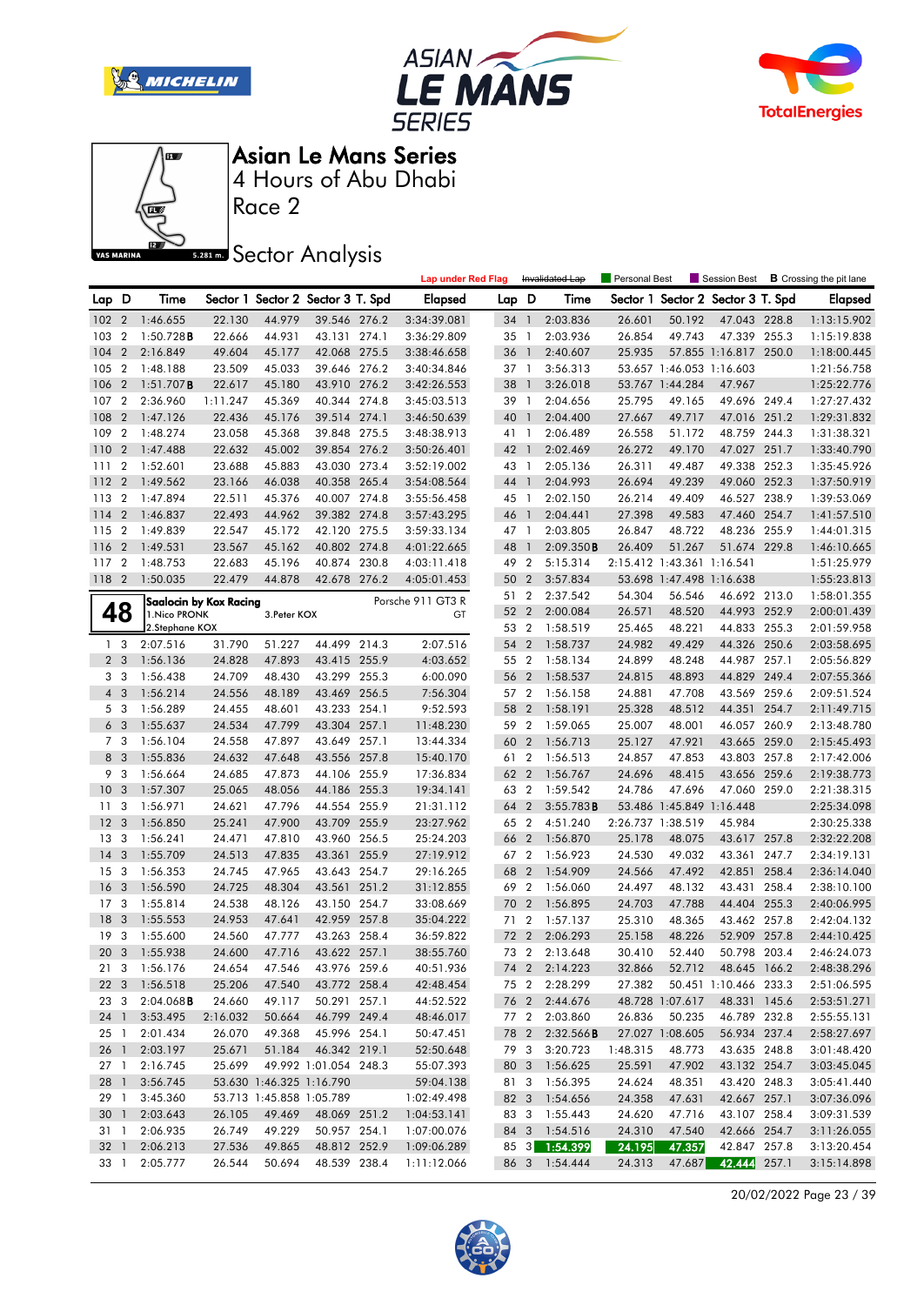







Race 2

**Sector Analysis** 

|                 |                |                                          |          |               |                                   |       | <b>Lap under Red Flag</b> |              |                | Invalidated Lap | Personal Best |                            | Session Best                      |       | <b>B</b> Crossing the pit lane |
|-----------------|----------------|------------------------------------------|----------|---------------|-----------------------------------|-------|---------------------------|--------------|----------------|-----------------|---------------|----------------------------|-----------------------------------|-------|--------------------------------|
| Lap D           |                | Time                                     |          |               | Sector 1 Sector 2 Sector 3 T. Spd |       | <b>Elapsed</b>            | Lap D        |                | Time            |               |                            | Sector 1 Sector 2 Sector 3 T. Spd |       | <b>Elapsed</b>                 |
| 87 3            |                | 1:55.559                                 | 24.259   | 48.552        | 42.748 240.0                      |       | 3:17:10.457               | 26 3         |                | 1:49.242        | 22.596        | 45.414                     | 41.232 277.6                      |       | 48:31.919                      |
| 88              | 3              | 1:54.691                                 | 24.303   | 47.764        | 42.624 254.7                      |       | 3:19:05.148               | 27           | 3              | 1:50.158        | 22.022        | 45.950                     | 42.186 243.2                      |       | 50:22.077                      |
| 89              | 3              | 1:55.060                                 | 24.304   | 47.955        | 42.801                            | 257.8 | 3:21:00.208               | 28 3         |                | 1:49.850        | 22.679        | 45.545                     | 41.626                            | 277.6 | 52:11.927                      |
| 90              | 3              | 1:54.834                                 | 24.267   | 47.657        | 42.910 255.3                      |       | 3:22:55.042               | 29           | 3              | 1:55.781        | 22.373        | 48.851                     | 44.557 164.1                      |       | 54:07.708                      |
| 91              | 3              | 1:55.815                                 | 24.717   | 47.712        | 43.386 254.7                      |       | 3:24:50.857               | 30 3         |                | 3:29.817B       |               | 26.041 1:44.964 1:18.812   |                                   |       | 57:37.525                      |
| 92              | 3              | 1:54.918                                 | 24.401   | 47.663        | 42.854 257.1                      |       | 3:26:45.775               | 31 1         |                | 5:16.294        |               | 2:28.134 1:45.716 1:02.444 |                                   |       | 1:02:53.819                    |
| 93              | 3              | 1:55.142                                 | 24.269   | 47.971        | 42.902 243.8                      |       | 3:28:40.917               | 32 1         |                | 1:52.085        | 24.021        | 46.503                     | 41.561 242.7                      |       | 1:04:45.904                    |
| 94              | 3              | 1:54.478                                 | 24.330   | 47.603        | 42.545 257.1                      |       | 3:30:35.395               | 33           | $\overline{1}$ | 1:49.113        | 22.546        | 45.203                     | 41.364 273.4                      |       | 1:06:35.017                    |
| 95              | -3             | 1:55.413                                 | 24.458   | 48.102        | 42.853 257.8                      |       | 3:32:30.808               | 34 1         |                | 1:51.638        | 24.199        | 46.620                     | 40.819 275.5                      |       | 1:08:26.655                    |
| 96              | 3              | 1:55.277                                 | 24.941   | 47.547        | 42.789 256.5                      |       | 3:34:26.085               | $35 \quad 1$ |                | 1:48.480        | 22.518        | 45.404                     | 40.558 276.2                      |       | 1:10:15.135                    |
| 97              | 3              | 1:54.833                                 | 24.395   | 47.736        | 42.702 255.9                      |       | 3:36:20.918               | 36 1         |                | 1:48.072        | 22.809        | 44.932                     | 40.331                            | 278.4 | 1:12:03.207                    |
| 98              | 3              | 1:55.103                                 | 24.564   | 47.638        | 42.901 255.9                      |       | 3:38:16.021               | 37           | $\overline{1}$ | 1:47.686        | 22.090        | 45.387                     | 40.209 279.1                      |       | 1:13:50.893                    |
| 99              | 3              | 1:55.851                                 | 24.617   | 47.547        | 43.687 255.3                      |       | 3:40:11.872               | 38 1         |                | 1:48.727        | 22.129        | 46.369                     | 40.229 264.1                      |       | 1:15:39.620                    |
| 100             | 3              | 1:55.144                                 | 24.520   | 47.900        | 42.724 257.1                      |       | 3:42:07.016               | 39           | $\overline{1}$ | 2:47.541        |               |                            | 22.188 1:08.966 1:16.387 272.7    |       | 1:18:27.161                    |
| 101             | 3              | 1:55.584                                 | 24.622   | 47.596        | 43.366                            | 257.1 | 3:44:02.600               | 40 1         |                | 3:54.595        |               | 53.727 1:44.622 1:16.246   |                                   |       | 1:22:21.756                    |
| 102             | - 3            | 1:55.303                                 | 24.516   | 47.741        | 43.046 258.4                      |       | 3:45:57.903               | 41 1         |                | 3:05.044        |               | 53.768 1:27.167            | 44.109                            |       | 1:25:26.800                    |
| 103             | 3              | 1:56.815                                 | 26.086   | 47.784        | 42.945 254.7                      |       | 3:47:54.718               | 42 1         |                | 1:49.630        | 23.116        | 45.299                     | 41.215 273.4                      |       | 1:27:16.430                    |
| 104             | 3              | 1:55.782                                 | 24.454   | 47.894        | 43.434 258.4                      |       | 3:49:50.500               | 43 1         |                | 1:52.683        | 23.152        | 45.557                     | 43.974                            | 275.5 | 1:29:09.113                    |
| 105             | 3              | 1:56.513                                 | 24.928   | 47.722        | 43.863                            | 255.9 | 3:51:47.013               | 44 1         |                | 1:49.104        | 22.874        | 45.242                     | 40.988                            | 277.6 | 1:30:58.217                    |
| 106             | 3              | 1:55.854                                 | 24.722   | 47.761        | 43.371 255.3                      |       | 3:53:42.867               | 45 1         |                | 1:49.391        | 22.592        | 45.217                     | 41.582 278.4                      |       | 1:32:47.608                    |
| 107             | 3              | 1:56.350                                 | 24.705   | 48.410        | 43.235 257.1                      |       | 3:55:39.217               | 46 1         |                | 1:49.541        | 22.737        | 45.030                     | 41.774 278.4                      |       | 1:34:37.149                    |
| 108             | 3              | 1:56.135                                 | 24.699   | 47.585        | 43.851                            | 257.8 | 3:57:35.352               | 47 1         |                | 1:48.242        | 22.524        | 44.934                     | 40.784                            | 279.8 | 1:36:25.391                    |
| 109             | 3              | 1:56.415                                 | 24.654   | 47.724        | 44.037 257.1                      |       | 3:59:31.767               | 48           | $\overline{1}$ | 1:47.827        | 22.274        | 45.152                     | 40.401 276.9                      |       | 1:38:13.218                    |
| 110             | -3             | 1:55.470                                 | 24.812   | 47.687        | 42.971                            | 257.1 | 4:01:27.237               | 49 1         |                | 1:47.982        | 22.668        | 45.029                     | 40.285 279.8                      |       | 1:40:01.200                    |
| 111             | 3              | 1:55.458                                 | 24.889   | 47.641        | 42.928 257.1                      |       | 4:03:22.695               | 50 1         |                | 1:48.065        | 22.429        | 45.276                     | 40.360 279.8                      |       | 1:41:49.265                    |
|                 |                |                                          |          |               |                                   |       |                           |              |                | 1:48.262        | 22.410        |                            |                                   |       |                                |
|                 |                |                                          |          |               |                                   |       |                           | 51 1         |                |                 |               | 45.260                     | 40.592 269.3                      |       | 1:43:37.527                    |
|                 |                | <b>High Class Racing</b>                 |          |               |                                   |       | Oreca 07-Gibson           | 52 1         |                | 1:47.660        | 22.438        | 45.161                     | 40.061                            | 278.4 | 1:45:25.187                    |
|                 | 49             | 1. Dennis ANDERSEN<br>2.Anders FJORDBACH |          | 3.Kevin WEEDA |                                   |       | LMP2 AM                   | 53 1         |                | 1:46.263        | 21.978        | 44.445                     | 39.840 281.2                      |       | 1:47:11.450                    |
|                 | 1 <sub>3</sub> | 1:51.416                                 | 24.760   | 46.085        | 40.571                            | 272.0 | 1:51.416                  | 54 1         |                | 2:22.653B       | 23.116        |                            | 48.065 1:11.472 215.6             |       | 1:49:34.103                    |
|                 | 2 <sub>3</sub> | 1:49.114                                 | 22.306   | 45.675        | 41.133 270.0                      |       | 3:40.530                  | 55 1         |                | 5:49.178        |               | 2:37.654 1:54.842 1:16.682 |                                   |       | 1:55:23.281                    |
|                 | 3 <sub>3</sub> | 1:50.362                                 | 22.326   | 45.925        | 42.111 274.1                      |       | 5:30.892                  | 56           | $\overline{1}$ | 2:34.865B       | 54.164        | 54.775                     | 45.926 213.9                      |       | 1:57:58.146                    |
|                 | 4 3            | 1:49.568                                 | 22.400   | 45.677        | 41.491 274.8                      |       | 7:20.460                  | 57           |                | 3 20:21.767     | $\ddots$      | 48.393                     | 42.856 259.0                      |       | 2:18:19.913                    |
|                 | 5 <sub>3</sub> | 1:48.933                                 | 22.143   | 45.611        | 41.179 272.7                      |       | 9:09.393                  | 58           | -3             | 1:51.119        | 22.811        | 45.636                     | 42.672 274.1                      |       | 2:20:11.032                    |
| 6               | -3             | 1:48.675                                 | 22.256   | 45.213        | 41.206 276.2                      |       | 10:58.068                 | 59           | 3              | 2:08.641        | 22.792        |                            | 44.940 1:00.909 276.9             |       | 2:22:19.673                    |
|                 | 7 <sub>3</sub> | 1:48.595                                 | 22.208   | 45.186        | 41.201 276.9                      |       | 12:46.663                 | 60           | 3              | 3:58.585        |               | 53.701 1:47.602 1:17.282   |                                   |       | 2:26:18.258                    |
|                 | 83             | 1:48.859                                 | 22.116   | 45.454        | 41.289 276.2                      |       | 14:35.522                 | 61           | 3              | 3:43.823        |               | 53.813 1:48.053 1:01.957   |                                   |       | 2:30:02.081                    |
| 9               | 3              | 1:49.590                                 | 21.956   | 46.783        | 40.851                            | 276.2 | 16:25.112                 | 62 3         |                | 1:53.135        | 24.236        | 46.804                     | 42.095 274.8                      |       | 2:31:55.216                    |
| 10              | -3             | 1:48.393                                 | 22.084   | 45.215        | 41.094 273.4                      |       | 18:13.505                 | 63           | 3              | 1:51.208        | 22.892        | 45.957                     | 42.359 276.2                      |       | 2:33:46.424                    |
| 11              | 3              | 1:47.883                                 | 21.999   | 45.419        | 40.465 276.2                      |       | 20:01.388                 | 64           | 3              | 1:50.913        | 22.689        | 46.364                     | 41.860 268.7                      |       | 2:35:37.337                    |
| 12 <sup>3</sup> |                | $1:56.052$ <b>B</b>                      | 21.945   | 45.067        | 49.040 276.2                      |       | 21:57.440                 | 65 3         |                | 2:55.086B       | 22.532        |                            | 45.509 1:47.045 244.9             |       | 2:38:32.423                    |
|                 |                | 13 3 2:50.964                            | 1:24.122 | 45.987        | 40.855 273.4                      |       | 24:48.404                 |              |                | 66 3 3:54.556   | 2:26.627      | 46.708                     | 41.221 272.0                      |       | 2:42:26.979                    |
|                 |                | 14 3 1:50.930                            | 23.208   | 46.293        | 41.429 273.4                      |       | 26:39.334                 |              |                | 67 3 1:58.482   | 22.873        | 45.325                     | 50.284 274.8                      |       | 2:44:25.461                    |
|                 |                | 15 3 1:48.688                            | 21.941   | 45.905        | 40.842 274.8                      |       | 28:28.022                 | 68 3         |                | 2:04.287        | 32.031        | 48.238                     | 44.018 260.2                      |       | 2:46:29.748                    |
|                 |                | 16 3 1:49.698                            | 22.172   | 47.014        | 40.512 252.9                      |       | 30:17.720                 |              |                | 69 3 2:12.369   | 31.107        | 54.716                     | 46.546 150.8                      |       | 2:48:42.117                    |
|                 |                | 17 3 1:49.684                            | 23.010   | 45.774        | 40.900 274.1                      |       | 32:07.404                 |              |                | 70 3 2:28.601   | 28.152        |                            | 51.457 1:08.992 198.2             |       | 2:51:10.718                    |
|                 |                | 18 3 1:50.347                            | 23.008   | 45.994        | 41.345 269.3                      |       | 33:57.751                 | 71 3         |                | 3:24.748        |               | 50.206 1:20.949 1:13.593   |                                   |       | 2:54:35.466                    |
|                 |                | 19 3 1:48.318                            | 22.202   | 45.693        | 40.423 252.3                      |       | 35:46.069                 | 72 3         |                | 3:36.607        |               | 51.469 1:45.513 59.625     |                                   |       | 2:58:12.073                    |
|                 |                | 20 3 1:48.513                            | 22.302   | 45.279        | 40.932 270.7                      |       | 37:34.582                 |              |                | 73 3 2:31.741   |               |                            | 29.986 1:00.826 1:00.929 181.8    |       | 3:00:43.814                    |
|                 |                | 21 3 1:47.863                            | 22.002   | 45.266        | 40.595 276.9                      |       | 39:22.445                 |              |                | 74 3 1:52.243   | 24.460        | 46.656                     | 41.127 266.7                      |       | 3:02:36.057                    |
| 22 3            |                | 1:50.959                                 | 24.754   | 45.209        | 40.996 277.6                      |       | 41:13.404                 |              |                | 75 3 1:48.742   | 22.596        | 45.110                     | 41.036 274.8                      |       | 3:04:24.799                    |
|                 |                | 23 3 1:50.129                            | 23.104   | 46.324        | 40.701 276.2                      |       | 43:03.533                 |              |                | 76 3 1:48.440   | 21.981        | 45.166                     | 41.293 277.6                      |       | 3:06:13.239                    |
|                 |                | 24 3 1:51.096                            | 24.139   | 45.949        | 41.008 277.6                      |       | 44:54.629                 |              |                | 77 3 1:48.169   | 22.024        | 45.701                     | 40.444 270.0                      |       | 3:08:01.408                    |

20/02/2022 Page 24 / 39

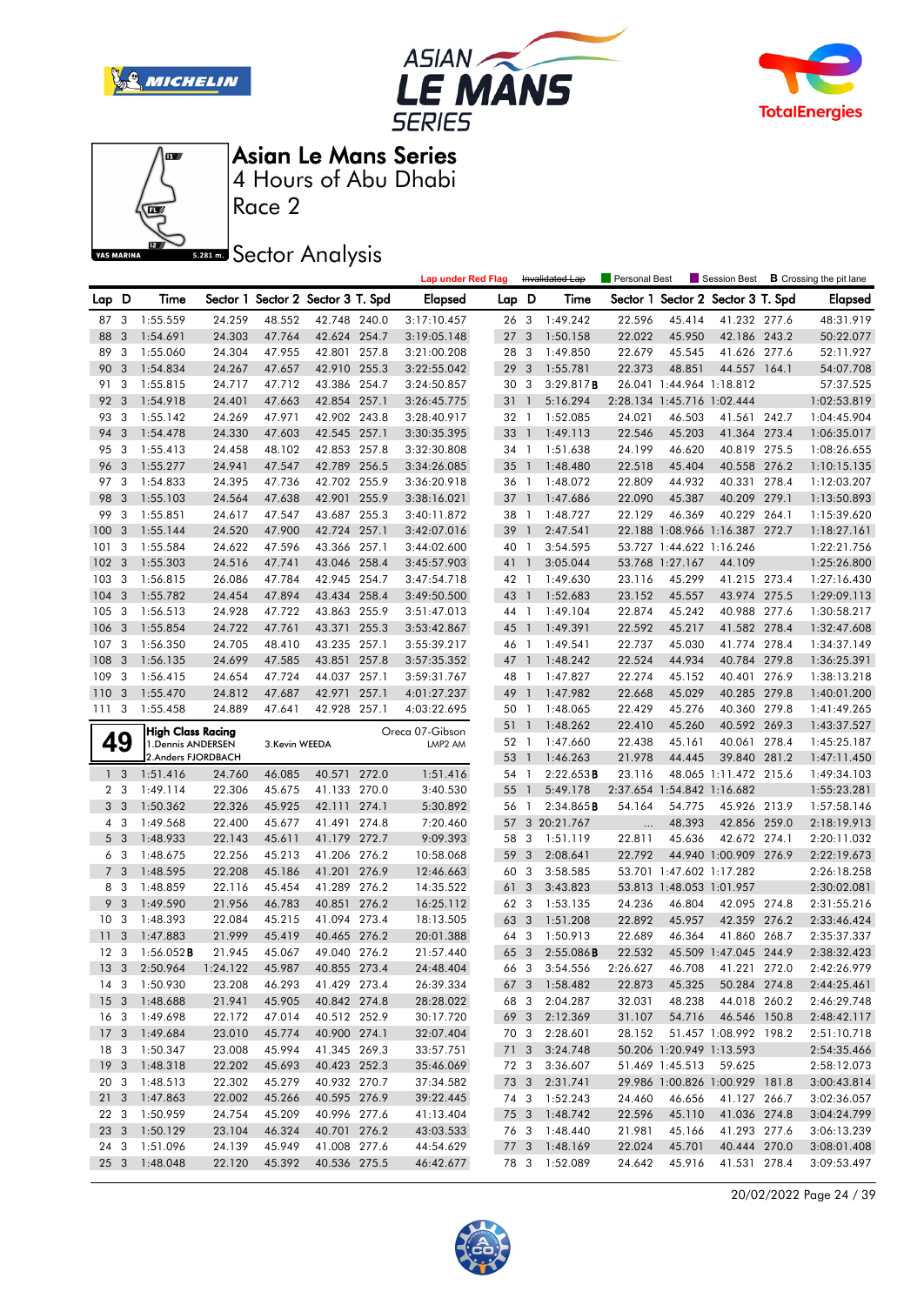







Race 2

**Sector Analysis** 

|       |                                  |                         |                          |                                   |                              |       | <b>Lap under Red Flag</b> |                 |                | Invalidated Lap                | Personal Best    |                            |                                   |       | Session Best <b>B</b> Crossing the pit lane |
|-------|----------------------------------|-------------------------|--------------------------|-----------------------------------|------------------------------|-------|---------------------------|-----------------|----------------|--------------------------------|------------------|----------------------------|-----------------------------------|-------|---------------------------------------------|
| Lap D |                                  | Time                    |                          | Sector 1 Sector 2 Sector 3 T. Spd |                              |       | <b>Elapsed</b>            | Lap D           |                | Time                           |                  |                            | Sector 1 Sector 2 Sector 3 T. Spd |       | <b>Elapsed</b>                              |
| 79    | $\mathbf{3}$                     | 1:49.254                | 22.019                   | 45.322                            | 41.913 275.5                 |       | 3:11:42.751               | 21 2            |                | 1:56.115                       | 24.400           | 47.842                     | 43.873 257.8                      |       | 41:29.578                                   |
| 80    | 3                                | 1:47.508                | 22.418                   | 45.219                            | 39.871 272.7                 |       | 3:13:30.259               | 22 2            |                | 1:57.741                       | 24.979           | 48.239                     | 44.523 258.4                      |       | 43:27.319                                   |
| 81    | 3                                | 1:47.123                | 21.868                   | 44.960                            | 40.295 276.2                 |       | 3:15:17.382               | 23 2            |                | 1:56.208                       | 24.724           | 48.133                     | 43.351                            | 253.5 | 45:23.527                                   |
| 82    | - 3                              | 1:48.730                | 21.952                   | 46.384                            | 40.394 276.2                 |       | 3:17:06.112               | 24 2            |                | 1:54.944                       | 24.293           | 47.629                     | 43.022 257.8                      |       | 47:18.471                                   |
| 83    | 3                                | 1:47.473                | 21.828                   | 45.456                            | 40.189 273.4                 |       | 3:18:53.585               | 25 2            |                | 1:55.452                       | 24.379           | 47.949                     | 43.124 257.8                      |       | 49:13.923                                   |
| 84    | 3                                | 1:46.870                | 22.182                   | 45.012                            | 39.676 272.0                 |       | 3:20:40.455               | 26 2            |                | 1:55.397                       | 24.207           | 48.023                     | 43.167 258.4                      |       | 51:09.320                                   |
| 85    | 3                                | 1:48.314                | 21.864                   | 44.973                            | 41.477 279.1                 |       | 3:22:28.769               | 27 <sub>2</sub> |                | 1:55.363                       | 24.701           | 47.582                     | 43.080 259.0                      |       | 53:04.683                                   |
| 86    | -3                               | 1:47.575                | 22.500                   | 44.864                            | 40.211 274.8                 |       | 3:24:16.344               | 28 2            |                | 2:15.994B                      | 24.335           |                            | 48.046 1:03.613 257.8             |       | 55:20.677                                   |
| 87    | 3                                | 1:48.333                | 22.522                   | 45.423                            | 40.388 274.8                 |       | 3:26:04.677               | 29 1            |                | 5:25.564                       |                  | 2:24.393 1:45.487 1:15.684 |                                   |       | 1:00:46.241                                 |
| 88    | 3                                | 1:49.225                | 23.189                   | 45.373                            | 40.663 274.1                 |       | 3:27:53.902               | 30 1            |                | 2:55.426                       |                  | 53.303 1:19.414            | 42.709 149.8                      |       | 1:03:41.667                                 |
| 89    | 3                                | 1:49.805                | 22.015                   | 45.886                            | 41.904 242.2                 |       | 3:29:43.707               | 31 1            |                | 1:53.621                       | 24.039           | 47.630                     | 41.952 263.4                      |       | 1:05:35.288                                 |
| 90    | -3                               | 1:56.635B               | 21.870                   | 45.895                            | 48.870 257.8                 |       | 3:31:40.342               | 32 1            |                | 1:53.777                       | 23.934           | 47.786                     | 42.057 264.1                      |       | 1:07:29.065                                 |
| 91    | $\overline{2}$                   | 3:19.536                | 1:56.667                 | 44.561                            | 38.308 276.2                 |       | 3:34:59.878               | 33              | $\mathbf{1}$   | 1:53.308                       | 23.837           | 47.523                     | 41.948 257.8                      |       | 1:09:22.373                                 |
| 92    | $\overline{2}$                   | 1:43.945                | 22.369                   | 44.045                            | 37.531                       | 276.2 | 3:36:43.823               | 34 1            |                | 1:53.450                       | 23.912           | 47.366                     | 42.172 258.4                      |       | 1:11:15.823                                 |
| 93    | $\overline{2}$                   | 1:43.286                | 21.138                   | 43.814                            | 38.334 279.1                 |       | 3:38:27.109               | $35 \quad 1$    |                | 1:53.661                       | 24.037           | 47.505                     | 42.119 255.9                      |       | 1:13:09.484                                 |
| 94    | $\overline{2}$                   | 1:43.185                | 21.108                   | 43.895                            | 38.182 279.1                 |       | 3:40:10.294               | 36 1            |                | 1:53.852                       | 24.046           | 47.684                     | 42.122 259.6                      |       | 1:15:03.336                                 |
| 95    | $\overline{2}$                   | 1:43.868                | 21.138                   | 43.783                            | 38.947 279.1                 |       | 3:41:54.162               | $37-1$          |                | 2:10.966B                      | 24.255           | 47.845                     | 58.866 258.4                      |       | 1:17:14.302                                 |
| 96    |                                  | $2 \overline{1:42.724}$ | 21.199                   | 43.786                            | 37.739 279.8                 |       | 3:43:36.886               | 38 1            |                | 4:06.442                       |                  | 1:04.662 1:45.953 1:15.827 |                                   |       | 1:21:20.744                                 |
| 97    |                                  | 2 1:45.270              | 21.901                   | 44.079                            | 39.290 279.8                 |       | 3:45:22.156               | 39 1            |                | 3:37.861                       |                  | 53.161 1:45.378            | 59.322                            |       | 1:24:58.605                                 |
| 98    | $\overline{2}$                   | 1:45.714                | 22.762                   | 44.139                            | 38.813 279.1                 |       | 3:47:07.870               | 40 1            |                | 1:54.845                       | 24.331           | 47.868                     | 42.646 256.5                      |       | 1:26:53.450                                 |
| 99    | $\overline{2}$                   | 1:45.038                | 21.202                   | 43.963                            | 39.873 280.5                 |       | 3:48:52.908               | 41 1            |                | 1:54.450                       | 24.075           | 48.140                     | 42.235 244.3                      |       | 1:28:47.900                                 |
| 100   | $\overline{2}$                   | 1:44.480                | 21.358                   | 44.184                            | 38.938 279.1                 |       | 3:50:37.388               | 42 1            |                | 1:56.466                       | 24.057           | 48.036                     | 44.373 257.1                      |       | 1:30:44.366                                 |
| 101   | $\overline{2}$                   | 1:43.010                | 21.183                   | 43.824                            | 38.003 279.1                 |       | 3:52:20.398               | 43 1            |                | 1:53.814                       | 24.048           | 47.630                     | 42.136 255.9                      |       | 1:32:38.180                                 |
| 102   | $\overline{2}$                   | 1:44.133                | 22.016                   | 44.332                            | 37.785 279.1                 |       | 3:54:04.531               | 44 1            |                | 1:53.978                       | 24.042           | 47.683                     | 42.253 262.8                      |       | 1:34:32.158                                 |
| 103   | $\overline{2}$                   | 1:43.050                | 21.184                   | 43.863                            | 38.003 278.4                 |       | 3:55:47.581               | 45 1            |                | 1:54.510                       | 24.106           | 47.662                     | 42.742 265.4                      |       | 1:36:26.668                                 |
| 104   | $\overline{2}$                   | 1:44.218                | 21.549                   | 44.146                            | 38.523 279.1                 |       | 3:57:31.799               | 46 1            |                | 1:54.060                       | 24.186           | 47.594                     | 42.280 260.2                      |       | 1:38:20.728                                 |
| 105   | $\overline{2}$                   | 1:45.141                | 21.411                   | 44.026                            | 39.704 277.6                 |       | 3:59:16.940               | 47 1            |                | 1:54.008                       | 24.120           | 47.622                     | 42.266 257.1                      |       | 1:40:14.736                                 |
| 106   | $\overline{2}$                   | 1:46.712                | 21.385                   | 44.106                            | 41.221 279.1                 |       | 4:01:03.652               | 48 1            |                | 1:54.220                       | 24.080           | 47.642                     | 42.498 266.0                      |       | 1:42:08.956                                 |
| 107   | $\overline{2}$                   | 1:44.808                | 21.644                   | 44.410                            | 38.754 277.6                 |       | 4:02:48.460               | 49 1            |                | 1:54.257                       | 24.215           | 47.556                     | 42.486 260.2                      |       | 1:44:03.213                                 |
| 108   | $\overline{2}$                   | 1:48.964                | 22.371                   | 44.074                            | 42.519 279.8                 |       | 4:04:37.424               | 50 1            |                | 1:54.750                       | 24.538           | 47.928                     | 42.284 259.0                      |       | 1:45:57.963                                 |
|       |                                  | <b>AF Corse</b>         |                          |                                   |                              |       | Ferrari 488 GT3           | 51 1            |                | 1:53.982                       | 24.196           | 47.520                     | 42.266 266.0                      |       | 1:47:51.945                                 |
| 51    |                                  |                         | 1. Alessandro PIER GUIDI |                                   | 3. Francesco PIOVANETTI      |       | GT                        | 52 1            |                | 3:08.891B                      |                  | 24.189 1:29.231 1:15.471   |                                   |       | 1:51:00.836                                 |
|       |                                  | 2. Victor GOMEZ         |                          |                                   |                              |       |                           | 53 1            |                | 5:25.628                       |                  | 2:24.051 1:46.011 1:15.566 |                                   |       | 1:56:26.464                                 |
|       | $1\quad 2$                       | 2:12.258                | 31.276                   | 53.991                            | 46.991 223.6                 |       | 2:12.258                  | 54 1            |                | 1:58.599                       | 28.524           | 48.000                     | 42.075 254.7                      |       | 1:58:25.063                                 |
|       | 2 <sub>2</sub>                   | 1:57.535                | 25.031                   | 48.441                            | 44.063 257.1                 |       | 4:09.793                  | 55              | $\overline{1}$ | 1:53.720                       | 24.020           | 47.705                     | 41.995 266.7                      |       | 2:00:18.783                                 |
|       | 3 <sub>2</sub>                   | 1:57.601                | 24.897                   | 48.521                            | 44.183 257.1                 |       | 6:07.394                  | 56 1            |                | 1:53.414                       | 23.982           | 47.506                     | 41.926                            | 257.8 | 2:02:12.197                                 |
|       | $4\quad2$                        | 1:57.473                | 24.693                   | 48.549                            | 44.231 252.3                 |       | 8:04.867                  | 57 1            |                | 1:54.770                       | 24.531           | 48.154                     | 42.085 259.0                      |       | 2:04:06.967                                 |
|       | 5 <sub>2</sub><br>6 <sub>2</sub> | 1:55.442<br>1:55.975    | 24.439                   | 47.818                            | 43.185 255.3<br>43.119 257.1 |       | 10:00.309                 | 58 1            | $\overline{1}$ | 1:53.538                       | 24.006           | 47.572                     | 41.960 262.1<br>42.971            |       | 2:06:00.505<br>2:07:54.929                  |
|       |                                  | 7 2 1:55.860            | 24.290<br>24.554         | 48.566<br>47.894                  | 43.412 257.8                 |       | 11:56.284                 | 59<br>60 1      |                | 1:54.424                       | 24.033<br>24.011 | 47.420                     | 41.971 262.1                      | 261.5 |                                             |
|       |                                  | 8 2 1:58.461            | 24.924                   |                                   | 50.169 43.368 250.0          |       | 13:52.144<br>15:50.605    |                 |                | 1:53.454<br>61 1 1:54.158      | 23.995           | 47.472<br>47.629           | 42.534 260.2                      |       | 2:09:48.383<br>2:11:42.541                  |
|       |                                  | 9 2 2:19.684            | 24.537                   |                                   | 48.567 1:06.580 244.3        |       | 18:10.289                 |                 |                |                                | 24.195           | 47.499                     |                                   |       | 2:13:36.361                                 |
|       |                                  | 10 2 1:56.509           | 24.671                   | 48.104                            | 43.734 250.6                 |       | 20:06.798                 |                 |                | 62 1 1:53.820<br>63 1 1:54.166 | 24.265           | 47.634                     | 42.126 260.2<br>42.267 258.4      |       | 2:15:30.527                                 |
|       |                                  | 11 2 1:57.125           | 24.775                   | 48.102                            | 44.248 254.7                 |       | 22:03.923                 |                 |                | 64 1 1:54.211                  | 24.246           | 47.713                     | 42.252 260.2                      |       | 2:17:24.738                                 |
|       |                                  | 12 2 1:57.432           | 24.752                   | 48.545                            | 44.135 256.5                 |       | 24:01.355                 |                 |                | 65 1 1:54.042                  | 24.105           | 47.710                     | 42.227 259.6                      |       | 2:19:18.780                                 |
|       |                                  | 13 2 1:57.781           | 25.089                   | 48.173                            | 44.519 252.3                 |       | 25:59.136                 |                 |                | 66 1 1:54.368                  | 24.068           | 47.513                     | 42.787 260.9                      |       | 2:21:13.148                                 |
|       |                                  | 14 2 1:56.515           | 24.810                   | 48.112                            | 43.593 252.9                 |       | 27:55.651                 |                 |                | 67 1 3:30.328 <b>B</b>         |                  | 29.601 1:45.086 1:15.641   |                                   |       | 2:24:43.476                                 |
|       |                                  | 15 2 1:55.869           | 24.691                   | 48.095                            | 43.083 254.7                 |       | 29:51.520                 |                 | 68 1           | 4:05.261                       |                  |                            | 1:04.823 1:45.148 1:15.290        |       | 2:28:48.737                                 |
|       |                                  | 16 2 1:55.679           | 24.343                   | 48.060                            | 43.276 254.1                 |       | 31:47.199                 |                 |                | 69 1 2:19.742                  | 48.369           | 48.757                     | 42.616 252.9                      |       | 2:31:08.479                                 |
|       |                                  | 17 2 1:56.006           | 24.390                   | 48.278                            | 43.338 255.9                 |       | 33:43.205                 |                 |                | 70 1 1:54.629                  | 24.367           | 47.889                     | 42.373 260.2                      |       | 2:33:03.108                                 |
|       |                                  | 18 2 1:55.814           | 24.431                   | 47.980                            | 43.403 258.4                 |       | 35:39.019                 |                 |                | 71 1 1:54.158                  | 24.122           | 47.704                     | 42.332 260.2                      |       | 2:34:57.266                                 |
|       |                                  | 19 2 1:57.640           | 25.205                   | 48.636                            | 43.799 257.1                 |       | 37:36.659                 |                 |                | 72 1 1:54.278                  | 24.247           | 47.515                     | 42.516 259.6                      |       | 2:36:51.544                                 |
|       |                                  | 20 2 1:56.804           | 24.298                   | 47.841                            | 44.665 257.8                 |       | 39:33.463                 |                 |                | 73 1 1:54.122                  | 24.049           | 47.547                     | 42.526 259.0                      |       | 2:38:45.666                                 |
|       |                                  |                         |                          |                                   |                              |       |                           |                 |                |                                |                  |                            |                                   |       |                                             |

20/02/2022 Page 25 / 39

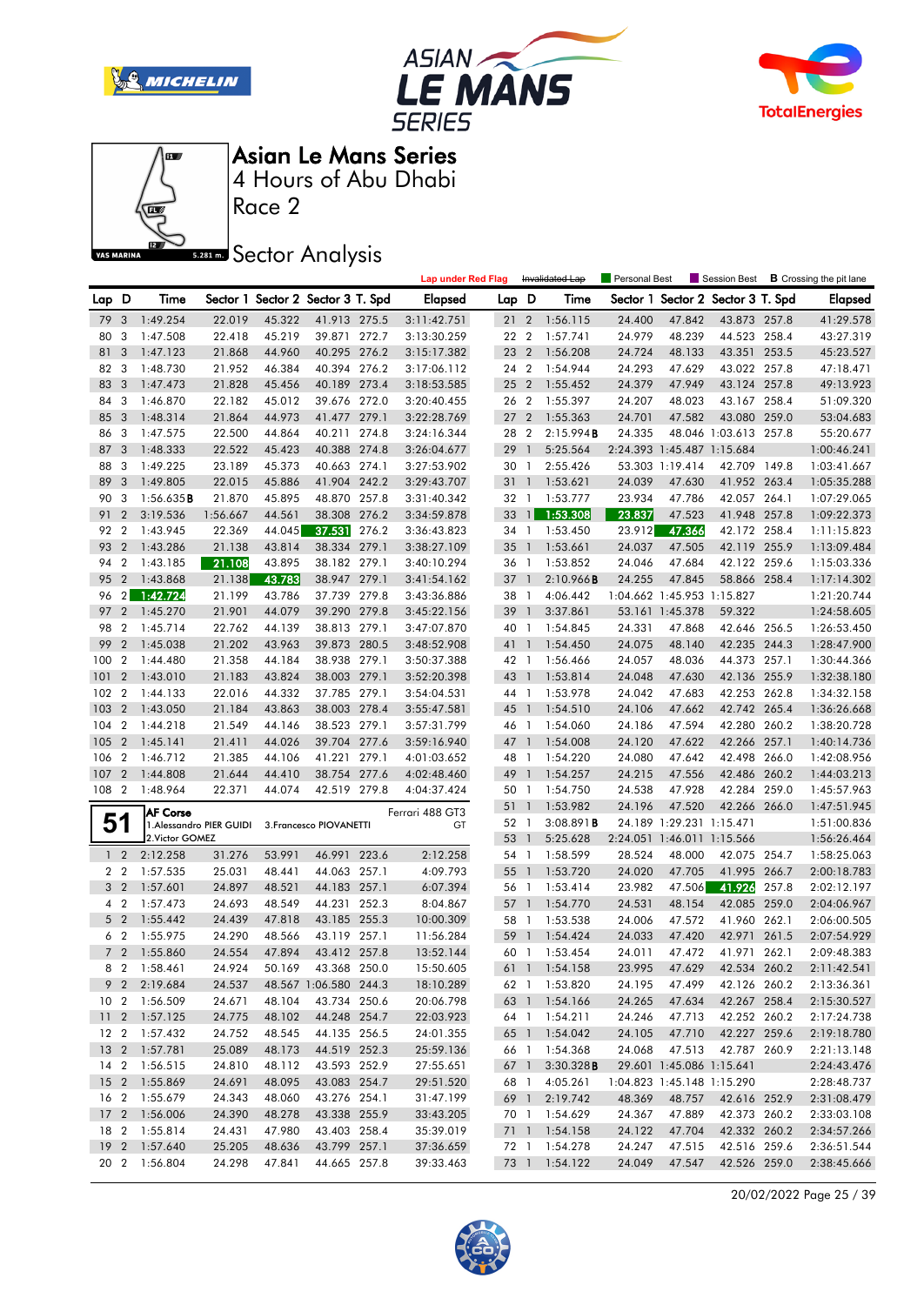







Race 2

**Sector Analysis** 

|                |                |                       |          |                          |                                   | <b>Lap under Red Flag</b> |                 |                          | Invalidated Lap             | Personal Best |                            | Session Best                      |       | <b>B</b> Crossing the pit lane |
|----------------|----------------|-----------------------|----------|--------------------------|-----------------------------------|---------------------------|-----------------|--------------------------|-----------------------------|---------------|----------------------------|-----------------------------------|-------|--------------------------------|
| Lap D          |                | Time                  |          |                          | Sector 1 Sector 2 Sector 3 T. Spd | <b>Elapsed</b>            | Lap D           |                          | Time                        |               |                            | Sector 1 Sector 2 Sector 3 T. Spd |       | <b>Elapsed</b>                 |
| 74 1           |                | 1:53.611              | 23.989   | 47.597                   | 42.025 259.6                      | 2:40:39.277               | 10 <sub>1</sub> |                          | 1:55.204                    | 24.773        | 47.714                     | 42.717 255.9                      |       | 19:21.047                      |
| 75             | $\overline{1}$ | 1:53.659              | 23.970   | 47.610                   | 42.079 259.6                      | 2:42:32.936               | 111             |                          | 1:55.139                    | 24.449        | 47.944                     | 42.746 255.9                      |       | 21:16.186                      |
| 76             | $\,1\,$        | 2:05.983              | 24.264   | 48.003                   | 53.716 257.8                      | 2:44:38.919               | $12-1$          |                          | 1:55.302                    | 24.357        | 47.852                     | 43.093 255.9                      |       | 23:11.488                      |
| 77             | $\overline{1}$ | 2:46.628              |          |                          | 32.770 1:08.340 1:05.518 163.1    | 2:47:25.547               | 13              | $\overline{1}$           | 1:55.545                    | 24.588        | 47.966                     | 42.991 255.3                      |       | 25:07.033                      |
| 78             | - 1            | 3:19.121              |          |                          | 41.195 1:21.329 1:16.597 131.2    | 2:50:44.668               | $14-1$          |                          | 1:55.782                    | 24.832        | 48.320                     | 42.630 252.9                      |       | 27:02.815                      |
| 79             | $\overline{1}$ | 2:35.508              |          | 48.762 1:03.767          | 42.979 237.9                      | 2:53:20.176               | 15              | $\overline{\phantom{a}}$ | 1:55.286                    | 24.704        | 47.898                     | 42.684 253.5                      |       | 28:58.101                      |
| 80             | -1             | 1:56.199              | 25.281   | 47.981                   | 42.937 255.3                      | 2:55:16.375               | 16 <sub>1</sub> |                          | 1:54.813                    | 24.259        | 47.978                     | 42.576 254.1                      |       | 30:52.914                      |
| 81             | $\mathbf{1}$   | 2:59.389B             |          | 25.447 1:32.808 1:01.134 |                                   | 2:58:15.764               | 17              | $\overline{1}$           | 1:54.701                    | 24.241        | 47.864                     | 42.596 255.3                      |       | 32:47.615                      |
| 82             | -3             | 3:51.962              | 2:17.392 | 49.475                   | 45.095 251.2                      | 3:02:07.726               | 18 1            |                          | 1:54.866                    | 24.170        | 47.831                     | 42.865 255.9                      |       | 34:42.481                      |
| 83             | 3              | 1:58.439              | 25.407   | 48.495                   | 44.537 256.5                      | 3:04:06.165               | 19              | $\overline{1}$           | 1:54.683                    | 24.122        | 47.760                     | 42.801 256.5                      |       | 36:37.164                      |
| 84             | 3              | 1:57.430              | 25.010   | 48.489                   | 43.931 254.7                      | 3:06:03.595               | 20 1            |                          | 1:54.540                    | 24.078        | 47.779                     | 42.683 254.7                      |       | 38:31.704                      |
| 85             | 3              | 1:57.208              | 24.943   | 48.353                   | 43.912 257.1                      | 3:08:00.803               | 211             |                          | 1:54.996                    | 24.509        | 47.781                     | 42.706 255.9                      |       | 40:26.700                      |
| 86             | 3              | 1:57.436              | 25.262   | 48.630                   | 43.544 256.5                      | 3:09:58.239               | 22 1            |                          | 1:54.432                    | 24.169        | 47.735                     | 42.528 255.3                      |       | 42:21.132                      |
| 87             | 3              | 1:56.690              | 24.902   | 48.201                   | 43.587 257.1                      | 3:11:54.929               | 23 1            |                          | 1:54.475                    | 24.214        | 47.736                     | 42.525 256.5                      |       | 44:15.607                      |
| 88             | 3              | 1:56.271              | 24.709   | 48.107                   | 43.455 257.1                      | 3:13:51.200               | 24 1            |                          | 1:54.704                    | 24.300        | 47.787                     | 42.617 255.9                      |       | 46:10.311                      |
| 89             | 3              | 1:56.931              | 24.682   | 48.089                   | 44.160 256.5                      | 3:15:48.131               | $25-1$          |                          | 1:54.390                    | 24.234        | 47.628                     | 42.528 255.9                      |       | 48:04.701                      |
| 90             | 3              | 1:56.535              | 24.765   | 48.065                   | 43.705 260.2                      | 3:17:44.666               | 26 1            |                          | 1:54.766                    | 24.336        | 47.915                     | 42.515 255.9                      |       | 49:59.467                      |
| 91             | 3              | 1:56.258              | 24.546   | 48.127                   | 43.585 257.1                      | 3:19:40.924               | $27-1$          |                          | 1:55.487                    | 24.553        | 47.901                     | 43.033 257.1                      |       | 51:54.954                      |
| 92             | 3              | 1:57.496              | 24.745   | 48.287                   | 44.464 255.9                      | 3:21:38.420               | 28 1            |                          | 1:54.993                    | 24.427        | 48.073                     | 42.493 257.1                      |       | 53:49.947                      |
| 93             | 3              | 1:58.553              | 25.232   | 49.685                   | 43.636 238.9                      | 3:23:36.973               | 29              | $\overline{1}$           | 3:12.220B                   |               | 24.427 1:32.394 1:15.399   |                                   |       | 57:02.167                      |
| 94             | 3              | 1:58.059              | 24.791   | 48.620                   | 44.648 254.7                      | 3:25:35.032               | 30 2            |                          | 5:26.565                    |               | 2:24.910 1:45.495 1:16.160 |                                   |       | 1:02:28.732                    |
| 95             | 3              | 1:58.275              | 26.293   | 48.214                   | 43.768 259.0                      | 3:27:33.307               | 31              | $\overline{2}$           | 1:58.172                    | 27.705        | 48.162                     | 42.305 252.3                      |       | 1:04:26.904                    |
| 96             | 3              | 1:58.500              | 25.167   | 48.532                   | 44.801 257.1                      | 3:29:31.807               | 32 2            |                          | 1:54.337                    | 24.158        | 48.036                     | 42.143 254.1                      |       | 1:06:21.241                    |
| 97             | 3              | 1:58.589              | 24.752   | 48.446                   | 45.391 256.5                      | 3:31:30.396               | 33 2            |                          | 1:53.971                    | 24.017        | 47.765                     | 42.189 255.3                      |       | 1:08:15.212                    |
| 98             | 3              | 1:57.080              | 24.992   | 48.144                   | 43.944 258.4                      | 3:33:27.476               | 34 2            |                          | 1:55.088                    | 24.093        | 48.349                     | 42.646 256.5                      |       | 1:10:10.300                    |
| 99             | 3              | 1:58.408              | 25.106   | 48.465                   | 44.837 259.0                      | 3:35:25.884               | 35 2            |                          | 1:54.602                    | 24.113        | 47.768                     | 42.721                            | 255.9 | 1:12:04.902                    |
| 100            | 3              | 1:57.248              | 24.921   | 48.239                   | 44.088 257.8                      | 3:37:23.132               | 36 2            |                          | 1:54.906                    | 24.372        | 47.841                     | 42.693 256.5                      |       | 1:13:59.808                    |
| 101            | 3              | 1:56.885              | 24.832   | 48.185                   | 43.868 258.4                      | 3:39:20.017               | 37 2            |                          | 1:54.513                    | 24.262        | 48.077                     | 42.174 256.5                      |       | 1:15:54.321                    |
| 102            | 3              | 1:57.309              | 24.531   | 48.295                   | 44.483 260.2                      | 3:41:17.326               | 38 2            |                          | 3:14.857                    |               | 24.105 1:35.226 1:15.526   |                                   |       | 1:19:09.178                    |
| 103            | 3              | 1:56.387              | 24.823   | 47.997                   | 43.567 257.8                      | 3:43:13.713               | 39              | $\overline{2}$           | 3:53.685                    |               | 53.217 1:44.872 1:15.596   |                                   |       | 1:23:02.863                    |
| 104            | 3              | 1:56.971              | 24.820   | 48.612                   | 43.539 259.0                      | 3:45:10.684               | 40 2            |                          | 2:45.050                    |               | 53.283 1:08.928            | 42.839 221.3                      |       | 1:25:47.913                    |
| 105            | 3              | 1:57.834              | 24.741   | 48.258                   | 44.835 260.2                      | 3:47:08.518               | 41 2            |                          | 1:54.649                    | 24.297        | 48.048                     | 42.304 254.1                      |       | 1:27:42.562                    |
| 106            | 3              | 1:56.341              | 24.581   | 48.132                   | 43.628 260.9                      | 3:49:04.859               | 42 2            |                          | 1:54.229                    | 24.015        | 47.963                     | 42.251 254.7                      |       | 1:29:36.791                    |
| 107            | 3              | 1:58.110              | 24.614   | 48.166                   | 45.330 255.3                      | 3:51:02.969               | 43              | $\overline{2}$           | 1:55.111                    | 24.471        | 48.198                     | 42.442 255.3                      |       | 1:31:31.902                    |
| 108            | 3              | 1:57.847              | 24.917   | 48.419                   | 44.511 255.3                      | 3:53:00.816               | 44 2            |                          | 1:54.337                    | 24.110        | 47.831                     | 42.396 255.3                      |       | 1:33:26.239                    |
| 109            | 3              | 1:57.173              | 24.744   | 48.814                   | 43.615 260.2                      | 3:54:57.989               | 45 2            |                          | 1:54.913                    | 24.071        | 48.323                     | 42.519 247.7                      |       | 1:35:21.152                    |
| 110            | 3              | 1:57.304              | 25.346   | 48.286                   | 43.672 260.2                      | 3:56:55.293               | 46 2            |                          | 1:55.586                    | 24.136        | 47.874                     | 43.576 257.8                      |       | 1:37:16.738                    |
| 111            | 3              | 1:57.098              | 24.608   | 47.799                   | 44.691 257.8                      | 3:58:52.391               | 47 2            |                          | 1:54.395                    | 24.179        | 47.809                     | 42.407 256.5                      |       | 1:39:11.133                    |
| 112 3          |                | 1:57.277              | 24.951   | 47.895                   | 44.431 258.4                      | 4:00:49.668               | 48 2            |                          | 1:54.533                    | 24.141        | 47.700                     | 42.692 256.5                      |       | 1:41:05.666                    |
| 1133           |                | 1:57.748              | 24.941   | 48.217                   | 44.590 260.9                      | 4:02:47.416               | 49 2            |                          | 1:53.985                    | 23.985        | 47.759                     | 42.241 255.9                      |       | 1:42:59.651                    |
|                |                | 114 3 1:58.178        | 25.541   |                          | 48.632 44.005 259.6               | 4:04:45.594               |                 |                          | 50 2 1:54.117               | 24.263        | 47.672                     | 42.182 257.8                      |       | 1:44:53.768                    |
|                |                | <b>Rinaldi Racing</b> |          |                          |                                   | Ferrari 488 GT3           |                 |                          | 51 2 1:54.010               | 24.079        | 47.635                     | 42.296 257.8                      |       | 1:46:47.778                    |
|                | 55             | 1. Rino MASTRONARDI   |          | 3.Davide RIGON           |                                   | GT                        |                 |                          | 52 2 1:58.938               | 24.362        | 47.933                     | 46.643 255.9                      |       | 1:48:46.716                    |
|                |                | 2. David PEREL        |          |                          |                                   |                           |                 | 53 2                     | $3:53.603$ <b>B</b>         |               | 53.370 1:44.743 1:15.490   |                                   |       | 1:52:40.319                    |
| $1\quad1$      |                | 2:03.313              | 30.160   | 50.164                   | 42.989 249.4                      | 2:03.313                  |                 | 54 2                     | 4:44.855B 2:23.393 1:35.967 |               |                            | 45.495                            |       | 1:57:25.174                    |
| 2 1            |                | 1:55.710              | 24.579   | 47.998                   | 43.133 255.9                      | 3:59.023                  |                 | 55 3                     | 2:48.932                    | 1:18.798      | 48.179                     | 41.955 255.3                      |       | 2:00:14.106                    |
| 3 <sup>1</sup> |                | 1:55.639              | 24.521   | 48.143                   | 42.975 255.3                      | 5:54.662                  |                 |                          | 56 3 1:53.623               | 24.049        | 47.658                     | 41.916 258.4                      |       | 2:02:07.729                    |
| 4 1            |                | 1:55.859              | 24.361   | 48.739                   | 42.759 256.5                      | 7:50.521                  |                 |                          | 57 3 1:53.183               | 23.997        | 47.398                     | 41.788 256.5                      |       | 2:04:00.912                    |
| 5 <sub>1</sub> |                | 1:54.709              | 24.256   | 47.816                   | 42.637 257.1                      | 9:45.230                  | 58 3            |                          | 1:53.156                    | 24.093        | 47.302                     | 41.761 257.1                      |       | 2:05:54.068                    |
| 6 1            |                | 1:54.715              | 24.199   | 47.933                   | 42.583 257.1                      | 11:39.945                 | 59 3            |                          | 1:53.292                    | 24.007        | 47.431                     | 41.854 257.1                      |       | 2:07:47.360                    |
| 7 1            |                | 1:55.488              | 24.380   | 47.933                   | 43.175 250.6                      | 13:35.433                 | 60 3            |                          | 1:53.675                    | 24.008        | 47.556                     | 42.111 258.4                      |       | 2:09:41.035                    |
| 8 1            |                | 1:55.455              | 24.657   | 47.904                   | 42.894 256.5                      | 15:30.888                 | 61 3            |                          | 1:55.057                    | 24.227        | 48.057                     | 42.773 257.8                      |       | 2:11:36.092                    |
| 9 1            |                | 1:54.955              | 24.454   | 47.853                   | 42.648 256.5                      | 17:25.843                 |                 |                          | 62 3 1:54.541               | 24.320        | 47.654                     | 42.567 258.4                      |       | 2:13:30.633                    |

20/02/2022 Page 26 / 39

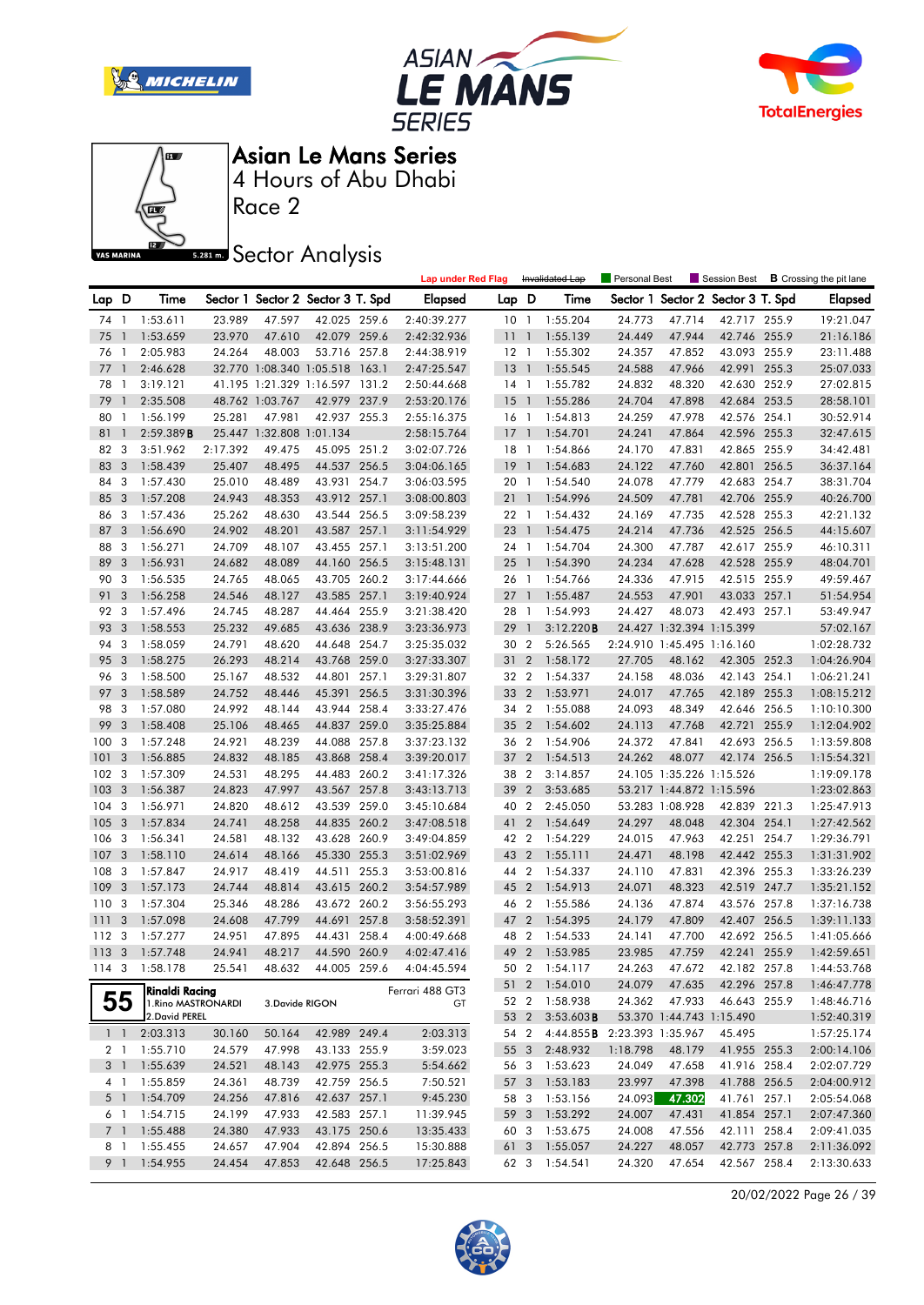







Race 2

### **Sector Analysis**

|                  |                |                |                  |                          |                                   |       | <b>Lap under Red Flag</b> |                 |                | Invalidated Lap                | Personal Best            |                            | Session Best                      |       | <b>B</b> Crossing the pit lane |
|------------------|----------------|----------------|------------------|--------------------------|-----------------------------------|-------|---------------------------|-----------------|----------------|--------------------------------|--------------------------|----------------------------|-----------------------------------|-------|--------------------------------|
| Lap D            |                | Time           |                  |                          | Sector 1 Sector 2 Sector 3 T. Spd |       | <b>Elapsed</b>            | Lap D           |                | Time                           |                          |                            | Sector 1 Sector 2 Sector 3 T. Spd |       | <b>Elapsed</b>                 |
| 63 3             |                | 1:55.546       | 24.349           | 48.043                   | 43.154 259.6                      |       | 2:15:26.179               |                 |                | Kessel Racing                  |                          |                            |                                   |       | Ferrari 488 GT3                |
| 64               | 3              | 1:54.390       | 24.272           | 47.431                   | 42.687 259.0                      |       | 2:17:20.569               |                 | 57             | 1. Roman ZIEMIAN               |                          | 3. Axcil JEFFERIES         |                                   |       | GT AM                          |
| 65               | 3              | 1:54.352       | 24.272           | 47.649                   | 42.431                            | 259.0 | 2:19:14.921               |                 |                | 2. Francesco ZOLLO             |                          |                            |                                   |       |                                |
| 66               | 3              | 1:54.796       | 24.393           | 47.812                   | 42.591 259.0                      |       | 2:21:09.717               |                 | $1\quad$       | 2:09.985                       | 32.574                   | 51.522                     | 45.889 216.9                      |       | 2:09.985                       |
| 67               | 3              | 3:31.467       |                  | 30.025 1:45.066 1:16.376 |                                   |       | 2:24:41.184               |                 | 2 <sub>1</sub> | 1:57.942                       | 24.873                   | 49.018                     | 44.051 254.1                      |       | 4:07.927                       |
| 68               | 3              | 3:53.639B      |                  | 53.249 1:45.064 1:15.326 |                                   |       | 2:28:34.823               |                 | 3 1            | 1:57.332                       | 24.804                   | 48.701                     | 43.827 253.5                      |       | 6:05.259                       |
| 69               | 3              | 3:39.904       | 2:10.019         | 47.939                   | 41.946 253.5                      |       | 2:32:14.727               |                 | 4 <sup>1</sup> | 2:21.258                       |                          | 25.215 1:11.889            | 44.154 247.1                      |       | 8:26.517                       |
| 70               | 3              | 1:53.666       | 24.066           | 47.913                   | 41.687 248.3                      |       | 2:34:08.393               |                 | 5 <sub>1</sub> | 1:58.042                       | 25.221                   | 48.831                     | 43.990 253.5                      |       | 10:24.559                      |
| 71               | 3 <sup>1</sup> | 1:52.925       | 23.932           | 47.421                   | 41.572                            | 255.3 | 2:36:01.318               |                 | 6 <sup>1</sup> | 1:59.631                       | 25.783                   | 49.301                     | 44.547 252.9                      |       | 12:24.190                      |
| 72               | 3              | 1:53.274       | 23.991           | 47.539                   | 41.744 257.8                      |       | 2:37:54.592               |                 | 7 <sub>1</sub> | 1:58.141                       | 25.205                   | 48.627                     | 44.309 254.1                      |       | 14:22.331                      |
| 73               | 3              | 1:54.268       | 23.904           | 47.565                   | 42.799 256.5                      |       | 2:39:48.860               | 8               | $\overline{1}$ | 1:57.789                       | 25.023                   | 48.365                     | 44.401                            | 252.9 | 16:20.120                      |
| 74               | 3              | 1:53.298       | 23.962           | 47.578                   | 41.758 256.5                      |       | 2:41:42.158               |                 | 9 1            | 1:59.822                       | 25.435                   | 48.784                     | 45.603 251.2                      |       | 18:19.942                      |
| 75               | 3              | 1:53.382       | 23.938           | 47.565                   | 41.879 257.8                      |       | 2:43:35.540               | 10 <sup>°</sup> | $\overline{1}$ | 1:57.865                       | 25.284                   | 48.420                     | 44.161                            | 252.9 | 20:17.807                      |
| 76               | 3              | 2:03.618       | 28.641           | 50.256                   | 44.721                            | 241.1 | 2:45:39.158               | 1111            |                | 2:00.141                       | 25.372                   | 48.969                     | 45.800 252.9                      |       | 22:17.948                      |
| 77               | 3              | 2:03.997       | 26.951           | 49.935                   | 47.111                            | 207.7 | 2:47:43.155               | 12              | $\overline{1}$ | 1:59.030                       | 25.394                   | 48.486                     | 45.150 252.9                      |       | 24:16.978                      |
| 78               | 3              | 3:18.707       |                  |                          | 41.796 1:19.249 1:17.662 177.0    |       | 2:51:01.862               | $13-1$          |                | 1:58.211                       | 25.200                   | 48.614                     | 44.397 254.1                      |       | 26:15.189                      |
| 79               | 3              | 2:43.534       |                  | 48.856 1:08.381          | 46.297 143.8                      |       | 2:53:45.396               | $14-1$          |                | 1:58.000                       | 25.286                   | 48.445                     | 44.269 252.9                      |       | 28:13.189                      |
| 80               | 3              | 2:05.338       | 26.851           | 50.976                   | 47.511 240.0                      |       | 2:55:50.734               | $15-1$          |                | 1:58.647                       | 25.300                   | 48.324                     | 45.023 253.5                      |       | 30:11.836                      |
| 81               | 3              | 2:31.837       |                  | 26.924 1:09.397          | 55.516 224.1                      |       | 2:58:22.571               | 16              | $\overline{1}$ | 1:58.976                       | 25.017                   | 48.578                     | 45.381                            | 253.5 | 32:10.812                      |
| 82               | 3              | 2:26.337       | 25.985           |                          | 59.670 1:00.682 240.0             |       | 3:00:48.908               | $17-1$          |                | 1:57.658                       | 25.288                   | 48.166                     | 44.204 254.1                      |       | 34:08.470                      |
| 83               | 3              | 1:54.545       | 24.655           | 47.707                   | 42.183 259.0                      |       | 3:02:43.453               | 18              | $\overline{1}$ | 1:59.423                       | 26.466                   | 48.337                     | 44.620 255.3                      |       | 36:07.893                      |
| 84               | 3              | 1:53.890       | 24.242           | 47.624                   | 42.024 258.4                      |       | 3:04:37.343               | 19              | $\overline{1}$ | 1:58.425                       | 25.228                   | 48.583                     | 44.614 253.5                      |       | 38:06.318                      |
| 85               | 3              | 1:54.490       | 24.138           | 47.458                   | 42.894 259.0                      |       | 3:06:31.833               | 20              | $\mathbf{1}$   | 1:58.675                       | 25.390                   | 48.795                     | 44.490 255.9                      |       | 40:04.993                      |
| 86               | 3              | 1:53.974       | 24.163           | 47.588                   | 42.223 258.4                      |       | 3:08:25.807               | 21 1            |                | 1:58.297                       | 25.841                   | 48.234                     | 44.222 256.5                      |       | 42:03.290                      |
| 87               | 3              | 1:54.353       | 24.349           | 48.021                   | 41.983 259.0                      |       | 3:10:20.160               | 221             |                | 1:58.708                       | 25.193                   | 48.127                     | 45.388 255.9                      |       | 44:01.998                      |
| 88               | 3              | 1:53.098       | 23.958           | 47.381                   | 41.759 256.5                      |       | 3:12:13.258               | 23 1            |                | 1:59.578                       | 25.336                   | 48.530                     | 45.712 255.9                      |       | 46:01.576                      |
| 89               | 3              | 1:53.327       | 24.024           | 47.500                   | 41.803 257.8                      |       | 3:14:06.585               | 24              | $\mathbf{1}$   | 1:58.421                       | 25.486                   | 48.466                     | 44.469 255.3                      |       | 47:59.997                      |
| 90               | 3              | 1:54.257       | 24.100           | 47.740                   | 42.417 259.0                      |       | 3:16:00.842               | 25 1            |                | 1:58.069                       | 25.065                   | 48.290                     | 44.714 255.9                      |       | 49:58.066                      |
| 91               | 3              | 1:54.297       | 24.444           | 47.576                   | 42.277 257.1                      |       | 3:17:55.139               | 26              | $\overline{1}$ | 2:00.582                       | 25.854                   | 48.853                     | 45.875 255.9                      |       | 51:58.648                      |
| 92               | 3              | 1:53.993       | 24.171           | 47.900                   | 41.922 258.4                      |       | 3:19:49.132               | 27 1            |                | 1:58.379                       | 26.056                   | 48.096                     | 44.227 256.5                      |       | 53:57.027                      |
| 93               | 3              | 1:54.244       | 24.301           | 47.624                   | 42.319 259.0                      |       | 3:21:43.376               | 28              | $\mathbf{1}$   | 3:21.603B                      |                          | 25.339 1:38.568 1:17.696   |                                   |       | 57:18.630                      |
| 94               | 3              | 1:54.235       | 24.208           | 47.577                   | 42.450 259.0                      |       | 3:23:37.611               | 29 2            |                | 5:23.363                       |                          | 2:26.406 1:45.756 1:11.201 |                                   |       | 1:02:41.993                    |
| 95               | 3              | 1:56.584       | 24.538           | 48.384                   | 43.662 259.6                      |       | 3:25:34.195               | 30 2            |                | 1:56.549                       | 25.492                   | 48.196                     | 42.861                            | 256.5 | 1:04:38.542                    |
| 96               | 3              | 1:54.816       | 24.287           | 47.660                   | 42.869 256.5                      |       | 3:27:29.011               | 31 2            |                | 1:56.344                       | 24.898                   | 48.192                     | 43.254 257.1                      |       | 1:06:34.886                    |
| 97               | 3              | 1:54.514       | 23.926           | 48.151                   | 42.437 238.4                      |       | 3:29:23.525               | 32 2            |                | 1:57.856                       | 25.308                   | 49.511                     | 43.037 254.7                      |       | 1:08:32.742                    |
| 98               | 3              | 1:53.620       | 24.004           | 47.673                   | 41.943 257.8                      |       | 3:31:17.145               | 33 2            |                | 1:55.978                       | 24.755                   | 48.065                     | 43.158 258.4                      |       | 1:10:28.720                    |
| 99               | 3              | 1:56.177B      | 24.036           | 47.524                   | 44.617 257.1                      |       | 3:33:13.322               | 34              | $\overline{2}$ | 1:58.346                       | 25.643                   | 48.840                     | 43.863 255.3                      |       | 1:12:27.066                    |
| 100              | 3              | 2:37.993       | 1:08.218         | 47.868                   | 41.907 256.5                      |       | 3:35:51.315               | 35 2            |                | 1:57.637                       | 26.113                   | 48.315                     | 43.209 257.8                      |       | 1:14:24.703                    |
| 101              | 3              | 1:53.907       | 24.086           | 47.568                   | 42.253 257.1                      |       | 3:37:45.222               | 36              | $\overline{2}$ | 1:57.768                       | 24.958                   | 48.826                     | 43.984 257.1                      |       | 1:16:22.471                    |
| 102 <sub>3</sub> |                | 1:54.283       | 24.216           | 47.648                   | 42.419 257.1                      |       | 3:39:39.505               | 37 2            |                | 3:44.139B                      |                          | 42.361 1:45.335 1:16.443   |                                   |       | 1:20:06.610                    |
|                  |                | 103 3 1:54.131 | 24.105           | 47.709                   | 42.317 258.4                      |       | 3:41:33.636               |                 |                | 38 2 5:03.190                  | 2:25.998 1:45.569 51.623 |                            |                                   |       | 1:25:09.800                    |
|                  |                | 104 3 1:53.926 | 24.216           | 47.603                   | 42.107 257.1                      |       | 3:43:27.562               |                 |                | 39 2 1:57.025                  | 25.296                   | 48.187                     | 43.542 255.9                      |       | 1:27:06.825                    |
| $105 \quad 3$    |                | 1:55.488       | 24.176           | 48.020                   | 43.292 258.4                      |       | 3:45:23.050               |                 |                | 40 2 1:58.052                  | 26.190                   | 48.467                     | 43.395 255.3                      |       | 1:29:04.877                    |
| 106 3            |                | 1:54.322       | 24.374           | 47.751                   | 42.197 259.0                      |       | 3:47:17.372               |                 |                | 41 2 1:57.034                  | 25.556                   | 48.263                     | 43.215 255.9                      |       | 1:31:01.911                    |
| 107 <sub>3</sub> |                | 1:54.835       | 24.331           | 47.912                   | 42.592 257.8                      |       | 3:49:12.207               |                 |                | 42 2 1:58.498                  | 25.335                   | 48.447                     | 44.716 255.9                      |       | 1:33:00.409                    |
| 108 3            |                | 1:54.091       | 24.234           | 47.642                   | 42.215 259.0                      |       | 3:51:06.298               |                 |                | 43 2 1:58.163                  | 25.683                   | 48.694                     | 43.786 256.5                      |       | 1:34:58.572                    |
| 109 <sub>3</sub> |                |                |                  |                          |                                   |       |                           |                 |                |                                |                          |                            |                                   |       |                                |
| 110 <sub>3</sub> |                | 1:55.488       | 24.463           | 48.187                   | 42.838 255.3                      |       | 3:53:01.786               |                 |                | 44 2 1:57.123                  | 25.282                   | 48.749<br>48.001           | 43.092 257.1                      |       | 1:36:55.695                    |
|                  |                | 1:56.395       | 24.357<br>25.152 | 48.550                   | 43.488 258.4                      |       | 3:54:58.181               |                 |                | 45 2 1:56.831                  | 25.336                   |                            | 43.494 258.4                      |       | 1:38:52.526                    |
| 1113             |                | 1:54.800       |                  | 47.760                   | 41.888 257.8                      |       | 3:56:52.981               |                 |                | 46 2 1:57.627<br>47 2 1:56.776 | 26.195                   | 48.152                     | 43.280 259.0                      |       | 1:40:50.153<br>1:42:46.929     |
| 112 3            |                | 1:53.688       | 24.090           | 47.602                   | 41.996 257.8                      |       | 3:58:46.669               |                 |                |                                | 25.032                   | 48.571                     | 43.173 257.1                      |       |                                |
| 1133             |                | 1:53.746       | 24.140           | 47.391                   | 42.215 257.8                      |       | 4:00:40.415               |                 |                | 48 2 1:57.116<br>49 2 1:56.424 | 25.485                   | 48.343<br>48.058           | 43.288 257.8                      |       | 1:44:44.045<br>1:46:40.469     |
| 114 3            |                | 1:54.453       | 24.304           | 47.650                   | 42.499 256.5                      |       | 4:02:34.868               |                 |                |                                | 24.976                   |                            | 43.390 257.8                      |       |                                |
|                  |                | 115 3 1:54.581 | 24.143           | 47.733                   | 42.705 256.5                      |       | 4:04:29.449               |                 |                | 50 2 1:59.615                  | 25.473                   | 48.080                     | 46.062 257.8                      |       | 1:48:40.084                    |

20/02/2022 Page 27 / 39

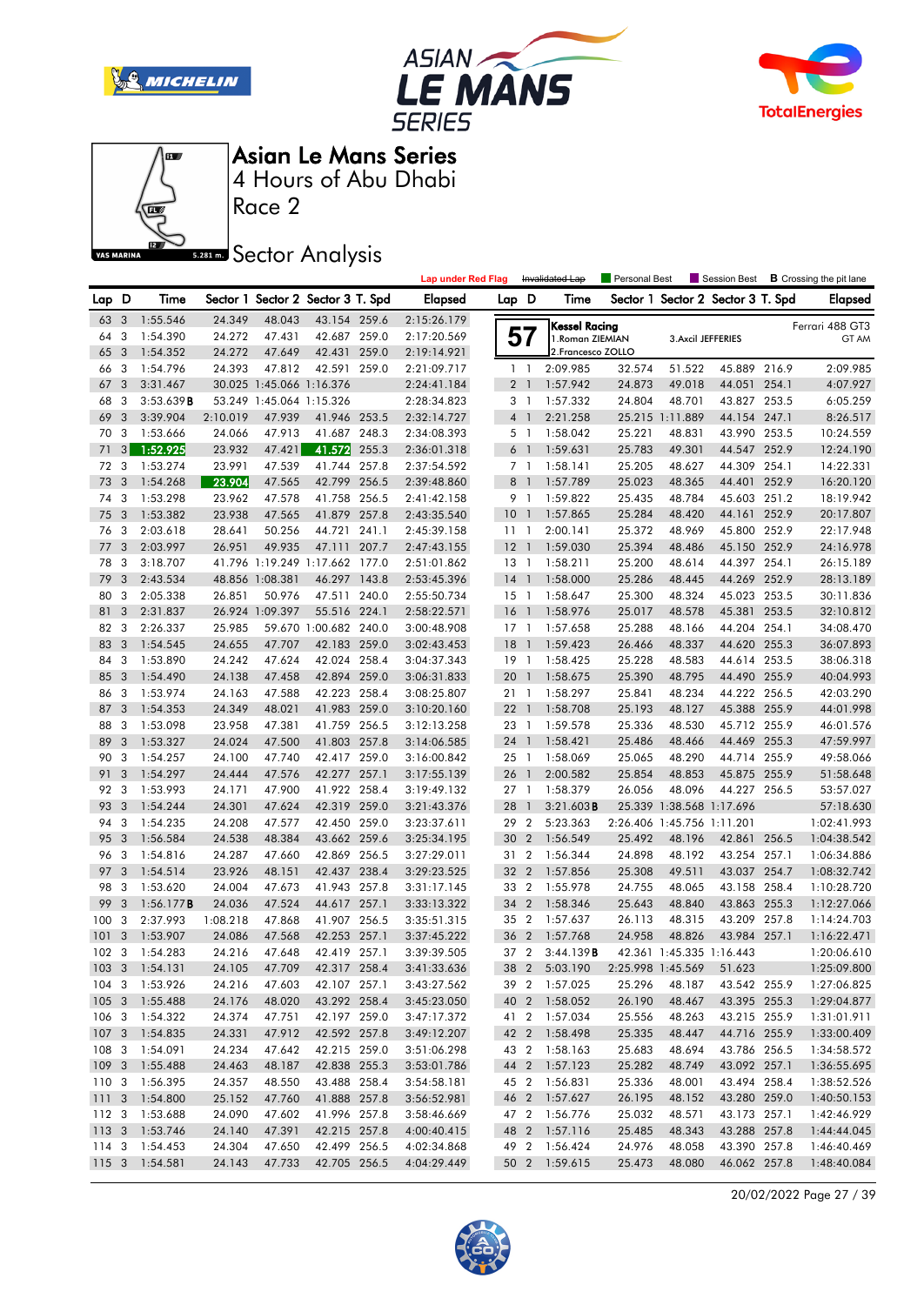







Race 2

**Sector Analysis** 

|                  |                |               |          |                          |                                   |       | <b>Lap under Red Flag</b> |                 |                         | Invalidated Lap        | <b>Personal Best</b>       |                          | Session Best             |       | <b>B</b> Crossing the pit lane |
|------------------|----------------|---------------|----------|--------------------------|-----------------------------------|-------|---------------------------|-----------------|-------------------------|------------------------|----------------------------|--------------------------|--------------------------|-------|--------------------------------|
| Lap D            |                | Time          |          |                          | Sector 1 Sector 2 Sector 3 T. Spd |       | <b>Elapsed</b>            | Lap D           |                         | Time                   | Sector 1                   |                          | Sector 2 Sector 3 T. Spd |       | <b>Elapsed</b>                 |
| 51               | $\overline{2}$ | 3:57.976      |          | 53.642 1:47.679 1:16.655 |                                   |       | 1:52:38.060               | 104             | 3                       | 1:54.227               | 24.325                     | 47.686                   | 42.216 257.8             |       | 3:47:13.155                    |
| 52               | $\overline{2}$ | 3:56.252B     |          | 53.581 1:45.844 1:16.827 |                                   |       | 1:56:34.312               | 105             | $\overline{3}$          | 1:54.039               | 24.128                     | 47.562                   | 42.349 257.1             |       | 3:49:07.194                    |
| 53               | 3              | 3:42.487      | 2:11.816 | 48.160                   | 42.511 255.9                      |       | 2:00:16.799               | 106             | 3                       | 1:55.184               | 24.147                     | 47.506                   | 43.531                   | 257.8 | 3:51:02.378                    |
| 54               | 3              | 1:53.978      | 24.237   | 47.408                   | 42.333 259.0                      |       | 2:02:10.777               | 107             | 3                       | 1:54.590               | 24.198                     | 47.699                   | 42.693 255.9             |       | 3:52:56.968                    |
| 55               | 3              | 1:53.991      | 24.478   | 47.605                   | 41.908                            | 259.0 | 2:04:04.768               | 108             | 3                       | 1:54.070               | 24.126                     | 47.520                   | 42.424                   | 256.5 | 3:54:51.038                    |
| 56               | 3              | 1:54.003      | 23.928   | 48.010                   | 42.065 251.2                      |       | 2:05:58.771               | 109             | 3                       | 1:54.827               | 24.026                     | 47.549                   | 43.252 257.1             |       | 3:56:45.865                    |
| 57               | 3              | 1:54.093      | 24.085   | 47.810                   | 42.198 257.1                      |       | 2:07:52.864               | 110             | $\overline{\mathbf{3}}$ | 1:53.981               | 24.030                     | 47.789                   | 42.162 255.9             |       | 3:58:39.846                    |
| 58               | 3              | 1:53.340      | 23.910   | 47.521                   | 41.909 259.6                      |       | 2:09:46.204               | 111             | -3                      | 1:53.734               | 23.928                     | 47.651                   | 42.155 255.9             |       | 4:00:33.580                    |
| 59               | 3              | 1:53.499      | 23.951   | 47.497                   | 42.051 259.0                      |       | 2:11:39.703               | 1123            |                         | 1:54.141               | 24.078                     | 47.681                   | 42.382 256.5             |       | 4:02:27.721                    |
| 60               | 3              | 1:53.442      | 23.954   | 47.473                   | 42.015 259.6                      |       | 2:13:33.145               | 113 3           |                         | 1:54.351               | 24.091                     | 47.528                   | 42.732 256.5             |       | 4:04:22.072                    |
| 61               | 3              | 1:53.880      | 23.940   | 47.491                   | 42.449 259.6                      |       | 2:15:27.025               |                 |                         | Garage 59              |                            |                          |                          |       | McLaren 720S GT3               |
| 62               | 3              | 1:54.390      | 24.311   | 47.805                   | 42.274 259.0                      |       | 2:17:21.415               |                 | 59                      | 1. Nicolai KJAERGAARD  |                            |                          | 3. James VOWLES          |       | GT                             |
| 63               | 3              | 1:54.601      | 24.246   | 47.750                   | 42.605 259.6                      |       | 2:19:16.016               |                 |                         | 2. Manuel MALDONADO    |                            |                          |                          |       |                                |
| 64               | 3              | 1:54.284      | 24.272   | 47.512                   | 42.500 259.0                      |       | 2:21:10.300               |                 | 1 <sub>2</sub>          | 2:09.463               | 34.036                     | 49.421                   | 46.006 255.3             |       | 2:09.463                       |
| 65               | 3              | 3:31.439      |          | 30.187 1:45.254 1:15.998 |                                   |       | 2:24:41.739               |                 | 2 <sub>2</sub>          | 1:56.973               | 24.937                     | 48.656                   | 43.380 251.2             |       | 4:06.436                       |
| 66               | 3              | 3:54.300      |          | 53.344 1:45.209 1:15.747 |                                   |       | 2:28:36.039               |                 | 3 <sub>2</sub>          | 1:56.586               | 25.077                     | 47.938                   | 43.571                   | 257.1 | 6:03.022                       |
| 67               | 3              | 2:27.416      | 53.483   | 51.116                   | 42.817 251.2                      |       | 2:31:03.455               |                 | 4 <sup>2</sup>          | 2:08.291B              | 24.631                     | 47.908                   | 55.752 254.7             |       | 8:11.313                       |
| 68               | 3              | 1:55.150      | 24.884   | 47.976                   | 42.290 257.8                      |       | 2:32:58.605               |                 | 5 <sub>2</sub>          | 12:33.644              |                            | 49.363                   | 43.345 228.8             |       | 20:44.957                      |
| 69               | 3              | 1:55.496      | 24.050   | 47.712                   | 43.734 259.0                      |       | 2:34:54.101               |                 | 6 <sub>2</sub>          | 1:56.905               | 24.606                     | 48.522                   | 43.777 254.1             |       | 22:41.862                      |
| 70               | 3              | 1:54.127      | 24.412   | 47.598                   | 42.117 257.8                      |       | 2:36:48.228               | $\overline{7}$  | $\overline{2}$          | 1:58.004               | 25.324                     | 48.858                   | 43.822 245.5             |       | 24:39.866                      |
| 71               | 3              | 1:53.693      | 24.026   | 47.482                   | 42.185 257.8                      |       | 2:38:41.921               |                 | 8 2                     | 1:55.920               | 24.840                     | 47.800                   | 43.280 254.7             |       | 26:35.786                      |
| 72               | -3             | 1:53.555      | 23.879   | 47.557                   | 42.119 257.1                      |       | 2:40:35.476               | 9               | $\overline{2}$          | 1:56.183               | 24.577                     | 48.170                   | 43.436 257.8             |       | 28:31.969                      |
| 73               | -3             | 1:54.025      | 24.046   | 47.810                   | 42.169 257.8                      |       | 2:42:29.501               | 10 <sub>2</sub> |                         | 1:56.399               | 24.633                     | 48.163                   | 43.603 254.7             |       | 30:28.368                      |
| 74               | 3              | 1:56.612      | 24.152   | 47.781                   | 44.679 256.5                      |       | 2:44:26.113               | 11              | $\overline{2}$          | 1:58.210               | 25.570                     | 48.641                   | 43.999 256.5             |       | 32:26.578                      |
| 75               | 3              | 2:05.143      | 32.020   | 49.983                   | 43.140                            | 252.9 | 2:46:31.256               | 12 2            |                         | 1:56.286               | 24.694                     | 48.139                   | 43.453 257.1             |       | 34:22.864                      |
| 76               | 3              | 2:11.416      | 30.291   | 55.655                   | 45.470 158.4                      |       | 2:48:42.672               | 13              | $\overline{2}$          | 1:55.882               | 24.630                     | 47.988                   | 43.264 257.1             |       | 36:18.746                      |
| 77               | -3             | 2:28.952      | 28.631   |                          | 51.582 1:08.739 206.9             |       | 2:51:11.624               | 14 2            |                         | 1:56.317               | 24.746                     | 48.377                   | 43.194 257.8             |       | 38:15.063                      |
| 78               | 3              | 3:24.658      |          | 50.924 1:20.265 1:13.469 |                                   |       | 2:54:36.282               | 15              | $\overline{2}$          | 1:55.904               | 24.782                     | 47.858                   | 43.264                   | 257.1 | 40:10.967                      |
| 79               | 3              | 3:38.922B     |          | 51.729 1:45.499 1:01.694 |                                   |       | 2:58:15.204               | 16 2            |                         | 1:56.903               | 24.654                     | 48.375                   | 43.874 256.5             |       | 42:07.870                      |
| 80               | 3              | 3:18.219      | 1:47.516 | 48.231                   | 42.472 243.2                      |       | 3:01:33.423               | 17              | $\overline{2}$          | 1:56.112               | 24.587                     | 48.051                   | 43.474 260.2             |       | 44:03.982                      |
| 81               | 3              | 1:54.056      | 24.253   | 47.659                   | 42.144 256.5                      |       | 3:03:27.479               | 18 2            |                         | 1:56.232               | 24.886                     | 47.761                   | 43.585 258.4             |       | 46:00.214                      |
| 82               | 3              | 1:53.345      | 23.897   | 47.548                   | 41.900 258.4                      |       | 3:05:20.824               | 19              | $\overline{2}$          | 1:56.071               | 24.803                     | 47.834                   | 43.434                   | 259.0 | 47:56.285                      |
| 83               | 3 <sup>1</sup> | 1:53.125      | 23.875   | 47.330                   | 41.920                            | 257.8 | 3:07:13.949               | 20              | $\overline{2}$          | 1:56.181               | 24.683                     | 47.972                   | 43.526 256.5             |       | 49:52.466                      |
| 84               | 3              | 1:53.477      | 24.403   | 47.412                   | 41.662                            | 257.8 | 3:09:07.426               | 21              | $\overline{2}$          | 1:56.488               | 25.012                     | 48.176                   | 43.300 258.4             |       | 51:48.954                      |
| 85               | 3              | 1:54.203      | 24.236   | 47.443                   | 42.524 258.4                      |       | 3:11:01.629               | 22 2            |                         | 1:56.328               | 24.640                     | 48.100                   | 43.588 258.4             |       | 53:45.282                      |
| 86               | 3              | 1:55.028      | 23.906   | 48.066                   | 43.056 253.5                      |       | 3:12:56.657               | 23              | $\overline{2}$          | 2:54.065B              |                            |                          | 24.987 1:12.252 1:16.826 | 142.5 | 56:39.347                      |
| 87               | 3              | 1:53.581      | 24.085   | 47.434                   | 42.062 258.4                      |       | 3:14:50.238               | 24 2            |                         | 5:27.345               | 2:25.721 1:45.518 1:16.106 |                          |                          |       | 1:02:06.692                    |
| 88               | 3              | 1:53.498      | 23.975   | 47.538                   | 41.985 257.1                      |       | 3:16:43.736               | 25              | $\overline{2}$          | 2:10.415               | 38.174                     | 48.218                   | 44.023 246.0             |       | 1:04:17.107                    |
| 89               | 3              | 1:54.543      | 24.062   | 47.844                   | 42.637 257.1                      |       | 3:18:38.279               | 26 2            |                         | 1:55.508               | 24.700                     | 48.035                   | 42.773 255.3             |       | 1:06:12.615                    |
| 90               | $\overline{3}$ | 1:53.885      | 23.996   | 47.708                   | 42.181 257.1                      |       | 3:20:32.164               | 27 <sub>2</sub> |                         | 1:55.266               | 24.560                     | 47.672                   | 43.034 257.1             |       | 1:08:07.881                    |
|                  |                | 91 3 1:54.266 | 24.116   | 48.035                   | 42.115 251.7                      |       | 3:22:26.430               |                 |                         | 28 2 1:54.787          | 24.508                     | 47.593                   | 42.686 259.0             |       | 1:10:02.668                    |
|                  |                | 92 3 1:53.862 | 24.014   | 47.678                   | 42.170 251.2                      |       | 3:24:20.292               |                 |                         | 29 2 1:55.446          | 24.501                     | 47.869                   | 43.076 259.0             |       | 1:11:58.114                    |
| 93 3             |                | 1:54.772      | 24.107   | 47.812                   | 42.853 256.5                      |       | 3:26:15.064               |                 |                         | 30 2 1:56.061          | 24.526                     | 48.312                   | 43.223 255.3             |       | 1:13:54.175                    |
| 94 3             |                | 1:54.513      | 24.146   | 47.697                   | 42.670 257.1                      |       | 3:28:09.577               |                 |                         | 31 2 1:55.517          | 24.428                     | 48.024                   | 43.065 259.6             |       | 1:15:49.692                    |
| 95 3             |                | 1:54.223      | 24.160   | 47.700                   | 42.363 257.1                      |       | 3:30:03.800               |                 | 32 2                    | 3:00.880               |                            | 24.502 1:20.607 1:15.771 |                          |       | 1:18:50.572                    |
| 96 3             |                | 1:55.034      | 24.176   | 47.881                   | 42.977 255.3                      |       | 3:31:58.834               |                 | 33 2                    | 3:53.903               |                            |                          | 53.342 1:44.952 1:15.609 |       | 1:22:44.475                    |
| 97 3             |                | 1:54.052      | 24.082   | 47.488                   | 42.482 257.8                      |       | 3:33:52.886               |                 |                         | 34 2 2:57.145          |                            | 53.168 1:19.783          | 44.194 149.6             |       | 1:25:41.620                    |
| 98 3             |                | 1:54.268      | 24.101   | 47.509                   | 42.658 255.9                      |       | 3:35:47.154               |                 |                         | 35 2 1:57.728          | 24.990                     | 49.648                   | 43.090 244.9             |       | 1:27:39.348                    |
| 99 3             |                | 1:54.786      | 24.342   | 47.930                   | 42.514 247.7                      |       | 3:37:41.940               |                 |                         | 36 2 1:55.477          | 24.314                     | 48.210                   | 42.953 251.2             |       | 1:29:34.825                    |
| 1003             |                | 1:54.562      | 24.366   | 47.616                   | 42.580 255.9                      |       | 3:39:36.502               |                 |                         | 37 2 1:56.040          | 24.544                     | 48.704                   | 42.792 252.3             |       | 1:31:30.865                    |
| 1013             |                | 1:54.403      | 24.333   | 47.798                   | 42.272 257.1                      |       | 3:41:30.905               |                 |                         | 38 2 1:54.881          | 24.419                     | 47.771                   | 42.691 255.3             |       | 1:33:25.746                    |
| 102 <sub>3</sub> |                | 1:54.295      | 24.020   | 47.884                   | 42.391 255.9                      |       | 3:43:25.200               |                 |                         | 39 2 1:56.570          | 24.415                     | 48.613                   | 43.542 224.1             |       | 1:35:22.316                    |
| 103 <sub>3</sub> |                | 1:53.728      | 24.008   | 47.486                   | 42.234 256.5                      |       | 3:45:18.928               |                 |                         | 40 2 1:59.417 <b>B</b> | 24.959                     | 47.982                   | 46.476 259.6             |       | 1:37:21.733                    |

20/02/2022 Page 28 / 39

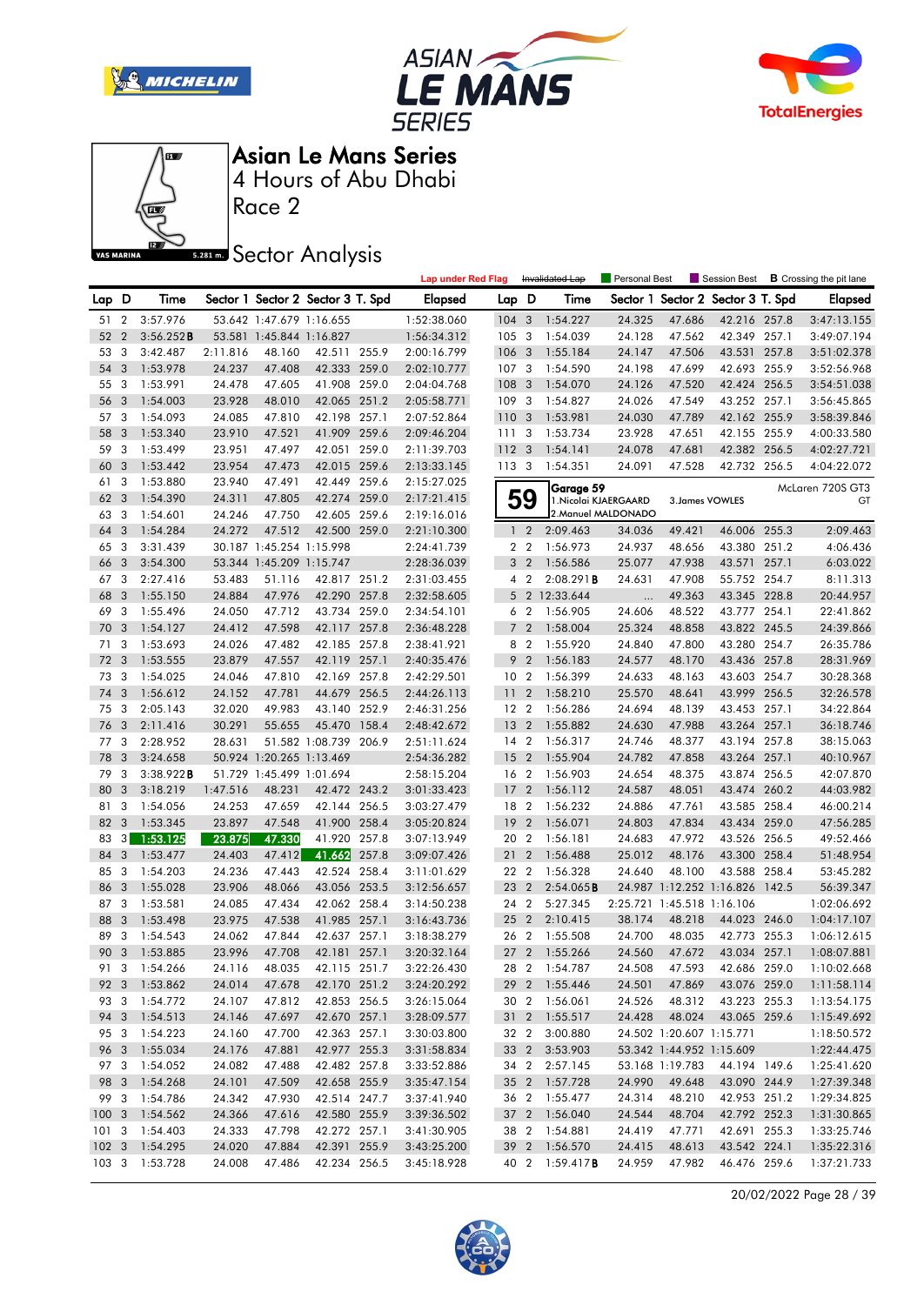







Race 2

### **Sector Analysis**

|       |                              |                                |                  |                          |                                   |       | <b>Lap under Red Flag</b>  |                  |                | Invalidated Lap           | Personal Best           |                          | Session Best                        | <b>B</b> Crossing the pit lane |
|-------|------------------------------|--------------------------------|------------------|--------------------------|-----------------------------------|-------|----------------------------|------------------|----------------|---------------------------|-------------------------|--------------------------|-------------------------------------|--------------------------------|
| Lap D |                              | Time                           |                  |                          | Sector 1 Sector 2 Sector 3 T. Spd |       | <b>Elapsed</b>             | Lap D            |                | Time                      |                         |                          | Sector 1 Sector 2 Sector 3 T. Spd   | Elapsed                        |
| 41 2  |                              | 2:21.809                       | 50.967           | 47.867                   | 42.975 259.6                      |       | 1:39:43.542                | 94 1             |                | 1:54.641                  | 24.245                  | 47.759                   | 42.637 257.8                        | 3:39:08.163                    |
| 42    | $\overline{2}$               | 1:55.992                       | 24.797           | 47.633                   | 43.562 260.9                      |       | 1:41:39.534                | 95 1             |                | 1:54.423                  | 24.139                  | 47.579                   | 42.705 259.0                        | 3:41:02.586                    |
| 43    | $\overline{2}$               | 1:55.187                       | 24.540           | 47.952                   | 42.695 246.6                      |       | 1:43:34.721                | 96 1             |                | 1:55.117                  | 24.591                  | 47.980                   | 42.546 257.1                        | 3:42:57.703                    |
| 44    | $\overline{2}$               | 1:55.342                       | 24.455           | 48.016                   | 42.871 259.6                      |       | 1:45:30.063                | 97               | $\mathbf{1}$   | 1:54.797                  | 24.279                  | 47.891                   | 42.627 257.1                        | 3:44:52.500                    |
| 45    | $\overline{2}$               | 1:56.281                       | 24.365           | 47.898                   | 44.018 260.2                      |       | 1:47:26.344                | 98 1             |                | 1:54.677                  | 24.264                  | 47.776                   | 42.637 257.1                        | 3:46:47.177                    |
| 46    | $\overline{2}$               | 2:39.155                       | 24.555           |                          | 58.155 1:16.445 260.2             |       | 1:50:05.499                | 99               | $\overline{1}$ | 1:55.088                  | 24.299                  | 47.659                   | 43.130 258.4                        | 3:48:42.265                    |
| 47    | $\overline{2}$               | 3:55.022                       |                  | 53.296 1:45.333 1:16.393 |                                   |       | 1:54:00.521                | 1001             |                | 1:56.393                  | 24.278                  | 47.935                   | 44.180 257.1                        | 3:50:38.658                    |
| 48    | $\overline{2}$               | 3:21.920B                      |                  | 53.246 1:40.838          | 47.836                            |       | 1:57:22.441                | 101              | $\blacksquare$ | 1:54.909                  | 24.352                  | 47.805                   | 42.752 257.1                        | 3:52:33.567                    |
| 49    | 3                            | 3:44.944                       | 2:08.817         | 49.808                   | 46.319 255.3                      |       | 2:01:07.385                | $102$ 1          |                | 1:55.953                  | 24.381                  | 47.907                   | 43.665 257.8                        | 3:54:29.520                    |
| 50    | 3                            | 1:59.195                       | 25.169           | 48.470                   | 45.556 258.4                      |       | 2:03:06.580                | $103-1$          |                | 1:54.526                  | 24.366                  | 47.504                   | 42.656 259.0                        | 3:56:24.046                    |
| 51    | 3                            | 2:04.871                       | 26.677           | 51.123                   | 47.071                            | 208.1 | 2:05:11.451                | $104$ 1          |                | 1:54.439                  | 24.347                  | 47.610                   | 42.482 257.1                        | 3:58:18.485                    |
| 52 3  |                              | 2:00.306                       | 25.078           | 49.085                   | 46.143 257.1                      |       | 2:07:11.757                | 105              | $\overline{1}$ | 1:54.413                  | 24.233                  | 47.650                   | 42.530 257.1                        | 4:00:12.898                    |
| 53    | 3                            | 1:58.181                       | 25.171           | 48.509                   | 44.501                            | 260.9 | 2:09:09.938                | 106 <sub>1</sub> |                | 1:54.695                  | 24.338                  | 47.780                   | 42.577 257.1                        | 4:02:07.593                    |
| 54    | 3                            | 1:57.571                       | 24.676           | 48.476                   | 44.419 242.7                      |       | 2:11:07.509                | $107-1$          |                | 1:54.256                  | 24.354                  | 47.601                   | 42.301 257.1                        | 4:04:01.849                    |
| 55    | 3                            | 1:56.979                       | 24.642           | 48.315                   | 44.022 261.5                      |       | 2:13:04.488                |                  |                | YC Panda Racing           |                         |                          |                                     | Audi R8 LMS GT3 EVO            |
| 56    | -3                           | 1:56.226                       | 24.552           | 47.988                   | 43.686 260.9                      |       | 2:15:00.714                |                  | 66             | 1. Douglas KHOO           |                         |                          |                                     | GT AM                          |
| 57    | 3                            | 1:58.167                       | 24.619           | 48.917                   | 44.631                            | 260.2 | 2:16:58.881                |                  |                |                           | 2. Jean-François BRUNOT |                          |                                     |                                |
| 58    | 3                            | 1:57.007                       | 24.755           | 48.119                   | 44.133 259.6                      |       | 2:18:55.888                |                  | $1\quad$       | 2:15.380                  | 34.851                  | 53.320                   | 47.209 234.3                        | 2:15.380                       |
| 59    | 3                            | 1:57.680                       | 24.641           | 48.141                   | 44.898 259.0                      |       | 2:20:53.568                |                  | 2 <sub>1</sub> | 2:01.953                  | 25.947                  | 49.743                   | 46.263 257.8                        | 4:17.333                       |
| 60    | 3                            | 3:11.942                       |                  | 24.737 1:30.915 1:16.290 |                                   |       | 2:24:05.510                |                  | 3 1            | 2:02.459                  | 26.058                  | 50.070                   | 46.331 254.1                        | 6:19.792                       |
| 61    | 3                            | 3:54.343                       |                  | 53.159 1:45.348 1:15.836 |                                   |       | 2:27:59.853                |                  | 4 <sup>1</sup> | 2:01.837                  | 25.664                  | 49.886                   | 46.287 255.9                        | 8:21.629                       |
| 62    | 3                            | 2:52.751                       |                  | 53.316 1:11.420          | 48.015 214.7                      |       | 2:30:52.604                | 5 <sub>1</sub>   |                | 2:02.092                  | 25.512                  | 50.518                   | 46.062 252.3                        | 10:23.721                      |
| 63    | 3                            | 2:01.252                       | 25.615           | 48.886                   | 46.751 259.6                      |       | 2:32:53.856                | 6                | $\overline{1}$ | 2:03.648                  | 26.476                  | 50.608                   | 46.564 257.8                        | 12:27.369                      |
| 64    | 3                            | 2:01.079                       | 25.673           | 49.374                   | 46.032 250.0                      |       | 2:34:54.935                | 7 <sup>1</sup>   |                | 2:01.680                  | 26.180                  | 49.570                   | 45.930 254.1                        | 14:29.049                      |
| 65    | $\overline{3}$               | 1:58.670                       | 25.108           | 48.372                   | 45.190 257.1                      |       | 2:36:53.605                |                  | 8 <sup>1</sup> | 2:03.825                  | 25.939                  | 51.556                   | 46.330 223.1                        | 16:32.874                      |
| 66    | 3                            | 1:59.517                       | 25.104           | 48.807                   | 45.606 255.9                      |       | 2:38:53.122                | 9                | $\overline{1}$ | 2:02.431                  | 25.595                  | 49.285                   | 47.551 256.5                        | 18:35.305                      |
| 67    | 3                            | 2:02.117                       | 26.543           | 48.754                   | 46.820 257.8                      |       | 2:40:55.239                | 10               | $\overline{1}$ | 2:01.526                  | 25.832                  | 50.076                   | 45.618 253.5                        | 20:36.831                      |
| 68    | 3                            | 2:00.209                       | 25.233           | 50.247                   | 44.729 258.4                      |       | 2:42:55.448                | $11-1$           |                | 2:04.026                  | 26.711                  | 50.959                   | 46.356 250.0                        | 22:40.857                      |
| 69    | 3                            | 2:06.611                       | 26.116           | 52.555                   | 47.940 190.8                      |       | 2:45:02.059                | $12-1$           |                | 2:06.434                  | 26.181                  | 51.647                   | 48.606 251.7                        | 24:47.291                      |
| 70    | 3                            | 2:27.283                       | 27.267           |                          | 56.081 1:03.935 254.1             |       | 2:47:29.342                | $13-1$           |                | 2:04.036                  | 27.039                  | 50.366                   | 46.631 254.7                        | 26:51.327                      |
| 71    | 3                            | 3:19.466                       |                  |                          | 41.390 1:21.109 1:16.967 160.5    |       | 2:50:48.808                | 14               | $\overline{1}$ | 2:04.546                  | 26.282                  | 50.456                   | 47.808 252.9                        | 28:55.873                      |
| 72 3  |                              | 2:45.687                       |                  | 48.557 1:09.992          | 47.138 172.0                      |       | 2:53:34.495                | $15-1$           |                | 2:05.171                  | 26.291                  | 50.633                   | 48.247 256.5                        | 31:01.044                      |
| 73    | $\overline{3}$               | 2:03.447                       | 27.231           | 49.477                   | 46.739 257.1                      |       | 2:55:37.942                | 16               | $\overline{1}$ | 2:06.185                  | 26.335                  | 50.160                   | 49.690 255.9                        | 33:07.229                      |
| 74    | 3                            | 2:35.519                       |                  | 26.604 1:14.388          | 54.527 147.9                      |       | 2:58:13.461                | $17-1$           |                | 2:04.976                  | 27.863                  | 50.412                   | 46.701 252.9                        | 35:12.205                      |
| 75    | $\overline{\mathbf{3}}$      | 2:38.906B                      |                  |                          | 30.348 1:01.815 1:06.743 200.0    |       | 3:00:52.367                | 18               | $\mathbf{1}$   | 2:05.195                  | 26.261                  | 50.813                   | 48.121 256.5                        | 37:17.400                      |
| 76 1  |                              | 3:43.316                       | 2:10.781         | 49.630                   | 42.905 255.3                      |       | 3:04:35.683                | $19-1$           |                | 2:03.356                  | 25.688                  | 51.241<br>49.890         | 46.427 254.7                        | 39:20.756                      |
| 77    | $\mathbf{1}$                 | 1:55.916                       | 24.425           | 48.094                   | 43.397                            | 256.5 | 3:06:31.599                | 20 <sub>1</sub>  |                | 2:03.947                  | 27.051                  |                          | 47.006 255.9                        | 41:24.703                      |
| 78    | $\mathbf{1}$<br>$\mathbf{1}$ | 1:54.023<br>1:55.393           | 24.221           | 47.503                   | 42.299                            | 260.2 | 3:08:25.622                | 21 1             |                | 2:05.332                  | 26.132                  | 49.740                   | 49.460 257.1                        | 43:30.035                      |
| 79    |                              |                                | 24.246<br>24.013 | 48.398<br>47.411         | 42.749 257.8                      |       | 3:10:21.015                | 22<br>23 1       | $\mathbf{1}$   | 2:03.520                  | 25.892                  | 50.242<br>53.223         | 47.386 256.5                        | 45:33.555                      |
|       |                              | 80 1 1:53.860<br>81 1 1:54.522 | 24.122           | 47.918                   | 42.436 259.6<br>42.482 258.4      |       | 3:12:14.875                |                  |                | 2:08.477<br>24 1 2:07.483 | 26.815                  |                          | 48.439 253.5<br>50.739 49.207 252.3 | 47:42.032<br>49:49.515         |
|       |                              |                                |                  |                          |                                   |       | 3:14:09.397                |                  |                | 25 1 2:11.381             | 27.537<br>26.752        | 51.026                   | 53.603 254.7                        | 52:00.896                      |
|       |                              | 82 1 1:54.243<br>83 1 1:54.507 | 24.207<br>24.183 | 47.562<br>47.776         | 42.474 259.0<br>42.548 257.8      |       | 3:16:03.640<br>3:17:58.147 |                  |                | 2:13.083                  | 27.095                  | 52.144                   | 53.844 247.7                        | 54:13.979                      |
|       |                              | 84 1 1:54.368                  | 24.247           | 47.580                   | 42.541 259.0                      |       | 3:19:52.515                |                  | 26 1<br>27 1   | $3:42.040$ <b>B</b>       |                         | 36.025 1:47.744 1:18.271 |                                     | 57:56.019                      |
|       |                              | 85 1 1:54.587                  | 24.337           | 47.563                   | 42.687 257.8                      |       | 3:21:47.102                |                  |                | 28 2 5:07.732             | 2:24.971 1:45.605       |                          | 57.156                              | 1:03:03.751                    |
|       |                              | 86 1 1:55.695                  | 24.177           | 48.577                   | 42.941 244.3                      |       | 3:23:42.797                |                  |                | 29 2 1:56.875             | 24.967                  | 48.526                   | 43.382 252.3                        | 1:05:00.626                    |
|       |                              | 87 1 1:55.592                  | 24.159           | 48.267                   | 43.166 259.0                      |       | 3:25:38.389                |                  |                | 30 2 1:57.322             | 24.626                  | 48.238                   | 44.458 257.8                        | 1:06:57.948                    |
|       |                              | 88 1 1:55.277                  | 24.205           | 47.597                   | 43.475 260.2                      |       | 3:27:33.666                |                  |                | 31 2 1:56.393             | 24.918                  | 48.198                   | 43.277 255.9                        | 1:08:54.341                    |
|       |                              | 89 1 1:58.440                  | 24.989           | 48.558                   | 44.893 252.9                      |       | 3:29:32.106                |                  |                | 32 2 1:55.953             | 24.692                  | 48.096                   | 43.165 257.1                        | 1:10:50.294                    |
|       |                              | 90 1 1:56.345                  | 24.699           | 48.762                   | 42.884 252.9                      |       | 3:31:28.451                |                  |                | 33 2 1:58.850             | 24.973                  | 48.160                   | 45.717 256.5                        | 1:12:49.144                    |
|       |                              | 91 1 1:55.248                  | 24.151           | 47.733                   | 43.364 259.0                      |       | 3:33:23.699                |                  |                | 34 2 1:56.673             | 25.019                  | 48.288                   | 43.366 258.4                        | 1:14:45.817                    |
|       |                              | 92 1 1:54.866                  | 24.590           | 47.683                   | 42.593 259.0                      |       | 3:35:18.565                |                  |                | 35 2 2:03.107             | 24.587                  | 48.555                   | 49.965 257.8                        | 1:16:48.924                    |
|       |                              | 93 1 1:54.957                  | 24.184           | 47.997                   | 42.776 258.4                      |       | 3:37:13.522                |                  |                | 36 2 3:55.232             |                         | 53.370 1:45.088 1:16.774 |                                     | 1:20:44.156                    |
|       |                              |                                |                  |                          |                                   |       |                            |                  |                |                           |                         |                          |                                     |                                |

20/02/2022 Page 29 / 39

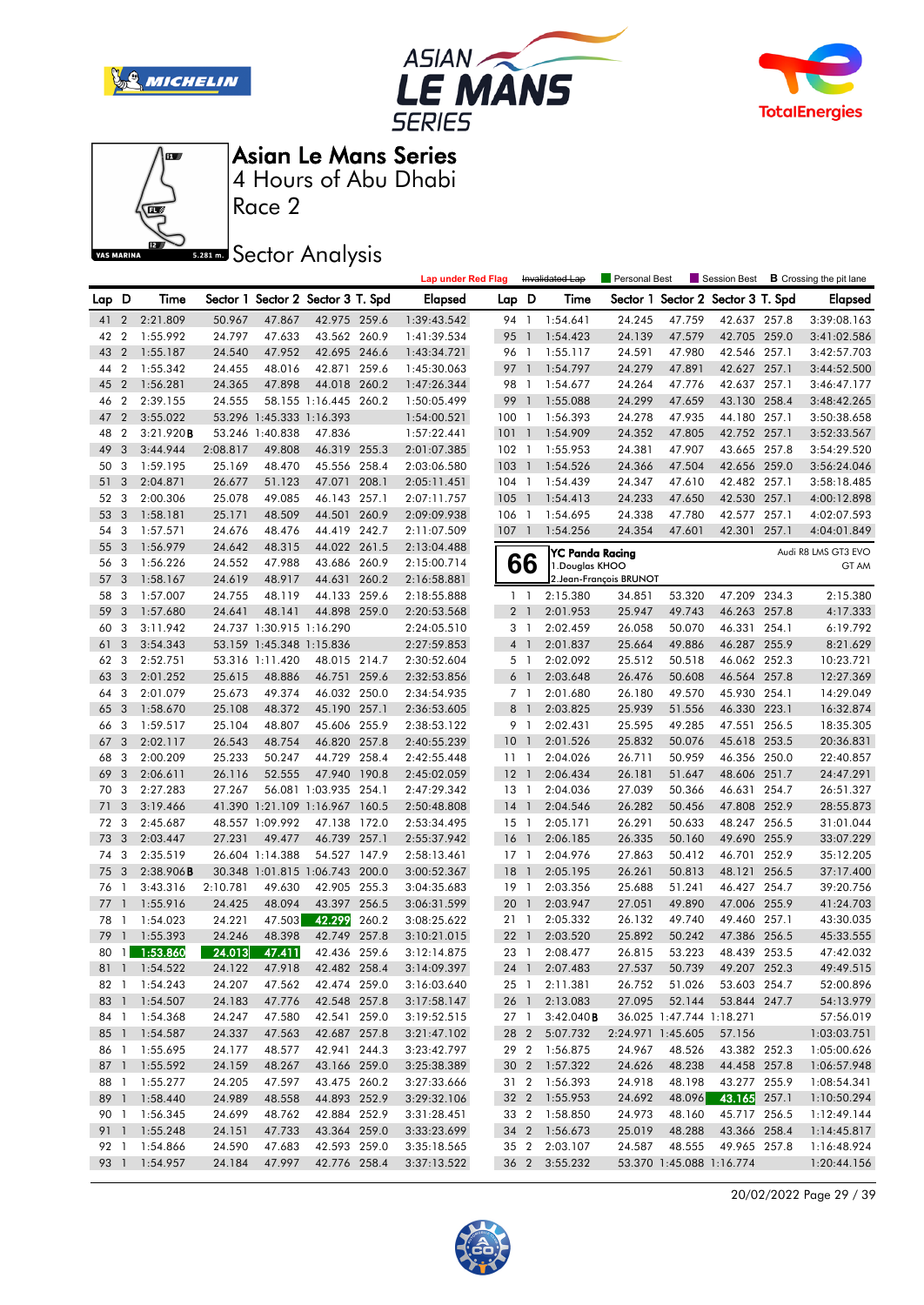







Race 2

### **Sector Analysis**

|          |                              |                        |          |                                             |                                   |       | <b>Lap under Red Flag</b>  |                       |                 | Invalidated Lap           | Personal Best     |                          | Session Best                      |       | <b>B</b> Crossing the pit lane |
|----------|------------------------------|------------------------|----------|---------------------------------------------|-----------------------------------|-------|----------------------------|-----------------------|-----------------|---------------------------|-------------------|--------------------------|-----------------------------------|-------|--------------------------------|
| Lap      | D                            | Time                   |          |                                             | Sector 1 Sector 2 Sector 3 T. Spd |       | Elapsed                    | Lap D                 |                 | Time                      |                   |                          | Sector 1 Sector 2 Sector 3 T. Spd |       | <b>Elapsed</b>                 |
| 37 2     |                              | 3:51.748               |          | 53.385 1:44.661 1:13.702                    |                                   |       | 1:24:35.904                | 90 1                  |                 | 2:04.168                  | 26.335            | 49.563                   | 48.270 256.5                      |       | 3:29:06.198                    |
| 38       | $\overline{2}$               | 1:57.232               | 25.459   | 48.537                                      | 43.236 255.3                      |       | 1:26:33.136                | 91 1                  |                 | 2:01.887                  | 25.824            | 49.469                   | 46.594 255.9                      |       | 3:31:08.085                    |
| 39       | $\overline{2}$               | 1:56.508               | 24.810   | 48.176                                      | 43.522 255.9                      |       | 1:28:29.644                | 92 1                  |                 | 2:05.772                  | 26.972            | 50.985                   | 47.815 250.0                      |       | 3:33:13.857                    |
| 40       | $\overline{2}$               | 1:56.139               | 24.765   | 48.097                                      | 43.277 255.9                      |       | 1:30:25.783                | 93 1                  |                 | 2:13.007                  | 27.328            | 53.741                   | 51.938 233.8                      |       | 3:35:26.864                    |
| 41       | 2                            | 1:56.608               | 24.813   | 48.535                                      | 43.260 236.8                      |       | 1:32:22.391                | 94 1                  |                 | 2:09.361                  | 28.876            | 51.555                   | 48.930 255.9                      |       | 3:37:36.225                    |
| 42       | $\overline{2}$               | 1:56.056               | 24.663   | 48.213                                      | 43.180 260.2                      |       | 1:34:18.447                | 95 1                  |                 | 2:10.988                  | 26.316            | 50.355                   | 54.317 256.5                      |       | 3:39:47.213                    |
| 43       | $\overline{2}$               | 1:56.061               | 24.535   | 47.940                                      | 43.586 259.0                      |       | 1:36:14.508                | 96 1                  |                 | 2:09.267                  | 26.764            | 50.686                   | 51.817 255.3                      |       | 3:41:56.480                    |
| 44       | $\overline{2}$               | 1:56.453               | 24.919   | 48.191                                      | 43.343 257.8                      |       | 1:38:10.961                | 97 1                  |                 | 2:14.772B                 | 27.514            | 50.766                   | 56.492 254.1                      |       | 3:44:11.252                    |
| 45       | $\overline{2}$               | 1:56.738               | 24.689   | 48.526                                      | 43.523 258.4                      |       | 1:40:07.699                | 98                    | $\overline{1}$  | 6:42.106                  | 4:53.329          | 55.912                   | 52.865 244.9                      |       | 3:50:53.358                    |
| 46       | $\overline{2}$               | 1:57.856               | 25.199   | 48.488                                      | 44.169 260.2                      |       | 1:42:05.555                | 99                    | $\overline{1}$  | 2:13.236                  | 28.742            | 50.251                   | 54.243 252.9                      |       | 3:53:06.594                    |
| 47       | 2                            | 1:56.352               | 24.923   | 48.071                                      | 43.358 258.4                      |       | 1:44:01.907                | 100                   | $\overline{1}$  | 2:09.119                  | 27.507            | 51.590                   | 50.022 252.3                      |       | 3:55:15.713                    |
| 48       | $\overline{2}$               | 2:00.011               | 25.835   | 50.229                                      | 43.947 232.8                      |       | 1:46:01.918                | 101                   | $\overline{1}$  | 2:09.912                  | 27.065            | 50.553                   | 52.294 255.3                      |       | 3:57:25.625                    |
| 49       | $\overline{2}$               | 1:56.700               | 25.221   | 48.078                                      | 43.401 258.4                      |       | 1:47:58.618                | $102 \quad 1$         |                 | 2:09.178                  | 27.248            | 50.806                   | 51.124 256.5                      |       | 3:59:34.803                    |
| 50       | $\overline{2}$               | 3:20.487B              |          | 25.108 1:39.276 1:16.103                    |                                   |       | 1:51:19.105                | 103                   | $\overline{1}$  | 2:05.648                  | 27.364            | 50.771                   | 47.513 251.7                      |       | 4:01:40.451                    |
| 51       | 1                            | 5:30.880               |          | 2:32.985 1:47.060 1:10.835                  |                                   |       | 1:56:49.985                | $104$ 1               |                 | 2:05.050                  | 26.780            | 50.205                   | 48.065 255.9                      |       | 4:03:45.501                    |
| 52       | $\overline{1}$               | 2:05.824               | 27.129   | 50.280                                      | 48.415 257.8                      |       | 1:58:55.809                |                       |                 | <b>Oman Racing</b>        |                   |                          |                                   |       | Aston Martin Vantage AMR GT3   |
| 53       | $\mathbf{1}$                 | 2:05.404               | 27.225   | 50.179                                      | 48.000 257.8                      |       | 2:01:01.213                |                       | 69              | 1. Ahmad AL HARTHY        |                   |                          | 3. Charlie EASTWOOD               |       | GT                             |
| 54       | $\mathbf{1}$                 | 2:04.571               | 26.478   | 50.323                                      | 47.770 258.4                      |       | 2:03:05.784                |                       |                 | 2.Sam DE HAAN             |                   |                          |                                   |       |                                |
| 55       | $\mathbf{1}$                 | 2:13.124               | 27.102   | 53.988                                      | 52.034                            | 242.2 | 2:05:18.908                |                       | $1\quad 2$      | 2:07.118                  | 30.399            | 52.056                   | 44.663 219.1                      |       | 2:07.118                       |
| 56       | $\mathbf{1}$                 | 2:06.408               | 27.440   | 51.244                                      | 47.724 260.2                      |       | 2:07:25.316                |                       | 2 <sub>2</sub>  | 1:56.271                  | 24.627            | 47.983                   | 43.661 259.6                      |       | 4:03.389                       |
| 57       | 1                            | 2:07.471               | 26.536   | 52.170                                      | 48.765 258.4                      |       | 2:09:32.787                |                       | 3 <sub>2</sub>  | 1:55.915                  | 24.397            | 47.835                   | 43.683 261.5                      |       | 5:59.304                       |
| 58       | $\mathbf{1}$                 | 2:10.823               | 26.482   | 51.068                                      | 53.273 257.8                      |       | 2:11:43.610                |                       | 4 <sup>2</sup>  | 1:56.020                  | 24.347            | 47.722                   | 43.951                            | 263.4 | 7:55.324                       |
| 59       | -1                           | 2:06.909               | 26.408   | 50.857                                      | 49.644 258.4                      |       | 2:13:50.519                |                       | 5 <sub>2</sub>  | 1:55.754                  | 24.316            | 47.766                   | 43.672 258.4                      |       | 9:51.078                       |
| 60       | -1                           | 2:05.374               | 26.668   | 50.631                                      | 48.075 257.1                      |       | 2:15:55.893                |                       | 6 <sub>2</sub>  | 1:56.037                  | 24.301            | 47.934                   | 43.802 256.5                      |       | 11:47.115                      |
| 61       | $\mathbf{1}$                 | 2:07.614               | 27.102   | 51.722                                      | 48.790 224.1                      |       | 2:18:03.507                |                       | 7 <sub>2</sub>  | 1:55.702                  | 24.190            | 48.066                   | 43.446 255.9                      |       | 13:42.817                      |
| 62       | $\overline{1}$               | 2:07.335               | 26.759   | 51.471                                      | 49.105 257.8                      |       | 2:20:10.842                | 8                     | $\overline{2}$  | 1:55.524                  | 24.235            | 47.787                   | 43.502 260.2                      |       | 15:38.341                      |
| 63       | -1                           | 2:38.701               | 27.589   |                                             | 53.838 1:17.274 237.4             |       | 2:22:49.543                |                       | 9 <sub>2</sub>  | 1:55.687                  | 24.234            | 47.860                   | 43.593 260.2                      |       | 17:34.028                      |
| 64       | $\mathbf{1}$                 | 3:55.524               |          | 53.256 1:45.971 1:16.297                    |                                   |       | 2:26:45.067                | 10 <sub>2</sub>       |                 | 1:55.898                  | 24.353            | 47.709                   | 43.836 259.6                      |       | 19:29.926                      |
| 65       | $\mathbf{1}$                 | 3:34.285               |          | 53.249 1:46.174                             | 54.862                            |       | 2:30:19.352                | 11 <sub>2</sub>       |                 | 1:56.661                  | 24.231            | 48.340                   | 44.090 259.0                      |       | 21:26.587                      |
| 66       | $\mathbf{1}$                 | 2:08.802               | 27.010   | 50.750                                      | 51.042 255.9                      |       | 2:32:28.154                | 12                    | $\overline{2}$  | 1:56.560                  | 24.273            | 47.642                   | 44.645 262.1                      |       | 23:23.147                      |
| 67       | 1                            | 2:09.746               | 28.231   | 52.374                                      | 49.141 253.5                      |       | 2:34:37.900                | 13 <sub>2</sub>       |                 | 1:55.527                  | 24.381            | 47.408                   | 43.738 261.5                      |       | 25:18.674                      |
| 68       | $\mathbf{1}$                 | 2:07.144               | 27.146   | 50.676                                      | 49.322 256.5                      |       | 2:36:45.044                | $14 \quad 2$          |                 | 1:55.888                  | 24.321            | 47.632                   | 43.935 259.6                      |       | 27:14.562                      |
| 69       | $\mathbf{1}$                 | 2:07.727               | 26.951   | 50.517                                      | 50.259 257.1                      |       | 2:38:52.771                | 15 <sub>2</sub>       |                 | 1:55.913                  | 24.486            | 47.653                   | 43.774 259.6                      |       | 29:10.475                      |
| 70       | $\mathbf{1}$                 | 2:10.082               | 26.914   | 52.722                                      | 50.446 254.1                      |       | 2:41:02.853                | 16                    | $\overline{2}$  | 1:56.354                  | 24.408            | 47.939                   | 44.007 260.9                      |       | 31:06.829                      |
| 71       | 1                            | 2:06.542               | 26.565   | 50.557                                      | 49.420 253.5                      |       | 2:43:09.395                | 17 <sup>2</sup>       |                 | 1:56.353                  | 24.337            | 47.726                   | 44.290 262.8                      |       | 33:03.182                      |
| 72       | $\mathbf{1}$                 | 2:13.368               | 29.633   | 52.994                                      | 50.741 238.4<br>54.546 241.6      |       | 2:45:22.763                | 18                    | $\overline{2}$  | 1:55.583                  | 24.424            | 47.561                   | 43.598 262.1                      |       | 34:58.765                      |
| 73<br>74 | $\mathbf{1}$<br>$\mathbf{1}$ | 2:13.337               | 27.670   | 51.121                                      |                                   | 159.1 | 2:47:36.100                | 19 <sup>2</sup><br>20 | $\overline{2}$  | 1:55.212                  | 24.186<br>24.264  | 47.481<br>47.393         | 43.545 262.1                      |       | 36:53.977                      |
| 75       | -1                           | 3:19.564               |          | 42.168 1:19.301 1:18.095<br>48.354 1:09.333 |                                   |       | 2:50:55.664                | 21 2                  |                 | 1:55.208                  |                   | 47.578                   | 43.551 262.1<br>43.986 262.8      |       | 38:49.185<br>40:45.053         |
|          | 76 1                         | 2:46.495<br>2:05.456   | 26.875   | 50.928                                      | 48.808 155.4<br>47.653 255.3      |       | 2:53:42.159<br>2:55:47.615 |                       |                 | 1:55.868<br>22 2 1:55.282 | 24.304<br>24.247  | 47.407                   | 43.628 262.1                      |       | 42:40.335                      |
|          |                              | 77 1 2:31.899          |          | 27.133 1:08.344                             | 56.422 257.8                      |       | 2:58:19.514                |                       |                 | 23 2 1:57.270             | 24.204            | 47.560                   | 45.506 262.1                      |       | 44:37.605                      |
|          |                              | 78 1 2:35.053 <b>B</b> | 27.573   |                                             | 59.253 1:08.227 213.4             |       | 3:00:54.567                |                       |                 | 24 2 1:56.272             | 25.050            | 47.303                   | 43.919 264.7                      |       | 46:33.877                      |
|          |                              | 79 2 3:47.112          | 2:14.459 | 49.360                                      | 43.293 251.7                      |       | 3:04:41.679                |                       |                 | 25 2 1:54.726             | 24.164            | 47.221                   | 43.341 264.1                      |       | 48:28.603                      |
|          |                              | 80 2 1:55.688          | 24.655   | 47.817                                      | 43.216 259.0                      |       | 3:06:37.367                |                       |                 | 26 2 1:55.794             | 24.150            | 47.306                   | 44.338 265.4                      |       | 50:24.397                      |
|          |                              | 81 2 1:55.958          | 24.644   | 48.073                                      | 43.241 256.5                      |       | 3:08:33.325                |                       |                 | 27 2 1:54.922             | 24.128            | 47.240                   | 43.554 264.7                      |       | 52:19.319                      |
|          |                              | 82 2 1:59.564 <b>B</b> | 24.749   | 48.460                                      | 46.355 260.9                      |       | 3:10:32.889                |                       |                 | 28 2 1:56.368             | 24.199            | 47.446                   | 44.723 262.8                      |       | 54:15.687                      |
|          |                              | 83 1 3:51.867          | 2:05.340 | 55.104                                      | 51.423 249.4                      |       | 3:14:24.756                |                       | 29 2            | $3:40.802$ <b>B</b>       |                   | 38.676 1:44.488 1:17.638 |                                   |       | 57:56.489                      |
|          | 84 1                         | 2:08.089               | 26.622   | 52.607                                      | 48.860 251.2                      |       | 3:16:32.845                |                       | 30 <sub>1</sub> | 5:07.950                  | 2:26.267 1:45.090 |                          | 56.593                            |       | 1:03:04.439                    |
|          |                              | 85 1 2:13.655          | 29.503   | 51.231                                      | 52.921 252.9                      |       | 3:18:46.500                |                       |                 | 31 1 1:55.542             | 24.700            | 47.869                   | 42.973 253.5                      |       | 1:04:59.981                    |
|          | 86 1                         | 2:05.385               | 26.727   | 51.266                                      | 47.392 237.4                      |       | 3:20:51.885                |                       |                 | 32 1 1:55.434             | 24.285            | 47.409                   | 43.740 260.9                      |       | 1:06:55.415                    |
|          |                              | 87 1 2:03.066          | 26.830   | 49.720                                      | 46.516 254.7                      |       | 3:22:54.951                |                       |                 | 33 1 1:55.306             | 24.195            | 47.255                   | 43.856 261.5                      |       | 1:08:50.721                    |
|          | 88 1                         | 2:04.506               | 27.959   | 49.786                                      | 46.761 255.9                      |       | 3:24:59.457                |                       |                 | 34 1 1:55.514             | 25.051            | 47.669                   | 42.794 261.5                      |       | 1:10:46.235                    |
|          | 89 1                         | 2:02.573               | 26.395   | 49.794                                      | 46.384 257.1                      |       | 3:27:02.030                |                       |                 | 35 1 1:55.557             | 24.378            | 47.273                   | 43.906 262.1                      |       | 1:12:41.792                    |

20/02/2022 Page 30 / 39

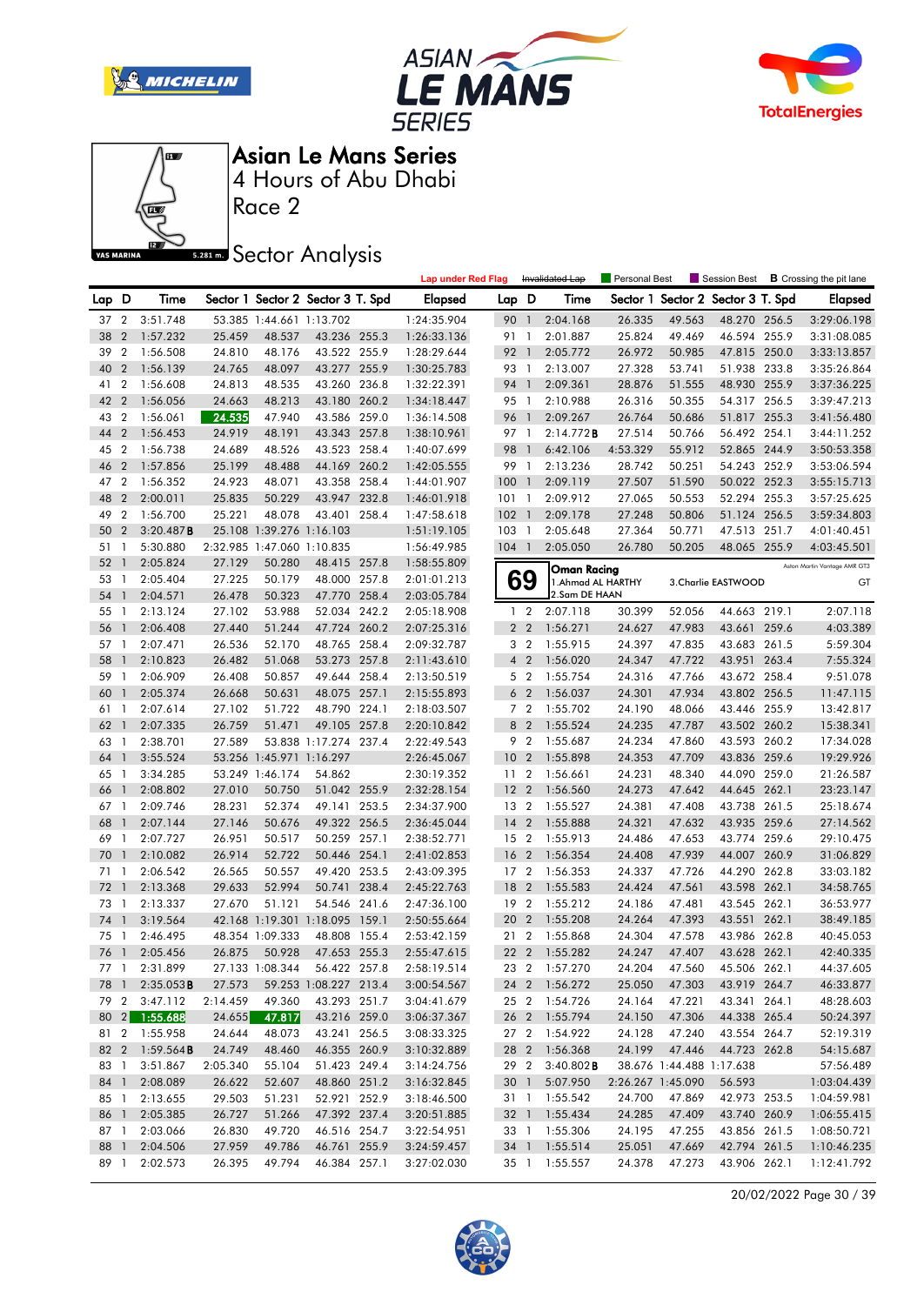







Race 2

### **Sector Analysis**

|       |                |               |        |                            |                                   |       | <b>Lap under Red Flag</b> |                  |                         | Invalidated Lap      | Personal Best              |        | Session Best                      |       | <b>B</b> Crossing the pit lane |
|-------|----------------|---------------|--------|----------------------------|-----------------------------------|-------|---------------------------|------------------|-------------------------|----------------------|----------------------------|--------|-----------------------------------|-------|--------------------------------|
| Lap D |                | Time          |        |                            | Sector 1 Sector 2 Sector 3 T. Spd |       | <b>Elapsed</b>            | Lap D            |                         | Time                 |                            |        | Sector 1 Sector 2 Sector 3 T. Spd |       | <b>Elapsed</b>                 |
| 36    | $\overline{1}$ | 1:55.928      | 25.648 | 47.476                     | 42.804 263.4                      |       | 1:14:37.720               | 89 3             |                         | 1:53.749             | 24.250                     | 47.156 | 42.343 263.4                      |       | 3:14:05.107                    |
| 37    | $\mathbf{1}$   | 1:55.395      | 24.433 | 47.780                     | 43.182 261.5                      |       | 1:16:33.115               | 90 3             |                         | 1:53.187             | 23.752                     | 47.072 | 42.363 264.1                      |       | 3:15:58.294                    |
| 38    | $\mathbf{1}$   | 3:52.514B     |        | 52.571 1:44.616 1:15.327   |                                   |       | 1:20:25.629               | 91 3             |                         | 1:53.534             | 23.817                     | 47.090 | 42.627 262.8                      |       | 3:17:51.828                    |
| 39    | -1             | 4:52.303      |        | 2:24.700 1:43.473          | 44.130                            |       | 1:25:17.932               | 92               | 3                       | 1:53.756             | 23.827                     | 47.169 | 42.760 266.0                      |       | 3:19:45.584                    |
| 40    | $\mathbf{1}$   | 1:55.703      | 24.670 | 48.130                     | 42.903 257.8                      |       | 1:27:13.635               | 93 3             |                         | 1:54.576             | 24.031                     | 47.684 | 42.861 248.8                      |       | 3:21:40.160                    |
| 41    | $\mathbf{1}$   | 1:56.021      | 24.231 | 47.425                     | 44.365 263.4                      |       | 1:29:09.656               | 94               | 3                       | 1:54.885             | 24.113                     | 48.053 | 42.719 247.7                      |       | 3:23:35.045                    |
| 42    | $\overline{1}$ | 1:56.433      | 25.102 | 47.619                     | 43.712 260.9                      |       | 1:31:06.089               | 95 3             |                         | 1:53.490             | 23.766                     | 47.210 | 42.514 264.1                      |       | 3:25:28.535                    |
| 43    | $\overline{1}$ | 1:55.567      | 24.908 | 47.820                     | 42.839 263.4                      |       | 1:33:01.656               | 96               | 3                       | 1:56.420B            | 24.153                     | 47.100 | 45.167 262.8                      |       | 3:27:24.955                    |
| 44    | $\mathbf{1}$   | 1:55.172      | 24.386 | 47.665                     | 43.121 260.9                      |       | 1:34:56.828               | 97 3             |                         | 3:01.558             | 1:32.167                   | 47.399 | 41.992 260.2                      |       | 3:30:26.513                    |
| 45    | $\overline{1}$ | 1:54.346      | 24.258 | 47.177                     | 42.911 262.1                      |       | 1:36:51.174               | 98               | 3                       | 1:52.264             | 23.640                     | 46.877 | 41.747                            | 262.1 | 3:32:18.777                    |
| 46    | $\mathbf{1}$   | 1:54.707      | 24.131 | 47.327                     | 43.249 262.1                      |       | 1:38:45.881               | 99               | $\overline{\mathbf{3}}$ | 1:53.064             | 23.637                     | 47.498 | 41.929                            | 262.8 | 3:34:11.841                    |
| 47    | $\overline{1}$ | 1:54.279      | 24.281 | 47.179                     | 42.819 262.8                      |       | 1:40:40.160               | 100              | 3                       | 1:52.615             | 23.592                     | 47.006 | 42.017 263.4                      |       | 3:36:04.456                    |
| 48    | $\mathbf{1}$   | 1:54.612      | 24.238 | 47.225                     | 43.149 262.8                      |       | 1:42:34.772               | 101              | 3                       | 1:52.462             | 23.689                     | 46.949 | 41.824 262.8                      |       | 3:37:56.918                    |
| 49    | $\mathbf{1}$   | 1:55.242      | 24.341 | 47.876                     | 43.025 261.5                      |       | 1:44:30.014               | 102              | 3                       | 1:53.230             | 23.654                     | 46.835 | 42.741                            | 264.1 | 3:39:50.148                    |
| 50    | $\mathbf{1}$   | 1:55.020      | 24.415 | 47.454                     | 43.151                            | 267.3 | 1:46:25.034               | 103              | $\overline{\mathbf{3}}$ | 1:52.659             | 23.751                     | 46.892 | 42.016 262.1                      |       | 3:41:42.807                    |
| 51    | $\overline{1}$ | 1:55.669      | 24.372 | 47.219                     | 44.078 265.4                      |       | 1:48:20.703               | 104              | 3                       | 1:52.908             | 23.611                     | 46.913 | 42.384 262.8                      |       | 3:43:35.715                    |
| 52    | $\mathbf{1}$   | 3:43.739B     |        | 42.014 1:44.472 1:17.253   |                                   |       | 1:52:04.442               | $105 - 3$        |                         | 1:53.260             | 24.337                     | 46.859 | 42.064 264.1                      |       | 3:45:28.975                    |
| 53    | $\mathbf{1}$   | 5:02.850      |        | 2:25.853 1:45.286          | 51.711                            |       | 1:57:07.292               | 106 <sub>3</sub> |                         | 1:52.709             | 23.809                     | 46.747 | 42.153 264.1                      |       | 3:47:21.684                    |
| 54    | $\mathbf{1}$   | 1:55.371      | 25.085 | 47.760                     | 42.526 259.6                      |       | 1:59:02.663               | 107              | $\overline{\mathbf{3}}$ | 1:52.895             | 23.640                     | 47.008 | 42.247 266.0                      |       | 3:49:14.579                    |
| 55    | -1             | 1:54.515      | 24.630 | 47.109                     | 42.776 260.9                      |       | 2:00:57.178               | 108              | 3                       | 1:53.510             | 23.824                     | 46.849 | 42.837 260.9                      |       | 3:51:08.089                    |
| 56    | $\mathbf{1}$   | 1:53.887      | 24.389 | 47.101                     | 42.397 262.1                      |       | 2:02:51.065               | 109              | -3                      | 1:54.633             | 24.779                     | 46.968 | 42.886 264.7                      |       | 3:53:02.722                    |
| 57    | $\overline{1}$ | 1:54.008      | 24.150 | 47.285                     | 42.573 261.5                      |       | 2:04:45.073               | 110 3            |                         | 1:54.036             | 23.799                     | 47.651 | 42.586 248.3                      |       | 3:54:56.758                    |
| 58    | $\mathbf{1}$   | 1:53.734      | 24.182 | 47.174                     | 42.378 262.1                      |       | 2:06:38.807               | 111              | 3                       | 1:53.125             | 23.858                     | 46.979 | 42.288 262.8                      |       | 3:56:49.883                    |
| 59    | $\overline{1}$ | 1:54.036      | 24.199 | 47.161                     | 42.676 263.4                      |       | 2:08:32.843               | 1123             |                         | 1:53.114             | 24.034                     | 46.748 | 42.332 264.7                      |       | 3:58:42.997                    |
| 60    | $\mathbf{1}$   | 1:55.887      | 24.106 | 47.648                     | 44.133 248.3                      |       | 2:10:28.730               | 113 3            |                         | 1:53.412             | 23.719                     | 47.297 | 42.396 254.1                      |       | 4:00:36.409                    |
| 61    | $\overline{1}$ | 1:55.221      | 24.285 | 47.326                     | 43.610 263.4                      |       | 2:12:23.951               | $114 - 3$        |                         | 1:53.331             | 23.860                     | 46.951 | 42.520 264.1                      |       | 4:02:29.740                    |
| 62    | $\mathbf{1}$   | 1:54.272      | 24.485 | 47.203                     | 42.584 262.1                      |       | 2:14:18.223               | 115 3            |                         | 1:53.455             | 23.751                     | 46.920 | 42.784 262.8                      |       | 4:04:23.195                    |
| 63    | $\mathbf{1}$   | 1:54.646      | 24.375 | 47.772                     | 42.499 261.5                      |       | 2:16:12.869               |                  |                         |                      | Koiranen Kemppi Motorsport |        |                                   |       | Duqueine M30-D08-Nissan        |
| 64    | $\overline{1}$ | 1:53.633      | 24.159 | 46.923                     | 42.551                            | 264.1 | 2:18:06.502               |                  | 72                      | 1.Tomi VEIJALAINEN   |                            |        | 3. Nikita ALEKSANDROV             |       | LMP3                           |
| 65    | $\mathbf{1}$   | 1:55.161      | 24.370 | 47.934                     | 42.857 260.9                      |       | 2:20:01.663               |                  |                         | 2. Jesse SALMENAUTIO |                            |        |                                   |       |                                |
| 66    | -1             | 2:10.583B     | 24.879 | 47.517                     | 58.187 261.5                      |       | 2:22:12.246               | 1 <sub>2</sub>   |                         | 2:00.322             | 27.933                     | 49.153 | 43.236 233.3                      |       | 2:00.322                       |
| 67 3  |                | 4:38.874      |        | 1:38.670 1:44.509 1:15.695 |                                   |       | 2:26:51.120               | 2 <sub>2</sub>   |                         | 1:55.539             | 24.242                     | 48.688 | 42.609 252.9                      |       | 3:55.861                       |
| 68    | 3              | 3:24.393      |        | 53.383 1:45.129            | 45.881                            |       | 2:30:15.513               | 3 <sub>2</sub>   |                         | 1:54.544             | 24.000                     | 47.633 | 42.911                            | 257.1 | 5:50.405                       |
| 69    | 3              | 1:54.196      | 24.278 | 47.306                     | 42.612 262.1                      |       | 2:32:09.709               | 4 <sup>2</sup>   |                         | 1:55.262             | 24.375                     | 47.860 | 43.027                            | 250.0 | 7:45.667                       |
| 70    | 3              | 1:53.817      | 23.965 | 47.322                     | 42.530 265.4                      |       | 2:34:03.526               | 5 <sub>2</sub>   |                         | 1:52.929             | 24.342                     | 47.018 | 41.569 260.9                      |       | 9:38.596                       |
| 71    | -3             | 1:53.662      | 23.967 | 47.222                     | 42.473 264.1                      |       | 2:35:57.188               | 6 <sub>2</sub>   |                         | 1:52.140             | 23.396                     | 47.023 | 41.721 263.4                      |       | 11:30.736                      |
| 72    | 3              | 1:54.246      | 23.916 | 47.623                     | 42.707                            | 251.7 | 2:37:51.434               | $\overline{7}$   | $\overline{2}$          | 1:52.209             | 23.363                     | 47.108 | 41.738 257.1                      |       | 13:22.945                      |
| 73    | -3             | 1:56.182      | 24.064 | 47.263                     | 44.855 264.1                      |       | 2:39:47.616               | 8 2              |                         | 1:51.962             | 23.348                     | 46.917 | 41.697 263.4                      |       | 15:14.907                      |
| 74    | 3              | 1:53.611      | 23.935 | 47.279                     | 42.397 263.4                      |       | 2:41:41.227               | 9                | $\overline{2}$          | 1:51.572             | 23.188                     | 46.842 | 41.542 262.8                      |       | 17:06.479                      |
| 75 3  |                | 1:53.507      | 23.815 | 47.265                     | 42.427 262.8                      |       | 2:43:34.734               | 10 <sub>2</sub>  |                         | 1:51.798             | 23.255                     | 46.920 | 41.623 262.1                      |       | 18:58.277                      |
|       |                | 76 3 2:02.573 | 27.035 | 50.083                     | 45.455 202.2                      |       | 2:45:37.307               |                  |                         | 11 2 1:51.674        | 23.226                     | 46.827 | 41.621 262.8                      |       | 20:49.951                      |
|       | 77 3           | 2:04.721      | 26.802 | 49.255                     | 48.664 229.8                      |       | 2:47:42.028               |                  |                         | 12 2 1:52.834        | 23.326                     | 46.845 | 42.663 264.1                      |       | 22:42.785                      |
| 78 3  |                | 3:18.462      |        |                            | 41.698 1:19.497 1:17.267 147.3    |       | 2:51:00.490               |                  |                         | 13 2 1:54.042        | 24.468                     | 47.740 | 41.834 261.5                      |       | 24:36.827                      |
|       |                | 79 3 2:44.109 |        | 48.988 1:08.739            | 46.382 156.3                      |       | 2:53:44.599               |                  |                         | 14 2 1:52.507        | 23.576                     | 47.348 | 41.583 260.9                      |       | 26:29.334                      |
|       |                | 80 3 2:05.201 | 26.629 | 51.228                     | 47.344 229.8                      |       | 2:55:49.800               |                  |                         | 15 2 1:52.355        | 23.229                     | 46.941 | 42.185 261.5                      |       | 28:21.689                      |
| 81 3  |                | 2:31.753      |        | 27.010 1:09.426            | 55.317 212.2                      |       | 2:58:21.553               |                  |                         | 16 2 1:52.024        | 23.339                     | 46.881 | 41.804 262.1                      |       | 30:13.713                      |
|       | 82 3           | 2:26.860      | 26.518 |                            | 59.346 1:00.996 194.6             |       | 3:00:48.413               |                  |                         | 17 2 1:52.994        | 23.443                     | 47.024 | 42.527 262.1                      |       | 32:06.707                      |
|       |                | 83 3 1:54.700 | 24.388 | 47.458                     | 42.854 255.3                      |       | 3:02:43.113               |                  |                         | 18 2 1:54.070        | 24.769                     | 47.073 | 42.228 264.1                      |       | 34:00.777                      |
|       |                | 84 3 1:53.849 | 23.961 | 47.287                     | 42.601 264.7                      |       | 3:04:36.962               |                  |                         | 19 2 1:52.333        | 23.682                     | 47.028 | 41.623 264.7                      |       | 35:53.110                      |
| 85 3  |                | 1:53.753      | 23.892 | 47.253                     | 42.608 265.4                      |       | 3:06:30.715               |                  |                         | 20 2 1:52.876        | 23.759                     | 47.251 | 41.866 254.7                      |       | 37:45.986                      |
| 86 3  |                | 1:53.611      | 24.005 | 47.004                     | 42.602 265.4                      |       | 3:08:24.326               |                  |                         | 21 2 1:51.623        | 23.456                     | 46.789 | 41.378 262.8                      |       | 39:37.609                      |
|       |                | 87 3 1:53.540 | 24.013 | 46.968                     | 42.559 266.7                      |       | 3:10:17.866               |                  |                         | 22 2 1:52.082        | 23.221                     | 46.633 | 42.228 263.4                      |       | 41:29.691                      |
|       |                |               |        |                            |                                   |       |                           |                  |                         |                      |                            |        |                                   |       |                                |
|       |                | 88 3 1:53.492 | 23.788 | 46.964                     | 42.740 262.1                      |       | 3:12:11.358               |                  |                         | 23 2 1:52.546        | 23.517                     | 46.897 | 42.132 262.8                      |       | 43:22.237                      |

20/02/2022 Page 31 / 39

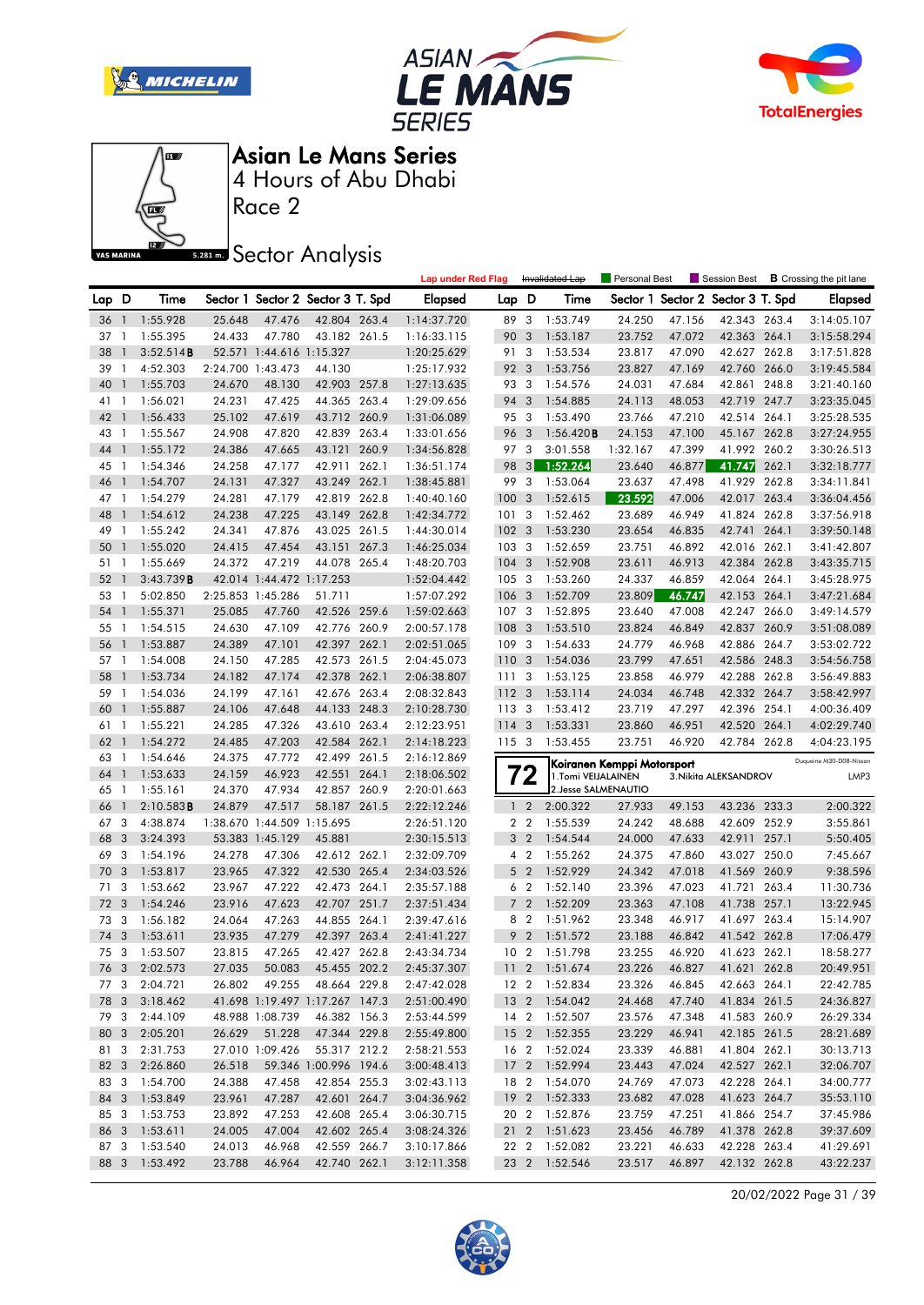







Race 2

**Sector Analysis** 

|                 |                         |                      |                                          |                            |                                   |       | <b>Lap under Red Flag</b> |                 |                | Invalidated Lap      | Personal Best    |                            |                                   |       | Session Best <b>B</b> Crossing the pit lane |
|-----------------|-------------------------|----------------------|------------------------------------------|----------------------------|-----------------------------------|-------|---------------------------|-----------------|----------------|----------------------|------------------|----------------------------|-----------------------------------|-------|---------------------------------------------|
| Lap D           |                         | Time                 |                                          |                            | Sector 1 Sector 2 Sector 3 T. Spd |       | Elapsed                   | Lap D           |                | Time                 |                  |                            | Sector 1 Sector 2 Sector 3 T. Spd |       | <b>Elapsed</b>                              |
| 24              |                         | 2 1:51.315           | 23.258                                   | 46.608                     | 41.449 264.1                      |       | 45:13.552                 | 111             |                | 1:56.466             | 24.980           | 48.217                     | 43.269 254.1                      |       | 22:33.551                                   |
| 25              |                         | 2 1:51.562           | 23.179                                   | 46.659                     | 41.724 264.7                      |       | 47:05.114                 | $12-1$          |                | 1:56.366             | 24.528           | 48.369                     | 43.469 254.7                      |       | 24:29.917                                   |
| 26              | $\overline{2}$          | 1:52.718             | 23.833                                   | 46.800                     | 42.085 266.0                      |       | 48:57.832                 | $13-1$          |                | 1:56.395             | 24.738           | 48.397                     | 43.260 253.5                      |       | 26:26.312                                   |
| 27              |                         | 2 1:53.642           | 24.931                                   | 46.736                     | 41.975 266.0                      |       | 50:51.474                 | $14-1$          |                | 1:56.869             | 24.672           | 48.224                     | 43.973 253.5                      |       | 28:23.181                                   |
| 28              | $\overline{2}$          | 1:52.895             | 23.464                                   | 47.693                     | 41.738 236.8                      |       | 52:44.369                 | $15-1$          |                | 1:59.165             | 24.725           | 49.588                     | 44.852 250.0                      |       | 30:22.346                                   |
| 29              | $\overline{2}$          | 1:56.773B            | 23.248                                   | 46.526                     | 46.999 266.0                      |       | 54:41.142                 | $16-1$          |                | 1:56.259             | 24.789           | 48.129                     | 43.341 256.5                      |       | 32:18.605                                   |
| 30              | 3                       | 5:38.126             |                                          | 2:37.008 1:44.195 1:16.923 |                                   |       | 1:00:19.268               | $17-1$          |                | 1:56.497             | 24.670           | 48.149                     | 43.678 255.9                      |       | 34:15.102                                   |
| 31              | 3                       | 3:06.812             |                                          | 52.426 1:31.304            | 43.082                            |       | 1:03:26.080               | $18-1$          |                | 1:57.402             | 24.830           | 49.208                     | 43.364 254.7                      |       | 36:12.504                                   |
| 32              | 3                       | 1:52.992             | 23.542                                   | 47.304                     | 42.146 247.1                      |       | 1:05:19.072               | $19-1$          |                | 1:56.326             | 24.678           | 48.320                     | 43.328 257.8                      |       | 38:08.830                                   |
| 33              | $\overline{3}$          | 1:53.465             | 23.747                                   | 47.445                     | 42.273 247.1                      |       | 1:07:12.537               | 20 1            |                | 1:56.336             | 24.644           | 47.907                     | 43.785 258.4                      |       | 40:05.166                                   |
| 34              | 3                       | 1:55.759             | 25.170                                   | 48.927                     | 41.662 263.4                      |       | 1:09:08.296               | 21 1            |                | 1:56.222             | 24.830           | 48.042                     | 43.350 256.5                      |       | 42:01.388                                   |
| 35              | $\overline{3}$          | 1:52.542             | 24.307                                   | 46.803                     | 41.432 264.1                      |       | 1:11:00.838               | 22 <sub>1</sub> |                | 1:56.051             | 24.561           | 48.108                     | 43.382 256.5                      |       | 43:57.439                                   |
| 36              | 3                       | 1:51.743             | 23.812                                   | 46.561                     | 41.370 264.7                      |       | 1:12:52.581               | 23 1            |                | 1:56.146             | 24.612           | 47.975                     | 43.559 255.9                      |       | 45:53.585                                   |
| 37              | $\overline{3}$          | 1:51.323             | 22.985                                   | 46.635                     | 41.703 247.1                      |       | 1:14:43.904               | 24 1            |                | 1:55.956             | 24.561           | 47.893                     | 43.502 256.5                      |       | 47:49.541                                   |
| 38              | -3                      | 1:57.047             | 23.666                                   | 47.090                     | 46.291 264.1                      |       | 1:16:40.951               | $25 \quad 1$    |                | 1:57.533             | 25.197           | 48.391                     | 43.945 259.0                      |       | 49:47.074                                   |
| 39              | 3                       | 3:50.325             |                                          | 52.115 1:43.599 1:14.611   |                                   |       | 1:20:31.276               | 26 1            |                | 1:56.567             | 24.576           | 48.118                     | 43.873 257.1                      |       | 51:43.641                                   |
| 40              | 3                       | 3:52.944             |                                          | 52.496 1:44.451 1:15.997   |                                   |       | 1:24:24.220               | 27 <sub>1</sub> |                | 1:55.910             | 24.544           | 47.921                     | 43.445 257.8                      |       | 53:39.551                                   |
| 41              | 3                       | 1:58.897             | 28.993                                   | 47.874                     | 42.030 248.8                      |       | 1:26:23.117               | 28              | $\mathbf{1}$   | 2:56.232B            |                  | 24.724 1:15.061 1:16.447   |                                   |       | 56:35.783                                   |
| 42              | 3                       | 1:53.494             | 23.773                                   | 47.345                     | 42.376 249.4                      |       | 1:28:16.611               | 29 2            |                | 5:26.307             |                  | 2:23.954 1:45.657 1:16.696 |                                   |       | 1:02:02.090                                 |
| 43              | $\overline{3}$          | 1:53.166             | 24.046                                   | 46.924                     | 42.196 260.9                      |       | 1:30:09.777               | 30 2            |                | 2:11.744             | 40.834           | 47.909                     | 43.001 257.1                      |       | 1:04:13.834                                 |
| 44              | 3                       | 1:51.673             | 23.249                                   | 46.676                     | 41.748 262.8                      |       | 1:32:01.450               | 31 2            |                | 1:54.397             | 24.025           | 48.267                     | 42.105 259.0                      |       | 1:06:08.231                                 |
| 45              | - 3                     | 1:53.088             | 23.215                                   | 46.711                     | 43.162 259.6                      |       | 1:33:54.538               | 32 2            |                | 1:53.221             | 23.863           | 47.259                     | 42.099 258.4                      |       | 1:08:01.452                                 |
| 46              | -3                      | 1:52.588             | 23.782                                   | 47.174                     | 41.632 264.1                      |       | 1:35:47.126               | 33 2            |                | 1:53.402             | 23.862           | 47.426                     | 42.114 258.4                      |       | 1:09:54.854                                 |
| 47              | 3                       | 1:54.414             | 24.526                                   | 46.991                     | 42.897                            | 264.7 | 1:37:41.540               | 34 2            |                | 1:54.080             | 23.831           | 47.333                     | 42.916 259.0                      |       | 1:11:48.934                                 |
| 48              | 3                       | 1:51.516             | 23.350                                   | 46.577                     | 41.589                            | 266.0 | 1:39:33.056               | 35 2            |                | 1:53.552             | 23.936           | 47.314                     | 42.302 259.0                      |       | 1:13:42.486                                 |
| 49              | 3                       | 1:51.148             | 23.066                                   | 46.716                     | 41.366                            | 266.0 | 1:41:24.204               | 36              | $\overline{2}$ | 1:54.114             | 23.944           | 47.887                     | 42.283 258.4                      |       | 1:15:36.600                                 |
| 50              | 3                       | 1:51.810             | 23.111                                   | 46.986                     | 41.713 264.7                      |       | 1:43:16.014               | 37 2            |                | 2:48.608             |                  |                            | 24.003 1:08.214 1:16.391 259.0    |       | 1:18:25.208                                 |
| 51              | 3                       | 1:51.487             | 23.077                                   | 46.818                     | 41.592 264.7                      |       | 1:45:07.501               | 38              | $\overline{2}$ | 3:55.147             |                  | 53.480 1:45.417 1:16.250   |                                   |       | 1:22:20.355                                 |
| 52              | 3                       | 1:51.372             | 23.283                                   | 46.666                     | 41.423 266.0                      |       | 1:46:58.873               | 39 2            |                | 3:07.067             |                  | 53.474 1:29.503            | 44.090                            |       | 1:25:27.422                                 |
| 53              | $\overline{3}$          | 2:09.637             | 23.675                                   | 47.320                     | 58.642 265.4                      |       | 1:49:08.510               | 40              | $\overline{2}$ | 1:56.151             | 24.710           | 47.715                     | 43.726 257.8                      |       | 1:27:23.573                                 |
| 54              | 3                       | 3:55.207             |                                          | 52.123 1:47.089 1:15.995   |                                   |       | 1:53:03.717               | 41 2            |                | 1:53.797             | 24.020           | 47.545                     | 42.232 258.4                      |       | 1:29:17.370                                 |
| 55              | 3                       | 3:42.942             |                                          | 52.886 1:46.414 1:03.642   |                                   |       | 1:56:46.659               | 42 2            |                | 1:53.504             | 23.922           | 47.050                     | 42.532 259.0                      |       | 1:31:10.874                                 |
| 56              | 3                       | 1:53.664             | 24.313                                   | 47.203                     | 42.148 263.4                      |       | 1:58:40.323               | 43 2            |                | 1:53.799             | 24.022           | 47.366                     | 42.411                            | 259.0 | 1:33:04.673                                 |
| 57              | 3                       | 1:51.804             | 23.651                                   | 46.748                     | 41.405 266.0                      |       | 2:00:32.127               | 44              | $\overline{2}$ | 1:54.430             | 24.315           | 47.669                     | 42.446 259.6                      |       | 1:34:59.103                                 |
| 58              | 3                       | 1:51.459             | 23.254                                   | 46.549                     | 41.656 261.5                      |       | 2:02:23.586               | 45 2            |                | 1:54.756             | 24.649           | 47.585                     | 42.522 263.4                      |       | 1:36:53.859                                 |
| 59              | 3                       | 1:52.011             | 23.617                                   | 46.925                     | 41.469                            | 266.0 | 2:04:15.597               | 46 2            |                | 1:53.529             | 23.941           | 47.286                     | 42.302 260.9                      |       | 1:38:47.388                                 |
| 60              | 3                       | 1:51.552             | 23.474                                   | 46.517                     | 41.561                            | 266.0 | 2:06:07.149               | 47 2            |                | 1:53.566             | 24.052           | 47.278                     | 42.236 260.2                      |       | 1:40:40.954                                 |
| 61              | $\overline{3}$          | 1:51.714             | 23.635                                   | 46.694                     | 41.385 268.0                      |       | 2:07:58.863               | 48              | $\overline{2}$ | 1:54.133             | 23.990           | 47.561                     | 42.582 260.2                      |       | 1:42:35.087                                 |
| 62              | 3                       | 1:52.829             | 23.991                                   | 47.185                     | 41.653 264.7                      |       | 2:09:51.692               | 49 2            |                | 1:54.114             | 24.140           | 47.547                     | 42.427 260.2                      |       | 1:44:29.201                                 |
| 63              | $\overline{\mathbf{3}}$ | 1:58.025B            | 23.760                                   | 46.847                     | 47.418 265.4                      |       | 2:11:49.717               | 50 2            |                | 1:53.960             | 24.091           | 47.608                     | 42.261 260.9                      |       | 1:46:23.161                                 |
|                 |                         | Kessel Racing        |                                          |                            |                                   |       | Ferrari 488 GT3           |                 |                | 51 2 1:56.093        | 23.945           | 47.436                     | 44.712 260.9                      |       | 1:48:19.254                                 |
|                 | 74                      |                      | 1. Michael BRONISZEWSKI 3. Mikkel JENSEN |                            |                                   |       | GT                        |                 |                | 52 2 3:43.189        |                  | 41.958 1:45.150 1:16.081   |                                   |       | 1:52:02.443                                 |
|                 |                         | 2. David FUMANELLI   |                                          |                            |                                   |       |                           |                 | 53 2           | 3:55.175B            |                  | 53.453 1:45.355 1:16.367   |                                   |       | 1:55:57.618                                 |
|                 | $1 \quad 1$             | 2:17.298B            | 30.880                                   | 52.309                     | 54.109 221.8                      |       | 2:17.298                  | 54 3            |                | 3:40.138             | 2:09.924         | 48.158                     | 42.056 257.1                      |       | 1:59:37.756                                 |
| 2 <sub>1</sub>  |                         | 2:49.572             | 1:17.974                                 | 48.523                     | 43.075 251.7                      |       | 5:06.870                  | 55 3            |                | 1:53.276             | 23.952           | 47.315                     | 42.009 260.2                      |       | 2:01:31.032                                 |
|                 | 3 1                     | 1:56.259             | 24.421                                   | 48.345                     | 43.493 253.5                      |       | 7:03.129                  | 56 3            |                | 1:53.382             | 23.935           | 47.271                     | 42.176 260.2                      |       | 2:03:24.414                                 |
| 4 <sup>1</sup>  |                         | 1:56.538             | 24.579                                   | 48.846                     | 43.113 254.7                      |       | 8:59.667                  | 57 3            |                | 1:53.227             | 23.801           | 47.238                     | 42.188 260.2                      |       | 2:05:17.641                                 |
|                 | 5 1                     | 1:55.967             | 24.482                                   | 48.272                     | 43.213 253.5                      |       | 10:55.634                 | 58 3            |                | 1:53.589<br>1:53.501 | 23.938           | 47.158                     | 42.493 260.9                      |       | 2:07:11.230                                 |
| $6-1$           | 7 1                     | 1:56.915<br>1:55.931 | 24.525<br>24.442                         | 49.250<br>48.397           | 43.140 253.5<br>43.092 254.1      |       | 12:52.549                 | 59 3            |                |                      | 24.042           | 47.298                     | 42.161 260.9<br>42.061 259.6      |       | 2:09:04.731                                 |
|                 | 8 1                     | 1:56.390             | 24.864                                   | 48.253                     | 43.273 254.1                      |       | 14:48.480<br>16:44.870    | 60 3<br>61 3    |                | 1:53.335<br>1:53.239 | 23.899<br>23.960 | 47.375<br>47.281           | 41.998 260.2                      |       | 2:10:58.066                                 |
| 9 1             |                         | 1:56.301             | 24.549                                   | 48.370                     | 43.382 253.5                      |       | 18:41.171                 | 62 3            |                | 1:53.240             | 23.893           | 47.217                     | 42.130 260.2                      |       | 2:12:51.305<br>2:14:44.545                  |
| 10 <sub>1</sub> |                         | 1:55.914             | 24.493                                   | 48.215                     | 43.206 254.1                      |       | 20:37.085                 | 63 3            |                | 1:53.268             | 23.896           | 47.298                     | 42.074 260.9                      |       | 2:16:37.813                                 |
|                 |                         |                      |                                          |                            |                                   |       |                           |                 |                |                      |                  |                            |                                   |       |                                             |

20/02/2022 Page 32 / 39

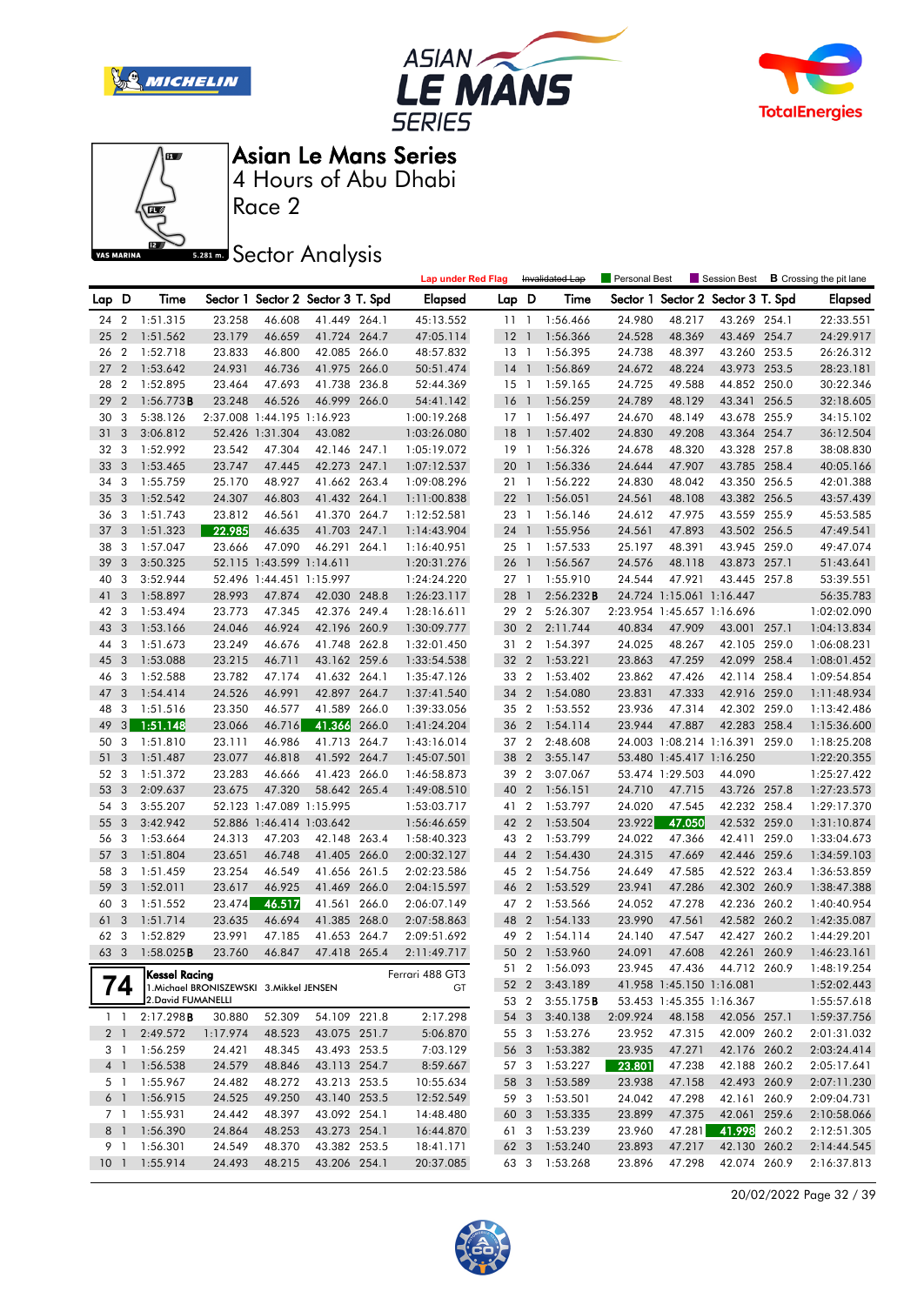







Race 2

### **Sector Analysis**

|                  |                |                |          |                          |                                   |       | <b>Lap under Red Flag</b> |                 |                | Invalidated Lap         | Personal Best |                            | Session Best                      |       | <b>B</b> Crossing the pit lane |
|------------------|----------------|----------------|----------|--------------------------|-----------------------------------|-------|---------------------------|-----------------|----------------|-------------------------|---------------|----------------------------|-----------------------------------|-------|--------------------------------|
| Lap D            |                | Time           |          |                          | Sector 1 Sector 2 Sector 3 T. Spd |       | <b>Elapsed</b>            | Lap D           |                | Time                    |               |                            | Sector 1 Sector 2 Sector 3 T. Spd |       | <b>Elapsed</b>                 |
| 64               | 3              | 1:53.546       | 24.019   | 47.383                   | 42.144 260.2                      |       | 2:18:31.359               |                 |                | <b>D'Station Racing</b> |               |                            |                                   |       | Aston Martin Vantage AMR GT3   |
| 65               | 3              | 1:54.757       | 24.600   | 47.884                   | 42.273 260.2                      |       | 2:20:26.116               |                 | $\prime\prime$ | 1. Satoshi HOSHINO      |               | 3.Tom GAMBLE               |                                   |       | GT                             |
| 66               | 3              | 2:38.618       | 23.978   |                          | 58.145 1:16.495 260.2             |       | 2:23:04.734               |                 |                | 2.Tomonobu FUJII        |               |                            |                                   |       |                                |
| 67               | 3              | 3:53.879B      |          | 53.518 1:45.184 1:15.177 |                                   |       | 2:26:58.613               |                 | 1 <sub>2</sub> | 2:06.117                | 30.251        | 51.757                     | 44.109 257.8                      |       | 2:06.117                       |
| 68               | 3              | 3:59.729       | 2:23.783 | 53.535                   | 42.411                            | 255.3 | 2:30:58.342               |                 | 2 <sub>2</sub> | 1:55.730                | 24.457        | 47.829                     | 43.444 244.9                      |       | 4:01.847                       |
| 69               | 3              | 1:54.624       | 24.020   | 47.521                   | 43.083 258.4                      |       | 2:32:52.966               |                 | 3 <sub>2</sub> | 1:55.311                | 24.412        | 47.842                     | 43.057 254.7                      |       | 5:57.158                       |
| 70               | -3             | 1:53.601       | 23.962   | 47.612                   | 42.027 259.0                      |       | 2:34:46.567               |                 | 4 <sup>2</sup> | 1:56.031                | 24.905        | 47.721                     | 43.405 259.6                      |       | 7:53.189                       |
| 71               | 3              | 1:53.255       | 23.851   | 47.374                   | 42.030 258.4                      |       | 2:36:39.822               |                 | 5 <sub>2</sub> | 1:54.902                | 24.296        | 47.827                     | 42.779 260.2                      |       | 9:48.091                       |
| 72               | 3              | 1:53.404       | 23.866   | 47.217                   | 42.321 258.4                      |       | 2:38:33.226               |                 | 6 <sub>2</sub> | 1:54.687                | 24.121        | 47.426                     | 43.140 262.1                      |       | 11:42.778                      |
| 73               | 3 <sup>1</sup> | 1:53.155       | 23.953   | 47.155                   | 42.047 259.0                      |       | 2:40:26.381               |                 | 7 <sub>2</sub> | 1:54.615                | 24.251        | 47.285                     | 43.079 262.1                      |       | 13:37.393                      |
| 74               | 3              | 1:53.270       | 23.954   | 47.237                   | 42.079 258.4                      |       | 2:42:19.651               | 8               | $\overline{2}$ | 1:55.729                | 24.565        | 47.759                     | 43.405 246.6                      |       | 15:33.122                      |
| 75               | 3              | 1:54.992       | 24.191   | 47.676                   | 43.125 259.6                      |       | 2:44:14.643               |                 | 9 2            | 1:56.239                | 24.507        | 47.487                     | 44.245 254.1                      |       | 17:29.361                      |
| 76               | 3              | 2:11.669       | 28.800   | 52.233                   | 50.636                            | 199.3 | 2:46:26.312               | 10              | $\overline{2}$ | 1:55.312                | 24.516        | 47.524                     | 43.272 251.7                      |       | 19:24.673                      |
| 77               | 3              | 2:13.840       | 32.833   | 54.227                   | 46.780 149.0                      |       | 2:48:40.152               | 11 <sub>2</sub> |                | 1:54.662                | 24.183        | 47.434                     | 43.045 260.9                      |       | 21:19.335                      |
| 78               | 3              | 2:28.915       | 28.538   |                          | 50.719 1:09.658 221.3             |       | 2:51:09.067               | 12 <sub>2</sub> |                | 1:55.179                | 24.224        | 47.704                     | 43.251 261.5                      |       | 23:14.514                      |
| 79               | 3              | 3:24.442       |          | 49.473 1:20.703 1:14.266 |                                   |       | 2:54:33.509               | 13 2            |                | 1:55.511                | 24.353        | 47.747                     | 43.411                            | 260.2 | 25:10.025                      |
| 80               | 3              | 3:39.535B      |          | 51.475 1:45.172 1:02.888 |                                   |       | 2:58:13.044               | 14              | $\overline{2}$ | 1:55.501                | 24.362        | 47.623                     | 43.516 260.2                      |       | 27:05.526                      |
| 81               | 3              | 2:51.402       | 1:18.962 | 49.184                   | 43.256 248.8                      |       | 3:01:04.446               | 15 2            |                | 1:55.592                | 24.461        | 47.476                     | 43.655 260.9                      |       | 29:01.118                      |
| 82               | 3              | 1:54.894       | 24.491   | 47.902                   | 42.501 258.4                      |       | 3:02:59.340               | 16              | $\overline{2}$ | 1:54.994                | 24.376        | 47.367                     | 43.251 262.1                      |       | 30:56.112                      |
| 83               | 3              | 1:54.190       | 24.062   | 47.503                   | 42.625 259.6                      |       | 3:04:53.530               | 17 <sub>2</sub> |                | 1:54.911                | 24.221        | 47.287                     | 43.403 262.8                      |       | 32:51.023                      |
| 84               | 3              | 1:54.064       | 24.134   | 47.811                   | 42.119 256.5                      |       | 3:06:47.594               | 18              | $\overline{2}$ | 1:54.850                | 24.323        | 47.240                     | 43.287 260.2                      |       | 34:45.873                      |
| 85               | -3             | 1:53.466       | 24.044   | 47.404                   | 42.018 257.8                      |       | 3:08:41.060               | 19 2            |                | 1:55.752                | 24.201        | 47.587                     | 43.964 262.8                      |       | 36:41.625                      |
| 86               | 3              | 1:53.400       | 23.985   | 47.284                   | 42.131 258.4                      |       | 3:10:34.460               | 20 2            |                | 1:54.538                | 24.272        | 47.201                     | 43.065 263.4                      |       | 38:36.163                      |
| 87               | 3              | 1:54.539       | 24.012   | 48.029                   | 42.498 255.9                      |       | 3:12:28.999               | 21 2            |                | 1:54.884                | 24.231        | 47.413                     | 43.240 264.1                      |       | 40:31.047                      |
| 88               | 3              | 1:53.682       | 23.985   | 47.329                   | 42.368 257.8                      |       | 3:14:22.681               | 22 2            |                | 1:54.326                | 24.217        | 47.172                     | 42.937 262.1                      |       | 42:25.373                      |
| 89               | 3              | 1:53.798       | 23.986   | 47.424                   | 42.388 257.8                      |       | 3:16:16.479               | 23 2            |                | 1:54.673                | 24.153        | 47.272                     | 43.248 260.9                      |       | 44:20.046                      |
| 90               | 3              | 1:54.075       | 24.020   | 47.441                   | 42.614 257.8                      |       | 3:18:10.554               | 24              | $\overline{2}$ | 1:54.305                | 24.039        | 47.297                     | 42.969 262.1                      |       | 46:14.351                      |
| 91               | 3              | 1:53.451       | 24.084   | 47.304                   | 42.063 257.8                      |       | 3:20:04.005               | 25 2            |                | 1:54.728                | 24.132        | 47.146                     | 43.450 262.1                      |       | 48:09.079                      |
| 92               | 3              | 1:53.883       | 24.250   | 47.492                   | 42.141                            | 258.4 | 3:21:57.888               | 26 2            |                | 1:54.681                | 24.191        | 47.158                     | 43.332 262.8                      |       | 50:03.760                      |
| 93               | -3             | 1:54.378       | 24.104   | 48.038                   | 42.236 260.2                      |       | 3:23:52.266               | 27 2            |                | 1:55.224                | 24.217        | 47.506                     | 43.501 264.1                      |       | 51:58.984                      |
| 94               | 3              | 1:53.561       | 24.013   | 47.383                   | 42.165 257.8                      |       | 3:25:45.827               | 28 2            |                | 1:55.010                | 24.483        | 47.139                     | 43.388 262.8                      |       | 53:53.994                      |
| 95               | 3              | 1:53.803       | 24.168   | 47.451                   | 42.184 257.8                      |       | 3:27:39.630               | 29              | $\overline{2}$ | 3:16.212B               |               | 24.484 1:35.575 1:16.153   |                                   |       | 57:10.206                      |
| 96               | 3              | 1:54.535       | 24.054   | 47.819                   | 42.662 259.0                      |       | 3:29:34.165               | 30              | $\mathbf{1}$   | 5:29.841                |               | 2:28.951 1:47.283 1:13.607 |                                   |       | 1:02:40.047                    |
| 97               | -3             | 1:54.550       | 24.126   | 47.570                   | 42.854 261.5                      |       | 3:31:28.715               | 31 1            |                | 1:57.193                | 25.481        | 47.924                     | 43.788 257.8                      |       | 1:04:37.240                    |
| 98               | 3              | 1:54.662       | 24.557   | 47.430                   | 42.675 259.0                      |       | 3:33:23.377               | 32 1            |                | 1:56.572                | 24.845        | 47.767                     | 43.960 260.2                      |       | 1:06:33.812                    |
| 99               | 3              | 1:53.968       | 24.190   | 47.420                   | 42.358                            | 258.4 | 3:35:17.345               | 33 1            |                | 1:56.926                | 25.087        | 47.891                     | 43.948 259.6                      |       | 1:08:30.738                    |
| 100              | 3              | 1:53.647       | 24.020   | 47.420                   | 42.207 257.8                      |       | 3:37:10.992               | 34              | $\overline{1}$ | 1:57.368                | 24.595        | 48.558                     | 44.215 240.5                      |       | 1:10:28.106                    |
| 101              | 3              | 1:54.103       | 24.511   | 47.367                   | 42.225 259.0                      |       | 3:39:05.095               | 35 1            |                | 1:59.118                | 25.921        | 47.588                     | 45.609 262.1                      |       | 1:12:27.224                    |
| 102              | 3              | 1:53.608       | 23.981   | 47.414                   | 42.213 258.4                      |       | 3:40:58.703               | 36              | $\overline{1}$ | 2:00.564                | 26.459        | 49.434                     | 44.671                            | 255.9 | 1:14:27.788                    |
| 103              | 3              | 1:53.507       | 23.961   | 47.350                   | 42.196 258.4                      |       | 3:42:52.210               | 37 1            |                | 1:57.631                | 25.117        | 48.385                     | 44.129 262.8                      |       | 1:16:25.419                    |
|                  |                | 104 3 1:53.334 | 23.990   | 47.266                   | 42.078 258.4                      |       | 3:44:45.544               | 38 1            |                | 3:49.195B               |               | 45.323 1:45.454 1:18.418   |                                   |       | 1:20:14.614                    |
|                  |                | 105 3 1:53.348 | 23.995   | 47.250                   | 42.103 259.0                      |       | 3:46:38.892               |                 |                | 39 1 4:58.990           |               | 2:24.455 1:46.072          | 48.463                            |       | 1:25:13.604                    |
|                  |                | 106 3 1:53.440 | 23.976   | 47.386                   | 42.078 259.0                      |       | 3:48:32.332               |                 |                | 40 1 1:57.091           | 24.753        | 47.794                     | 44.544 260.2                      |       | 1:27:10.695                    |
|                  |                | 107 3 1:53.505 | 24.016   | 47.338                   | 42.151 259.0                      |       | 3:50:25.837               |                 |                | 41 1 1:58.255           | 25.095        | 47.456                     | 45.704 262.8                      |       | 1:29:08.950                    |
|                  |                | 108 3 1:54.428 | 24.179   | 47.732                   | 42.517 257.8                      |       | 3:52:20.265               |                 |                | 42 1 1:56.875           | 25.476        | 47.556                     | 43.843 262.1                      |       | 1:31:05.825                    |
|                  |                | 109 3 1:54.075 | 24.167   | 47.556                   | 42.352 258.4                      |       | 3:54:14.340               |                 |                | 43 1 1:58.187           | 25.072        | 48.531                     | 44.584 263.4                      |       | 1:33:04.012                    |
|                  |                | 110 3 1:53.903 | 24.230   | 47.397                   | 42.276 258.4                      |       | 3:56:08.243               |                 |                | 44 1 1:58.747           | 24.841        | 48.461                     | 45.445 259.0                      |       | 1:35:02.759                    |
| 1113             |                | 1:54.268       | 24.154   | 47.819                   | 42.295 258.4                      |       | 3:58:02.511               |                 |                | 45 1 1:58.409           | 26.034        | 48.001                     | 44.374 264.1                      |       | 1:37:01.168                    |
| 112 <sup>3</sup> |                | 1:54.171       | 24.119   | 47.506                   | 42.546 258.4                      |       | 3:59:56.682               |                 |                | 46 1 1:57.404           | 24.966        | 47.825                     | 44.613 262.8                      |       | 1:38:58.572                    |
|                  |                | 113 3 1:54.230 | 24.132   | 47.668                   | 42.430 258.4                      |       | 4:01:50.912               |                 |                | 47 1 1:56.963           | 24.903        | 47.918                     | 44.142 263.4                      |       | 1:40:55.535                    |
|                  |                | 114 3 1:54.680 | 24.543   | 47.768                   | 42.369 259.0                      |       | 4:03:45.592               |                 |                | 48 1 1:57.639           | 24.730        | 48.191                     | 44.718 261.5                      |       | 1:42:53.174                    |
|                  |                |                |          |                          |                                   |       |                           |                 |                | 49 1 1:57.004           | 24.859        | 47.558                     | 44.587 261.5                      |       | 1:44:50.178                    |
|                  |                |                |          |                          |                                   |       |                           |                 |                | 50 1 1:56.913           | 25.046        | 47.856                     | 44.011 262.8                      |       | 1:46:47.091                    |

20/02/2022 Page 33 / 39

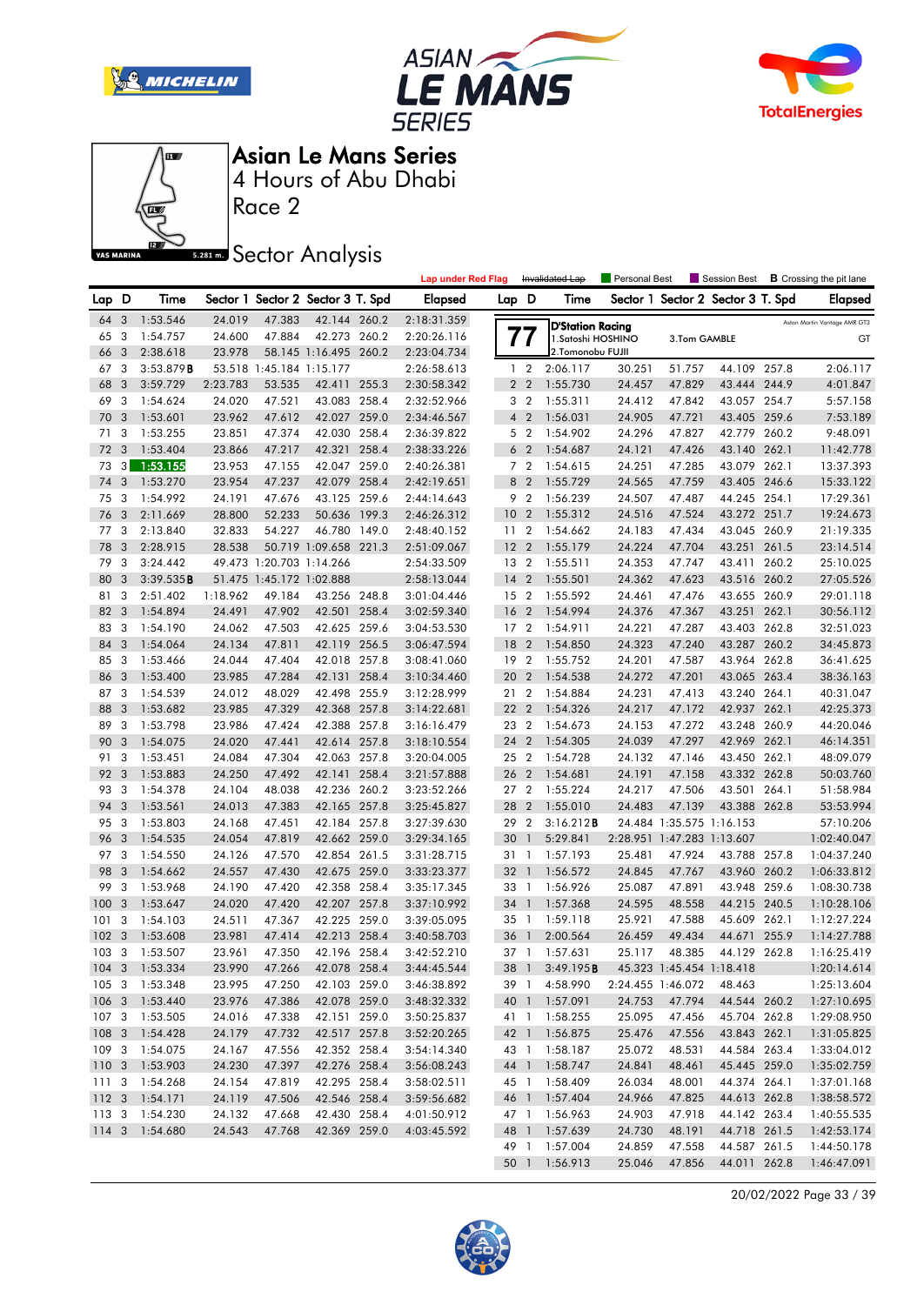







Asian Le Mans Series

Race 2 4 Hours of Abu Dhabi

**Sector Analysis** 

|                 |                |                           |                  |                                               |                                   |       | <b>Lap under Red Flag</b> |              |                | Invalidated Lap                | Personal Best    |                            | Session Best                      |       | <b>B</b> Crossing the pit lane |
|-----------------|----------------|---------------------------|------------------|-----------------------------------------------|-----------------------------------|-------|---------------------------|--------------|----------------|--------------------------------|------------------|----------------------------|-----------------------------------|-------|--------------------------------|
| Lap D           |                | Time                      |                  |                                               | Sector 1 Sector 2 Sector 3 T. Spd |       | Elapsed                   | Lap D        |                | Time                           |                  |                            | Sector 1 Sector 2 Sector 3 T. Spd |       | <b>Elapsed</b>                 |
| 51 1            |                | 2:11.821                  | 24.901           | 48.583                                        | 58.337 251.2                      |       | 1:48:58.912               | 38 2         |                | 3:53.755                       |                  | 53.100 1:45.087 1:15.568   |                                   |       | 1:20:56.030                    |
| 52 1            |                | 3:55.489                  |                  | 53.062 1:46.073 1:16.354                      |                                   |       | 1:52:54.401               | 39           | $\overline{2}$ | 3:46.538                       |                  | 53.120 1:44.872 1:08.546   |                                   |       | 1:24:42.568                    |
| 53              | $\overline{1}$ | $3:55.263$ <b>B</b>       |                  | 53.458 1:46.134 1:15.671                      |                                   |       | 1:56:49.664               | 40 2         |                | 1:55.247                       | 24.712           | 47.728                     | 42.807 256.5                      |       | 1:26:37.815                    |
| 54              | 3              | 3:40.988                  | 2:11.002         | 47.659                                        | 42.327 259.0                      |       | 2:00:30.652               | 41           | $\overline{2}$ | 1:54.320                       | 24.286           | 47.430                     | 42.604 257.8                      |       | 1:28:32.135                    |
| 55              | 3              | 1:52.579                  | 23.942           | 46.736                                        | 41.901                            | 262.8 | 2:02:23.231               | 42 2         |                | 1:54.459                       | 24.426           | 47.399                     | 42.634 259.0                      |       | 1:30:26.594                    |
| 56              | 3              | 1:53.741                  | 23.853           | 47.675                                        | 42.213 263.4                      |       | 2:04:16.972               | 43 2         |                | 1:54.159                       | 24.248           | 47.375                     | 42.536 257.1                      |       | 1:32:20.753                    |
| 57              | 3              | 1:52.582                  | 23.812           | 46.796                                        | 41.974 263.4                      |       | 2:06:09.554               | 44 2         |                | 1:54.537                       | 24.268           | 47.616                     | 42.653 258.4                      |       | 1:34:15.290                    |
| 58              | 3              | 1:53.135                  | 23.877           | 46.846                                        | 42.412 263.4                      |       | 2:08:02.689               | 45 2         |                | 1:54.965                       | 24.923           | 47.575                     | 42.467 259.6                      |       | 1:36:10.255                    |
| 59              | 3              | 1:53.110                  | 24.036           | 46.902                                        | 42.172 264.7                      |       | 2:09:55.799               | 46 2         |                | 1:54.589                       | 24.284           | 47.439                     | 42.866 259.6                      |       | 1:38:04.844                    |
| 60              | 3              | 1:53.615                  | 23.829           | 46.927                                        | 42.859 266.0                      |       | 2:11:49.414               | 47 2         |                | 1:54.435                       | 24.631           | 47.346                     | 42.458 260.2                      |       | 1:39:59.279                    |
| 61              | 3              | 1:53.716                  | 24.077           | 47.110                                        | 42.529 265.4                      |       | 2:13:43.130               | 48 2         |                | 1:54.951                       | 24.328           | 47.808                     | 42.815 260.9                      |       | 1:41:54.230                    |
| 62              | 3              | 1:53.470                  | 23.978           | 46.950                                        | 42.542 265.4                      |       | 2:15:36.600               | 49           | $\overline{2}$ | 1:54.262                       | 24.364           | 47.309                     | 42.589 260.2                      |       | 1:43:48.492                    |
| 63 3            |                | 1:53.486                  | 23.969           | 46.962                                        | 42.555 265.4                      |       | 2:17:30.086               | 50 2         |                | 1:55.946                       | 24.253           | 47.510                     | 44.183 260.9                      |       | 1:45:44.438                    |
|                 |                | Garage 59                 |                  |                                               |                                   |       | McLaren 720S GT3          | 51 2         |                | 1:54.291                       | 24.290           | 47.443                     | 42.558                            | 260.2 | 1:47:38.729                    |
| 88              |                | 1.Alexander WEST          |                  |                                               | 3. Marvin KIRCHOFER               |       | GT                        | 52 2         |                | 2:49.315                       |                  |                            | 24.354 1:08.503 1:16.458 260.2    |       | 1:50:28.044                    |
|                 |                | 2. Frankie BIRD           |                  |                                               |                                   |       |                           | 53 2         |                | 4:01.327B                      |                  | 53.815 1:46.732 1:20.780   |                                   |       | 1:54:29.371                    |
| 1 <sup>1</sup>  |                | 2:08.948                  | 32.250           | 51.365                                        | 45.333 230.8                      |       | 2:08.948                  | 54 2         |                | 3:43.150                       | 2:12.298         | 47.740                     | 43.112 258.4                      |       | 1:58:12.521                    |
| 2 <sub>1</sub>  |                | 1:59.643                  | 24.926           | 49.616                                        | 45.101                            | 255.9 | 4:08.591                  | 55 2         |                | 1:54.197                       | 24.199           | 47.554                     | 42.444 258.4                      |       | 2:00:06.718                    |
| 3 <sup>1</sup>  |                | 1:57.175                  | 24.892           | 48.676                                        | 43.607                            | 256.5 | 6:05.766                  | 56 2         |                | 1:54.311                       | 24.531           | 47.384                     | 42.396 260.9                      |       | 2:02:01.029                    |
| 4 1             |                | 1:59.923                  | 25.075           | 50.339                                        | 44.509                            | 254.7 | 8:05.689                  | 57 2         |                | 1:54.632                       | 24.159           | 48.223                     | 42.250 258.4                      |       | 2:03:55.661                    |
| 5 <sub>1</sub>  |                | 1:56.789                  | 24.721           | 48.519                                        | 43.549 253.5                      |       | 10:02.478                 | 58 2         |                | 1:54.109                       | 24.197           | 47.481                     | 42.431 258.4                      |       | 2:05:49.770                    |
| 6 1             |                | 1:57.155                  | 24.932           | 48.646                                        | 43.577 254.1                      |       | 11:59.633                 | $59 \quad 2$ |                | 1:53.641                       | 24.143           | 47.283                     | 42.215 259.6                      |       | 2:07:43.411                    |
| 7 <sup>1</sup>  |                | 1:57.218                  | 24.751           | 48.460                                        | 44.007                            | 254.7 | 13:56.851                 | 60           | $\overline{2}$ | 1:54.073                       | 24.236           | 47.350                     | 42.487 259.0                      |       | 2:09:37.484                    |
| 8 1             |                | 1:56.288                  | 24.704           | 48.315                                        | 43.269 255.9                      |       | 15:53.139                 | 61           | $\overline{2}$ | 1:54.532                       | 24.165           | 48.012                     | 42.355 260.2                      |       | 2:11:32.016                    |
| 9               | $\overline{1}$ | 1:56.820                  | 24.870           | 47.915                                        | 44.035 255.9                      |       | 17:49.959                 | 62 2         |                | 1:56.303                       | 24.171           | 47.763                     | 44.369 258.4                      |       | 2:13:28.319                    |
| 10 <sub>1</sub> |                | 1:56.414                  | 24.937           | 48.147                                        | 43.330 254.7                      |       | 19:46.373                 | 63 2         |                | 1:54.406                       | 24.352           | 47.417                     | 42.637 259.6                      |       | 2:15:22.725                    |
| 11              | $\overline{1}$ | 1:56.936                  | 24.780           | 48.292                                        | 43.864 255.3                      |       | 21:43.309                 | 64 2         |                | 1:54.471                       | 24.517           | 47.395                     | 42.559 260.2                      |       | 2:17:17.196                    |
| $12-1$          |                | 1:56.099                  | 24.587           | 48.116                                        | 43.396 255.9                      |       | 23:39.408                 | 65 2         |                | 1:54.396                       | 24.238           | 47.571                     | 42.587 260.9                      |       | 2:19:11.592                    |
| $13-1$          |                | 1:56.992                  | 24.700           | 47.982                                        | 44.310 254.7                      |       | 25:36.400                 | 66 2         |                | 1:54.537                       | 24.327           | 47.589                     | 42.621 259.6                      |       | 2:21:06.129                    |
| $14-1$          |                | 1:56.450                  | 24.993           | 47.830                                        | 43.627 255.3                      |       | 27:32.850                 | 67           | $\overline{2}$ | 3:22.179B                      |                  | 24.262 1:41.842 1:16.075   |                                   |       | 2:24:28.308                    |
| $15-1$          |                | 1:58.358                  | 25.841           | 48.897                                        | 43.620 254.1                      |       | 29:31.208                 | 68           | 3              | 5:16.847                       |                  | 2:24.142 1:45.169 1:07.536 |                                   |       | 2:29:45.155                    |
| 16 1            |                | 1:56.172                  | 24.670           | 48.079                                        | 43.423 255.3                      |       | 31:27.380                 | 69           | $\overline{3}$ | 1:55.226                       | 24.949           | 47.814                     | 42.463 255.9                      |       | 2:31:40.381                    |
| $17-1$          |                | 1:56.489                  | 24.680           | 47.929                                        | 43.880 257.1                      |       | 33:23.869                 | 70 3         |                | 1:54.244                       | 24.514           | 47.564                     | 42.166 259.0                      |       | 2:33:34.625                    |
| 18 1            |                | 1:56.678                  | 25.053           | 48.115                                        | 43.510 257.1                      |       | 35:20.547                 | 71           | 3              | 1:53.872                       | 24.471           | 47.245                     | 42.156 259.6                      |       | 2:35:28.497                    |
| 19              | $\overline{1}$ | 1:57.805                  | 25.749           | 48.216                                        | 43.840 257.1                      |       | 37:18.352                 | 72 3         |                | 1:54.005                       | 24.513           | 47.355                     | 42.137 259.6                      |       | 2:37:22.502                    |
| 20 1            |                | 1:57.633                  | 25.069           | 48.381                                        | 44.183 256.5                      |       | 39:15.985                 | 73           | $\overline{3}$ | 1:54.504                       | 24.358           | 47.429                     | 42.717 259.6                      |       | 2:39:17.006                    |
| 211             |                | 1:55.880                  | 24.845           | 47.722                                        | 43.313 257.8                      |       | 41:11.865                 | 74 3         |                | 1:53.692                       | 24.204           | 47.218                     | 42.270                            | 259.0 | 2:41:10.698                    |
| 221             |                | 1:56.855                  | 24.708           | 48.658                                        | 43.489 255.9                      |       | 43:08.720                 | 75           | $\overline{3}$ | 1:55.302                       | 24.336           | 47.266                     | 43.700                            | 260.2 | 2:43:06.000                    |
| 23              | $\overline{1}$ | 1:56.193                  | 24.769           | 47.920                                        | 43.504 257.8                      |       | 45:04.913                 | 76           | -3             | 2:04.482                       | 24.579           | 52.752                     | 47.151                            | 189.1 | 2:45:10.482                    |
| 24 1            |                | 1:56.024                  | 24.770           | 47.875                                        | 43.379 259.6                      |       | 47:00.937                 | 77 3         |                | 2:21.616                       | 28.152           |                            | 52.895 1:00.569 225.0             |       | 2:47:32.098                    |
| 25 1            |                | 1:56.507                  | 24.704           | 47.976                                        | 43.827 257.8                      |       | 48:57.444                 |              |                | 78 3 3:19.432                  |                  |                            | 41.330 1:21.105 1:16.997 142.7    |       | 2:50:51.530                    |
|                 |                | 26 1 1:57.330             | 25.581           | 48.211                                        | 43.538 259.0                      |       | 50:54.774                 |              |                | 79 3 2:52.106                  |                  | 48.033 1:18.016            | 46.057                            |       | 2:53:43.636                    |
| $27-1$          |                | 1:56.565                  | 24.681           | 48.058                                        | 43.826 258.4                      |       | 52:51.339                 | 80 3         |                | 2:05.287                       | 26.619           | 51.277                     | 47.391 234.3                      |       | 2:55:48.923                    |
| 28 1            |                | 2:10.899                  | 25.297           | 48.512                                        | 57.090 258.4                      |       | 55:02.238                 |              |                | 81 3 2:34.503 <b>B</b>         |                  | 27.025 1:09.514            | 57.964 193.2                      |       | 2:58:23.426                    |
| 29 1            |                | 3:54.315B                 |                  | 53.189 1:45.167 1:15.959<br>2:22.832 1:25.263 |                                   |       | 58:56.553                 |              |                | 82 3 2:44.329<br>83 3 1:54.469 | 1:13.461         | 48.002<br>47.535           | 42.866 254.7                      |       | 3:01:07.755                    |
| 30 2            |                | 4:30.919<br>31 2 1:54.482 |                  |                                               | 42.824                            |       | 1:03:27.472               |              |                |                                | 24.480           |                            | 42.454 259.0                      |       | 3:03:02.224                    |
|                 |                |                           | 24.387           | 47.557                                        | 42.538 255.9                      |       | 1:05:21.954               | 84 3         |                | 1:55.213<br>85 3 1:54.455      | 24.538           | 47.761                     | 42.914 260.2                      |       | 3:04:57.437                    |
| 32 2            |                | 1:54.044<br>33 2 1:54.165 | 24.215           | 47.493                                        | 42.336 257.1<br>42.461 258.4      |       | 1:07:15.998               |              |                |                                | 24.299           | 47.487                     | 42.669 259.6                      |       | 3:06:51.892                    |
| 34 2            |                | 1:54.033                  | 24.225<br>24.206 | 47.479                                        | 42.531 259.6                      |       | 1:09:10.163               |              |                | 86 3 1:54.470<br>87 3 1:54.059 | 24.723           | 47.475                     | 42.272 259.0                      |       | 3:08:46.362                    |
| 35 <sub>2</sub> |                | 1:55.289                  | 24.230           | 47.296                                        | 43.502 259.0                      |       | 1:11:04.196               |              |                |                                | 24.144<br>24.186 | 47.633<br>47.567           | 42.282 260.2<br>42.571 260.2      |       | 3:10:40.421                    |
|                 |                |                           |                  | 47.557                                        |                                   |       | 1:12:59.485               |              |                | 88 3 1:54.324                  |                  |                            | 42.116 258.4                      |       | 3:12:34.745                    |
| 36 2            |                | 1:54.632                  | 24.397           | 47.741                                        | 42.494 259.0<br>56.132 259.0      |       | 1:14:54.117               |              |                | 89 3 1:53.646                  | 24.130           | 47.400                     |                                   |       | 3:14:28.391                    |
|                 |                | 37 2 2:08.158             | 24.298           | 47.728                                        |                                   |       | 1:17:02.275               |              |                | 90 3 1:53.984                  | 24.065           | 47.770                     | 42.149 259.0                      |       | 3:16:22.375                    |

20/02/2022 Page 34 / 39

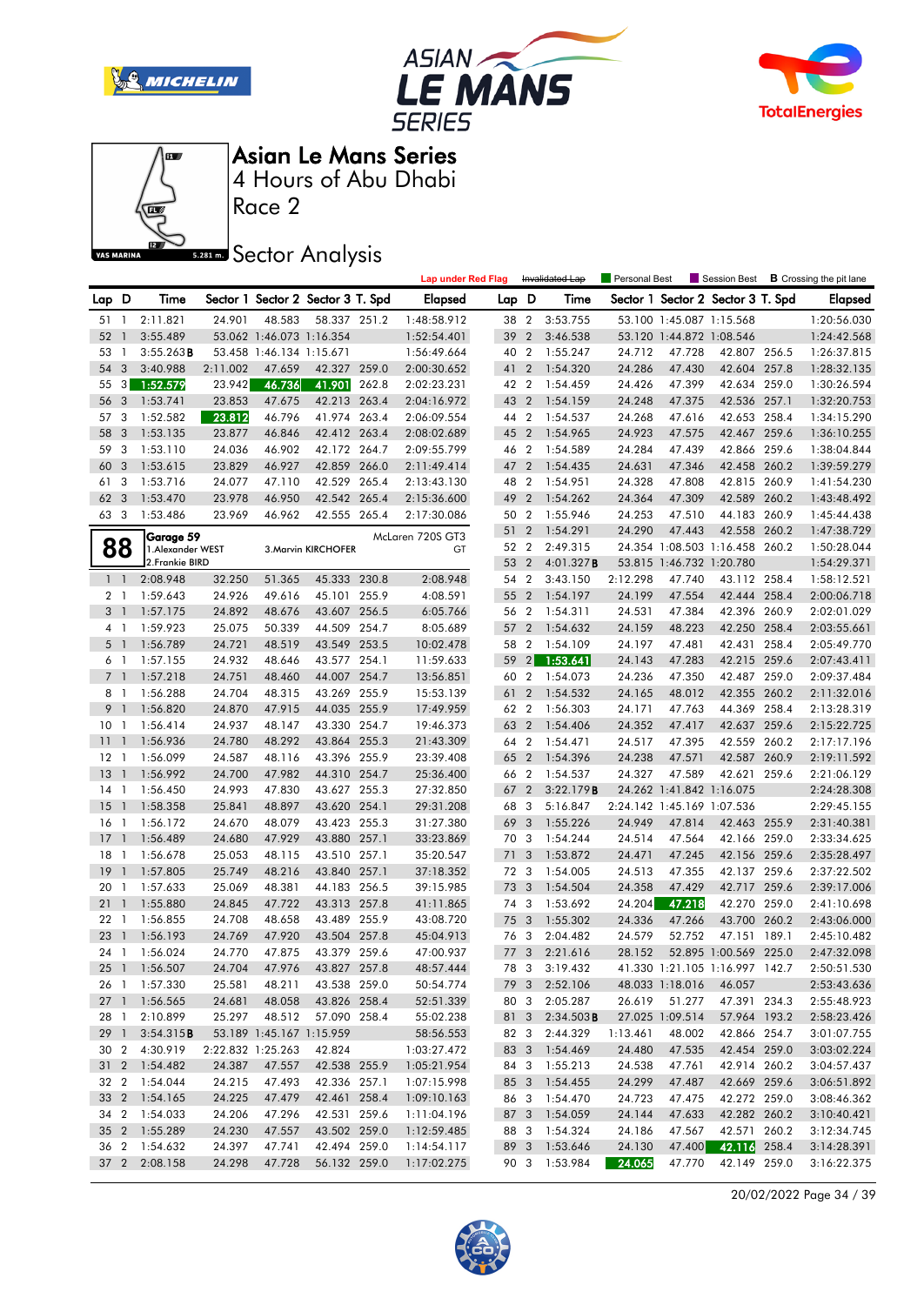







Race 2

**Sector Analysis** 

|                 |                         |                                                |                  |                                   |                              |       | <b>Lap under Red Flag</b> |                 |                 | Invalidated Lap                | Personal Best     |                            | Session Best                      |       | <b>B</b> Crossing the pit lane |
|-----------------|-------------------------|------------------------------------------------|------------------|-----------------------------------|------------------------------|-------|---------------------------|-----------------|-----------------|--------------------------------|-------------------|----------------------------|-----------------------------------|-------|--------------------------------|
| Lap             | D                       | Time                                           |                  | Sector 1 Sector 2 Sector 3 T. Spd |                              |       | <b>Elapsed</b>            | Lap D           |                 | Time                           |                   |                            | Sector 1 Sector 2 Sector 3 T. Spd |       | <b>Elapsed</b>                 |
| 91 3            |                         | 1:55.536                                       | 24.749           | 48.459                            | 42.328 258.4                 |       | 3:18:17.911               | 26 <sub>3</sub> |                 | 1:56.032                       | 25.091            | 47.660                     | 43.281 260.2                      |       | 50:16.384                      |
| 92              | 3                       | 1:53.932                                       | 24.150           | 47.441                            | 42.341 258.4                 |       | 3:20:11.843               | 27 <sub>3</sub> |                 | 1:55.554                       | 24.587            | 47.570                     | 43.397 260.2                      |       | 52:11.938                      |
| 93              | 3                       | 1:54.725                                       | 24.513           | 47.457                            | 42.755 259.0                 |       | 3:22:06.568               | 28 3            |                 | 1:57.230                       | 24.695            | 48.468                     | 44.067                            | 230.8 | 54:09.168                      |
| 94              | 3                       | 1:54.802                                       | 24.231           | 47.727                            | 42.844 258.4                 |       | 3:24:01.370               | 29              | 3               | 3:31.747B                      |                   | 30.877 1:44.943 1:15.927   |                                   |       | 57:40.915                      |
| 95              | 3                       | 1:53.924                                       | 24.242           | 47.500                            | 42.182 258.4                 |       | 3:25:55.294               | 30              | $\overline{1}$  | 5:13.268                       |                   | 2:25.706 1:46.036 1:01.526 |                                   |       | 1:02:54.183                    |
| 96              | 3                       | 1:54.268                                       | 24.183           | 47.788                            | 42.297 255.3                 |       | 3:27:49.562               | 31 <sub>1</sub> |                 | 1:54.351                       | 24.570            | 47.511                     | 42.270 259.0                      |       | 1:04:48.534                    |
| 97              | 3                       | 1:54.000                                       | 24.257           | 47.395                            | 42.348 258.4                 |       | 3:29:43.562               | 32 1            |                 | 1:53.139                       | 24.091            | 47.273                     | 41.775                            | 258.4 | 1:06:41.673                    |
| 98              | -3                      | 1:56.030                                       | 24.341           | 47.829                            | 43.860 259.0                 |       | 3:31:39.592               | 33 1            |                 | 1:53.449                       | 24.086            | 47.432                     | 41.931 259.6                      |       | 1:08:35.122                    |
| 99              | 3                       | 1:55.827                                       | 24.519           | 48.842                            | 42.466 259.6                 |       | 3:33:35.419               | 34 1            |                 | 1:54.350                       | 23.993            | 47.137                     | 43.220 262.1                      |       | 1:10:29.472                    |
| 100             | 3                       | 1:54.271                                       | 24.459           | 47.431                            | 42.381 259.6                 |       | 3:35:29.690               | 35 1            |                 | 1:55.559                       | 24.853            | 48.078                     | 42.628 259.0                      |       | 1:12:25.031                    |
| 101             | 3                       | 1:55.534                                       | 25.007           | 48.152                            | 42.375 260.2                 |       | 3:37:25.224               | 36 1            |                 | 1:53.188                       | 23.967            | 47.214                     | 42.007 260.2                      |       | 1:14:18.219                    |
| 102             | 3                       | 1:55.225                                       | 24.239           | 47.373                            | 43.613 260.2                 |       | 3:39:20.449               | 37 1            |                 | 1:53.650                       | 24.134            | 47.394                     | 42.122 260.2                      |       | 1:16:11.869                    |
| 103             | 3                       | 1:55.377                                       | 24.831           | 47.759                            | 42.787 262.1                 |       | 3:41:15.826               | 38 1            |                 | 3:35.693                       |                   | 34.305 1:45.184 1:16.204   |                                   |       | 1:19:47.562                    |
| 104             | 3                       | 1:54.067                                       | 24.195           | 47.545                            | 42.327 259.0                 |       | 3:43:09.893               | 39 1            |                 | 3:54.636                       |                   | 53.596 1:45.208 1:15.832   |                                   |       | 1:23:42.198                    |
| 105             | 3                       | 1:54.304                                       | 24.281           | 47.315                            | 42.708 259.0                 |       | 3:45:04.197               | 40              | $\overline{1}$  | 2:23.006                       | 51.618            | 48.818                     | 42.570 251.7                      |       | 1:26:05.204                    |
| 106             | -3                      | 1:53.986                                       | 24.331           | 47.405                            | 42.250 260.2                 |       | 3:46:58.183               | 41 1            |                 | 1:53.941                       | 24.290            | 47.597                     | 42.054 256.5                      |       | 1:27:59.145                    |
| 107             | 3                       | 1:54.295                                       | 24.324           | 47.518                            | 42.453 259.0                 |       | 3:48:52.478               | 42 1            |                 | 1:53.241                       | 24.055            | 47.154                     | 42.032 259.0                      |       | 1:29:52.386                    |
| 108             | 3                       | 1:54.707                                       | 24.509           | 47.607                            | 42.591 261.5                 |       | 3:50:47.185               | 43 1            |                 | 1:53.366                       | 23.962            | 47.316                     | 42.088 258.4                      |       | 1:31:45.752                    |
| 109             | 3                       | 1:54.034                                       | 24.344           | 47.490                            | 42.200 259.0                 |       | 3:52:41.219               | 44 1            |                 | 1:54.299                       | 24.109            | 47.658                     | 42.532 260.2                      |       | 1:33:40.051                    |
| 110             | 3                       | 1:53.926                                       | 24.386           | 47.296                            | 42.244 259.0                 |       | 3:54:35.145               | 45 1            |                 | 1:53.607                       | 24.179            | 47.055                     | 42.373 259.0                      |       | 1:35:33.658                    |
| 111             | 3                       | 1:54.812                                       | 24.298           | 47.964                            | 42.550                       | 250.0 | 3:56:29.957               | 46 1            |                 | 1:53.484                       | 24.012            | 47.240                     | 42.232 260.2                      |       | 1:37:27.142                    |
| 112             | 3                       | 1:53.978                                       | 24.333           | 47.362                            | 42.283 260.9                 |       | 3:58:23.935               | 47 1            |                 | 1:54.198                       | 24.210            | 47.488                     | 42.500 261.5                      |       | 1:39:21.340                    |
| 113             | 3                       | 1:54.020                                       | 24.292           | 47.452                            | 42.276 260.2                 |       | 4:00:17.955               | 48              | $\overline{1}$  | 1:53.078                       | 24.033            | 47.180                     | 41.865 261.5                      |       | 1:41:14.418                    |
| 114             | 3                       | 1:54.295                                       | 24.312           | 47.588                            | 42.395 259.6                 |       | 4:02:12.250               | 49 1            |                 | 1:53.543                       | 24.049            | 47.250                     | 42.244 260.9                      |       | 1:43:07.961                    |
| 115             | $\overline{\mathbf{3}}$ | 1:54.670                                       | 24.558           | 47.778                            | 42.334 259.0                 |       | 4:04:06.920               | 50 1            |                 | 1:54.144                       | 24.734            | 47.356                     | 42.054 261.5                      |       | 1:45:02.105                    |
|                 |                         |                                                |                  |                                   |                              |       |                           |                 |                 | 1:53.340                       | 24.035            |                            |                                   |       |                                |
|                 |                         |                                                |                  |                                   |                              |       |                           | 51 1            |                 |                                |                   | 47.323                     | 41.982 261.5                      |       | 1:46:55.445                    |
|                 | 1                       | <b>Herberth Motorsport</b><br>1.Alfred RENAUER |                  | 3.Ralf BOHN                       |                              |       | Porsche 911 GT3 R<br>GT   | 52 1            |                 | 2:07.046                       | 23.991            | 47.152                     | 55.903 260.9                      |       | 1:49:02.491                    |
| 9               |                         | 2. Robert RENAUER                              |                  |                                   |                              |       |                           | 53 1            |                 | $3:54.308$ B                   |                   | 53.448 1:45.132 1:15.728   |                                   |       | 1:52:56.799                    |
|                 | 1 <sub>3</sub>          | 2:04.660                                       | 31.560           | 49.389                            | 43.711 231.3                 |       | 2:04.660                  | 54 1            |                 | 4:34.424                       | 2:24.994 1:26.258 |                            | 43.172                            |       | 1:57:31.223                    |
|                 | 2 <sub>3</sub>          | 1:55.575                                       | 24.464           | 47.852                            | 43.259 260.9                 |       | 4:00.235                  | 55 1            |                 | 1:53.543                       | 24.246            | 47.352                     | 41.945 259.6                      |       | 1:59:24.766                    |
|                 | 3 <sub>3</sub>          | 1:54.886                                       | 24.314           | 47.648                            | 42.924 261.5                 |       | 5:55.121                  | 56              | $\mathbf{1}$    | 1:53.025                       | 23.994            | 47.097                     | 41.934 259.6                      |       | 2:01:17.791                    |
| 4 <sup>3</sup>  |                         | 1:56.357                                       | 24.462           | 48.315                            | 43.580 260.9                 |       | 7:51.478                  | 57 1            |                 | 1:53.794                       | 24.144            | 47.734                     | 41.916 246.6                      |       | 2:03:11.585                    |
|                 | 5 <sub>3</sub>          | 1:54.984                                       | 24.227           | 47.703                            | 43.054 260.2                 |       | 9:46.462                  | 58              | $\overline{1}$  | 1:55.235                       | 24.048            | 48.558                     | 42.629 241.1                      |       | 2:05:06.820                    |
| 6               | $\overline{3}$          | 1:55.492                                       | 24.423           | 47.705                            | 43.364 260.2                 |       | 11:41.954                 | 59 1            |                 | 1:54.375                       | 24.066            | 47.907                     | 42.402 260.9                      |       | 2:07:01.195                    |
|                 | 7 <sub>3</sub>          | 1:55.198                                       | 24.582           | 47.394                            | 43.222 260.2                 |       | 13:37.152                 | 60              | $\overline{1}$  | 1:53.264                       | 23.970            | 47.328                     | 41.966 260.9                      |       | 2:08:54.459                    |
| 8               | $\overline{\mathbf{3}}$ | 1:55.587                                       | 24.546           | 47.825                            | 43.216 259.0                 |       | 15:32.739                 | 61 1            |                 | 1:53.370                       | 24.068            | 47.352                     | 41.950 260.2                      |       | 2:10:47.829                    |
| 9               | $\overline{3}$          | 1:56.245                                       | 24.462           | 47.849                            | 43.934 259.0                 |       | 17:28.984                 | 62 1            |                 | 1:53.519                       | 24.039            | 47.407                     | 42.073 260.9                      |       | 2:12:41.348                    |
| 10              | 3                       | 1:56.402                                       | 24.556           | 47.632                            | 44.214 258.4                 |       | 19:25.386                 | 63 1            |                 | 1:53.389                       | 24.009            | 47.258                     | 42.122 261.5                      |       | 2:14:34.737                    |
| 11              | 3                       | 1:55.450                                       | 24.613           | 47.646                            | 43.191 259.6                 |       | 21:20.836                 | 64              | $\mathbbmss{1}$ | 1:53.394                       | 24.103            | 47.174                     | 42.117 262.1                      |       | 2:16:28.131                    |
| 12 <sup>3</sup> |                         | 1:55.919                                       | 24.611           | 48.236                            | 43.072 260.2                 |       | 23:16.755                 | 65 1            |                 | 1:53.592                       | 24.004            | 47.168                     | 42.420 261.5                      |       | 2:18:21.723                    |
|                 |                         | 13 3 1:55.348                                  | 24.487           | 47.712                            | 43.149 259.0                 |       | 25:12.103                 |                 |                 | 66 1 1:53.714                  |                   |                            | 24.225 47.288 42.201 260.9        |       | 2:20:15.437                    |
|                 |                         | 14 3 1:56.111                                  | 24.770           | 47.882                            | 43.459 259.0                 |       | 27:08.214                 |                 |                 | 67 1 2:25.267                  | 24.128            |                            | 47.584 1:13.555 260.2             |       | 2:22:40.704                    |
|                 |                         | 15 3 1:55.525                                  | 24.644           | 47.642                            | 43.239 257.8                 |       | 29:03.739                 | 68 1            |                 | 3:55.931B                      |                   | 53.587 1:45.647 1:16.697   |                                   |       | 2:26:36.635                    |
|                 |                         | 16 3 1:56.060                                  | 24.527           | 47.569                            | 43.964 259.0                 |       | 30:59.799                 |                 |                 | 69 2 4:14.645                  |                   | 2:25.633 1:05.242          | 43.770 235.3                      |       | 2:30:51.280                    |
|                 |                         | 17 3 1:55.263                                  | 24.683           | 47.624                            | 42.956 259.6                 |       | 32:55.062                 |                 |                 | 70 2 1:55.298                  | 25.239            | 47.614                     | 42.445 260.9                      |       | 2:32:46.578                    |
|                 |                         | 18 3 1:55.640                                  | 24.589           | 47.576                            | 43.475 260.2                 |       | 34:50.702                 |                 |                 | 71 2 1:53.870                  | 24.025            | 47.534                     | 42.311 259.6                      |       | 2:34:40.448                    |
|                 |                         | 19 3 1:55.948                                  | 24.757           | 47.810                            | 43.381 259.6                 |       | 36:46.650                 |                 |                 | 72 2 1:53.616                  | 24.240            | 47.221                     | 42.155 259.6                      |       | 2:36:34.064                    |
|                 |                         | 20 3 1:55.819                                  | 24.961           | 47.576                            | 43.282 259.6                 |       | 38:42.469                 |                 |                 | 73 2 1:53.789                  | 23.927            | 47.100                     | 42.762 260.2                      |       | 2:38:27.853                    |
|                 |                         | 21 3 1:55.775                                  | 24.722           | 47.493                            | 43.560 259.6                 |       | 40:38.244                 |                 |                 | 74 2 1:53.719                  | 24.024            | 47.253                     | 42.442 259.0                      |       | 2:40:21.572                    |
|                 |                         | 22 3 1:55.341                                  | 24.543           | 47.638                            | 43.160 259.6                 |       | 42:33.585                 |                 |                 | 75 2 1:53.881                  | 24.267            | 47.243                     | 42.371 260.2                      |       | 2:42:15.453                    |
|                 |                         | 23 3 1:55.381                                  | 24.566           | 47.610                            | 43.205 259.6                 |       | 44:28.966                 |                 |                 | 76 2 1:57.018                  | 24.307            | 47.301                     | 45.410 259.6                      |       | 2:44:12.471                    |
|                 |                         | 24 3 1:55.665<br>25 3 1:55.721                 | 24.630<br>24.749 | 47.408<br>47.615                  | 43.627 259.0<br>43.357 260.2 |       | 46:24.631<br>48:20.352    |                 |                 | 77 2 2:12.961<br>78 2 2:13.820 | 29.973<br>32.461  | 52.102<br>53.120           | 50.886 201.1<br>48.239 191.8      |       | 2:46:25.432<br>2:48:39.252     |

20/02/2022 Page 35 / 39

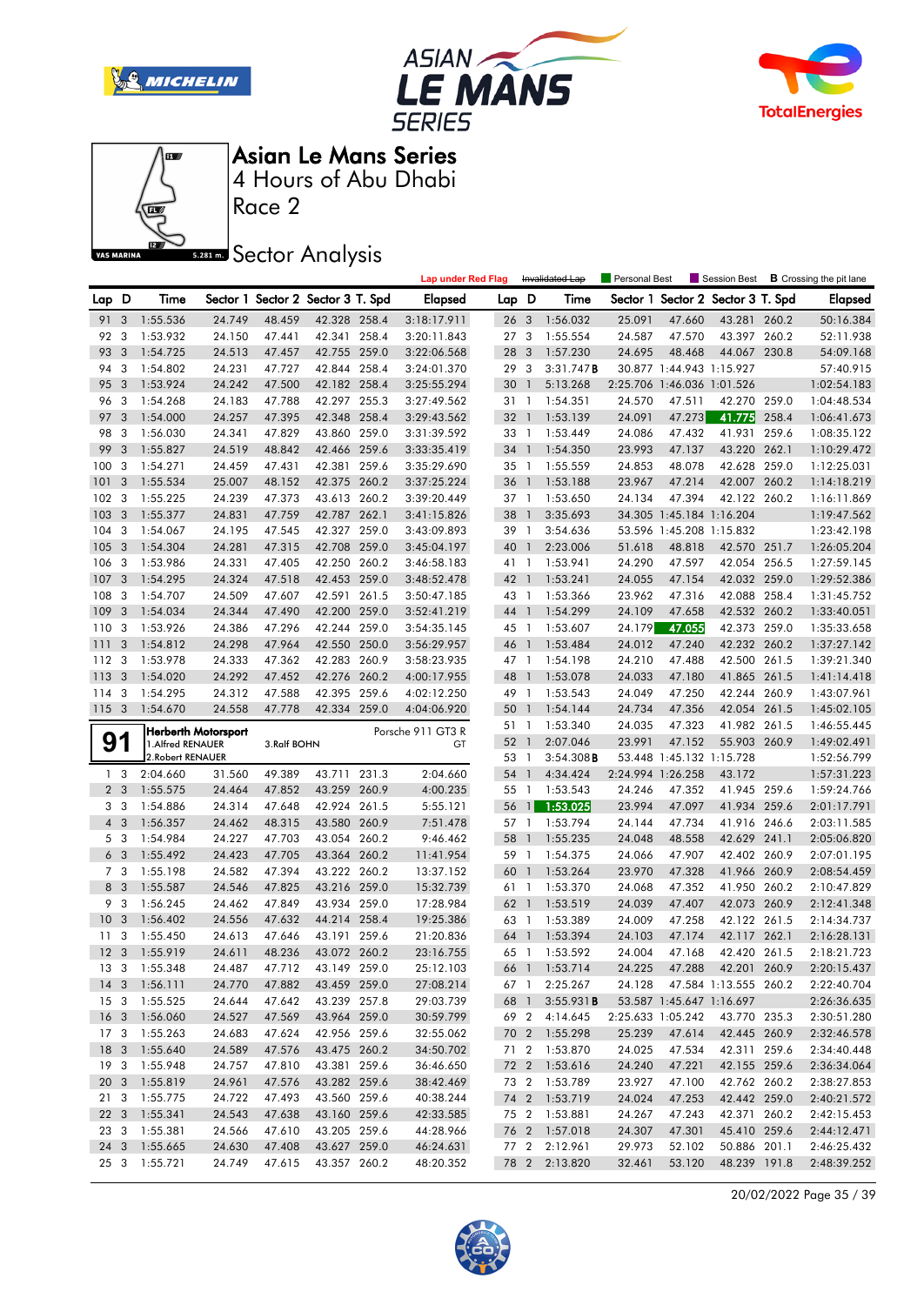







Race 2

**Sector Analysis** 

|                 |                |                   |          |                          |                                   |       | <b>Lap under Red Flag</b>    |                 |                | Invalidated Lap     | <b>Personal Best</b> |                            | Session Best                   |       | <b>B</b> Crossing the pit lane |
|-----------------|----------------|-------------------|----------|--------------------------|-----------------------------------|-------|------------------------------|-----------------|----------------|---------------------|----------------------|----------------------------|--------------------------------|-------|--------------------------------|
| Lap D           |                | Time              |          |                          | Sector 1 Sector 2 Sector 3 T. Spd |       | <b>Elapsed</b>               | Lap D           |                | Time                | Sector 1             |                            | Sector 2 Sector 3 T. Spd       |       | <b>Elapsed</b>                 |
| 79              | $\overline{2}$ | 2:28.951          | 27.627   |                          | 50.523 1:10.801 231.3             |       | 2:51:08.203                  | 14              | 3              | 1:54.462            | 24.274               | 47.343                     | 42.845 259.6                   |       | 26:52.809                      |
| 80              | $\overline{2}$ | 3:24.221          |          | 48.475 1:21.895 1:13.851 |                                   |       | 2:54:32.424                  | 15              | $\overline{3}$ | 1:54.770            | 24.598               | 47.289                     | 42.883 259.6                   |       | 28:47.579                      |
| 81              | $\overline{2}$ | 3:40.151B         |          | 51.822 1:45.291 1:03.038 |                                   |       | 2:58:12.575                  | 16 <sub>3</sub> |                | 1:54.485            | 24.214               | 47.207                     | 43.064 260.2                   |       | 30:42.064                      |
| 82              | $\overline{2}$ | 2:58.630          | 1:27.738 | 47.946                   | 42.946 257.1                      |       | 3:01:11.205                  | 17              | 3              | 1:54.636            | 24.482               | 47.303                     | 42.851                         | 262.1 | 32:36.700                      |
| 83              | $\overline{2}$ | 1:54.878          | 24.680   | 47.740                   | 42.458 257.1                      |       | 3:03:06.083                  | 18              | 3              | 1:54.183            | 24.186               | 47.189                     | 42.808                         | 262.1 | 34:30.883                      |
| 84              | $\overline{2}$ | 1:54.204          | 24.080   | 47.948                   | 42.176 256.5                      |       | 3:05:00.287                  | 19              | 3              | 1:53.902            | 24.065               | 47.124                     | 42.713 262.1                   |       | 36:24.785                      |
| 85              | $\overline{2}$ | 1:53.274          | 24.044   | 47.176                   | 42.054 260.2                      |       | 3:06:53.561                  | 20 <sub>3</sub> |                | 1:54.160            | 24.106               | 47.163                     | 42.891 262.1                   |       | 38:18.945                      |
| 86              | $\overline{2}$ | 1:53.515          | 24.033   | 47.141                   | 42.341                            | 260.9 | 3:08:47.076                  | 21              | 3              | 1:53.769            | 23.971               | 47.093                     | 42.705 264.1                   |       | 40:12.714                      |
| 87              | $\overline{2}$ | 1:53.831          | 24.208   | 47.097                   | 42.526 261.5                      |       | 3:10:40.907                  | 22 3            |                | 1:54.134            | 24.116               | 46.953                     | 43.065 264.1                   |       | 42:06.848                      |
| 88              | $\overline{2}$ | 1:54.219          | 23.996   | 47.327                   | 42.896 261.5                      |       | 3:12:35.126                  | 23 3            |                | 1:54.961            | 24.158               | 46.917                     | 43.886 262.8                   |       | 44:01.809                      |
| 89              | $\overline{2}$ | 1:53.695          | 23.994   | 47.435                   | 42.266 259.6                      |       | 3:14:28.821                  | 24              | 3              | 1:54.015            | 24.040               | 47.060                     | 42.915 262.1                   |       | 45:55.824                      |
| 90              | $\overline{2}$ | 1:54.084          | 24.095   | 47.559                   | 42.430 259.6                      |       | 3:16:22.905                  | 25 <sub>2</sub> | 3              | 1:54.560            | 24.247               | 47.116                     | 43.197                         | 264.1 | 47:50.384                      |
| 91              | $\overline{2}$ | 1:59.101          | 24.395   | 52.263                   | 42.443                            | 260.2 | 3:18:22.006                  | 26 3            |                | 1:54.589            | 24.337               | 47.223                     | 43.029                         | 264.1 | 49:44.973                      |
| 92              | $\overline{2}$ | 1:53.806          | 24.123   | 47.523                   | 42.160 259.6                      |       | 3:20:15.812                  | 27              | 3              | 1:54.947            | 24.002               | 47.086                     | 43.859 264.7                   |       | 51:39.920                      |
| 93              | $\overline{2}$ | 1:53.336          | 23.896   | 47.176                   | 42.264 260.2                      |       | 3:22:09.148                  | 28 3            |                | 1:54.532            | 24.506               | 47.292                     | 42.734 264.7                   |       | 53:34.452                      |
| 94              | $\overline{2}$ | 1:53.483          | 24.248   | 47.066                   | 42.169                            | 260.9 | 3:24:02.631                  | 29              | 3              | 2:46.871B           |                      |                            | 23.900 1:08.002 1:14.969 264.1 |       | 56:21.323                      |
| 95              | $\overline{2}$ | 1:53.673          | 23.963   | 47.289                   | 42.421                            | 260.2 | 3:25:56.304                  | 30 1            |                | 5:32.745            |                      | 2:30.139 1:46.066 1:16.540 |                                |       | 1:01:54.068                    |
| 96              | $\overline{2}$ | 1:53.971          | 24.404   | 47.240                   | 42.327 261.5                      |       | 3:27:50.275                  | 31              | $\mathbf{1}$   | 2:23.509            | 46.442               | 49.516                     | 47.551                         | 255.3 | 1:04:17.577                    |
| 97              | $\overline{2}$ | 1:54.660          | 23.991   | 47.436                   | 43.233 259.0                      |       | 3:29:44.935                  | 32 1            |                | 1:57.820            | 25.285               | 48.074                     | 44.461                         | 262.8 | 1:06:15.397                    |
| 98              | $\overline{2}$ | 1:55.331          | 24.089   | 47.684                   | 43.558 260.9                      |       | 3:31:40.266                  | 33              | $\overline{1}$ | 1:58.452            | 25.941               | 47.924                     | 44.587                         | 261.5 | 1:08:13.849                    |
| 99              | $\overline{2}$ | 1:54.260          | 24.144   | 48.021                   | 42.095 262.1                      |       | 3:33:34.526                  | 34 1            |                | 1:58.886            | 25.119               | 48.281                     | 45.486 261.5                   |       | 1:10:12.735                    |
| 100             | $\overline{2}$ | 1:53.539          | 23.854   | 47.275                   | 42.410 260.2                      |       | 3:35:28.065                  | 35              | $\mathbf{1}$   | 1:58.638            | 25.263               | 48.209                     | 45.166 261.5                   |       | 1:12:11.373                    |
| 101             | $\overline{2}$ | 1:54.018          | 24.323   | 47.131                   | 42.564 261.5                      |       | 3:37:22.083                  | 36 1            |                | 1:58.723            | 25.309               | 48.221                     | 45.193 262.1                   |       | 1:14:10.096                    |
| 102             | $\overline{2}$ | 1:53.260          | 24.063   | 47.073                   | 42.124 259.6                      |       | 3:39:15.343                  | $37-1$          |                | 2:00.224            | 25.402               | 49.168                     | 45.654 261.5                   |       | 1:16:10.320                    |
| 103             | $\overline{2}$ | 1:53.465          | 23.879   | 47.446                   | 42.140 258.4                      |       | 3:41:08.808                  | 38 1            |                | 3:37.041B           |                      | 34.322 1:45.355 1:17.364   |                                |       | 1:19:47.361                    |
| 104             | $\overline{2}$ | 1:53.978          | 24.024   | 47.209                   | 42.745 259.6                      |       | 3:43:02.786                  | 39              | $\mathbf{1}$   | 5:15.663            |                      | 2:26.577 1:46.360 1:02.726 |                                |       | 1:25:03.024                    |
| 105             | $\overline{2}$ | 1:53.601          | 24.139   | 47.496                   | 41.966 259.0                      |       | 3:44:56.387                  | 40 1            |                | 2:03.603            | 26.268               | 49.379                     | 47.956 257.1                   |       | 1:27:06.627                    |
| 106             | $\overline{2}$ | 1:53.283          | 23.848   | 47.426                   | 42.009                            | 260.2 | 3:46:49.670                  | 41 1            |                | 2:02.823            | 27.368               | 48.753                     | 46.702                         | 262.1 | 1:29:09.450                    |
| 107             | $\overline{2}$ | 1:53.611          | 23.951   | 47.415                   | 42.245 261.5                      |       | 3:48:43.281                  | 42 1            |                | $2:06.283$ <b>B</b> | 26.257               | 48.552                     | 51.474                         | 263.4 | 1:31:15.733                    |
| 108             | $\overline{2}$ | 1:54.632          | 23.916   | 47.473                   | 43.243 259.6                      |       | 3:50:37.913                  | 43              | $\overline{1}$ | 2:27.632            | 53.161               | 49.301                     | 45.170 259.6                   |       | 1:33:43.365                    |
| 109             | $\overline{2}$ | 1:53.704          | 24.231   | 47.416                   | 42.057 260.9                      |       | 3:52:31.617                  | 44 1            |                | 2:00.653            | 24.959               | 48.336                     | 47.358 259.6                   |       | 1:35:44.018                    |
| 110             | $\overline{2}$ | 1:53.834          | 24.321   | 47.333                   | 42.180 259.6                      |       | 3:54:25.451                  | 45 1            |                | 1:59.498            | 25.298               | 47.898                     | 46.302 262.1                   |       | 1:37:43.516                    |
| 111             | $\overline{2}$ | 1:54.070          | 24.507   | 47.443                   | 42.120 260.2                      |       | 3:56:19.521                  | 46 1            |                | 1:58.608            | 25.216               | 48.838                     | 44.554                         | 248.3 | 1:39:42.124                    |
| 112             | $\overline{2}$ | 1:53.622          | 23.909   | 47.423                   | 42.290 258.4                      |       | 3:58:13.143                  | 47              | $\mathbf{1}$   | 2:00.576            | 25.125               | 48.073                     | 47.378 263.4                   |       | 1:41:42.700                    |
| 113             | $\overline{2}$ | 1:53.382          | 24.065   | 47.187                   | 42.130 259.0                      |       | 4:00:06.525                  | 48 1            |                | 2:00.904            | 27.094               | 48.993                     | 44.817                         | 261.5 | 1:43:43.604                    |
| 114             | $\overline{2}$ | 1:53.573          | 24.016   | 47.349                   | 42.208 258.4                      |       | 4:02:00.098                  | 49              | $\overline{1}$ | 2:01.351            | 25.445               | 49.441                     | 46.465                         | 264.1 | 1:45:44.955                    |
| 115 2           |                | 1:53.562          | 23.900   | 47.349                   | 42.313 259.6                      |       | 4:03:53.660                  | 50              | $\overline{1}$ | 1:57.826            | 25.341               | 47.892                     | 44.593 265.4                   |       | 1:47:42.781                    |
|                 |                | TF Sport          |          |                          |                                   |       | Aston Martin Vantage AMR GT3 | 51 1            |                | 2:57.588            |                      |                            | 24.945 1:16.829 1:15.814 173.6 |       | 1:50:40.369                    |
|                 | 95             | 1.John HARTSHORNE |          |                          | 3. Henrique CHAVES                |       | GT                           | 52              | $\overline{1}$ | 3:56.375            |                      | 53.053 1:45.509 1:17.813   |                                |       | 1:54:36.744                    |
|                 |                | 2.Jonathan ADAM   |          |                          |                                   |       |                              | 53 1            |                | 3:11.659B           |                      | 53.391 1:25.465            | 52.803                         |       | 1:57:48.403                    |
|                 | 1 <sub>3</sub> | 2:02.295          | 29.839   | 48.203                   | 44.253 255.3                      |       | 2:02.295                     | 54 2            |                | 3:41.645            | 2:10.917 47.736      |                            | 42.992 260.2                   |       | 2:01:30.048                    |
|                 |                | 2 3 1:55.785      | 24.667   | 47.675                   | 43.443 262.8                      |       | 3:58.080                     |                 |                | 55 2 1:53.009       | 24.020               | 46.928                     | 42.061 264.7                   |       | 2:03:23.057                    |
|                 |                | 3 3 1:54.030      | 23.980   | 47.407                   | 42.643 260.9                      |       | 5:52.110                     |                 |                | 56 2 1:53.637       | 24.257               | 46.771                     | 42.609 263.4                   |       | 2:05:16.694                    |
|                 | 4 3            | 1:54.819          | 24.165   | 47.489                   | 43.165 261.5                      |       | 7:46.929                     |                 |                | 57 2 1:54.196       | 23.933               | 46.716                     | 43.547 265.4                   |       | 2:07:10.890                    |
|                 | 5 <sub>3</sub> | 1:54.933          | 24.926   | 47.356                   | 42.651 259.6                      |       | 9:41.862                     |                 | 58 2           | 1:52.717            | 23.928               | 46.723                     | 42.066 265.4                   |       | 2:09:03.607                    |
|                 |                | 6 3 1:54.023      | 23.953   | 47.359                   | 42.711 260.9                      |       | 11:35.885                    |                 |                | 59 2 1:52.750       | 23.755               | 46.803                     | 42.192 264.1                   |       | 2:10:56.357                    |
|                 |                | 7 3 1:54.221      | 24.056   | 47.339                   | 42.826 261.5                      |       | 13:30.106                    |                 |                | 60 2 1:52.839       | 23.853               | 46.767                     | 42.219 264.1                   |       | 2:12:49.196                    |
|                 | 8 3            | 1:54.210          | 24.011   | 47.198                   | 43.001 260.9                      |       | 15:24.316                    |                 |                | 61 2 1:52.764       | 23.861               | 46.762                     | 42.141 264.7                   |       | 2:14:41.960                    |
|                 | 9 3            | 1:54.545          | 24.159   | 47.421                   | 42.965 260.2                      |       | 17:18.861                    |                 |                | 62 2 1:52.873       | 23.790               | 46.729                     | 42.354 264.7                   |       | 2:16:34.833                    |
| 10 <sub>3</sub> |                | 1:54.584          | 24.063   | 47.335                   | 43.186 259.6                      |       | 19:13.445                    |                 |                | 63 2 1:53.144       | 24.124               | 46.848                     | 42.172 264.1                   |       | 2:18:27.977                    |
|                 |                | 11 3 1:54.609     | 24.261   | 47.358                   | 42.990 259.6                      |       | 21:08.054                    |                 |                | 64 2 1:53.238       | 23.889               | 46.764                     | 42.585 264.7                   |       | 2:20:21.215                    |
| 12 <sup>3</sup> |                | 1:54.353          | 24.072   | 47.364                   | 42.917 260.2                      |       | 23:02.407                    |                 |                | 65 2 2:29.630       | 24.025               |                            | 50.289 1:15.316 265.4          |       | 2:22:50.845                    |
| 13 <sub>3</sub> |                | 1:55.940          | 24.387   | 47.324                   | 44.229 259.6                      |       | 24:58.347                    |                 |                | 66 2 3:54.912       |                      |                            | 52.932 1:45.302 1:16.678       |       | 2:26:45.757                    |

20/02/2022 Page 36 / 39

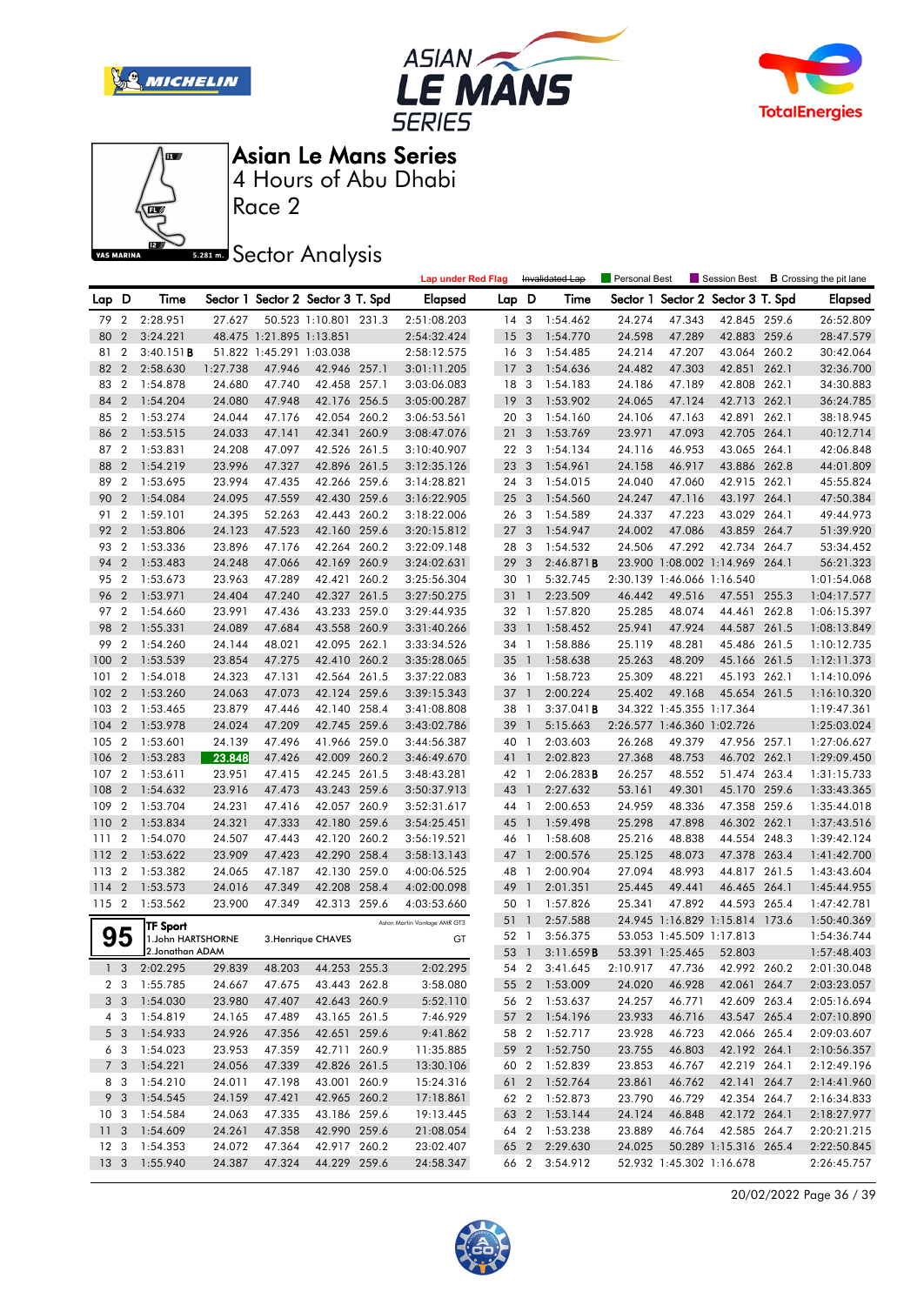







Asian Le Mans Series

Race 2 4 Hours of Abu Dhabi

**Sector Analysis** 

|       |                |                         |          |                 |                                   |       | <b>Lap under Red Flag</b> |                 | Invalidated Lap         |                     | <b>Personal Best</b> |                            | Session Best                   |       | <b>B</b> Crossing the pit lane |
|-------|----------------|-------------------------|----------|-----------------|-----------------------------------|-------|---------------------------|-----------------|-------------------------|---------------------|----------------------|----------------------------|--------------------------------|-------|--------------------------------|
| Lap D |                | Time                    |          |                 | Sector 1 Sector 2 Sector 3 T. Spd |       | <b>Elapsed</b>            | Lap D           |                         | Time                | Sector 1             |                            | Sector 2 Sector 3 T. Spd       |       | <b>Elapsed</b>                 |
| 67    | $\mathbf{2}$   | 3:26.013                |          | 53.371 1:45.783 | 46.859                            |       | 2:30:11.770               |                 | 3 <sub>3</sub>          | 1:55.959            | 24.517               | 48.372                     | 43.070 260.2                   |       | 6:00.540                       |
| 68    | 2              | 1:55.222                | 24.374   | 48.010          | 42.838 232.8                      |       | 2:32:06.992               | 4               | $\overline{\mathbf{3}}$ | 1:56.012            | 24.364               | 48.160                     | 43.488 260.2                   |       | 7:56.552                       |
| 69    | $\overline{2}$ | 1:53.502                | 24.049   | 46.828          | 42.625 266.0                      |       | 2:34:00.494               | 5               | $\overline{\mathbf{3}}$ | 1:56.802            | 24.418               | 49.299                     | 43.085 257.8                   |       | 9:53.354                       |
| 70    | $\overline{2}$ | 1:53.540                | 23.965   | 46.921          | 42.654 264.7                      |       | 2:35:54.034               |                 | 6 <sub>3</sub>          | 1:55.633            | 24.459               | 48.075                     | 43.099 257.8                   |       | 11:48.987                      |
| 71    | $\overline{2}$ | 1:53.353                | 23.878   | 46.738          | 42.737 265.4                      |       | 2:37:47.387               | $\overline{7}$  | 3                       | 1:55.805            | 24.490               | 47.920                     | 43.395 257.8                   |       | 13:44.792                      |
| 72    | $\overline{2}$ | 1:54.484                | 24.241   | 46.889          | 43.354 264.1                      |       | 2:39:41.871               |                 | 8 3                     | 1:56.017            | 24.368               | 47.966                     | 43.683 259.6                   |       | 15:40.809                      |
| 73    | $\overline{2}$ | 1:53.162                | 24.056   | 46.629          | 42.477 264.7                      |       | 2:41:35.033               | 9               | $\overline{3}$          | 1:56.609            | 24.742               | 47.898                     | 43.969 257.8                   |       | 17:37.418                      |
| 74    | $\overline{2}$ | 1:54.257                | 24.025   | 47.455          | 42.777 230.8                      |       | 2:43:29.290               | 10 <sub>3</sub> |                         | 1:56.976            | 24.678               | 48.211                     | 44.087 257.1                   |       | 19:34.394                      |
| 75    | $\overline{2}$ | 1:59.314                | 25.419   | 49.646          | 44.249                            | 235.3 | 2:45:28.604               | 11              | 3                       | 1:56.564            | 24.613               | 48.256                     | 43.695 258.4                   |       | 21:30.958                      |
| 76    | $\overline{2}$ | 2:09.855                | 25.337   | 49.772          | 54.746 237.4                      |       | 2:47:38.459               | 12 <sup>3</sup> |                         | 1:56.561            | 25.042               | 48.079                     | 43.440 256.5                   |       | 23:27.519                      |
| 77    | $\overline{2}$ | 3:19.472                |          |                 | 42.374 1:19.597 1:17.501 145.9    |       | 2:50:57.931               | 13              | 3                       | 1:55.973            | 24.414               | 48.089                     | 43.470 256.5                   |       | 25:23.492                      |
| 78    | $\overline{2}$ | 2:44.796                |          | 48.432 1:07.429 | 48.935 145.7                      |       | 2:53:42.727               | $14 \quad 3$    |                         | 1:55.917            | 24.325               | 48.361                     | 43.231 256.5                   |       | 27:19.409                      |
| 79    | $\overline{2}$ | 2:05.261                | 26.702   | 51.103          | 47.456 233.8                      |       | 2:55:47.988               | 15              | 3                       | 1:55.995            | 24.601               | 47.928                     | 43.466 255.9                   |       | 29:15.404                      |
| 80    | $\overline{2}$ | 2:34.095B               |          | 27.132 1:08.886 | 58.077 220.0                      |       | 2:58:22.083               | 16 <sub>3</sub> |                         | 1:56.902            | 25.161               | 48.651                     | 43.090 256.5                   |       | 31:12.306                      |
| 81    | $\overline{2}$ | 3:19.876                | 1:50.006 | 47.535          | 42.335 260.9                      |       | 3:01:41.959               | 17 <sub>3</sub> |                         | 1:55.445            | 24.396               | 47.970                     | 43.079 255.9                   |       | 33:07.751                      |
| 82    | $\overline{2}$ | 1:52.447                | 23.813   | 46.743          | 41.891                            | 263.4 | 3:03:34.406               | 18 3            |                         | 1:55.441            | 24.678               | 47.681                     | 43.082 257.1                   |       | 35:03.192                      |
| 83    |                | 2 1:52.217              | 23.627   | 46.649          | 41.941                            | 264.7 | 3:05:26.623               | 19              | 3                       | 1:55.419            | 24.608               | 47.760                     | 43.051                         | 257.8 | 36:58.611                      |
| 84    | $\overline{2}$ | 1:53.050                | 23.841   | 47.188          | 42.021 246.0                      |       | 3:07:19.673               | 20 3            |                         | 1:55.293            | 24.311               | 47.998                     | 42.984 260.2                   |       | 38:53.904                      |
| 85    | $\overline{2}$ | 1:53.043                | 24.212   | 46.693          | 42.138 264.1                      |       | 3:09:12.716               | 21              | 3                       | 1:55.722            | 24.523               | 48.189                     | 43.010 257.1                   |       | 40:49.626                      |
| 86    | 2              | 1:53.620                | 23.893   | 46.694          | 43.033 264.1                      |       | 3:11:06.336               | 22 3            |                         | 1:55.824            | 24.464               | 47.849                     | 43.511 258.4                   |       | 42:45.450                      |
| 87    | $\overline{2}$ | 1:53.564                | 24.231   | 47.167          | 42.166 264.1                      |       | 3:12:59.900               | 23 3            |                         | 1:55.548            | 24.480               | 47.940                     | 43.128 256.5                   |       | 44:40.998                      |
| 88    | $\overline{2}$ | 1:54.315                | 23.904   | 46.861          | 43.550 264.1                      |       | 3:14:54.215               | 24 3            |                         | $1:57.864$ <b>B</b> | 24.466               | 48.018                     | 45.380 257.8                   |       | 46:38.862                      |
| 89    | $\overline{2}$ | 1:53.499                | 23.904   | 47.207          | 42.388 264.7                      |       | 3:16:47.714               | 25 <sub>3</sub> |                         | 2:22.931            | 50.567               | 48.863                     | 43.501 257.8                   |       | 49:01.793                      |
| 90    | 2              | 1:54.525                | 23.853   | 46.873          | 43.799 260.2                      |       | 3:18:42.239               | 26 3            |                         | 1:57.062            | 24.650               | 48.478                     | 43.934 259.0                   |       | 50:58.855                      |
| 91    | $\overline{2}$ | 1:53.369                | 23.954   | 47.140          | 42.275 249.4                      |       | 3:20:35.608               | 27 <sub>3</sub> |                         | 1:55.821            | 24.817               | 48.019                     | 42.985 257.8                   |       | 52:54.676                      |
| 92 2  |                | 1:52.790                | 23.797   | 46.716          | 42.277 264.7                      |       | 3:22:28.398               | 28              | 3                       | 2:08.716B           | 24.385               | 47.908                     | 56.423 260.2                   |       | 55:03.392                      |
| 93    | $\overline{2}$ | 1:53.039                | 24.213   | 46.713          | 42.113 265.4                      |       | 3:24:21.437               | 29              | $\overline{2}$          | 5:40.406            |                      | 2:36.358 1:46.741 1:17.307 |                                |       | 1:00:43.798                    |
| 94    | $\overline{2}$ | 1:53.333                | 23.832   | 46.947          | 42.554 262.1                      |       | 3:26:14.770               | 30 2            |                         | 3:01.284            |                      | 53.823 1:22.034            | 45.427                         |       | 1:03:45.082                    |
| 95    | $\overline{2}$ | 1:53.248                | 24.030   | 46.983          | 42.235 261.5                      |       | 3:28:08.018               | 31              | $\overline{2}$          | 1:57.485            | 25.058               | 48.620                     | 43.807 257.8                   |       | 1:05:42.567                    |
| 96 2  |                | 1:53.157                | 23.766   | 46.890          | 42.501 263.4                      |       | 3:30:01.175               | 32 2            |                         | 1:56.236            | 24.526               | 48.337                     | 43.373 259.0                   |       | 1:07:38.803                    |
| 97    | $\overline{2}$ | 1:52.880                | 23.877   | 46.756          | 42.247 261.5                      |       | 3:31:54.055               | 33 2            |                         | 1:56.437            | 24.729               | 48.424                     | 43.284 258.4                   |       | 1:09:35.240                    |
| 98    | $\overline{2}$ | 1:53.363                | 24.020   | 46.999          | 42.344 262.1                      |       | 3:33:47.418               | 34 2            |                         | 1:56.187            | 25.003               | 47.951                     | 43.233 259.0                   |       | 1:11:31.427                    |
| 99    | $\overline{2}$ | 1:53.788                | 23.933   | 47.449          | 42.406 260.9                      |       | 3:35:41.206               | 35 2            |                         | 1:56.842            | 24.445               | 48.639                     | 43.758 257.8                   |       | 1:13:28.269                    |
| 100   | $\overline{2}$ | 1:53.552                | 23.879   | 46.878          | 42.795 262.1                      |       | 3:37:34.758               | 36 2            |                         | 2:00.170            | 24.466               | 52.472                     | 43.232 255.3                   |       | 1:15:28.439                    |
| 101   | $\overline{2}$ | 1:53.102                | 23.902   | 46.932          | 42.268 261.5                      |       | 3:39:27.860               | 37 2            |                         | 2:49.552B           |                      |                            | 24.364 1:09.296 1:15.892 247.7 |       | 1:18:17.991                    |
| 102   | $\overline{2}$ | 1:53.212                | 24.064   | 46.846          | 42.302 262.1                      |       | 3:41:21.072               | 38              | $\overline{2}$          | 5:30.190            |                      | 2:26.767 1:45.778 1:17.645 |                                |       | 1:23:48.181                    |
| 103   | $\overline{2}$ | 1:53.157                | 23.809   | 46.834          | 42.514 262.1                      |       | 3:43:14.229               | 39              | $\overline{2}$          | 2:21.736            | 49.537               | 48.860                     | 43.339 257.1                   |       | 1:26:09.917                    |
| 104   | $\overline{2}$ | 1:53.777                | 24.381   | 46.854          | 42.542 263.4                      |       | 3:45:08.006               | 40 2            |                         | 1:55.594            | 24.471               | 47.994                     | 43.129 259.6                   |       | 1:28:05.511                    |
| 105   | $\overline{2}$ | 1:53.051                | 23.894   | 46.924          | 42.233 262.1                      |       | 3:47:01.057               | 41 2            |                         | 1:55.498            | 24.291               | 47.911                     | 43.296 258.4                   |       | 1:30:01.009                    |
| 106   | $\overline{2}$ | 1:54.252                | 23.897   | 47.085          | 43.270 253.5                      |       | 3:48:55.309               | 42 2            |                         | 1:55.818            | 24.483               | 47.831                     | 43.504 259.0                   |       | 1:31:56.827                    |
|       |                | 107 2 1:53.674          | 24.198   | 46.853          | 42.623 262.8                      |       | 3:50:48.983               |                 |                         | 43 2 1:58.074       | 25.052               | 48.982                     | 44.040 252.3                   |       | 1:33:54.901                    |
|       |                | 108 2 1:53.337          | 23.862   | 46.814          | 42.661 262.8                      |       | 3:52:42.320               |                 |                         | 44 2 1:56.462       | 24.857               | 48.059                     | 43.546 259.6                   |       | 1:35:51.363                    |
|       |                | 109 2 1:53.480          | 24.095   | 46.785          | 42.600 262.8                      |       | 3:54:35.800               |                 |                         | 45 2 1:58.350       | 25.600               | 48.178                     | 44.572 261.5                   |       | 1:37:49.713                    |
|       |                | 110 2 1:53.376          | 24.019   | 47.049          | 42.308 261.5                      |       | 3:56:29.176               |                 |                         | 46 2 1:56.538       | 24.796               | 47.820                     | 43.922 261.5                   |       | 1:39:46.251                    |
|       |                | 111 2 1:52.817          | 23.828   | 46.735          | 42.254 263.4                      |       | 3:58:21.993               |                 | 47 2                    | 1:56.782            | 24.617               | 47.985                     | 44.180 260.9                   |       | 1:41:43.033                    |
|       |                | 112 2 1:52.894          | 23.856   | 46.743          | 42.295 262.1                      |       | 4:00:14.887               |                 |                         | 48 2 1:58.000       | 26.252               | 48.356                     | 43.392 260.9                   |       | 1:43:41.033                    |
|       |                | 113 2 1:56.231 <b>B</b> | 23.815   | 46.774          | 45.642 263.4                      |       | 4:02:11.118               |                 |                         | 49 2 1:55.910       | 24.513               | 47.951                     | 43.446 260.2                   |       | 1:45:36.943                    |
| 114 2 |                | 2:22.322                | 51.249   | 47.319          | 43.754 259.0                      |       | 4:04:33.440               | 50 2            |                         | 1:57.144            | 25.103               | 48.428                     | 43.613 257.8                   |       | 1:47:34.087                    |
|       |                | Attempto Racing         |          |                 |                                   |       | Audi R8 LMS GT3 EVO       |                 | 51 2                    | 2:53.092            |                      |                            | 24.542 1:11.108 1:17.442 255.9 |       | 1:50:27.179                    |
|       | 96             | 1.Alex AKA              |          |                 | 3. Finlay HUTCHISON               |       | GT                        |                 | 52 2                    | 4:01.196 <b>B</b>   |                      | 54.106 1:46.665 1:20.425   |                                |       | 1:54:28.375                    |
|       |                | 2. Florian SCHOLZE      |          |                 |                                   |       |                           |                 | 53 1                    | 3:46.594            | 2:15.384             | 48.137                     | 43.073 257.1                   |       | 1:58:14.969                    |
|       | 1 <sup>3</sup> | 2:08.348                | 33.031   | 50.710          | 44.607 233.3                      |       | 2:08.348                  |                 |                         | 54 1 1:54.852       | 24.811<br>24.017     | 48.075<br>47.477           | 41.966 256.5                   |       | 2:00:09.821                    |
|       |                | 2 3 1:56.233            | 24.482   | 48.456          | 43.295 252.9                      |       | 4:04.581                  |                 |                         | 55 1 1:53.449       |                      |                            | 41.955 260.9                   |       | 2:02:03.270                    |

20/02/2022 Page 37 / 39

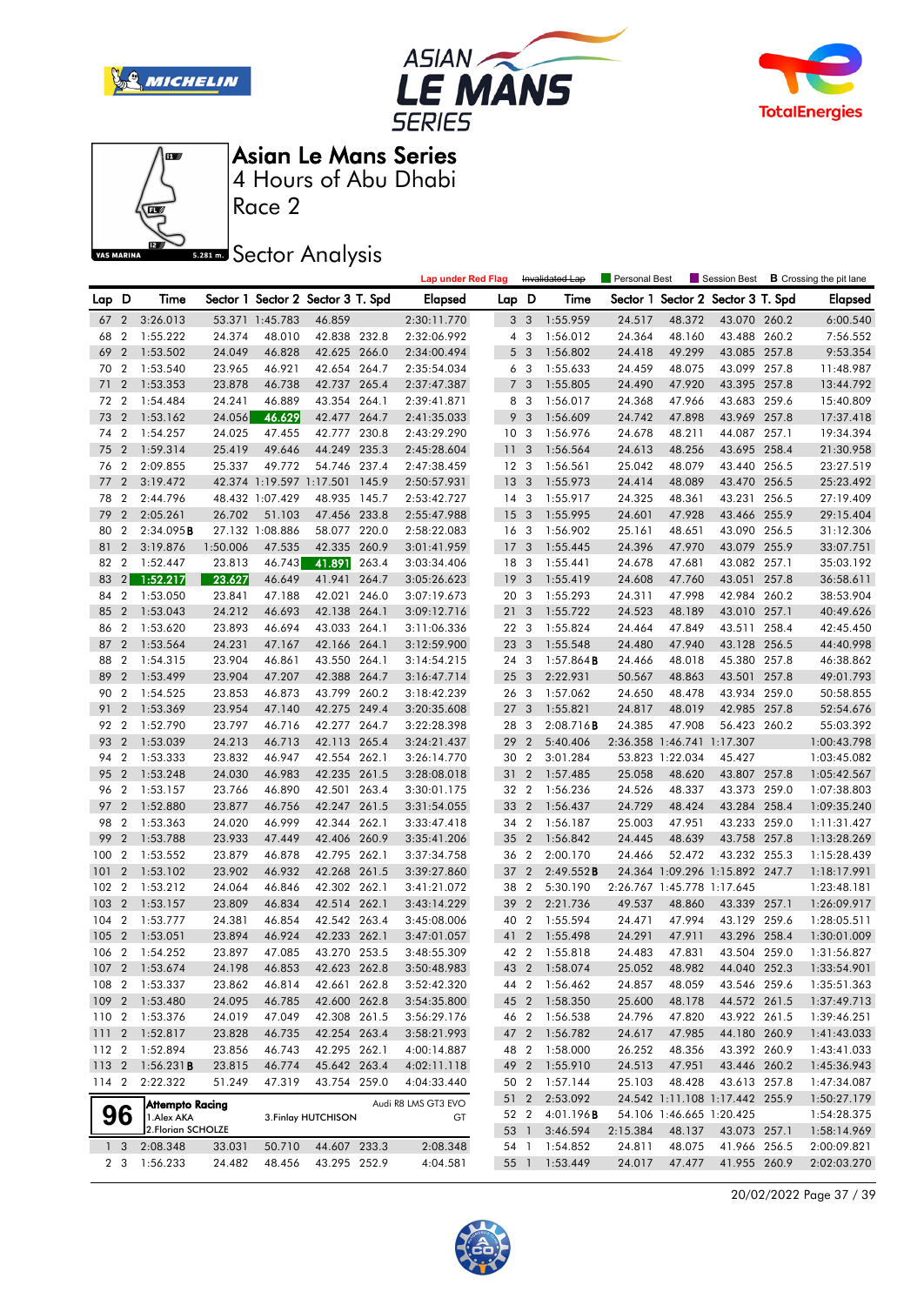







Race 2

**Sector Analysis** 

|          |                   |                         |                  |                          |                                   |       | <b>Lap under Red Flag</b>  |                      |                | Invalidated Lap      | Personal Best       |                            | Session Best                      |       | <b>B</b> Crossing the pit lane |
|----------|-------------------|-------------------------|------------------|--------------------------|-----------------------------------|-------|----------------------------|----------------------|----------------|----------------------|---------------------|----------------------------|-----------------------------------|-------|--------------------------------|
| Lap D    |                   | Time                    |                  |                          | Sector 1 Sector 2 Sector 3 T. Spd |       | <b>Elapsed</b>             | Lap D                |                | Time                 |                     |                            | Sector 1 Sector 2 Sector 3 T. Spd |       | Elapsed                        |
| 56 1     |                   | 1:53.755                | 23.924           | 47.418                   | 42.413 262.1                      |       | 2:03:57.025                | $109-1$              |                | 2:20.299             | 50.262              | 47.518                     | 42.519 257.1                      |       | 3:55:26.638                    |
| 57       | $\mathbf{1}$      | 1:54.314                | 24.178           | 47.696                   | 42.440 257.1                      |       | 2:05:51.339                | 1101                 |                | 1:56.293             | 25.249              | 48.403                     | 42.641                            | 258.4 | 3:57:22.931                    |
| 58       | $\mathbf{1}$      | 1:54.361                | 24.321           | 47.476                   | 42.564 260.9                      |       | 2:07:45.700                | 11111                |                | 1:53.907             | 24.254              | 47.374                     | 42.279                            | 257.8 | 3:59:16.838                    |
| 59       | $\mathbf{1}$      | 1:53.878                | 24.209           | 47.662                   | 42.007 257.8                      |       | 2:09:39.578                | $112-1$              |                | 1:54.419             | 24.451              | 47.542                     | 42.426 257.8                      |       | 4:01:11.257                    |
| 60       | 1                 | 1:53.677                | 24.020           | 47.482                   | 42.175 260.2                      |       | 2:11:33.255                | $113-1$              |                | 1:53.978             | 24.119              | 47.559                     | 42.300 257.8                      |       | 4:03:05.235                    |
| 61       | $\mathbf{1}$      | 1:55.362                | 24.061           | 47.886                   | 43.415 257.1                      |       | 2:13:28.617                | 114 1                |                | 1:54.512             | 24.045              | 48.162                     | 42.305 258.4                      |       | 4:04:59.747                    |
| 62       | -1                | 1:54.462                | 24.359           | 47.481                   | 42.622 260.9                      |       | 2:15:23.079                |                      |                |                      | Herberth Motorsport |                            |                                   |       | Porsche 911 GT3 R              |
| 63       | $\mathbf{1}$      | 1:54.530                | 24.392           | 47.556                   | 42.582 260.9                      |       | 2:17:17.609                |                      | 99             | 1.Jurgen HARING      |                     |                            | 3. Marco SEEFRIED                 |       | GT AM                          |
| 64       | $\overline{1}$    | 1:54.306                | 24.167           | 47.491                   | 42.648 261.5                      |       | 2:19:11.915                |                      |                | 2.Fin GEHRSITZ       |                     |                            |                                   |       |                                |
| 65       | $\mathbf{1}$      | 1:54.588                | 24.312           | 47.504                   | 42.772 260.2                      |       | 2:21:06.503                |                      | $1\quad1$      | 2:13.803             | 33.953              | 51.230                     | 48.620 210.5                      |       | 2:13.803                       |
| 66       | $\mathbf{1}$      | 3:22.267                |                  | 25.137 1:42.221 1:14.909 |                                   |       | 2:24:28.770                | 2 <sub>1</sub>       |                | 2:01.753             | 25.772              | 50.141                     | 45.840 243.2                      |       | 4:15.556                       |
| 67       | $\mathbf{1}$      | 3:50.238                |                  |                          | 52.015 1:43.013 1:15.210          |       | 2:28:19.008                | 3 <sup>1</sup>       |                | 1:59.528             | 25.477              | 48.717                     | 45.334 254.1                      |       | 6:15.084                       |
| 68       | 1                 | 2:35.714                | 52.942           | 59.392                   | 43.380 238.9                      |       | 2:30:54.722                | 4 1                  |                | 1:59.340             | 25.061              | 49.523                     | 44.756 247.7                      |       | 8:14.424                       |
| 69       | $\mathbf{1}$      | 1:54.662                | 24.603           | 47.635                   | 42.424 261.5                      |       | 2:32:49.384                | 5 <sub>1</sub>       |                | 1:58.144             | 25.205              | 48.410                     | 44.529 255.9                      |       | 10:12.568                      |
| 70       | 1                 | 1:54.992                | 24.312           | 47.511                   | 43.169 261.5                      |       | 2:34:44.376                | 6 1                  |                | 1:58.389             | 25.143              | 48.341                     | 44.905 255.9                      |       | 12:10.957                      |
| 71       | $\mathbf{1}$      | 1:53.822                | 24.036           | 47.541                   | 42.245 260.2                      |       | 2:36:38.198                | 7 <sup>1</sup>       |                | 1:58.629             | 25.038              | 48.581                     | 45.010 259.6                      |       | 14:09.586                      |
| 72       | $\mathbf{1}$      | 1:53.548                | 23.954           | 47.493                   | 42.101 258.4                      |       | 2:38:31.746                | 8 1                  |                | 2:00.000             | 25.081              | 49.275                     | 45.644 254.7                      |       | 16:09.586                      |
| 73       | $\mathbf{1}$      | 1:53.669                | 24.228           | 47.261                   | 42.180 259.6                      |       | 2:40:25.415                | 9                    | $\overline{1}$ | 1:57.926             | 24.914              | 48.342                     | 44.670 255.9                      |       | 18:07.512                      |
| 74       | 1                 | 1:53.946                | 23.975           | 47.327                   | 42.644 259.0                      |       | 2:42:19.361                | 10 <sub>1</sub>      |                | 1:58.179             | 24.977              | 48.460                     | 44.742 255.9                      |       | 20:05.691                      |
| 75       | $\mathbf{1}$      | 1:55.956                | 24.141           | 48.321                   | 43.494 259.6                      |       | 2:44:15.317                | 111                  |                | 1:57.968             | 25.149              | 48.463                     | 44.356 256.5                      |       | 22:03.659                      |
| 76       | $\overline{1}$    | 2:11.564                | 28.634           | 52.428                   | 50.502 199.6                      |       | 2:46:26.881                | $12-1$               |                | 1:57.543             | 24.890              | 48.281                     | 44.372 256.5                      |       | 24:01.202                      |
| 77       | $\mathbf{1}$      | 2:14.401                | 33.434           | 54.185                   | 46.782 156.5                      |       | 2:48:41.282                | $13-1$               |                | 1:59.569             | 26.285              | 48.272                     | 45.012 258.4                      |       | 26:00.771                      |
| 78       | -1                | 2:28.444                | 28.207           |                          | 50.812 1:09.425 202.2             |       | 2:51:09.726                | $14-1$               |                | 1:58.719             | 25.135              | 48.668                     | 44.916 254.7                      |       | 27:59.490                      |
| 79       | $\mathbf{1}$      | 3:24.466                |                  | 49.892 1:20.535 1:14.039 |                                   |       | 2:54:34.192                | 15                   | $\overline{1}$ | 1:57.996             | 24.976              | 48.674                     | 44.346 256.5                      |       | 29:57.486                      |
| 80       | -1                | 3:40.164B               |                  |                          | 51.599 1:45.328 1:03.237          |       | 2:58:14.356                | 16 <sub>1</sub>      |                | 1:57.119             | 24.909              | 48.158                     | 44.052 254.7                      |       | 31:54.605                      |
| 81       | $\mathbf{1}$      | 3:38.088                | 2:07.257         | 48.353                   | 42.478 254.7                      |       | 3:01:52.444                | 17                   | $\overline{1}$ | 1:58.277             | 24.989              | 48.197                     | 45.091                            | 258.4 | 33:52.882                      |
| 82       | 1                 | 1:53.397                | 24.045           | 47.428                   | 41.924 259.0                      |       | 3:03:45.841                | 18                   | $\overline{1}$ | 1:58.833             | 25.443              | 48.747                     | 44.643 255.3                      |       | 35:51.715                      |
| 83       | $\mathbf{1}$      | 1:53.318                | 23.905           | 47.710                   | 41.703                            | 258.4 | 3:05:39.159                | 19                   | $\overline{1}$ | 1:58.447             | 25.280              | 48.824                     | 44.343 258.4                      |       | 37:50.162                      |
| 84       | $\mathbf{1}$      | 1:53.097                | 24.221           | 47.162                   | 41.714 259.0                      |       | 3:07:32.256                | 20 1                 |                | 1:58.332             | 25.753              | 47.906                     | 44.673 261.5                      |       | 39:48.494                      |
| 85       | $\mathbf{1}$      | 1:53.247                | 23.825           | 47.338                   | 42.084                            | 259.0 | 3:09:25.503                | 211                  |                | 1:59.521             | 25.034              | 48.410                     | 46.077                            | 257.8 | 41:48.015                      |
| 86       |                   | 1.52.956                | 23.875           | 47.261                   | 41.820 258.4                      |       | 3:11:18.459                | 22 1                 |                | 1:59.085             | 26.086              | 47.961                     | 45.038 258.4                      |       | 43:47.100                      |
| 87       | $\mathbf{1}$      | 1:53.526                | 23.902           | 47.669                   | 41.955 250.0                      |       | 3:13:11.985                | 23 1                 |                | 1:58.579             | 26.058              | 48.200                     | 44.321                            | 256.5 | 45:45.679                      |
| 88       | 1                 | 1:53.112                | 23.866           | 47.356                   | 41.890 259.0                      |       | 3:15:05.097                | 24 1                 |                | 1:57.872<br>1:58.670 | 25.137              | 48.207                     | 44.528 259.6                      |       | 47:43.551                      |
| 89<br>90 | $\mathbf{1}$<br>1 | 1:53.158<br>1:53.524    | 23.827<br>24.087 | 47.487<br>47.463         | 41.844<br>41.974 257.1            | 259.6 | 3:16:58.255<br>3:18:51.779 | $25 \quad 1$<br>26 1 |                | 1:59.415             | 25.909<br>25.210    | 47.993<br>48.121           | 44.768 260.2<br>46.084 259.0      |       | 49:42.221<br>51:41.636         |
| 91       | $\mathbf{1}$      | 1:54.186                | 24.015           | 48.057                   | 42.114 260.2                      |       | 3:20:45.965                | $27-1$               |                | 1:57.393             | 25.103              | 47.893                     | 44.397 260.2                      |       | 53:39.029                      |
| 92       | $\mathbf{1}$      | 1:53.523                | 24.139           | 47.479                   | 41.905 258.4                      |       | 3:22:39.488                | 28                   | $\overline{1}$ | 2:52.686B            |                     |                            | 25.075 1:11.354 1:16.257 213.4    |       | 56:31.715                      |
| 93       | $\mathbf{1}$      | 1:53.714                | 23.961           | 47.605                   | 42.148 258.4                      |       | 3:24:33.202                | 29                   | 3              | 5:24.314             |                     | 2:21.983 1:45.862 1:16.469 |                                   |       | 1:01:56.029                    |
| 94       | $\mathbf{1}$      | 1:53.733                | 24.119           | 47.589                   | 42.025 258.4                      |       | 3:26:26.935                | 30 3                 |                | 2:15.835             | 44.299              | 48.082                     | 43.454 256.5                      |       | 1:04:11.864                    |
| 95       |                   | $1 \quad 1:53.928$      | 24.117           | 47.606                   | 42.205 258.4                      |       | 3:28:20.863                | 31 <sub>3</sub>      |                | 1:53.556             | 24.122              | 47.205                     | 42.229 259.0                      |       | 1:06:05.420                    |
|          |                   | 96 1 1:53.840           | 24.103           | 47.396                   | 42.341 258.4                      |       | 3:30:14.703                |                      |                | 32 3 1:54.414        | 24.475              | 47.598                     | 42.341 262.1                      |       | 1:07:59.834                    |
|          |                   | 97 1 1:53.908           | 24.160           | 47.617                   | 42.131 259.0                      |       | 3:32:08.611                |                      |                | 33 3 1:53.282        | 23.910              | 47.272                     | 42.100 260.2                      |       | 1:09:53.116                    |
|          |                   | 98 1 1:53.754           | 24.138           | 47.542                   | 42.074 259.0                      |       | 3:34:02.365                |                      |                | 34 3 1:53.609        | 23.982              | 47.414                     | 42.213 257.8                      |       | 1:11:46.725                    |
|          |                   | 99 1 1:53.694           | 23.997           | 47.581                   | 42.116 259.6                      |       | 3:35:56.059                |                      |                | 35 3 1:54.317        | 23.994              | 47.847                     | 42.476 259.0                      |       | 1:13:41.042                    |
|          |                   | 100 1 1:53.842          | 24.015           | 47.437                   | 42.390 259.6                      |       | 3:37:49.901                |                      |                | 36 3 1:54.219        | 24.065              | 47.900                     | 42.254 262.1                      |       | 1:15:35.261                    |
|          |                   | 101 1 1:55.021          | 25.047           | 47.416                   | 42.558 259.0                      |       | 3:39:44.922                |                      | 37 3           | 2:49.041B            |                     |                            | 24.064 1:08.478 1:16.499 260.9    |       | 1:18:24.302                    |
|          |                   | 102 1 1:53.336          | 23.982           | 47.339                   | 42.015 260.2                      |       | 3:41:38.258                |                      | 38 3           | 4:06.878             |                     | 1:05.191 1:45.536 1:16.151 |                                   |       | 1:22:31.180                    |
|          |                   | 103 1 1:53.608          | 24.086           | 47.371                   | 42.151 259.0                      |       | 3:43:31.866                | 39 3                 |                | 3:01.544             |                     | 53.599 1:24.474            | 43.471                            |       | 1:25:32.724                    |
|          |                   | 104 1 1:53.684          | 24.015           | 47.492                   | 42.177 260.2                      |       | 3:45:25.550                |                      |                | 40 3 1:54.801        | 24.350              | 47.456                     | 42.995 259.6                      |       | 1:27:27.525                    |
|          |                   | 105 1 1:53.811          | 24.148           | 47.417                   | 42.246 261.5                      |       | 3:47:19.361                | 41 3                 |                | 1:55.071             | 24.313              | 47.857                     | 42.901 260.9                      |       | 1:29:22.596                    |
|          |                   | 106 1 1:54.211          | 24.345           | 47.524                   | 42.342 259.0                      |       | 3:49:13.572                | 42 3                 |                | 1:53.509             | 24.096              | 47.201                     | 42.212 259.6                      |       | 1:31:16.105                    |
|          |                   | 107 1 1:54.443          | 24.215           | 47.305                   | 42.923 261.5                      |       | 3:51:08.015                |                      | 43 3           | 1:53.601             | 23.911              | 47.505                     | 42.185 260.9                      |       | 1:33:09.706                    |
|          |                   | 108 1 1:58.324 <b>B</b> | 25.200           | 47.630                   | 45.494 262.8                      |       | 3:53:06.339                |                      |                | 44 3 1:53.529        | 23.987              | 47.161                     | 42.381 261.5                      |       | 1:35:03.235                    |
|          |                   |                         |                  |                          |                                   |       |                            |                      |                |                      |                     |                            |                                   |       |                                |

20/02/2022 Page 38 / 39